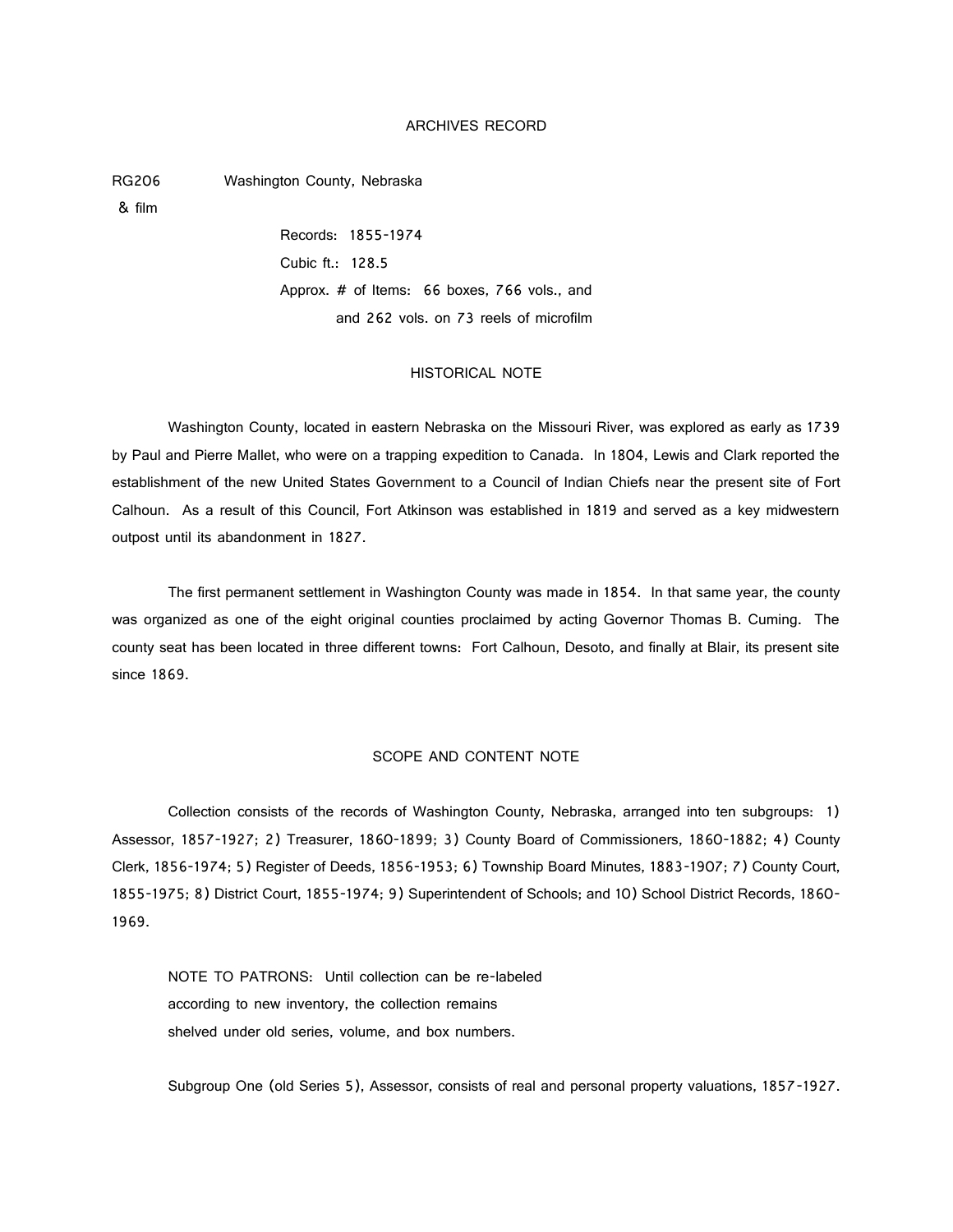Precinct Poll books for Fort Calhoun precinct, 1857, 1877, & 1906 can be found on roll #2 with school records in the collection, SG10.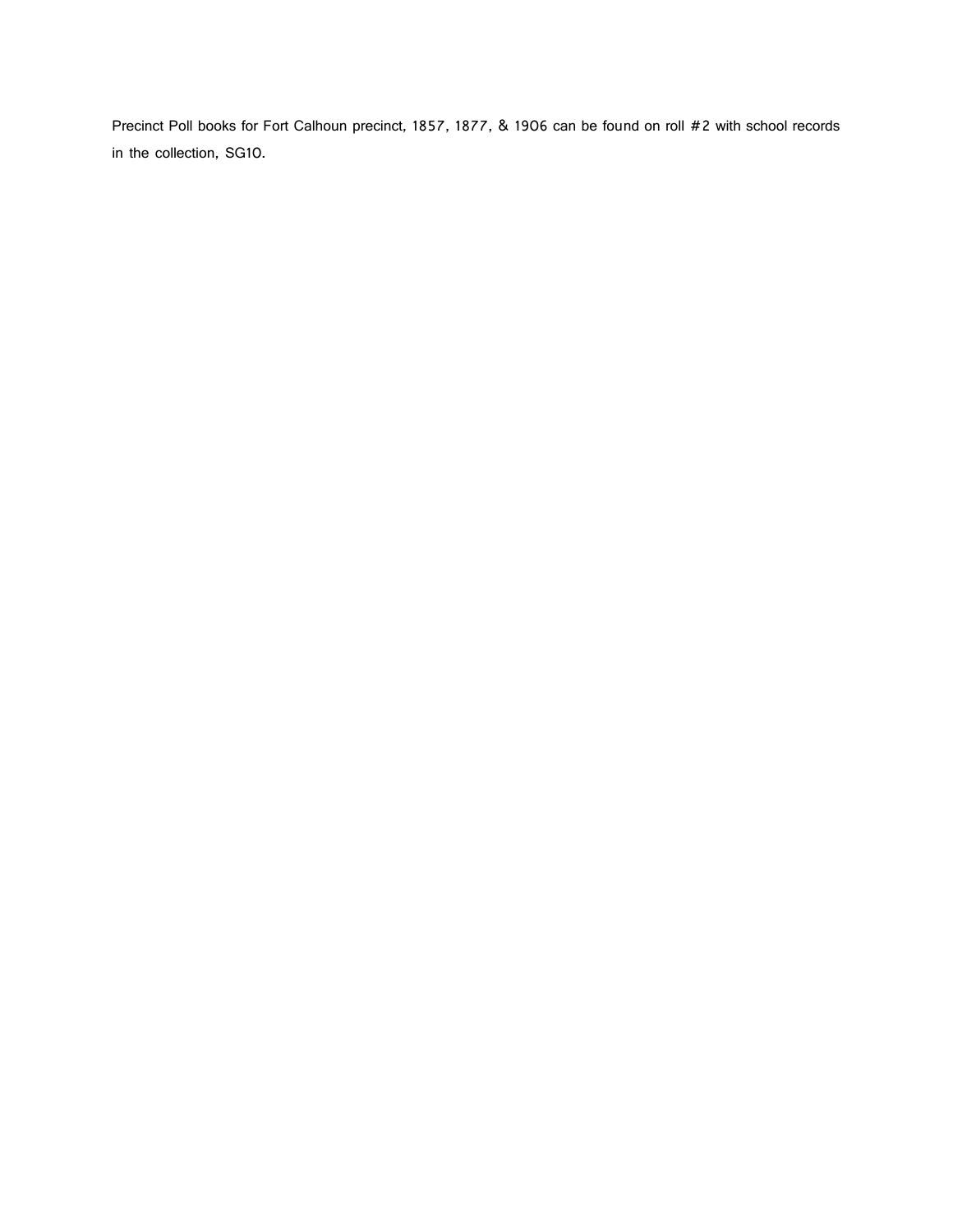ADDED ENTRIES:

Blair Township (Washington County, Neb.) Calhoun Township (Washington County, Neb.) COUNTY COURTS--NEBRASKA--WASHINGTON COUNTY COUNTY GOVERNMENT--RECORDS AND CORRESPONDENCE DISTRICT COURTS--NEBRASKA--WASHINGTON COUNTY Fontanelle Township (Washington County, Neb.) Grant Township (Washington County, Neb.) Lincoln Township (Washington County, Neb.) LIVESTOCK BRANDS--NEBRASKA--WASHINGTON COUNTY MOTOR VEHICLES--VALUATION--NEBRASKA--WASHINGTON COUNTY NATURALIZATIONS--NEBRASKA--WASHINGTON COUNTY PERSONAL PROPERTY--NEBRASKA--WASHINGTON COUNTY PROBATE RECORDS--NEBRASKA--WASHINGTON COUNTY REAL PROPERTY--VALUATION--NEBRASKA--WASHINGTON COUNTY Richland Township (Washington County, Neb.) School District #1 (Washington County, Neb.) School District #43 (Washington County, Neb.) School District #4 (Washington County, Neb.) School District #41 (Washington County, Neb.) School District #24 (Washington County, Neb.) School District #27 (Washington County, Neb) School District #30 (Washington County, Neb.) SCHOOL LAND--NEBRASKA--WASHINGTON COUNTY SCHOOLS--NEBRASKA--WASHINGTON COUNTY, NEBRASKA SOLDIERS AND SAILORS--NEBRASKA--WASHINGTON COUNTY TAXATION--NEBRASKA--WASHINGTON COUNTY TAXATION OF PERSONAL PROPERTY--NEBRASKA--WASHINGTON COUNTY Chronological Index - 12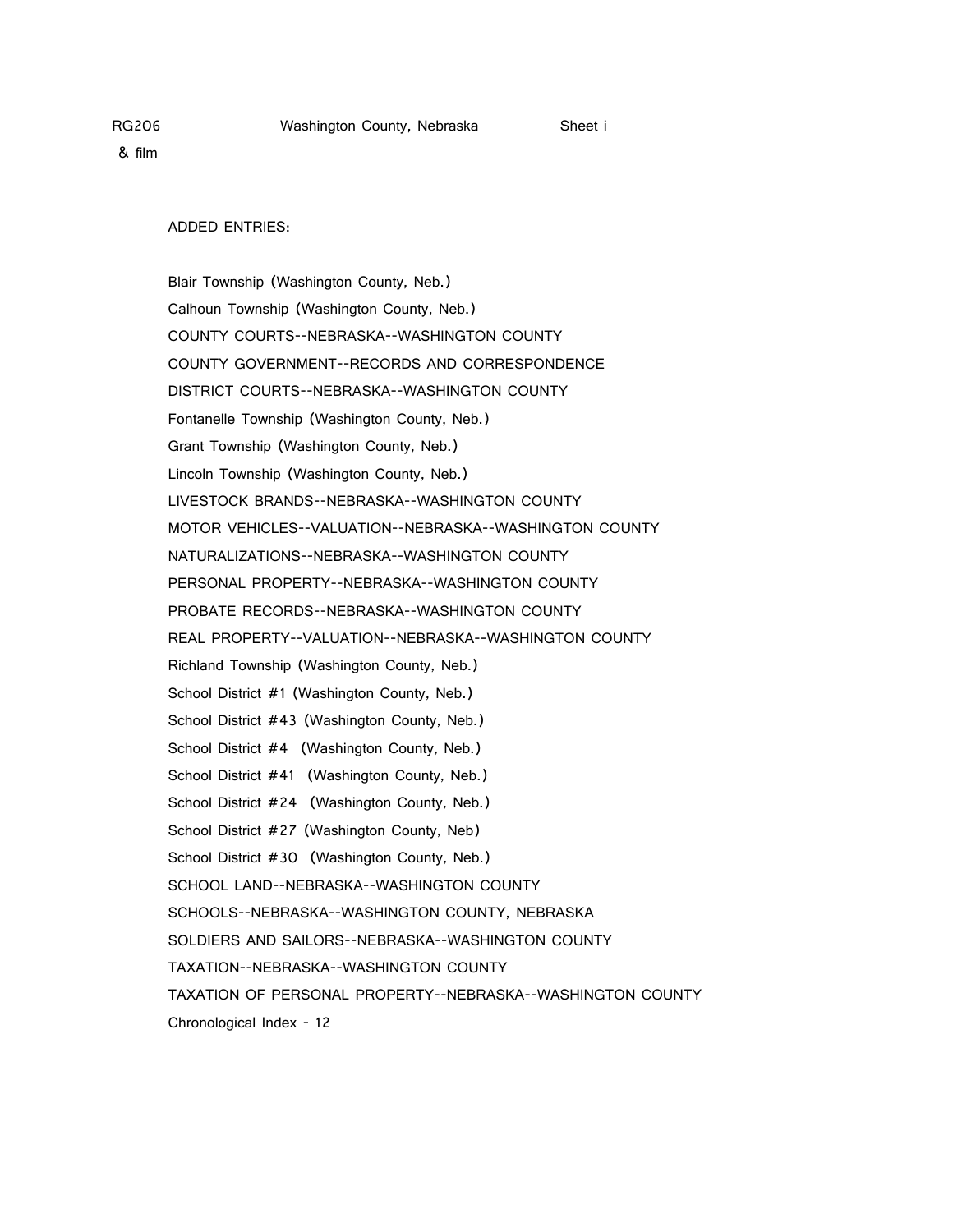& film

Subgroup Two (old Series 4), Treasurer, is divided into six series: 1) Tax Lists, 1859-1938; 2) Delinquent Tax Lists, 1860-1893; 3) Motor Vehicle Tax Lists, 1935-1950; 4) Tax Sale and Redemption Records, 1859-1912; 5) State Tax Suit Records, 1904-1905; and 6) School Land Records, 1868-1909. These records have been microfilmed by the Historical Society (1992) and are shelved in the Microform Reference room under RG206.

Subgroup Three, County Board of Commissioners, consists of the proceedings of meetings of the commissioners, 1860-1882, also on microfilm.

Subgroup Four (old Series 2), County Clerk, is divided into seven series: 1) Marriage Records, 1856- 1974; 2) Soldiers and Veterans Records, 1910-1935; 3) Medical Registers, 1881-1912; 4) Bond and Tax Records, 1881-1933; 5) Livestock Brand and Bounty Records, 1880-1965; 6) Miscellany, 1886-1959; and 7) Clerk's Miscellaneous Record, 1876-1975. Marriage Records, Series One, are on microfilm and shelved with the other county marriages in the microform reference room. This collection was copied from security microfilm for the reference room in August of 1975.

Subgroup Five (old Series 2), Register of Deeds, contains ten volumes of Numerical Indices for the county, 1855-1953. The first six volumes are contained on reels 5 thru 9 of the collection. The remaining volumes recently transferred to the State Archives have not as yet been microfilmed. The recently accessioned volumes are earlier recorded volumes of material appearing in the volumes on microfilm.

Subgroup Six (old Series 6), Township Board Minutes, 1883-1907, consists of nine volumes of minutes for the township divisions of Washington County.

Subgroup Seven (old Series 7), County Court, includes civil dockets, 1870-1907 and Probate volumes, entry, and estate books, 1855-1975.

The bulk of Washington County records is included in Subgroup Eight (old Series 8), District Court. This Subgroup is divided into nine series: 1) Naturalization Records, 1856-1952; 2) General Index, 1855-1974; 3) Appearance Dockets, 1859-1950; 4) State Tax Suit, 1904-1911; 5) Daily Journal, 1862-1905; 6) Complete Record, 1870-1959; 7) Judgement and Execution Dockets, 1858-1874; 8) Civil and Criminal Case Files, 1867- 1958; and 9) General Correspondence and Miscellany, 1857-1963. NOTE: Records for this subgroup, 1855- 1867 have been transferred to RG58, Nebraska Territorial Courts, 3rd Judicial District.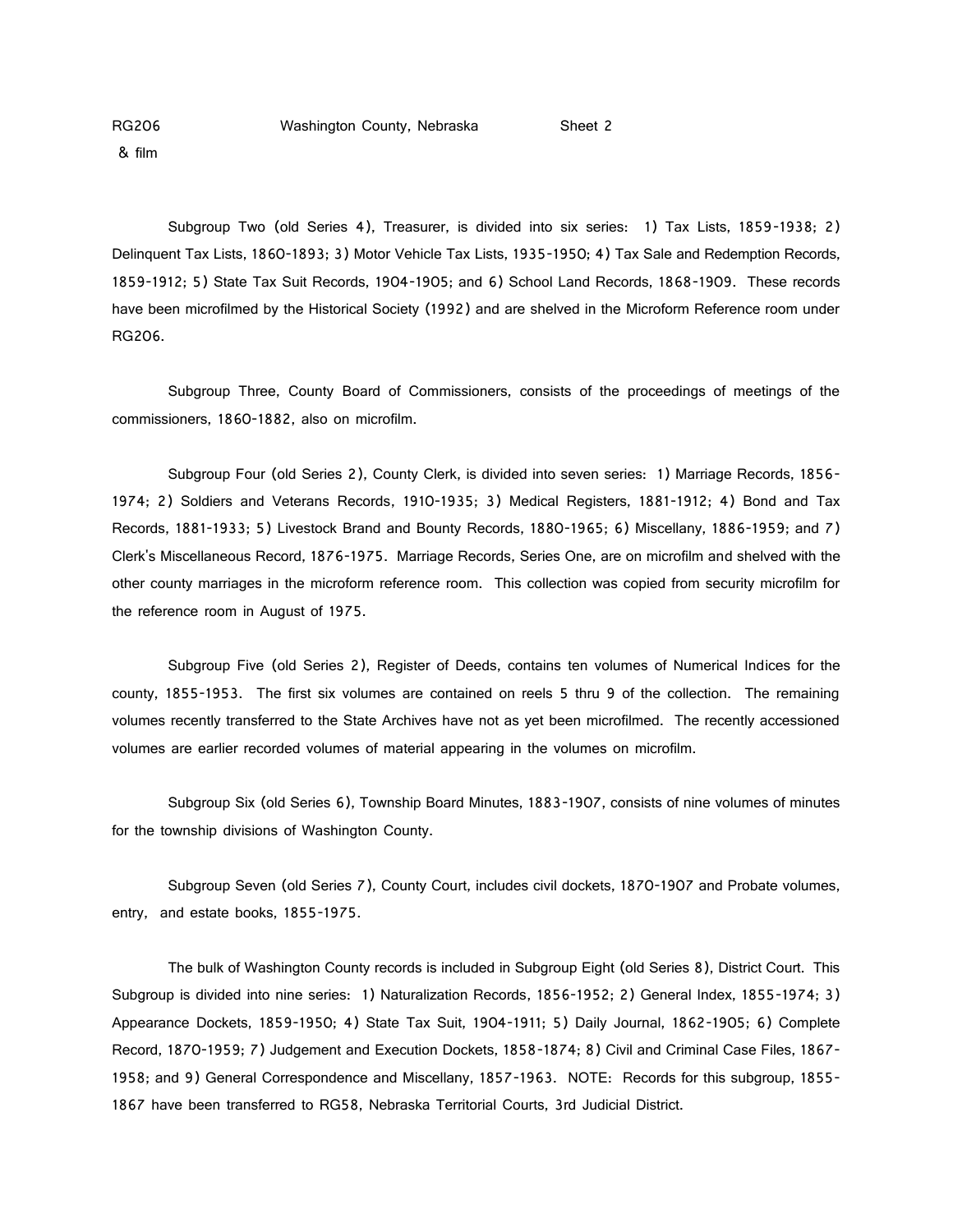& film

The basic formal citizenship volumes have been microfilmed and include the card index; Declarations of Intention, 1867-1952; Petition and Record, 1906-1938; and Certificates of Naturalization, 1903-1906. Additional naturalization records include a general index volume, 1859-1931; certificates for 1907; and folders 1 thru 4C in box two of this subgroup containing declarations of intention, naturalization orders, and correspondence, 1856- 1942.

These records are now a part of series one of this subgroup.

Series Two of Subgroup Eight, on three reels of microfilm, includes four index volumes for civil & criminal cases in the District Court, 1855-1974.

Series Three, Subgroup Eight, consists of the Appearance Dockets for the District Court, 1859-1950. Cases in these volumes are registered in numerical order by case number. If case number is unknown consult the General Index of the District Court.

Series Four, Subgroup Eight, State Tax Suit, includes four volumes relating to the tax foreclosure cases conducted by the State, 1904-1911. Two volumes concerning this tax suit appear on microfilm in Subgroup Two, County Treasurer's records.

Series Five, Subgroup Eight, contains the daily journals of the District Court, 1862-1905.

Series Six, Subgroup Eight, contains the Complete Record volumes for cases in the District Court, 1870- 1959.

Series Seven, Subgroup Eight, contains a Judgement & Execution index, n.d. The one execution docket, Vol. 1, 1858-1874, has been transferred to RG58.

Series Eight, Subgroup Eight, Civil and Criminal Case Files, contains the case files, some bills of exception and exhibits, abstracts of title, etc. Divorce cases after 1920-1931 have been transferred to the Washington County Historical Society. An index to those cases transferred is appended to this inventory (Appendix B). Case files in boxes 41-60, which have been retained by the Archives are indexed by computer and appended to this inventory (Appendix A). All cases prior to 1920 were retained by the Archives. Also included in this series are miscellaneous case files contained in box two of this subgroup, 1877-1941; Abstracts of Title, 1876-1931; and bills of exception and exhibits for various cases, 1892-1959. A complete index to these documents is included in the inventory. There are no capitol cases for the latter years. These records are still retained by the county District Court. The case files retained by the State Archives include cases resulting in the partition or sale of real estate (including successful foreclosures) as well as personal injury claims, and cases involving estates or probate.

Series Nine, Subgroup Eight, General Correspondence and Miscellany consists of proceedings of Judge's meetings, 1882-1963; Admissions of attorneys to practice law in Washington County, 1857-1915; Memorials, resignations, orders, 1858-1963; and of particular interest are the coroner's inquest reports, 1873-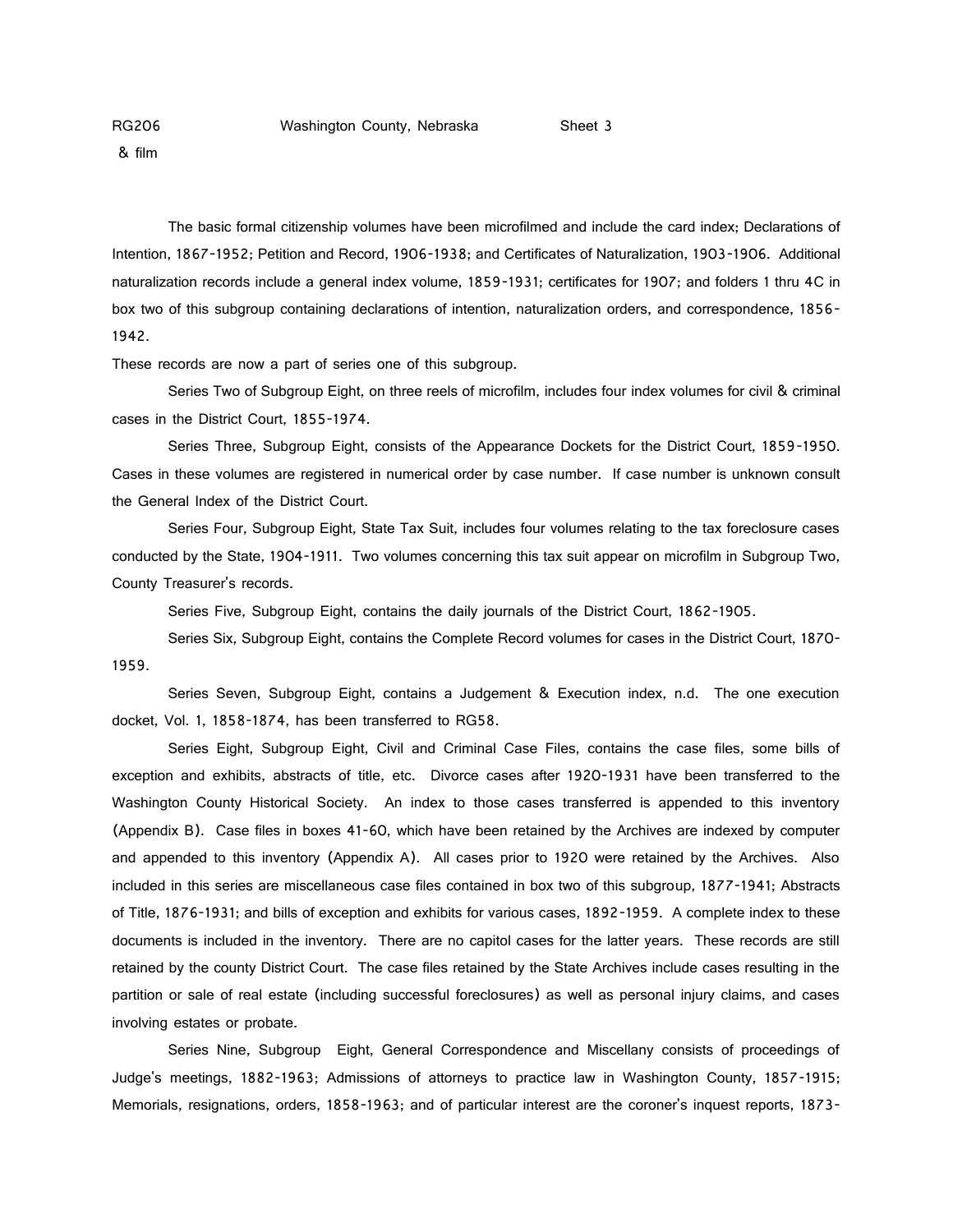& film

1958 included in box two of this subgroup. A complete list of reports is provided. Also included in this series are two foreclosure dockets, 1932-1939.

Subgroup Nine (old Subgroup One, Series One) Superintendent of Schools, located at the start of rolls #1 & #2 of this collection, consists of correspondence, district information, and fiscal records, 1869-1873 and 1873-1930. Included in volume two is information on teachers of Washington County, 1921-1930. Appearing as Series One of this subgroup are Washington county school district directories on microfilm, 1935-1954.

Subgroup Ten (old Series One), School District Records, is divided into seven series: 1) School District #43, 1876-1957; 2) School District #41, 1876-1913; 3) School District #4, 1892-1921; 4) School District #1, 1863-1872; 5) School District #24, 1860-1868; 6) School District #30, 1870-1969; School District #27, 1887- 1888. Patrons are asked to ignore all inventories, subgroup and series numbers appearing on rolls 1-4 of this Subgroup. Also, Roll #3, School Dist. #30, is restricted to staff use only. See notes at SG10 of this inventory.

The School District records were loaned for microfilming in 1956, 1967, and Dist. #30 in 1971. The Numerical Indices and Commissioners Proceedings on microfilm are a duplicate copy from security microfilm held in the State Archives and produced by Kwik Chek Co. of Red Cloud, NE in 1975. The Assessment records were transferred to the Archives in 1968 and 1971. The marriage records are a security film copy of film produced by Kwik Chek in January 1978, and the dockets of the county court were transferred to the Archives in May of 1973. The bulk of the records of the District Court were transferred to the Archives in November of 1980. The Naturalization records on microfilm were produced by the Nebraska State Historical Society in February, 1981. Additional records from the Clerk, Register of Deeds, and Treasurer were transferred to the Archives in June of 1991.

## **DESCRIPTION**

### **SUBGROUP ONE ASSESSMENT RECORDS, 1857-1927**

| Roll #2 | v.1  |     | Ft. Calhoun precinct poll book, 1857       |
|---------|------|-----|--------------------------------------------|
| ltem #3 | v. 2 |     | Ft. Calhoun precinct poll book, 1906       |
| #08484  |      | V.3 | Ft. Calhoun precinct assessment book, 1877 |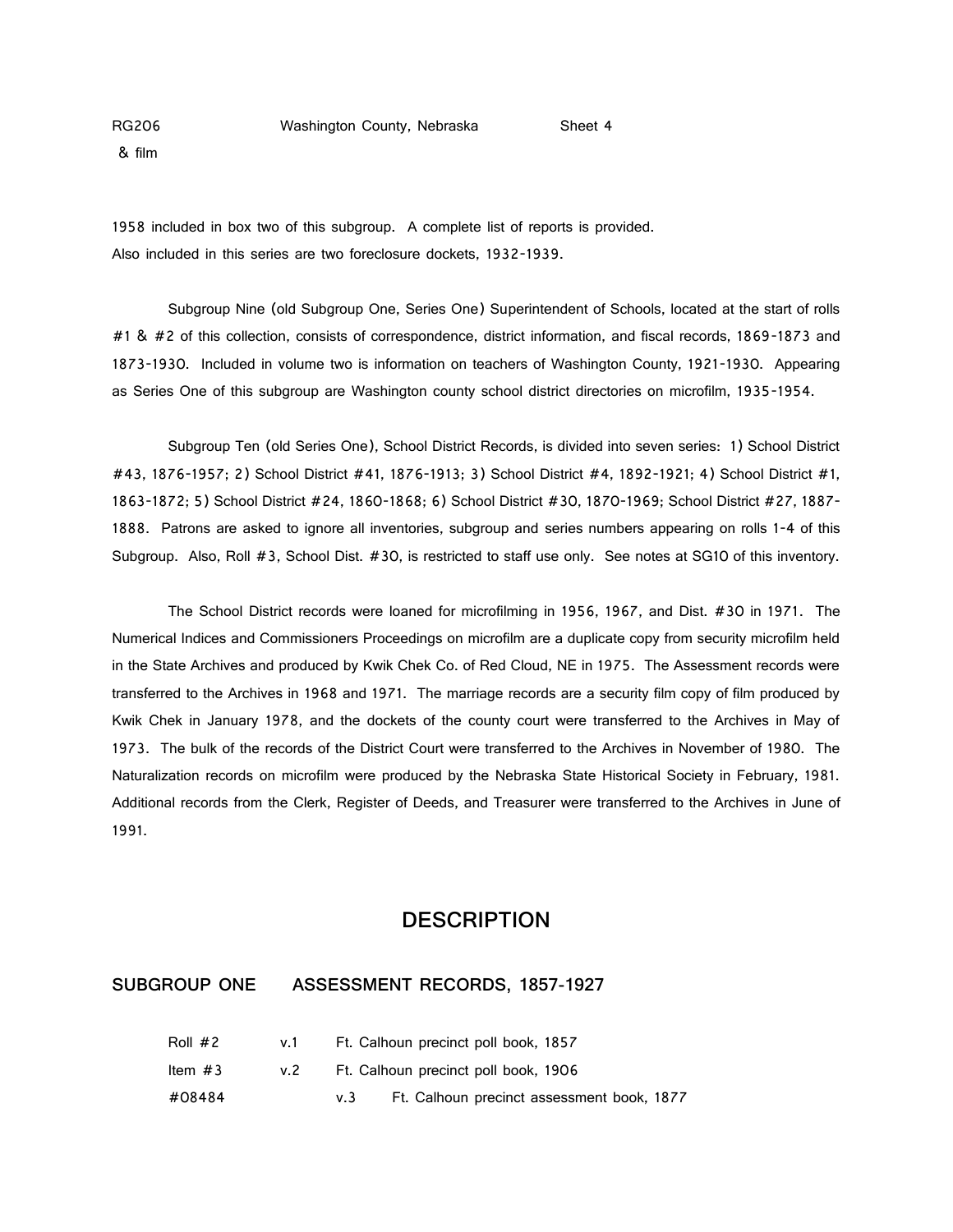| B.1 | $v.4 - 15$    | 1880 |      |
|-----|---------------|------|------|
|     | $v.16 - 25$   | 1881 |      |
|     | $v.26 - 36$   | 1882 |      |
|     | $v.37 - 48$   | 1883 |      |
|     | $v.49 - 59$   | 1884 |      |
|     | $v.60 - 71$   | 1885 |      |
|     | $v.72 - 83$   | 1886 |      |
|     | $v.84 - 95$   | 1887 |      |
|     | $v.96 - 107$  |      | 1888 |
|     | $v.108 - 119$ |      | 1889 |
|     | v.120-131     |      | 1890 |
|     | $v.132 - 145$ |      | 1891 |
|     | $v.146 - 157$ |      | 1892 |
|     | $v.158 - 169$ |      | 1893 |
|     | v.170-182     |      | 1894 |
|     | $v.183 - 194$ |      | 1895 |
|     | $v.195 - 206$ |      | 1896 |
|     | $v.207 - 217$ |      | 1897 |
|     | $v.218 - 228$ |      | 1898 |
|     | v.229-240     |      | 1899 |
|     | $v.241 - 252$ |      | 1900 |
|     | $v.253 - 264$ |      | 1901 |
|     | $v.265 - 276$ |      | 1902 |
|     | $v.277 - 288$ |      | 1903 |
|     | $v.289 - 301$ |      | 1904 |
|     | $v.302 - 313$ |      | 1905 |

NOTE: The volumes above are both real and personal assessments.

Beginning with 1906 thru 1924 they are personal assessments only.

| $v.314 - 326$ | 1906 |
|---------------|------|
| $v.327 - 338$ | 1907 |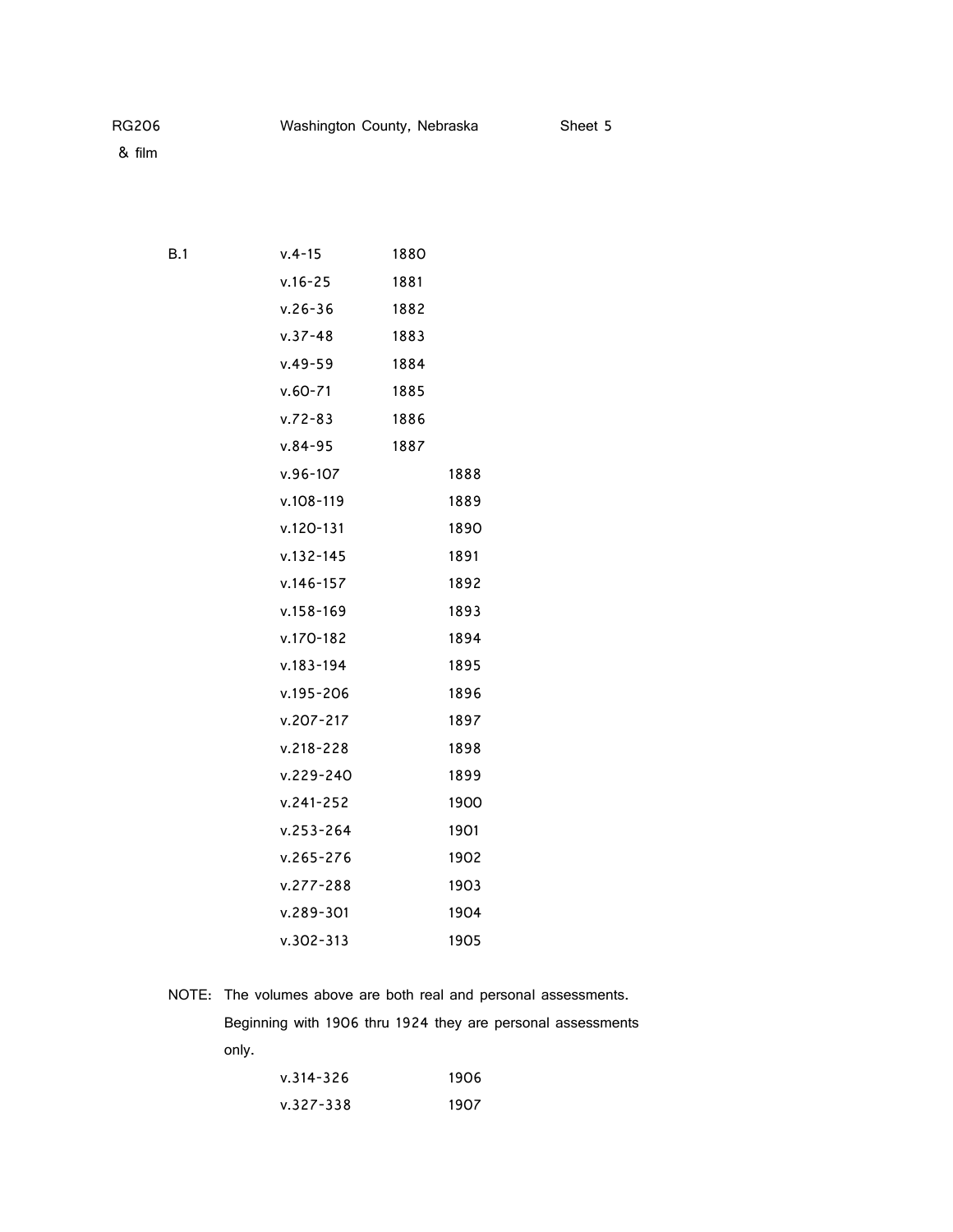& film

| $v.339 - 350$ | 1908 |
|---------------|------|
| $v.351 - 363$ | 1909 |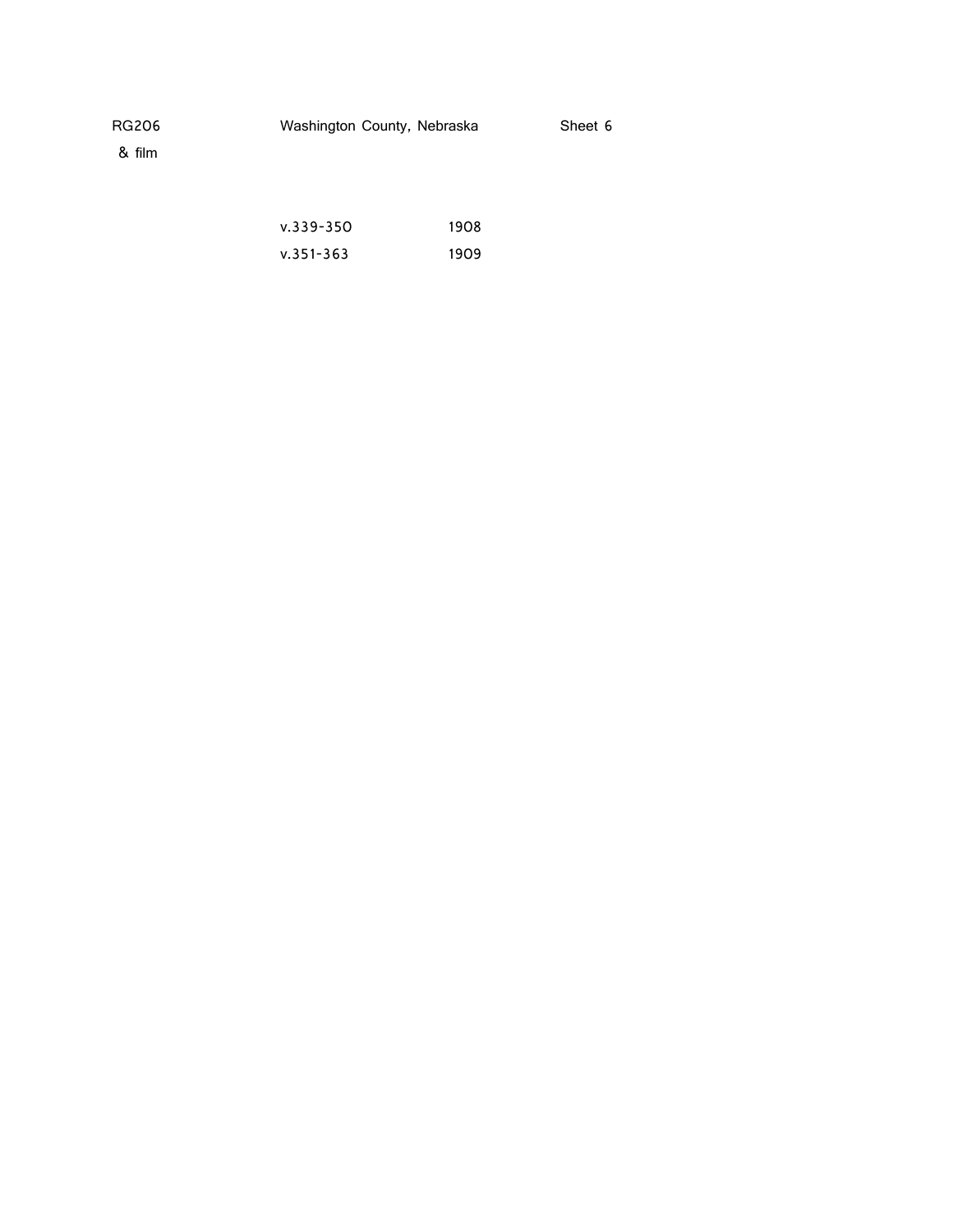& film

| <b>SUBGROUP ONE</b><br>ASSESSOR (cont) |
|----------------------------------------|
|                                        |

**SERIES ONE PRECINCT ASSESSMENTS (cont)**

| v.364-376     | 1910 |
|---------------|------|
| v.377-389     | 1911 |
| v.390-403     | 1912 |
| v.404-417     | 1913 |
| v.418-429     | 1914 |
| v.430-442     | 1915 |
| $v.443 - 457$ | 1916 |
| v.458-467     | 1917 |
| v.468-480     | 1918 |
| v.481-493     | 1919 |
| v.494-505     | 1920 |
| v.506-516     | 1921 |
| v.517-520     | 1923 |
| $v.521 - 533$ | 1924 |

NOTE: Vol. 534-593 are Real Estate Assessments only.

| v.534-544 | 1908      |
|-----------|-----------|
| v.545-554 | 1912      |
| v.555-558 | 1914      |
| v.559-570 | 1916      |
| v.571-581 | 1920-1923 |
| v.582-591 | 1926-1927 |
| v.592-593 | n.d.      |

**SUBGROUP TWO COUNTY TREASURER, 1859-1950**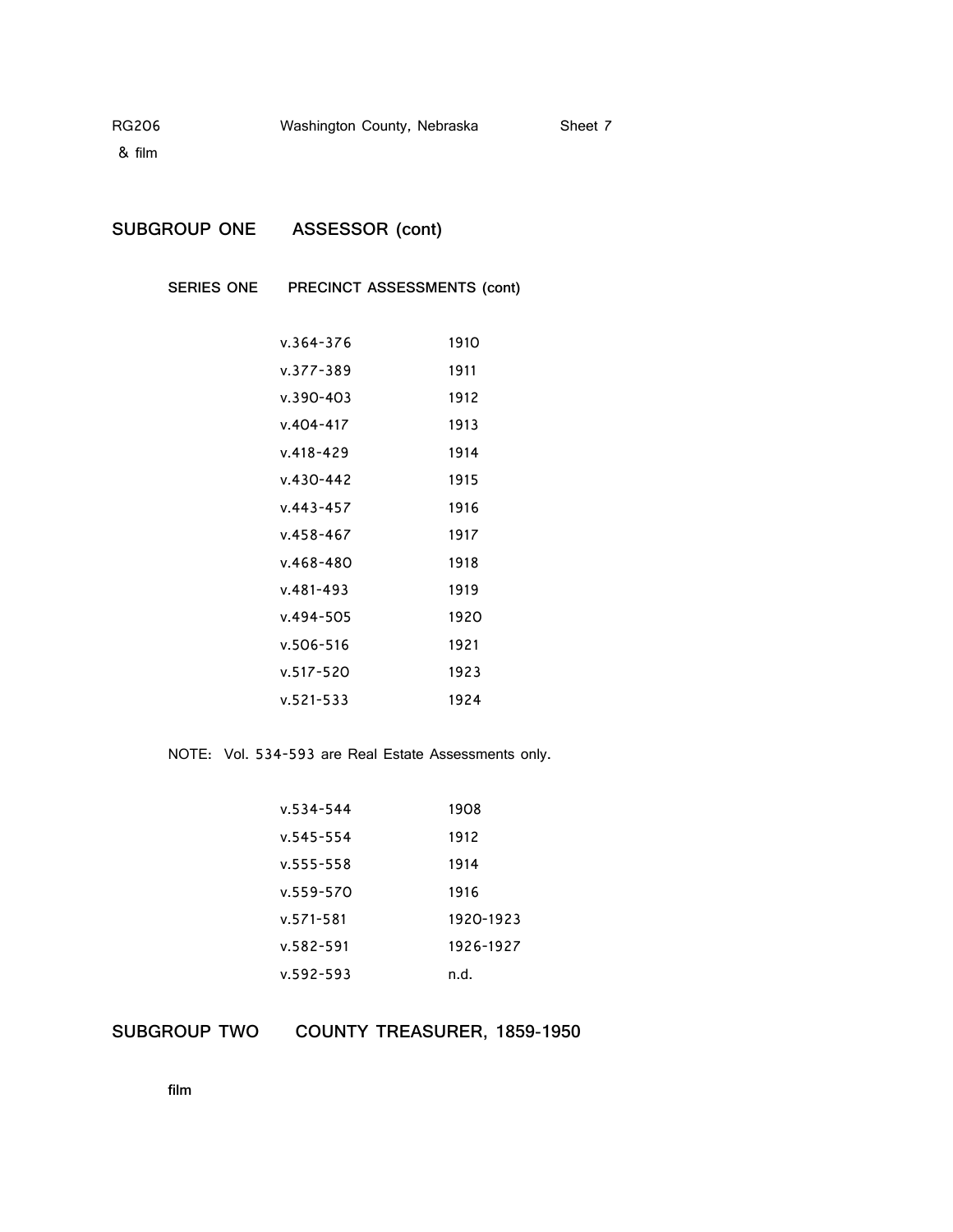**SERIES ONE TAX LISTS, 1859-1938**

| v.1 | 1859(?)   | Personal, Real & Miscellany |
|-----|-----------|-----------------------------|
| v.2 | 1860-1863 | Personal and Real           |
| v.3 | 1864-1866 | Personal and Real           |
| v.4 | 1867      | Personal and Real           |
| v.5 | 1868      | Personal and Real           |
| v.6 | 1869      | Personal and Real           |
| v.7 | 1870      | Personal and Real           |
| v.8 | 1871      | <b>Personal and Real</b>    |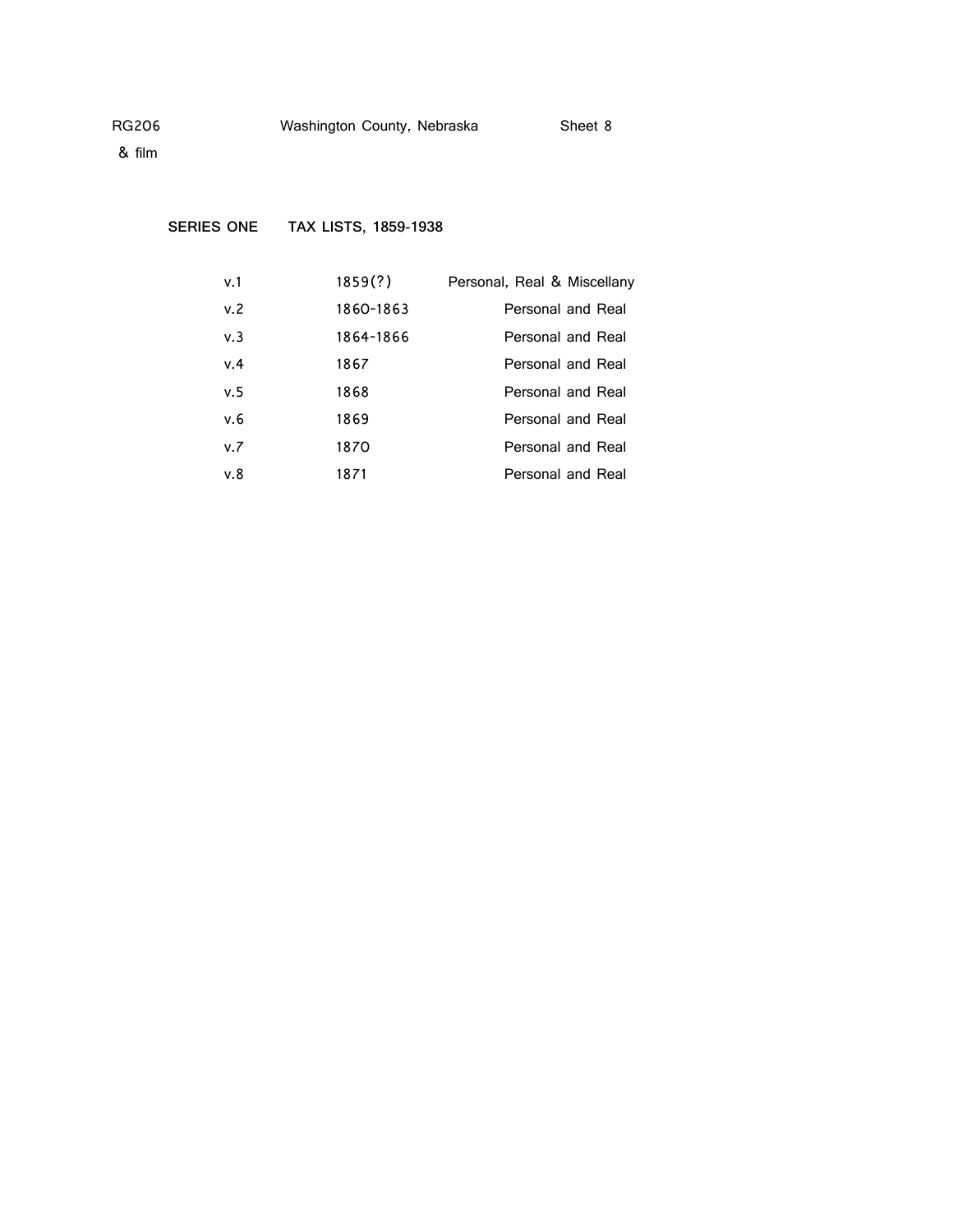& film

## **film**

**SUBGROUP TWO TREASURER (cont)**

**film**

**SERIES ONE TAX LISTS (cont)**

| v.9             | 1872               | Personal and Real                |
|-----------------|--------------------|----------------------------------|
| v.10            | 1873               | Personal and Real                |
| v.11            | 1874               | Personal and Real                |
| v.12            | 1874-75, 1877-1880 | Personal & Real, Blair City      |
| v.13            | 1875               | Personal and Real                |
| v.14            | 1876               | Personal and Real                |
| v.15            | 1877               | Personal and Real                |
| v.16            | 1878               | Personal and Real                |
| v.17            | 1879               | Personal and Real                |
| v.18            | 1880               | Personal and Real                |
| v.19            | 1881               | Personal and Real                |
| v.20            | 1882               | <b>Real Estate</b>               |
|                 |                    | Blair, Herman, and Cuming        |
| v.21            | 1882               | Personal and Real                |
| v.22            | 1883               | Personal and Real                |
| $v.23 - 341884$ |                    | Personal and Real                |
|                 |                    | Arlington, Blair, Blair Twnshp,  |
|                 |                    | Cuming, DeSoto, Fontanelle,      |
|                 |                    | Fort Calhoun, Grant, Herman,     |
|                 |                    | Lincoln, Richland, Sheridan      |
| v.35            | 1885               | Personal and Real                |
| v.36            | 1886               | Personal and Real                |
| v.37            | 1887               | Personal and Real, City of Blair |
| v.38            | 1887               | Personal and Real                |
| v.39            | 1888               | Personal                         |
| v.40            | 1888               | <b>Real Estate</b>               |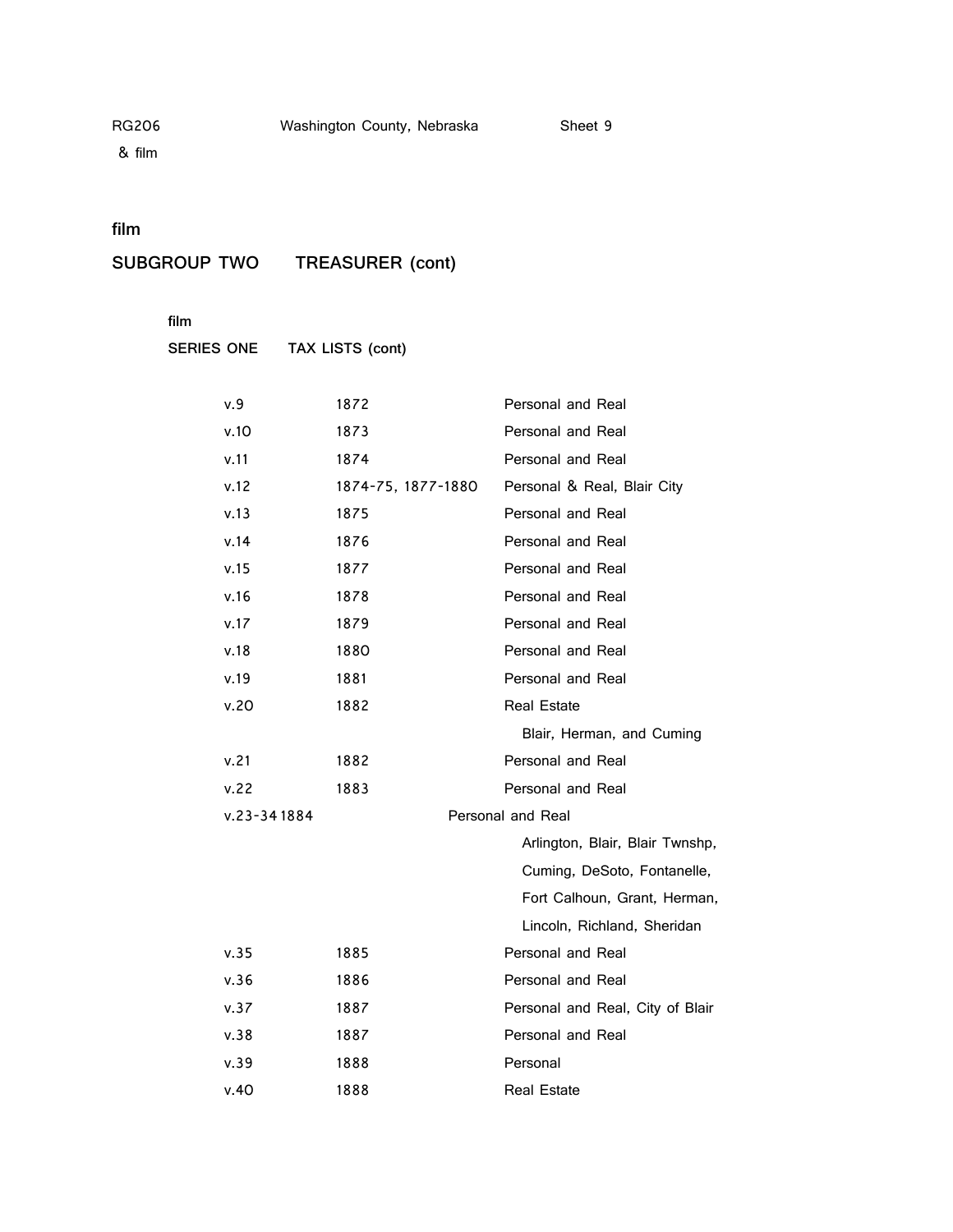& film

| v.41        | 1889 | Personal and Real |
|-------------|------|-------------------|
| v.42        | 1890 | Personal and Real |
| v.43-441892 |      | Personal and Real |
| v.45        | 1893 | Personal and Real |
| v.46        | 1894 | Personal and Real |
| v.47        | 1895 | Personal and Real |
| v.48        | 1896 | Personal and Real |
| v.49        | 1896 | Personal and Real |
| v.50        | 1897 | Personal and Real |
| v.51        | 1898 | Personal and Real |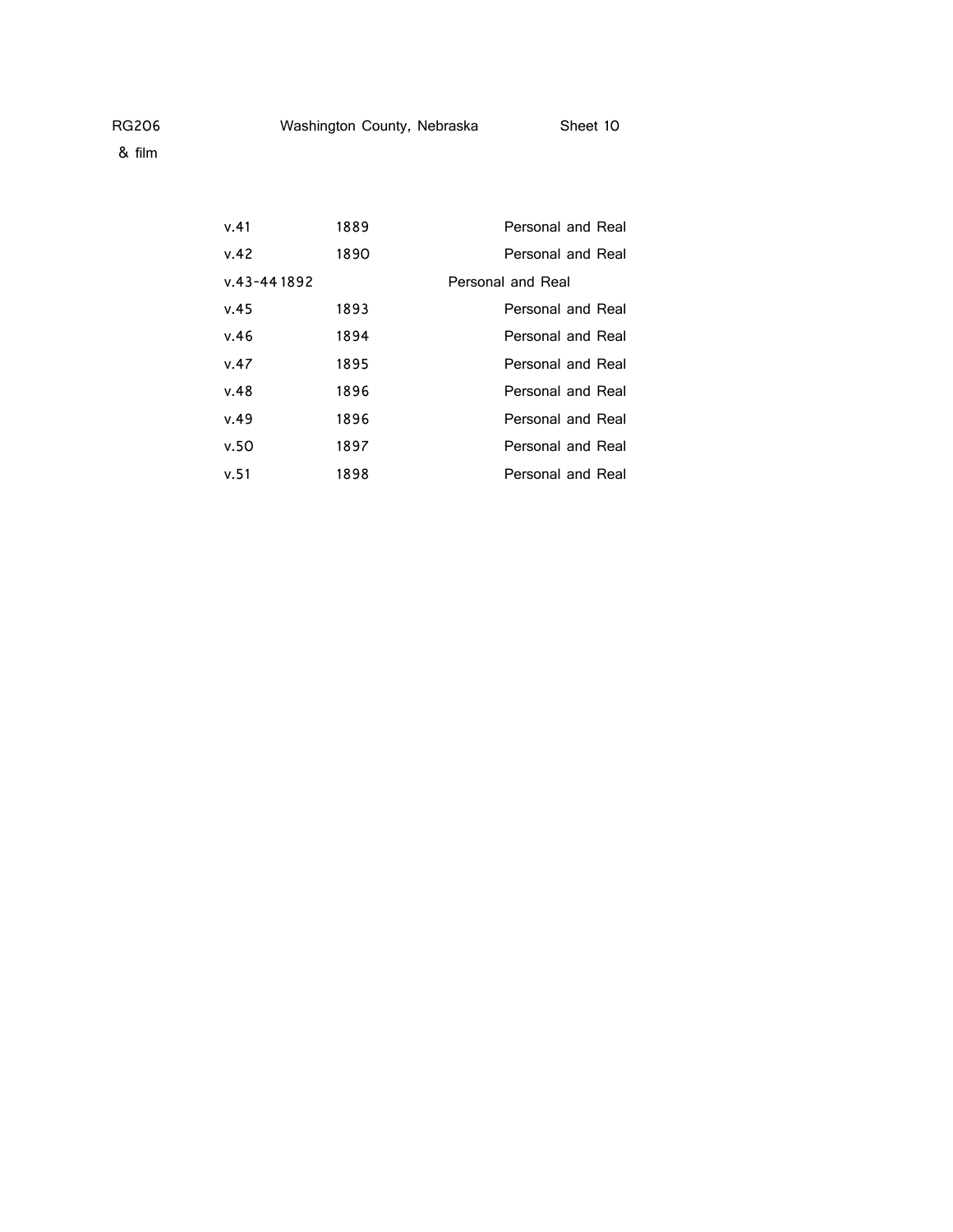& film

## **SUBGROUP TWO TREASURER (cont)**

**film**

|             | SERIES ONE TAX LISTS (cont) |                          |
|-------------|-----------------------------|--------------------------|
|             |                             |                          |
| v.52        | 1899                        | <b>Personal and Real</b> |
| v.53        | 1900                        | <b>Personal and Real</b> |
| v.54        | 1901                        | Personal and Real        |
| v.55        | 1902                        | Personal and Real        |
| v.56        | 1903                        | <b>Personal and Real</b> |
| v.57        | 1904                        | Personal and Real        |
| v.58-591905 |                             | Personal and Real        |
|             |                             |                          |

NOTE: Starting with v.60 thru v.109 there are two volumes

per year, one for the city of Blair and one for Towns and Townships.

| $v.60 - 61$ | 1906 | Personal and Real        |
|-------------|------|--------------------------|
| $v.62 - 63$ | 1907 | <b>Personal and Real</b> |
| $v.64 - 65$ | 1908 | Personal and Real        |
| $v.66 - 67$ | 1909 | Personal and Real        |
| $v.68 - 69$ | 1910 | <b>Personal and Real</b> |
| $v.70 - 71$ | 1911 | Personal and Real        |
| $V.72 - 73$ | 1912 | Personal and Real        |
| $v.74 - 75$ | 1913 | Personal and Real        |
| $v.76 - 77$ | 1914 | Personal and Real        |
| $v.78 - 79$ | 1915 | Personal and Real        |
| $v.80 - 81$ | 1916 | Personal and Real        |
| $v.82 - 83$ | 1917 | Personal and Real        |
| $v.84 - 85$ | 1918 | <b>Personal and Real</b> |
| $v.86 - 87$ | 1919 | Personal and Real        |
| $v.88 - 89$ | 1920 | Personal and Real        |
| $v.90 - 91$ | 1921 | Personal and Real        |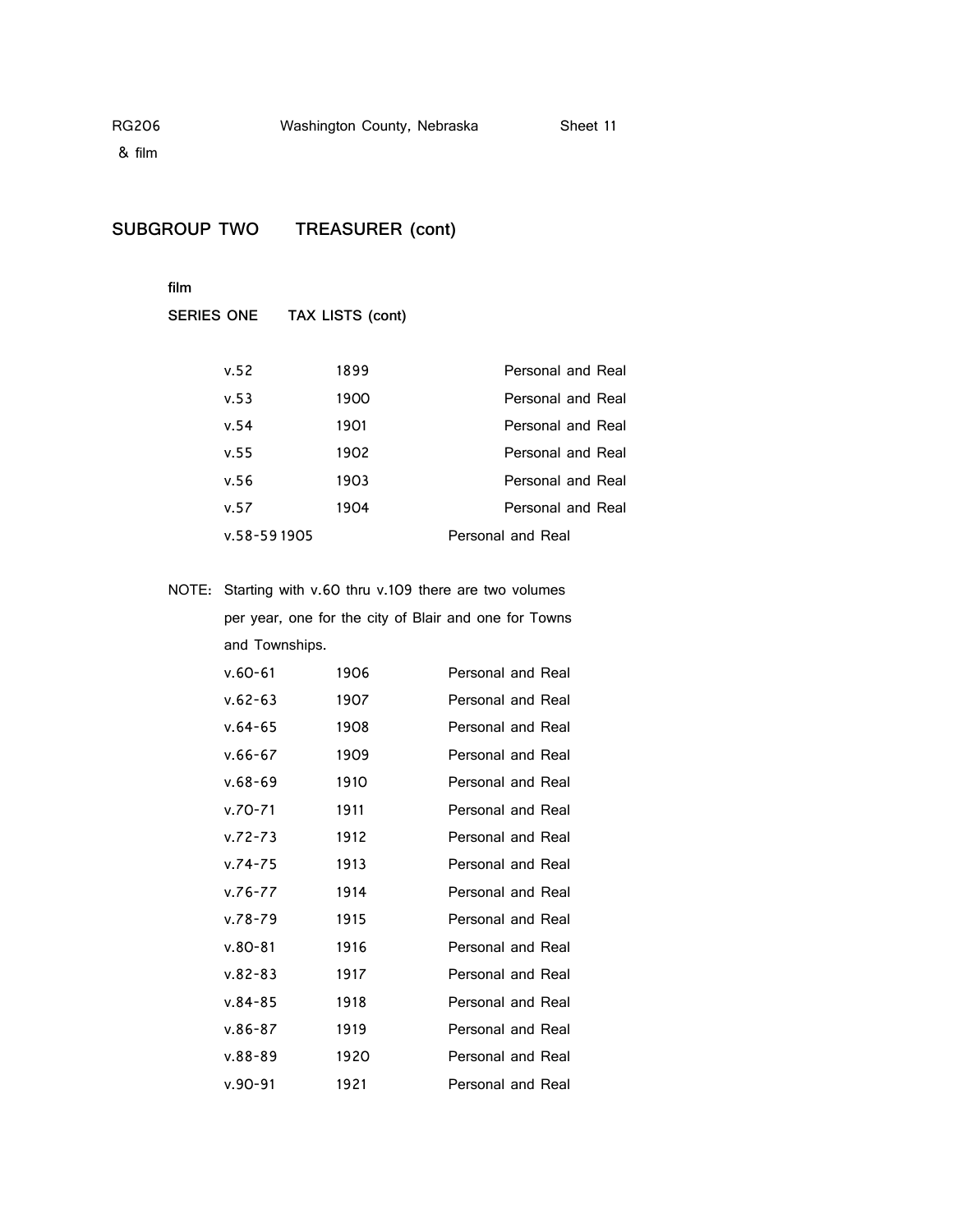| $v.92 - 93$   | 1922<br>Personal and Real |      |                   |
|---------------|---------------------------|------|-------------------|
| $v.94 - 95$   | 1923                      |      | Personal and Real |
| $v.96 - 97$   | 1924                      |      | Personal and Real |
| $v.98 - 99$   | 1925                      |      | Personal and Real |
| $v.100 - 101$ |                           | 1926 | Personal and Real |
| $v.102 - 103$ |                           | 1927 | Personal and Real |
| $v.104 - 105$ |                           | 1928 | Personal and Real |
| $v.106 - 107$ |                           | 1929 | Personal and Real |
| $v.108 - 109$ |                           | 1930 | Personal and Real |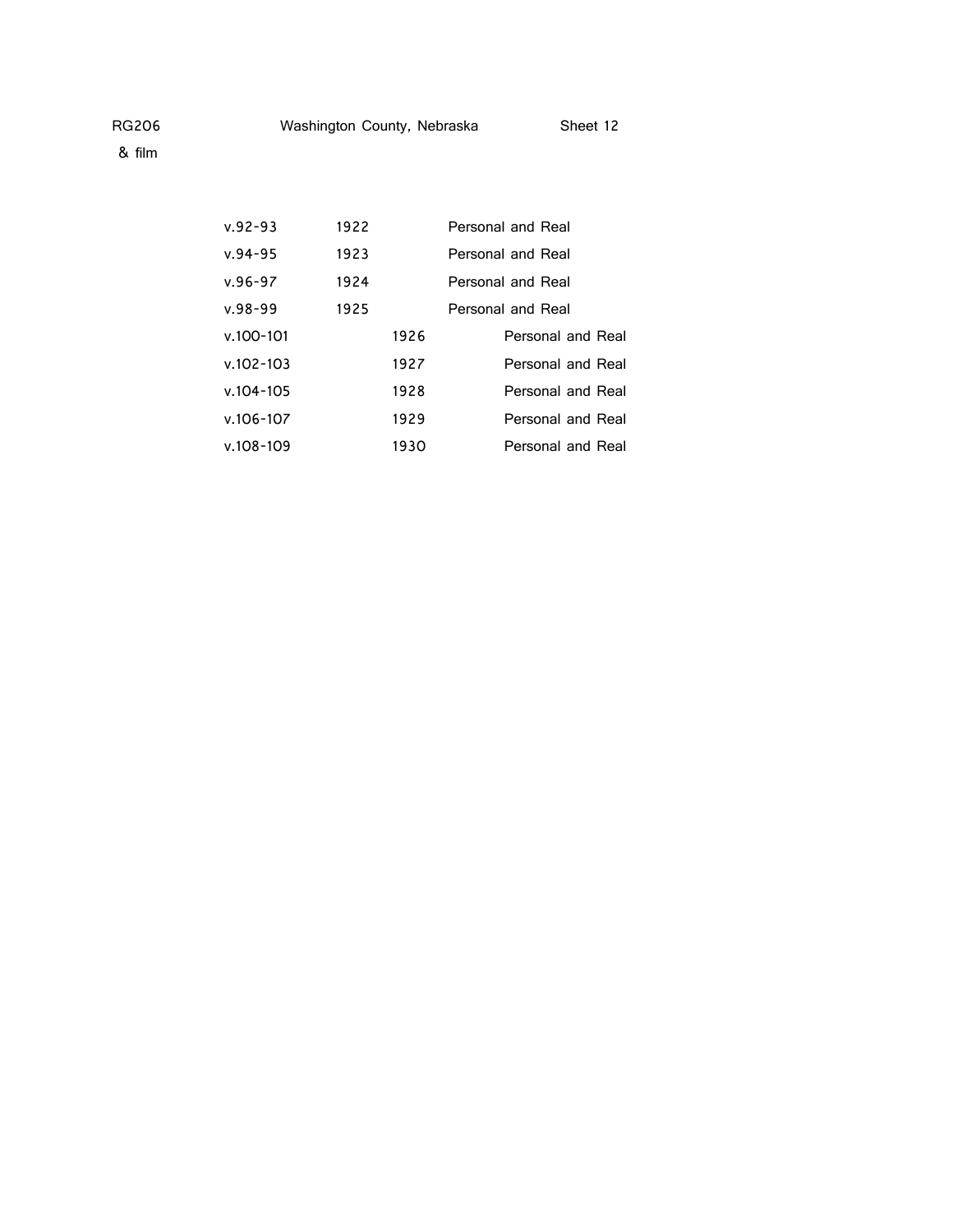& film

# **SUBGROUP TWO TREASURER (cont)**

**film**

**SERIES ONE TAX LISTS (cont)**

NOTE: Volumes 110-113 include two volumes per year, one for the city of Blair and one for Precincts and Villages.

| v.110-111     | 1931 | Personal and Real        |
|---------------|------|--------------------------|
| $v.112 - 113$ | 1932 | <b>Personal and Real</b> |

NOTE: Volumes 114-125 include two volumes per year, one for Cities and Villages and one for Precincts.

| $v.114 - 115$ | 1933 | Personal and Real |
|---------------|------|-------------------|
| v.116-117     | 1934 | Personal and Real |
| $v.118 - 119$ | 1935 | Personal and Real |
| v.120-121     | 1936 | Personal and Real |
| $v.122 - 123$ | 1937 | Personal and Real |
| $v.124 - 125$ | 1938 | Personal and Real |

**film**

**SERIES TWO DELINQUENT TAX LISTS, 1860-1902**

| v. 1 | 1860-1893    |
|------|--------------|
| v. 2 | 1861-1902    |
| v.3  | 1876-1878    |
| v.4  | 1880-1902    |
| v.5  | 1890-1898    |
| v 6  | 1900 & prior |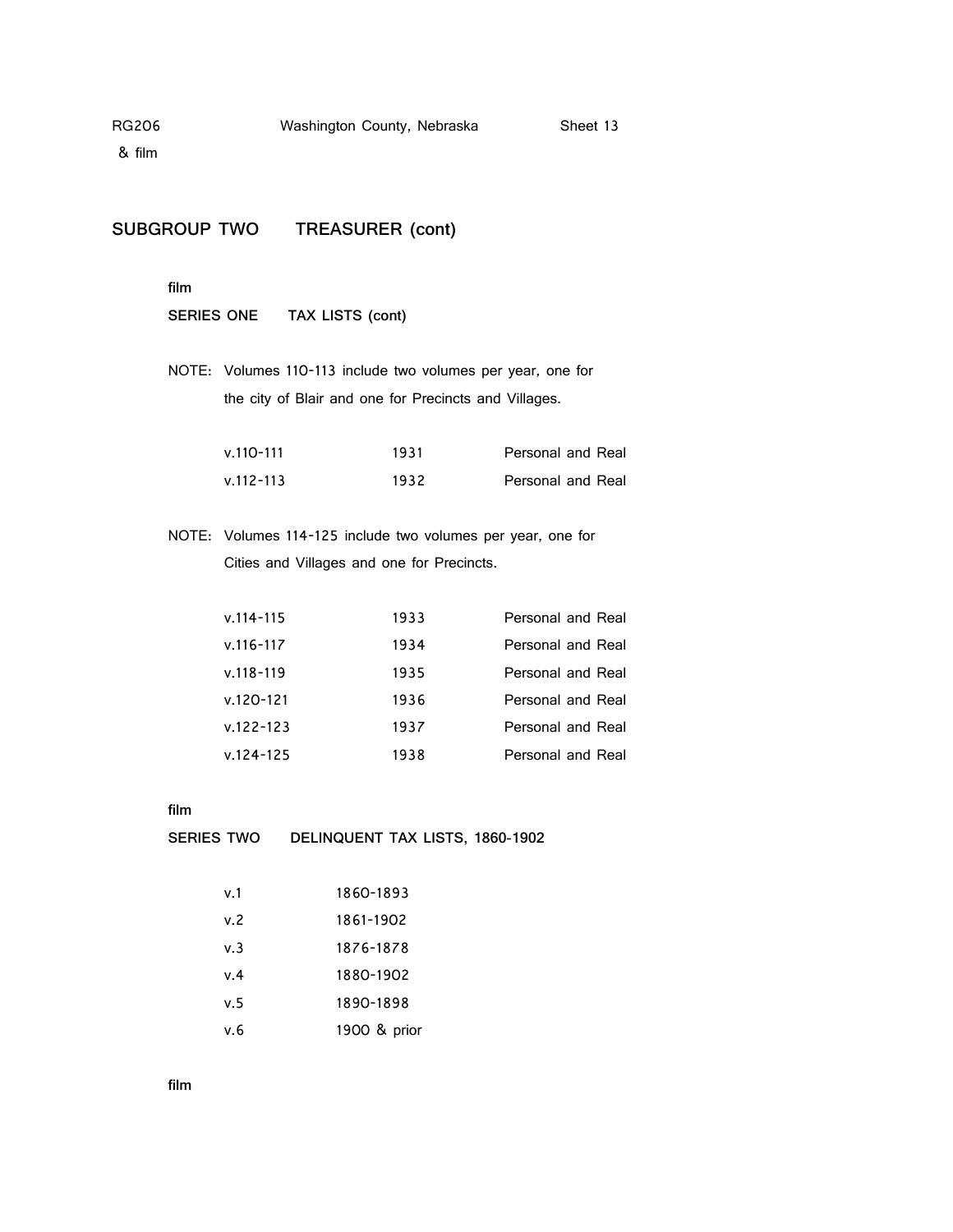| <b>SERIES THREE</b> | MOTOR VEHICLE TAX LISTS, 1935-1950                   |  |
|---------------------|------------------------------------------------------|--|
|                     |                                                      |  |
| v.1                 | 1935                                                 |  |
| v.2                 | 1936                                                 |  |
| v.3                 | 1937                                                 |  |
|                     |                                                      |  |
|                     | NOTE: Motor Vehicle Tax Lists for 1938 not available |  |
|                     | at time of filming                                   |  |
| v.4                 | 1939                                                 |  |
| v.5                 | 1940                                                 |  |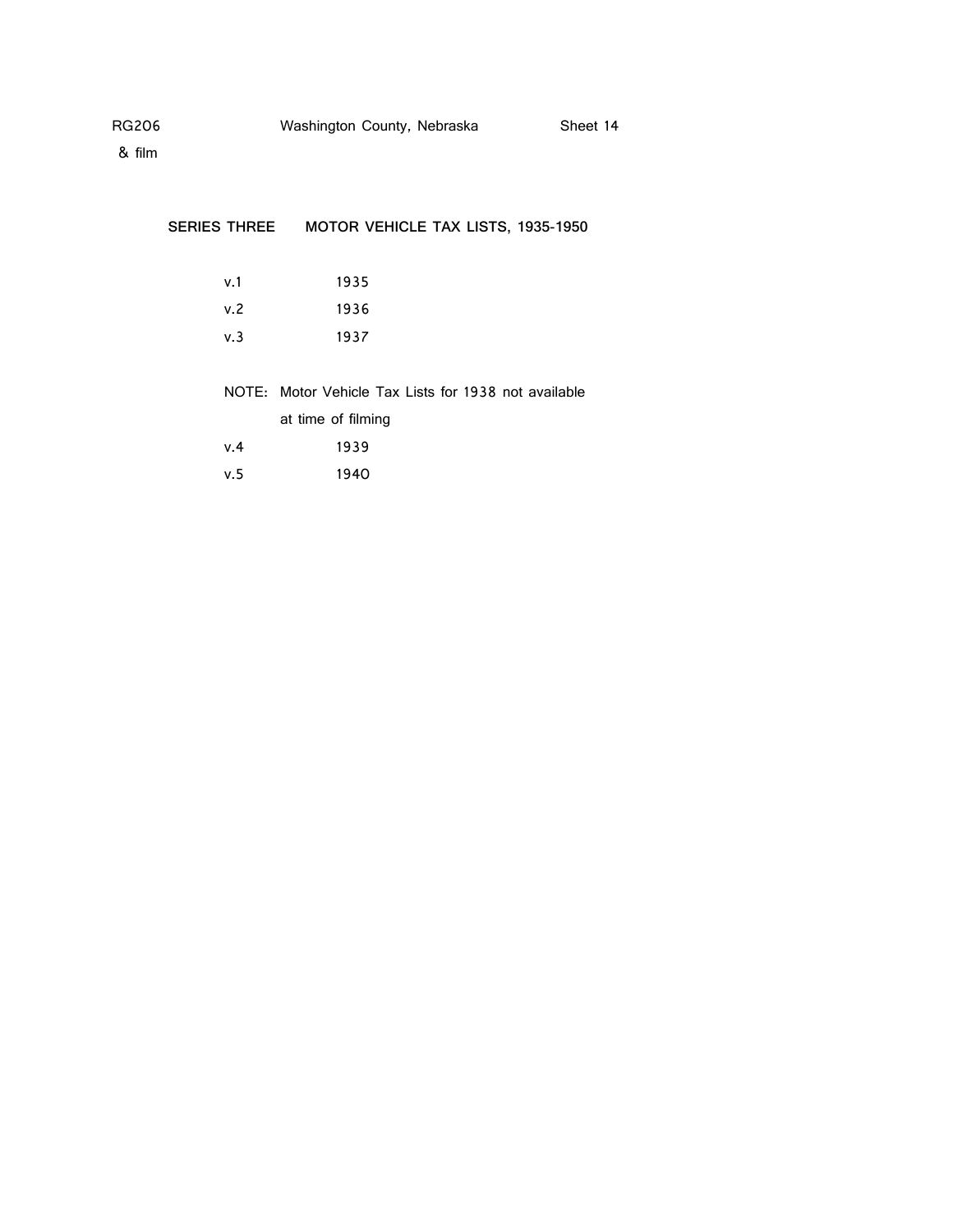& film

**SUBGROUP TWO COUNTY TREASURER (cont)**

### **film**

|      |      | SERIES THREE MOTOR VEHICLE TAX LISTS (cont)             |
|------|------|---------------------------------------------------------|
|      |      |                                                         |
|      | v.6  | 1941                                                    |
|      | v.7  | 1942                                                    |
|      | v.8  | 1943                                                    |
|      | v.9  | 1944                                                    |
|      | v.10 | 1945                                                    |
|      | v.11 | 1946                                                    |
|      |      |                                                         |
|      |      | NOTE: Motor Vehicle Tax List for 1947 was not available |
|      |      | at time of filming.                                     |
|      | v.12 | 1948                                                    |
|      | v.13 | 1949                                                    |
|      | v.14 | 1950                                                    |
|      |      |                                                         |
| film |      |                                                         |
|      |      | SERIES FOUR TAX SALE AND REDEMPTION RECORDS, 1859-1912  |
|      |      |                                                         |
|      | v.1  | May 1860 thru September 6, 1869                         |
|      |      | for tax years, 1859-1868                                |
|      | v.2  | Sept. 5, 1864 thru Apr. 7, 1869                         |
|      |      | for tax years 1863-1866                                 |
|      |      |                                                         |
|      |      |                                                         |

- v.3 Sept. 5, 1870 Sept. 5, 1876 for tax years 1869-1875 and Redemptions thru 1879
- v.4 Nov. 5, 1877 thru Aug. 7, 1883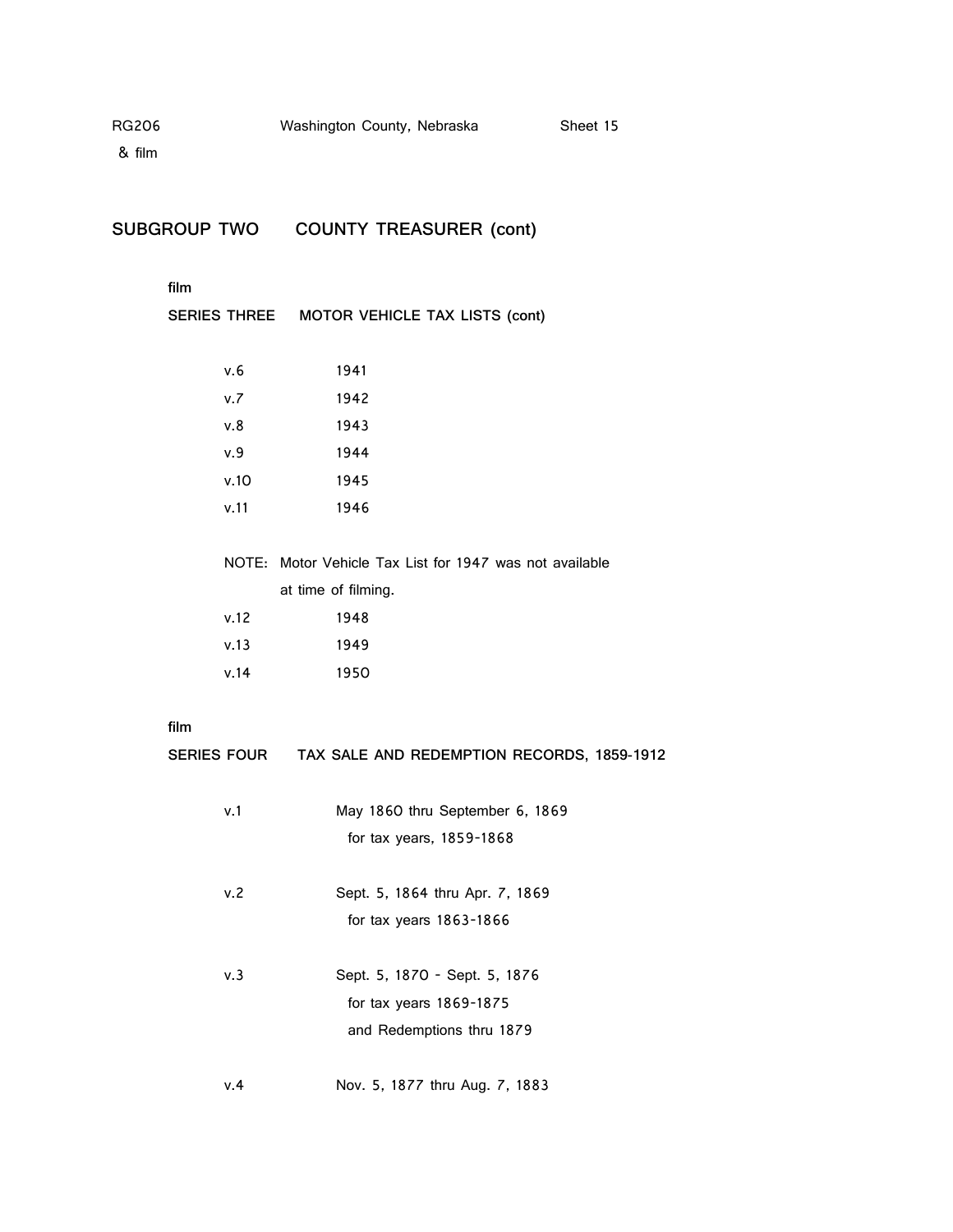for tax years 1876-1881 and Redemptions thru 1889 Private Sales, Nov. 5, 1883 - Dec. 14, 1885

v.5 Nov. 8, 1886 thru Nov. 29, 1898 for tax years 1885-1897 and Redemptions thru 1899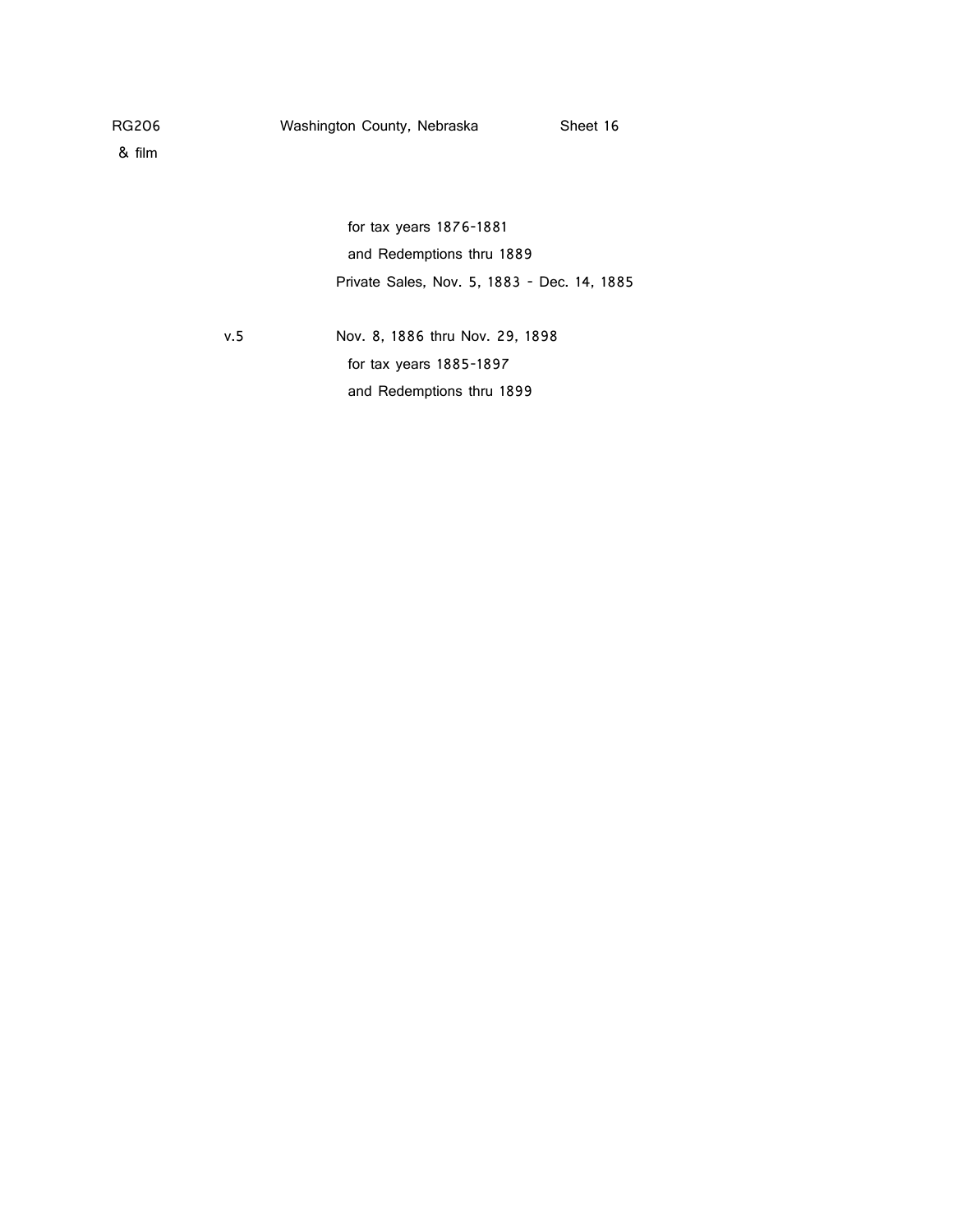| <b>RG206</b><br>& film |                     | Washington County, Nebraska                                                                 | Sheet 9 |
|------------------------|---------------------|---------------------------------------------------------------------------------------------|---------|
|                        |                     | SUBGROUP TWO TREASURER (cont)                                                               |         |
|                        | film                | SERIES FOUR TAX SALE & REDEMPTION RECORDS (cont)                                            |         |
|                        | v.6                 | Mar. 16, 1898 thru Nov. 4, 1912<br>for tax years 1887-1912<br>and Redemptions thru 1918     |         |
|                        | film                | SERIES FIVE STATE TAX SUIT RECORDS, 1904-1905                                               |         |
|                        |                     | NOTE: See additional records regarding State Tax Suit<br>in Subgroup Eight, District Court. |         |
|                        | v.1<br>v.2          | 1904<br>1905                                                                                |         |
|                        | film                | SERIES SIX SCHOOL LAND RECORDS, 1868-1909                                                   |         |
|                        | v.1<br>v.2          | School Land Abstract, 1868-1907<br>School Land Ledger, 1869-1909                            |         |
|                        |                     | NOTE: Microfilm Record for Subgroup Two begins on next page                                 |         |
|                        | <b>SUBGROUP TWO</b> | <b>COUNTY TREASURER (cont)</b>                                                              |         |
|                        | film                |                                                                                             |         |

**SERIES ONE MICROFILM RECORD - TAX LISTS MF4156**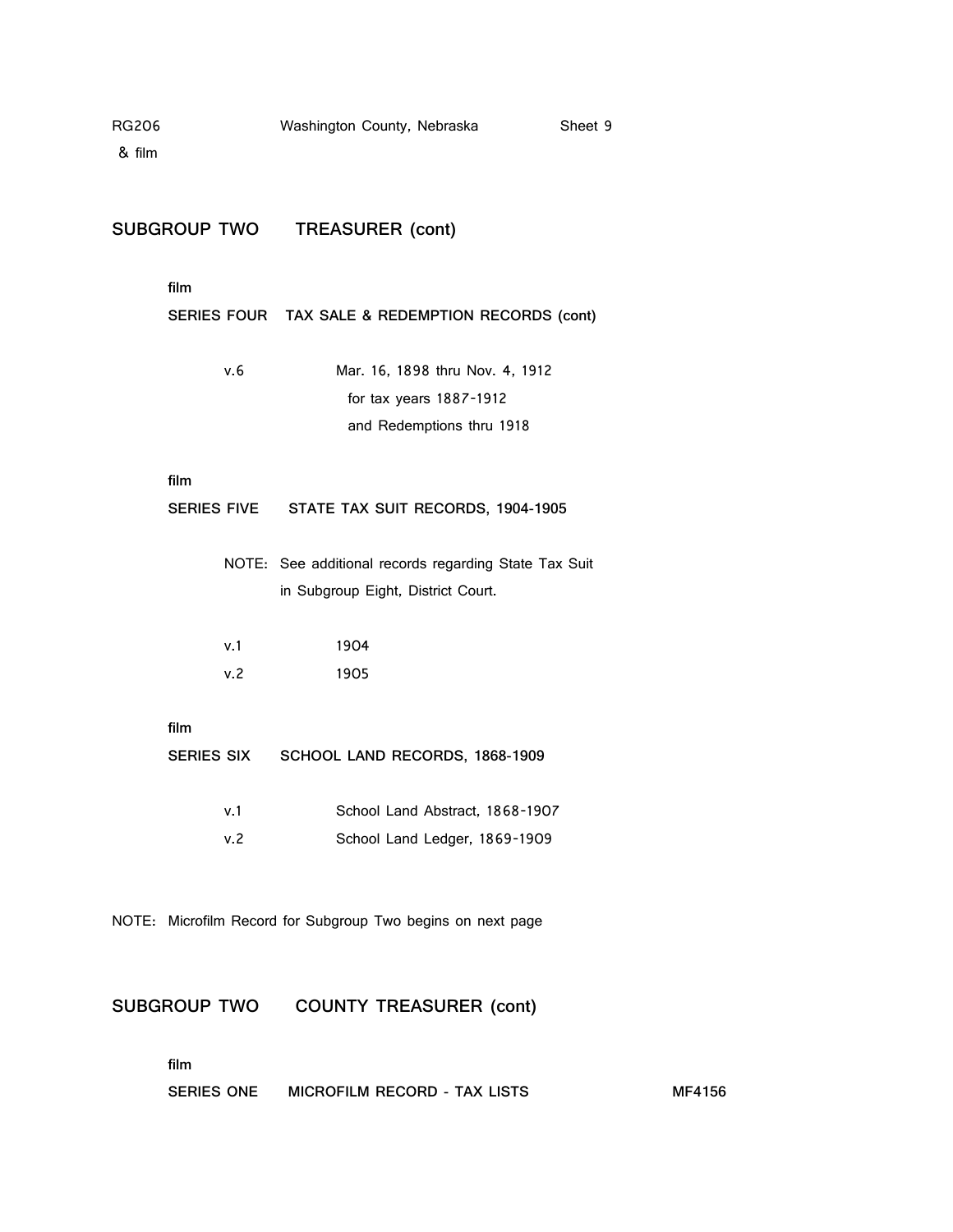Roll #1 Tax Lists, Personal Property, V.1 778 images p.1 (1859) NSHS thruf #25,547 Tax Lists, Personal Property, V.6 p.12 - Lincoln Pct AM@, 1869

NOTE: v.1, Left side of p.1 is missing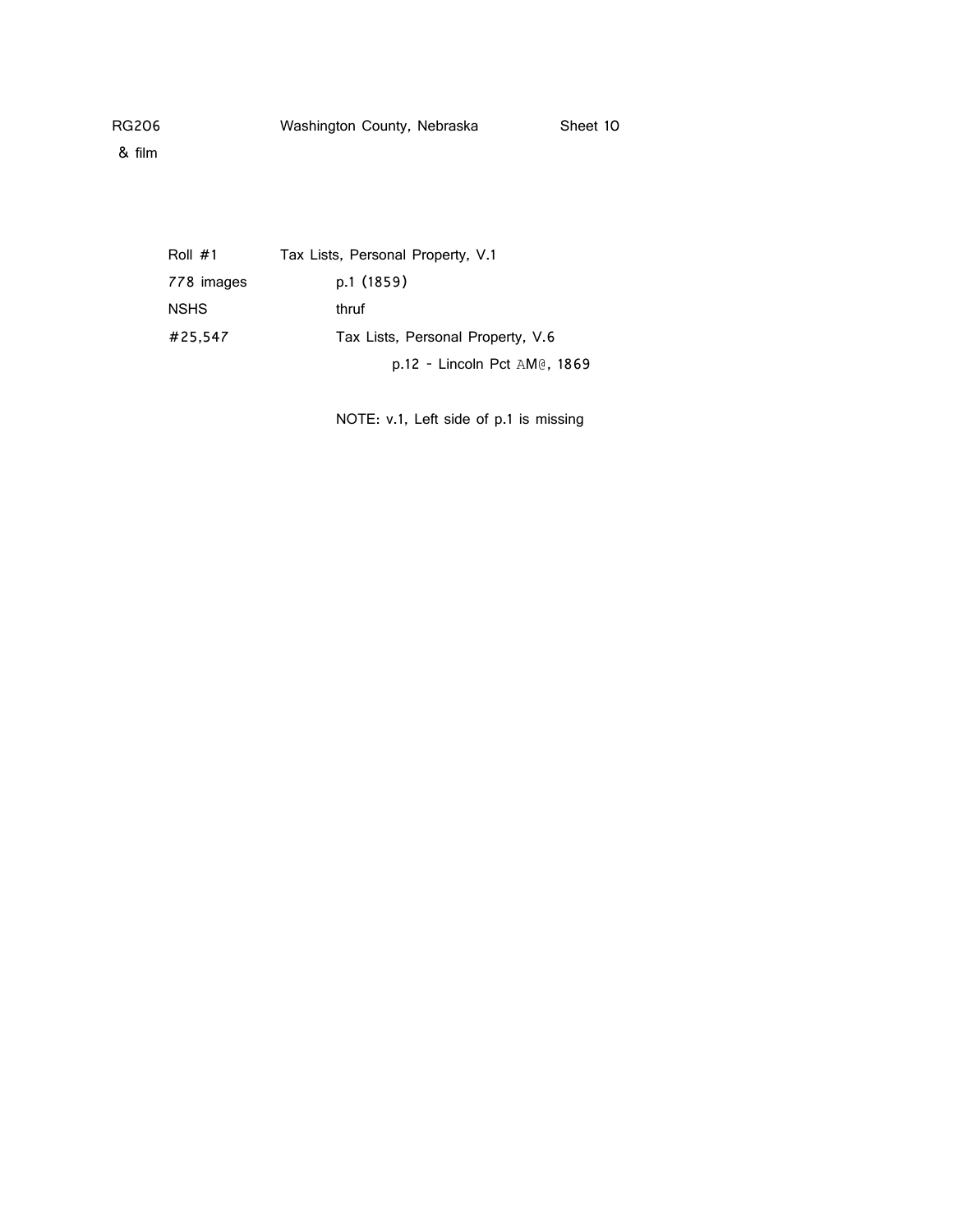& film

## **SUBGROUP TWO COUNTY TREASURER (cont)**

**film SERIES ONE TAX LISTS - MICROFILM RECORD (cont)** Roll #2 Tax Lists, Personal Property, V.6 cont. 791 images p.13 - Lincoln Pct AM@, 1869 NSHS thru #25,548 Tax Lists, Real Estate-Lots, V.10 p.160 - Outlot 19, Cuming City, 1873 Roll #3 Tax Lists, Real Estate-Lots, V.10 cont. 751 images p.161 - Outlot 20-21, Cuming City, 1873 NSHS thru #25,549 Tax Lists, Personal Property, V.15 p.1 - Grant Precinct AA@, 1877 Roll #4 Tax Lists, Personal Property, V.15 cont. 696 images p.2 - Grant Precinct AB@, 1877 NSHS thru #25,550 Tax Lists, Real Estate-Lots, V.17 p.218 - Blair, Blk 56, Lot 3, 1879 Roll #5 Tax Lists, Real Estate-Lots, V.17 cont. 679 images p.219 - Blair, Blk 56, Lot 4, 1879 NSHS thru #25,551 Tax Lists, Real Estate-Lands, V.21 p.124 - S29-T18N-R12E (1882) Roll #6 Tax Lists, Real Estate-Lands, V.21 cont.

|             | TUA LIJIJ, TICUL LJIUIC LUNUJ, V.LT CONI. |
|-------------|-------------------------------------------|
| 651 images  | p.126 - S32-T18N-R12E (1882)              |
| <b>NSHS</b> | thru                                      |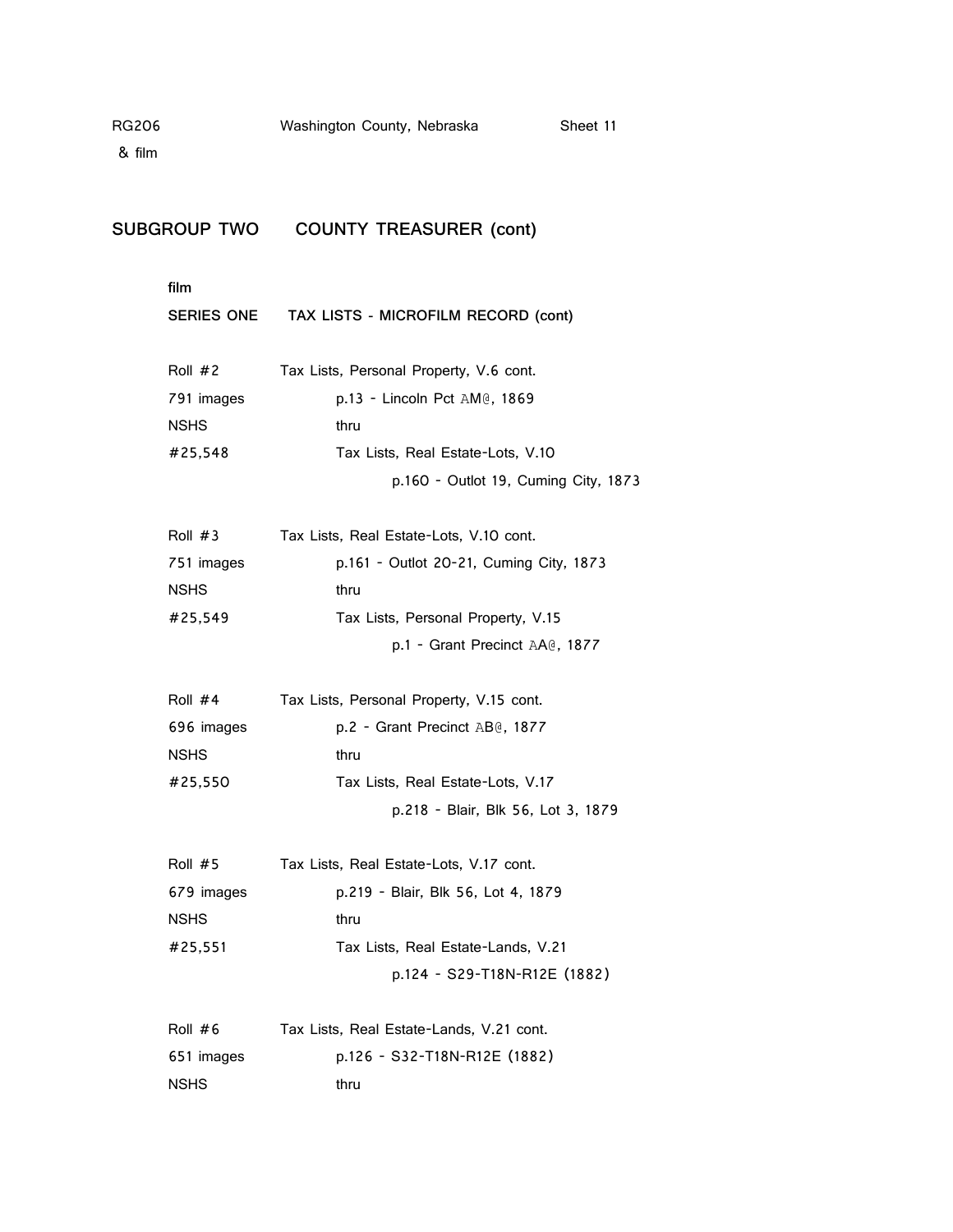& film

#25,552 Tax Lists, Real Estate-Lands, V.31 p.12 - Herman Pct, S33-T20N-R11E (1884)

> RETAKE: V.21, p.125 missed in filming. Retake spliced to end of reel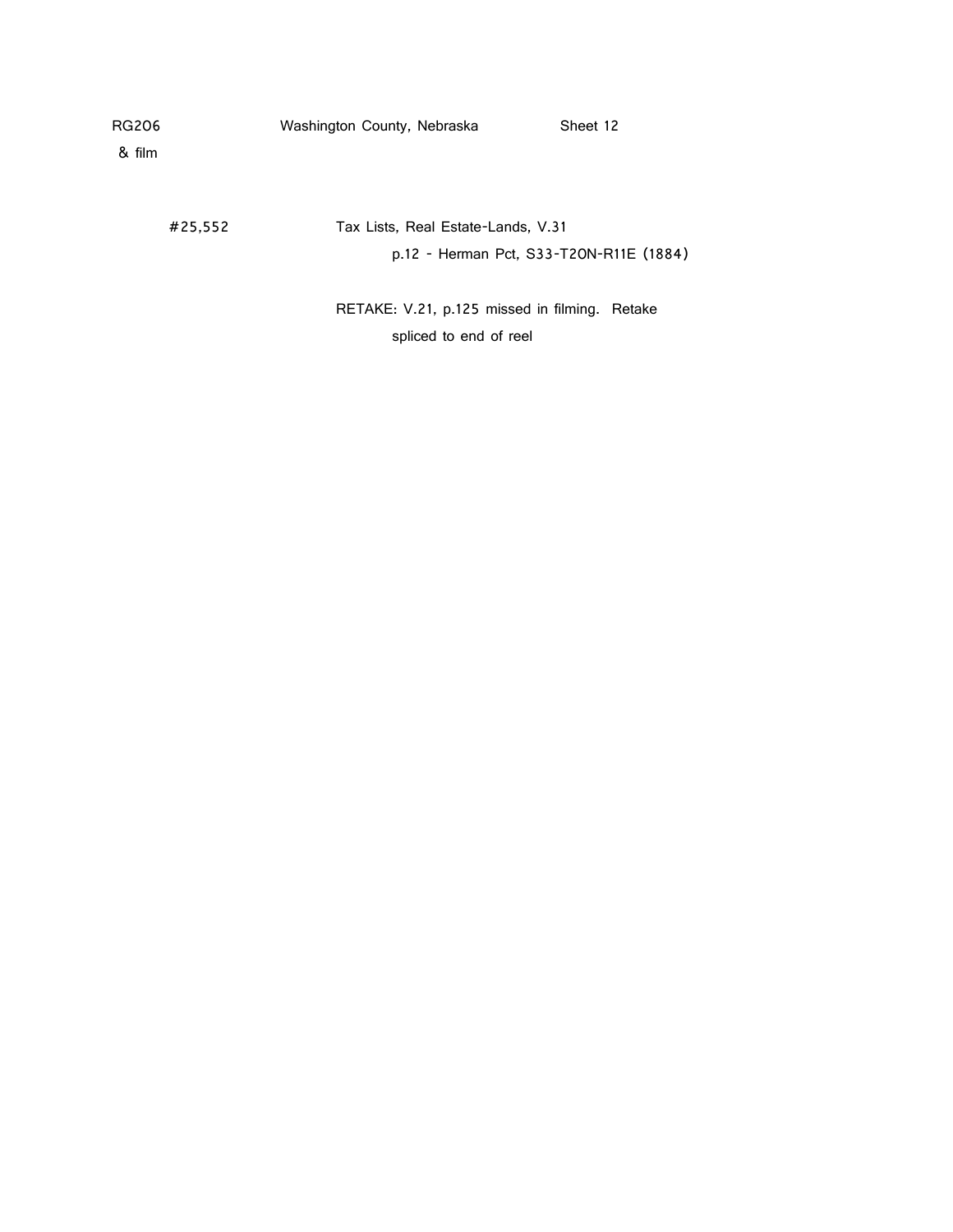# **SUBGROUP TWO COUNTY TREASURER (cont)**

**film**

|            | SERIES ONE TAX LISTS - MICROFILM RECORD (cont) |
|------------|------------------------------------------------|
| Roll #7    | Tax Lists, Real Estate-Lands, V.31 cont.       |
| 668 images | p.13 - Herman Pct, S33-T20N-R11E (1884)        |
| NSHS       | thruf                                          |
| #25,553    | Tax Lists, Real Estate-Lots, V.36              |
|            | p.264 - Cuming City, Blk 124, Lot 8B (1886)    |
| Roll #8    | Tax Lists, Real Estate-Lots, V.36 cont.        |
| 628 pp.    | p.265 - Cuming City, Blk 125 (1886)            |
| NSHS       | thru                                           |
| #25,555    | Tax Lists, Real Estate-Lands, V.40             |
|            | p.174 - Blair, S34-T18N-R11E (1888)            |
| Roll #9    | Tax Lists, Real Estate-Lands, V.40 cont.       |
| 675 pp.    | p.175 - Blair, S34-T18N-R11E (1888)            |
| NSHS       | thru                                           |
| #25,556    | Tax Lists, Real Estate-Lands, V.42             |
|            | p.259 - Cuming City, S29-T19N-R11E (1890)      |
| Roll #10   | Tax Lists, Real Estate-Lands, V.42 cont.       |
| 678 pp.    | p.260 - Cuming City, S29-T19N-R11E (1890)      |
| NSHS       | thruf                                          |
| #25,557    | Tax Lists, Real & Personal, V.44               |
|            | Recapitulations, 1891                          |
| Roll #11   | Tax Lists, Personal Property, V.45             |
| 663 images | p.1 - Arlington Twp YA', 1892                  |
| NSHS       | thru                                           |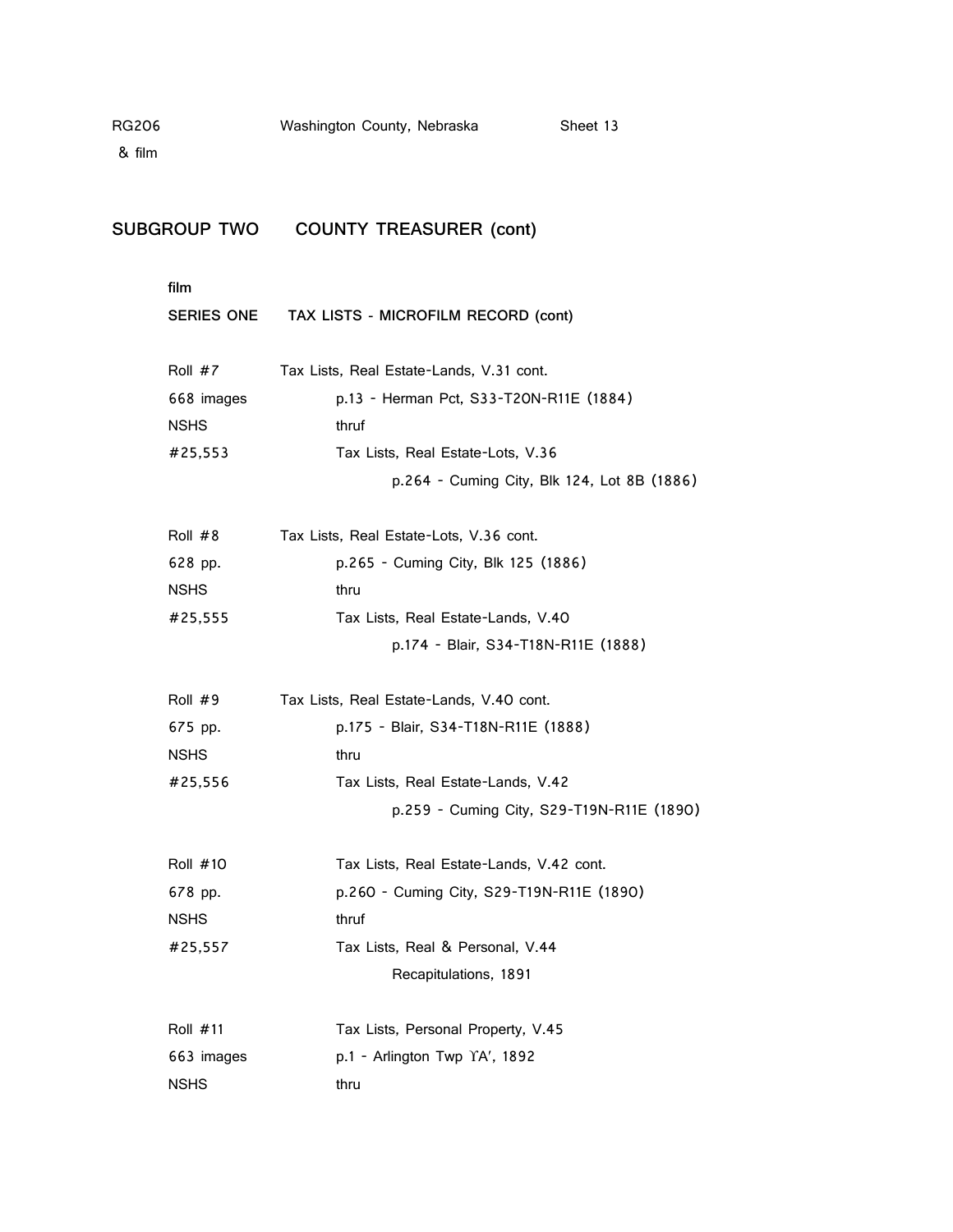| RG206  |             | Washington County, Nebraska                | Sheet 14                                   |
|--------|-------------|--------------------------------------------|--------------------------------------------|
| & film |             |                                            |                                            |
|        |             |                                            |                                            |
|        | #25,558     | Tax Lists, Real Estate-Lands, V.47         |                                            |
|        |             |                                            | p.12 - Arlington Twp, SO8-T17N-R10E (1894) |
|        |             |                                            |                                            |
|        | Roll $#12$  | Tax Lists, Real Estate-Lands, V.47 cont.   |                                            |
|        | 675 images  | p.13 - Arlington Twp. SO8-T17N-R10E (1894) |                                            |
|        | <b>NSHS</b> | thru                                       |                                            |
|        | #25,559     | Tax Lists, Real Estate-Lands, V.49         |                                            |
|        |             |                                            | p.25 - Richland, S05-T17N-R11E (1896)      |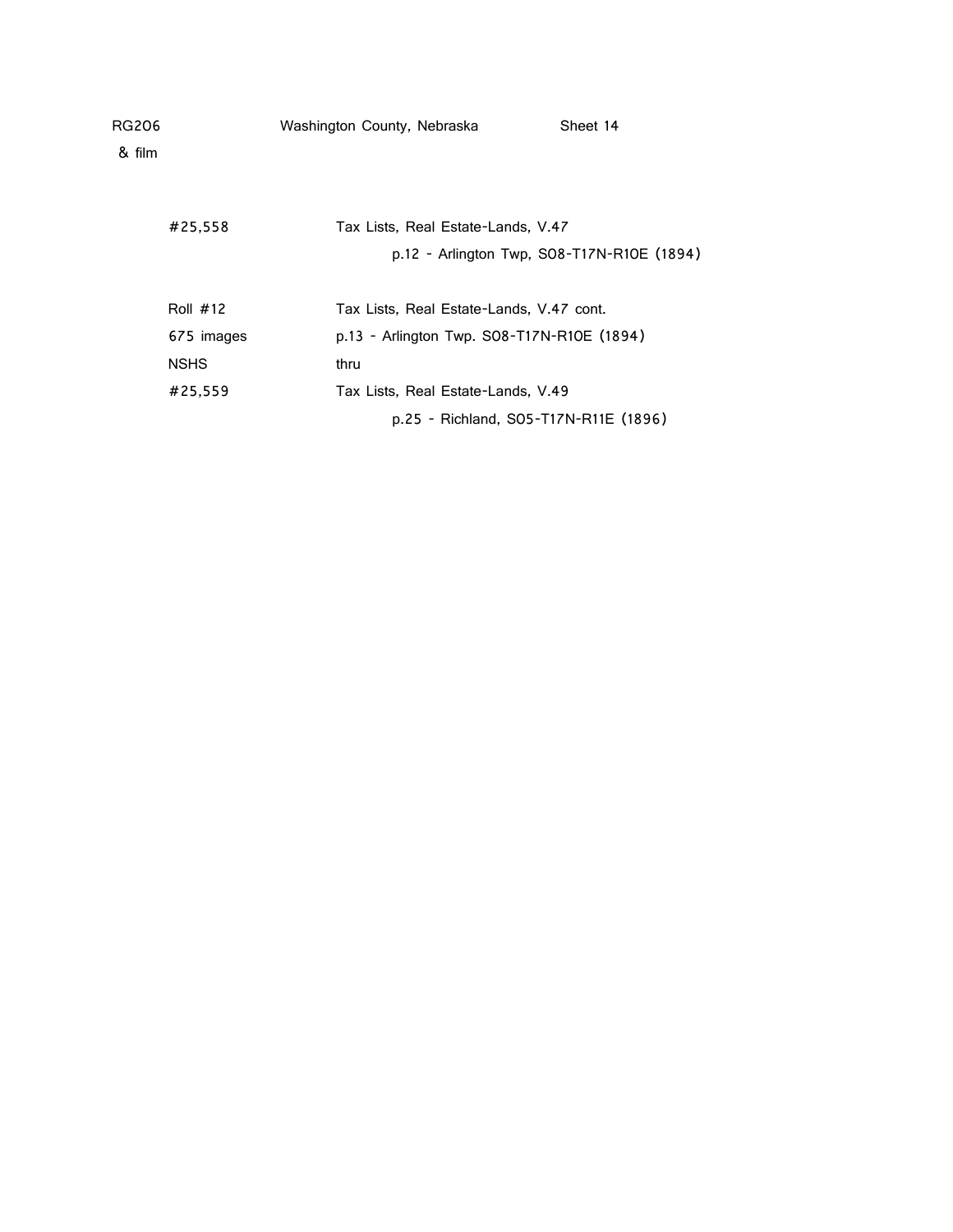& film

# **SUBGROUP TWO COUNTY TREASURER (cont)**

**film**

|                 | SERIES ONE TAX LISTS - MICROFILM RECORD (cont) |  |
|-----------------|------------------------------------------------|--|
| Roll #13        | Tax Lists, Real Estate-Lands, V.49 cont.       |  |
| 658 images      | p.26 - Richland Twp, S05-T17N-R11E (1896)      |  |
| <b>NSHS</b>     | thru                                           |  |
| #25,560         | Tax Lists, Personal Property, V.51             |  |
|                 | p.177 - Herman Twp YH' (1898)                  |  |
| Roll $#14$      | Tax Lists, Personal Property, V.51 cont.       |  |
| 676 images      | p.178 - Herman Twp Yl' (1898)                  |  |
| <b>NSHS</b>     | thru                                           |  |
| #25,561         | Tax Lists, Real Estate-Lots, V.54              |  |
|                 | p.27 - Arlington, Shephard=s 1st Add.          |  |
|                 | Blk 5, Lot 12 (1901)                           |  |
| <b>Roll #15</b> | Tax Lists, Real Estate-Lots, V.54 cont.        |  |
| 665 images      | p.28 - Arlington, Shephard=s 1st Add.          |  |
| <b>NSHS</b>     | Blk 6, Lot 1 (1901)                            |  |
| #25,562         | thru                                           |  |
|                 | Tax Lists, Real Estate-Lands, V.56             |  |
|                 | p.106 - Lincoln Twp, S06-T18N-R10E (1903)      |  |
| <b>Roll #16</b> | Tax Lists, Real Estate-Lands, V.56 cont.       |  |
| 614 images      | p.107 - Lincoln Twp, S07-T18N-R10E (1903)      |  |
| <b>NSHS</b>     | thru                                           |  |
| #25,563         | Tax Lists, Real Estate-Lands, V.59             |  |
|                 | p.80 - Calhoun Twp, S19-T17N-R13E (1905)       |  |
| <b>Roll #17</b> | Tax Lists, Real Estate-Lands, V.59 cont.       |  |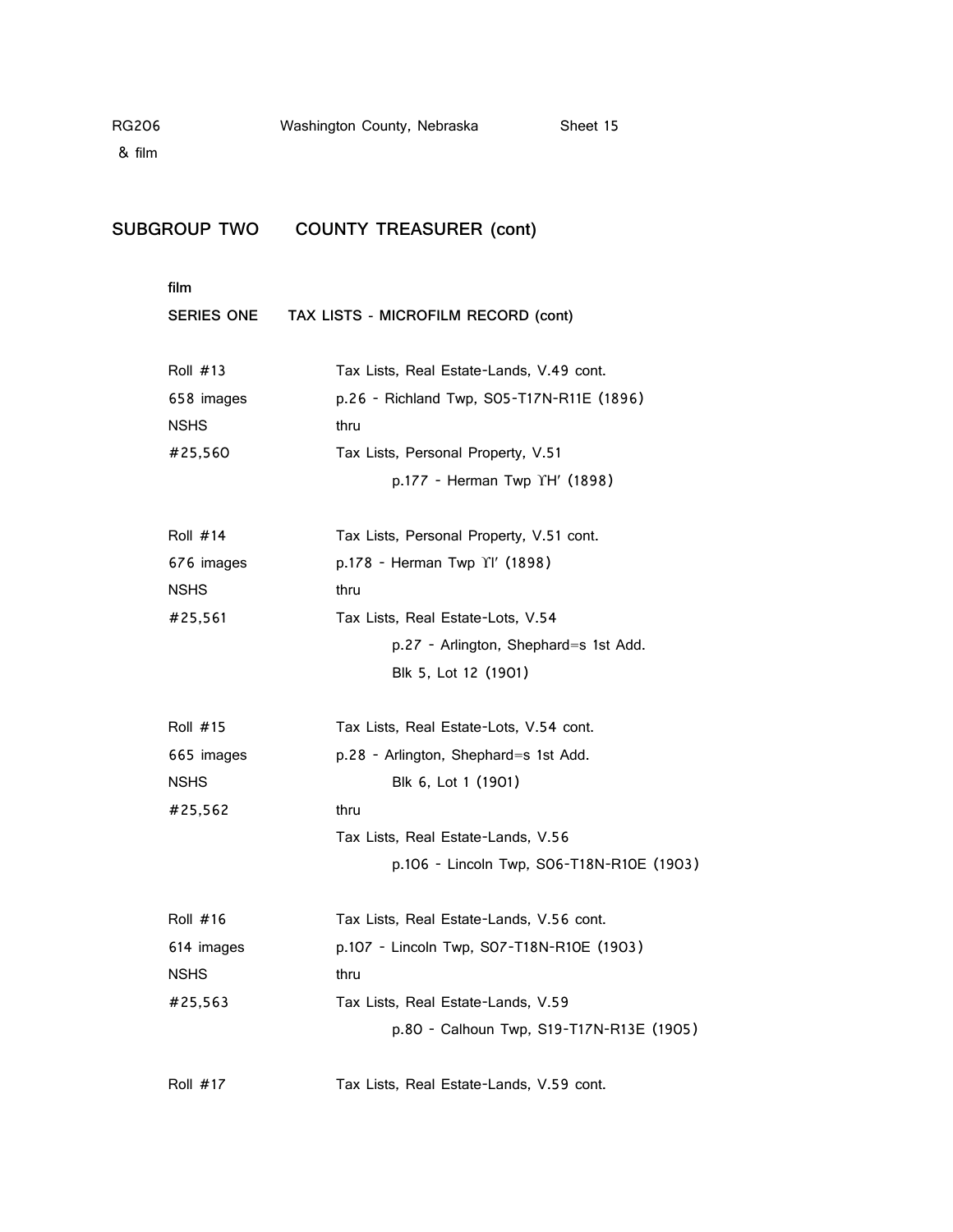| RG206  | Washington County, Nebraska | Sheet 16 |
|--------|-----------------------------|----------|
| & film |                             |          |
|        |                             |          |

| 622 images  | p.81 - Fort Calhoun Twp, S20-T17N-R13E (1905) |
|-------------|-----------------------------------------------|
| <b>NSHS</b> | thru                                          |
| #25.564     | Tax Lists, Personal Property, V.63            |
|             | p.113 - Lincoln Twp YH' (1909)                |
| Roll $#18$  | Tax Lists, Personal Property, V.63 cont       |
| 629 images  | p.114 - Lincoln Twp YH' (cont), 1909          |
| <b>NSHS</b> | thru                                          |
| #25.565     | Tax Lists, Real Estate-Lands, V.67            |
|             | p.151 - Blair Twp. S17-T18N-R12E (1909)       |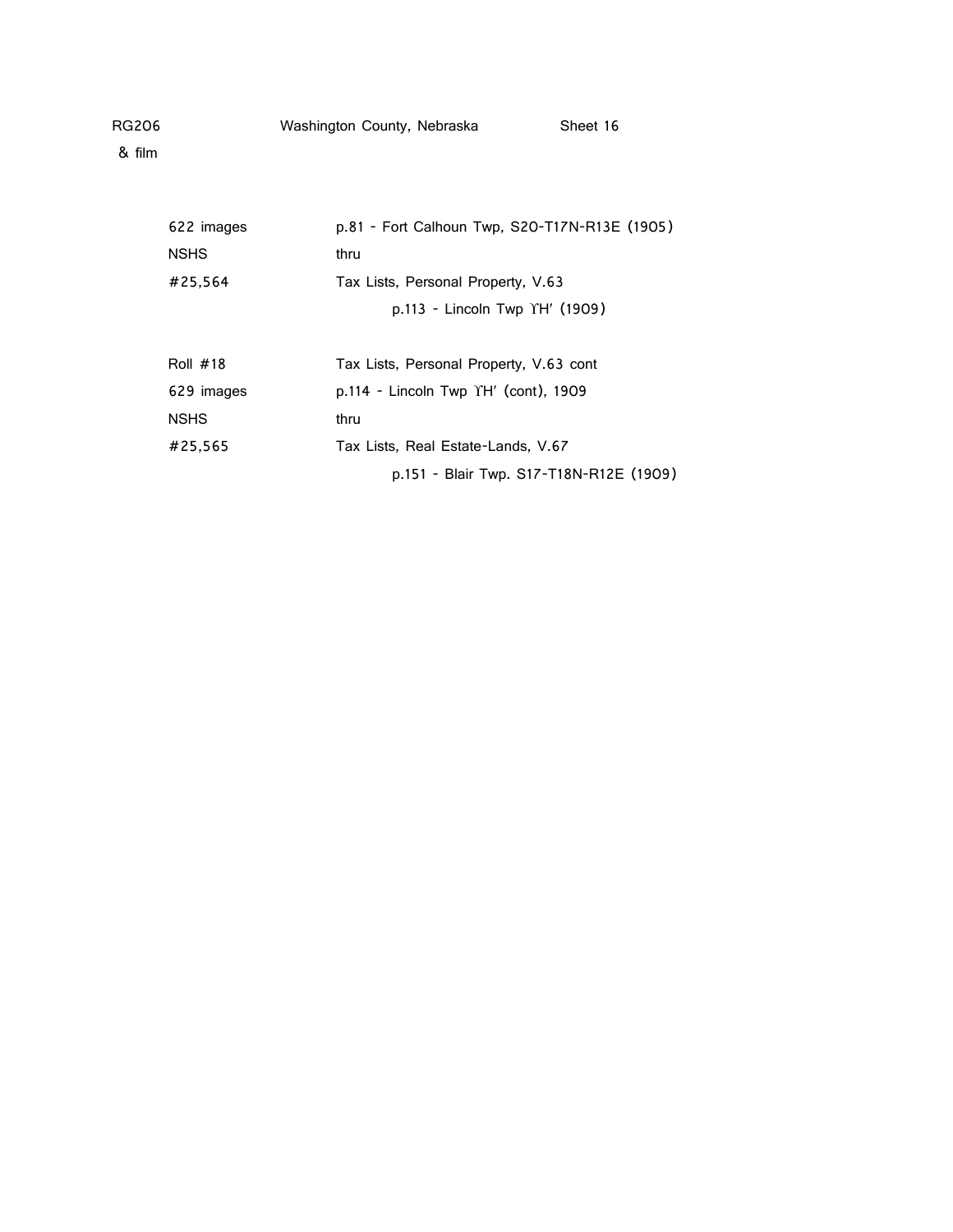& film

# **SUBGROUP TWO COUNTY TREASURER (cont)**

**film**

| SERIES ONE | TAX LISTS - MICROFILM RECORD (cont)           |
|------------|-----------------------------------------------|
| Roll #19   | Tax Lists, Real Estate-Lands, V.67            |
| 622 images | p.152 - Blair Twp, S18-T18N-R12E (1909)       |
| NSHS       | thru                                          |
| #25,566    | Tax Lists, Real Estate-Lands, V.71            |
|            | p.178 - Sheridan Twp, SO4-T19N-RO9E (1911)    |
| Roll #20   | Tax Lists, Real Estate-Lands, V.71 cont.      |
| 624 images | p.179 - Sheridan Twp, SO5-T19N-RO9E (1911)    |
| NSHS       | thru                                          |
| #25,567    | Tax Lists, Real Estate-Lands, V.75            |
|            | p.118 - Fontanelle Twp, S16-T18N-R09E (1913)  |
| Roll #21   | Tax Lists, Real Estate-Lands, V.75 cont.      |
| 630 images | p.119 - Fontanelle Twp, S17-T18N-R09E (1913)  |
| NSHS       | thru                                          |
| #25,568    | Tax Lists, Personal Property, V.79            |
|            | p.2 - Arlington Twp $\text{YG}'$ , 1915       |
| Roll #22   | Tax Lists, Personal Property, V.79 cont.      |
| 622 images | $p.3$ - Arlington Twp $\Upsilon$ H', 1915     |
| NSHS       | thru                                          |
| #25,569    | Tax Lists, Personal Property, V.81            |
|            | p.255 - Herman Village YW', 1916              |
| Roll #23   | Tax Lists, Real Estate-Lots, V.81 cont.       |
| 677 images | p.256 - Herman, Roberts & Ross=2nd Add.(1916) |
| NSHS       | thru                                          |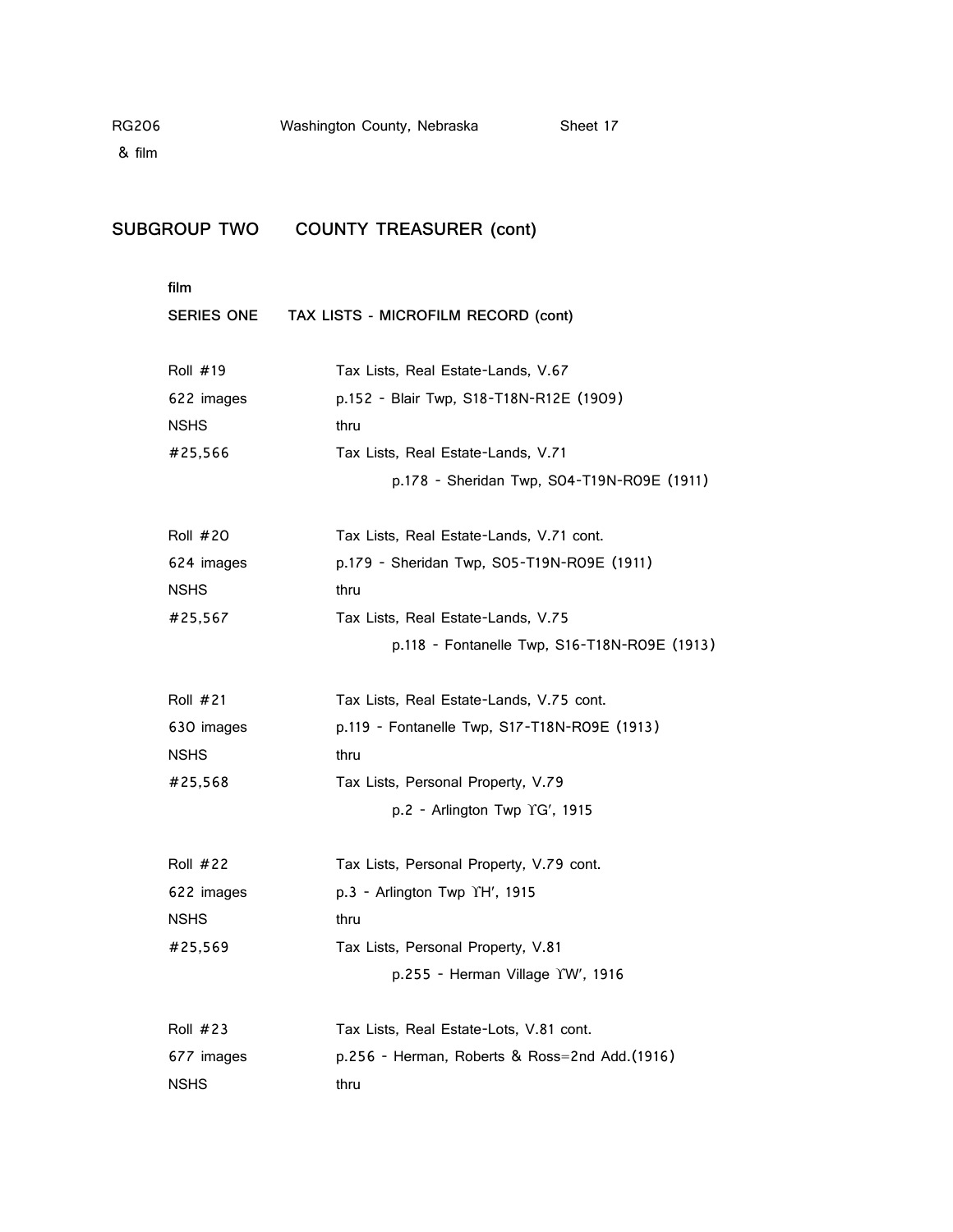| RG206<br>& film |             | Washington County, Nebraska |                                              | Sheet 18 |
|-----------------|-------------|-----------------------------|----------------------------------------------|----------|
|                 | #25,570     |                             | Tax Lists, Real Estate-Lands, V.85           |          |
|                 |             |                             | p.188 - Blair Twp, S13-T18N-R11E (1918)      |          |
|                 | Roll $#24$  |                             | Tax Lists, Real Estate-Lands, V.85 cont.     |          |
|                 | 655 images  |                             | p.189 - Blair Twp, S14-T18N-R11E (1916)      |          |
|                 | <b>NSHS</b> | thru                        |                                              |          |
|                 | #25.572     |                             | Tax Lists, Real Estate-Lands, V.89           |          |
|                 |             |                             | p.96 - Ft. Calhoun Twp, S15-T17N-R12E (1920) |          |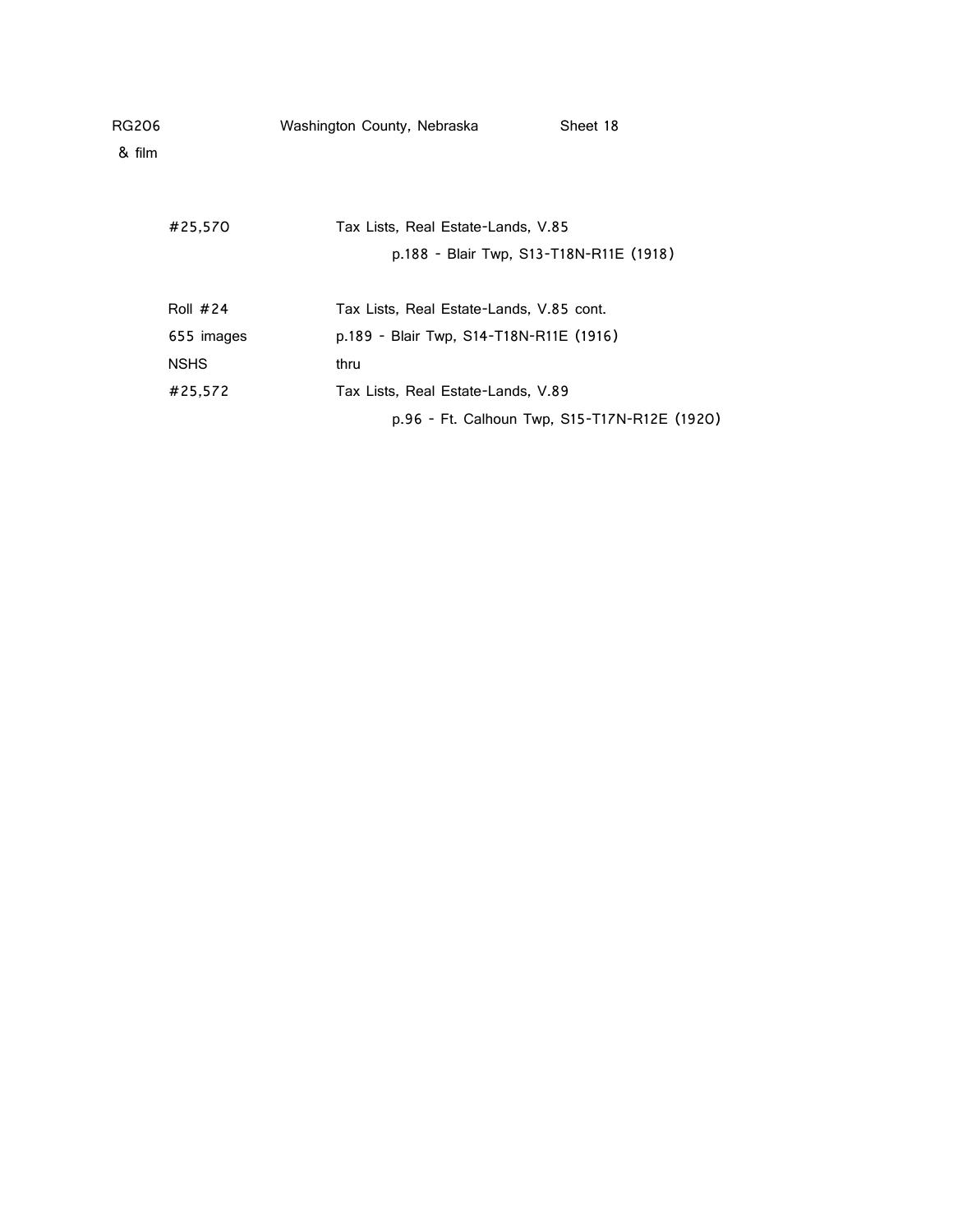# **SUBGROUP TWO COUNTY TREASURER (cont)**

| film            |                                                   |
|-----------------|---------------------------------------------------|
|                 | SERIES ONE TAX LISTS - MICROFILM RECORD (cont)    |
| <b>Roll #25</b> | Tax Lists, Real Estate-Lands, V.89 cont.          |
| 661 images      | p.97 - Ft. Calhoun Twp, S15-T17N-R12E (1920)      |
| <b>NSHS</b>     | thru                                              |
| #25,573         | Tax Lists, Personal Property, V.93                |
|                 | p.23 - Blair, 3rd Add, Arlington Twp YD', 1922    |
| <b>Roll #26</b> | Tax Lists, Personal Property, V.93 cont.          |
| 672 images      | p.24 - Blair, 3rd Add. Arlington Twp YE, 1922     |
| <b>NSHS</b>     | thru                                              |
| #25,574         | Tax Lists, Personal Property, V.96                |
|                 | p.5 - Blair City YE', 1924                        |
|                 | CORRECTION: Roll number on operator=s certificate |
|                 | should be Roll #26, start of reel                 |
| <b>Roll #27</b> | Tax Lists, Personal Property, V.96 cont.          |
| 654 images      | p.6 - Blair City YF', 1924                        |
| <b>NSHS</b>     | thru                                              |
| #25,575         | Tax Lists, Personal Property, V.99                |
|                 | p.245 - Herman Twp YW', 1935                      |
| <b>Roll #28</b> | Tax Lists, Personal Property, V.99 cont.          |
| 654 images      | p.246 - Herman Twp YY', 1925                      |
| <b>NSHS</b>     | thru                                              |
| #25,576         | Tax Lists, Real Estate-Lots, V.103                |
|                 | p.141 - Fontanelle Village, Blk 63 (1927)         |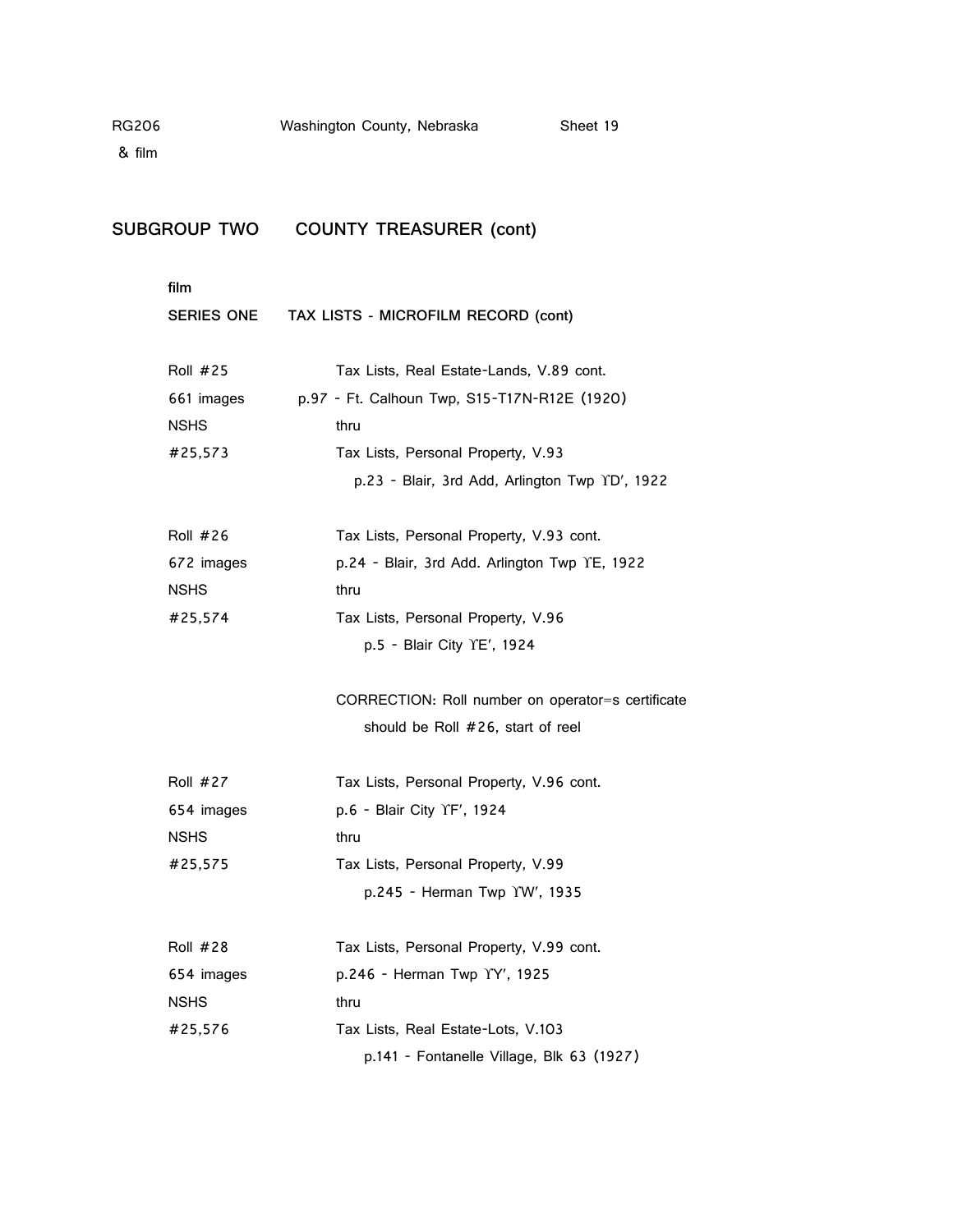& film

| NOTE: Vols. 102 & 103 have blank pages throughout |  |  |  |
|---------------------------------------------------|--|--|--|
| volumes and pages are not in numerical order      |  |  |  |

| Roll $#29$  | Tax Lists, Real Estate-Lots, V.103 cont. |
|-------------|------------------------------------------|
| 654 images  | p.142 - Fontanelle, Blk 63 cont. (1927)  |
| <b>NSHS</b> | thru                                     |
| #25.577     | Tax Lists, Corrections, V.106            |
|             | Blair City corrections, 1929             |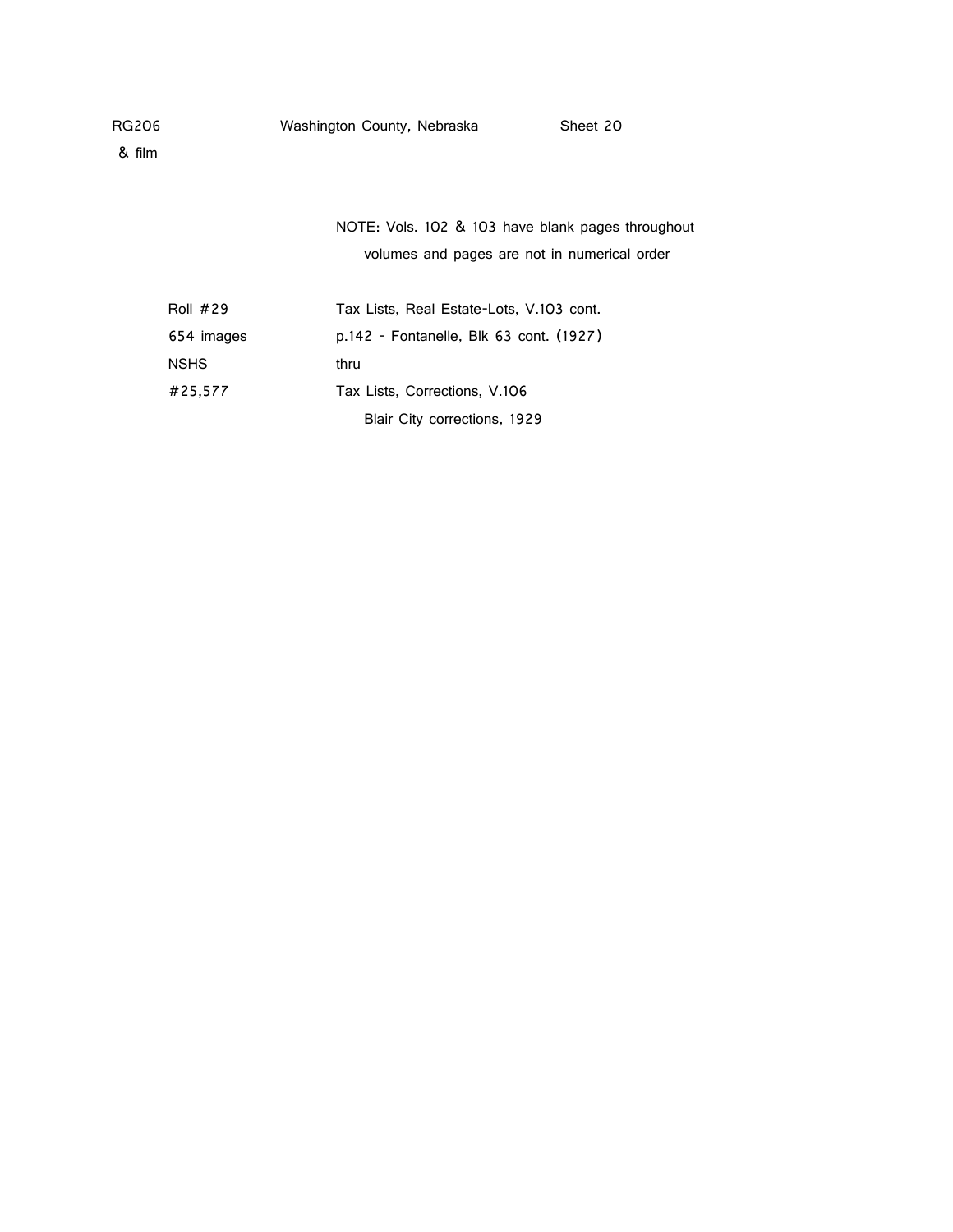& film

## **SUBGROUP TWO COUNTY TREASURER (cont)**

| <b>SERIES ONE</b> | TAX LISTS - MICROFILM RECORD (cont)               |
|-------------------|---------------------------------------------------|
| Roll $#30$        | Tax Lists, Personal Property, V.107               |
| 666 images        | p.1 - Arlington Twp YA', 1929                     |
| <b>NSHS</b>       | thru                                              |
| #25,578           | Tax Lists, Real Estate-Lands, V.109               |
|                   | p.239 - Grant Twp, S21-T19N-R10E (1930)           |
| Roll $#31$        | Tax Lists, Real Estate-Lands, V.109 cont.         |
| 650 images        | p.240 - Grant Twp, S22-T19N-R10E (1930)           |
| <b>NSHS</b>       | thru                                              |
| #25,580           | Tax Lists, Real Estate-Lands, V.113               |
|                   | p.126 - Calhoun Twp, S25-T17N-R12E (1932)         |
|                   | NOTE: V. 112, has many blank pages through volume |
| Roll $#32$        | Tax Lists, Real Estate-Lands, V.113 cont.         |
| 627 images        | p.127 - Calhoun Twp, S26-T17N-R12E (1932)         |
| <b>NSHS</b>       | thru                                              |
| #25,581           | Tax Lists, Real Estate-Lands, V.115               |
|                   | Calhoun Twp, S14-T17N-R12E (1933)                 |
|                   | CORRECTION: Operator=s certificate, end of reel,  |
|                   | should show section 14                            |
| Roll $#33$        | Tax Lists, Real Estate-Lands, V.115 cont.         |
| 629 images        | Calhoun Twp, S15-T17N-R12E (1933)                 |
| NSHS              | thru                                              |

#25,583 Tax Lists, Personal Property, V.117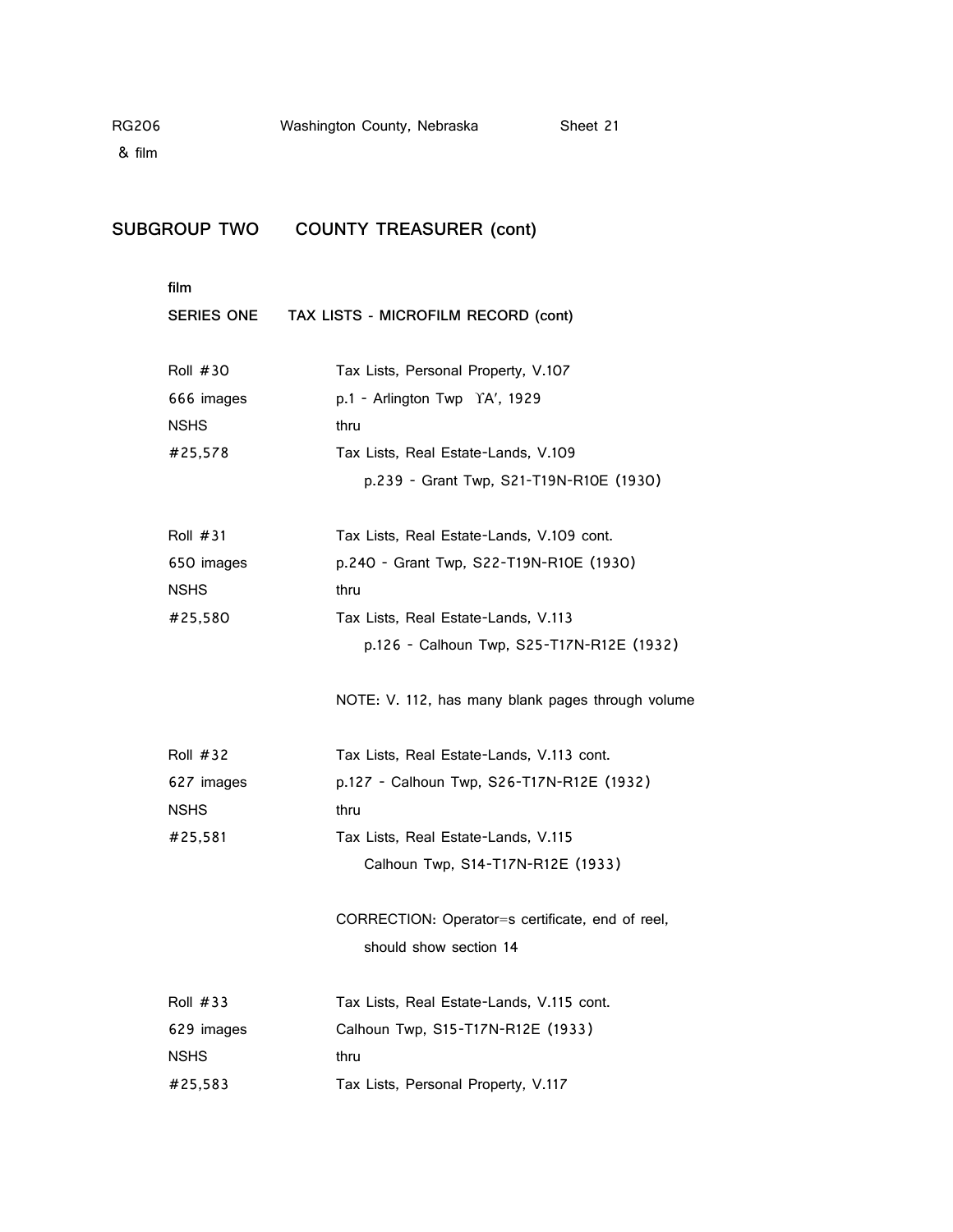& film

p.9 - Arlington Twp YM', 1934

| Roll $#34$  | Tax Lists, Personal Property, V.117 cont.      |
|-------------|------------------------------------------------|
| 622 images  | $p.10$ - Arlington Twp $\gamma$ M' cont., 1934 |
| <b>NSHS</b> | thru                                           |
| #25.598     | Tax Lists, Real Estate-Lots, V.118             |
|             | p.215 - Blair City, Blk 35 (1935)              |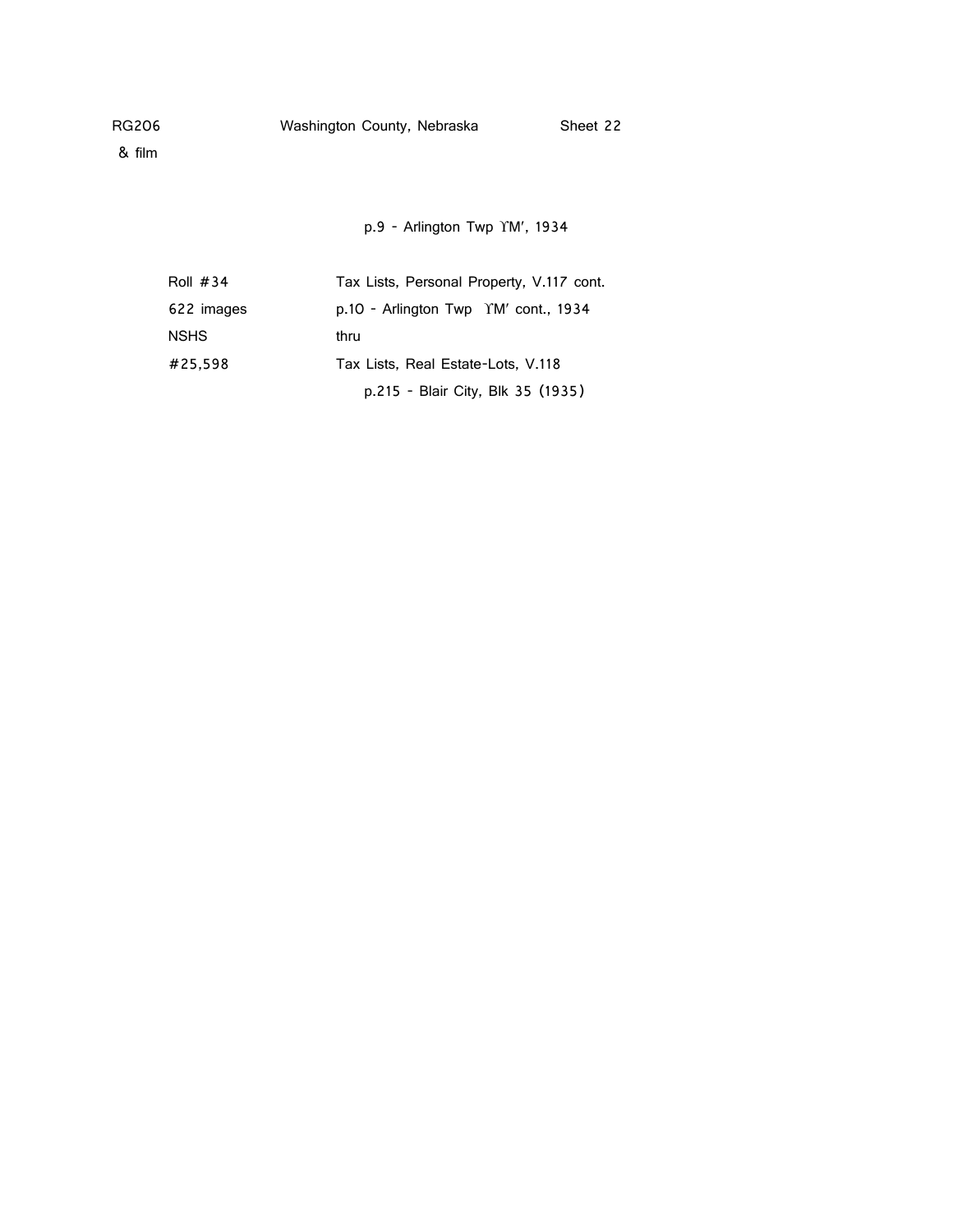# **SUBGROUP TWO COUNTY TREASURER (cont)**

| SERIES ONE      | TAX LISTS - MICROFILM RECORD (cont)       |
|-----------------|-------------------------------------------|
| Roll #35        | Tax Lists, Real Estate-Lots, V.118 cont.  |
| 625 images      | p.216 - Blair City, Blk 36 (1935)         |
| <b>NSHS</b>     | thru                                      |
| #25,599         | Tax Lists, Personal Property, V.120       |
|                 | p.123 - Herman Village, YS', 1936         |
| <b>Roll #36</b> | Tax Lists, Personal Property, V.120 cont. |
| 623 images      | p.124 - Herman Village, YT', 1936         |
| <b>NSHS</b>     | thru                                      |
| #25,603         | Tax Lists, Real Estate-Lands, V.121       |
|                 | p.488 - S25-T19N-R11E (1936)              |
|                 | Burt-Washington Drainage District         |
|                 | NOTE: Vol. 120, pp. 286-299 are blank     |
| <b>Roll #37</b> | Tax Lists, Real Estate-Lands, V.121       |
| 628 images      | p.489 - S26-T19N-R11E (1936)              |
| <b>NSHS</b>     | Burt-Washington Drainage District         |
| #25,684         | thru                                      |
|                 | Tax Lists, Real Estate-Lands, V.123       |
|                 | p.380 - Grant Twp, S21-T19N-R10E (1937)   |
| <b>Roll #38</b> | Tax Lists, Real Estate-Lands, V.123 cont. |
| 624 images      | p.381 - Grant Twp. S22-T19N-R10E (1937)   |
| <b>NSHS</b>     | thru                                      |
| #25,685         | Tax Lists, corrections, V.125 (1938)      |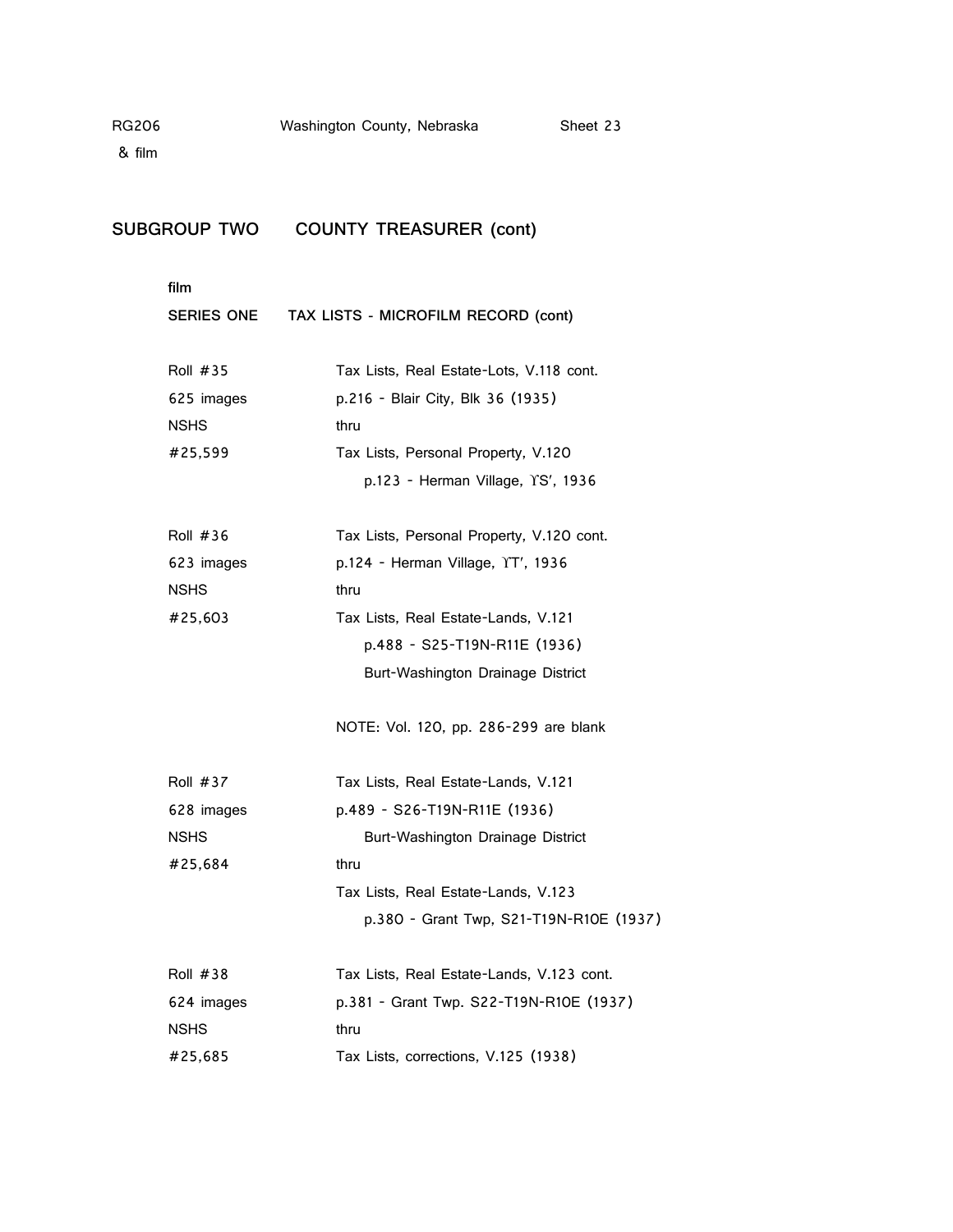| RG206 | Washington County, Nebraska | Sheet 24 |
|-------|-----------------------------|----------|
|       |                             |          |

| film              |                                            |
|-------------------|--------------------------------------------|
| <b>SERIES TWO</b> | DELINQUENT TAX LISTS - MICROFILM RECORD    |
|                   |                                            |
| <b>Roll #39</b>   | Tax Lists, Delinguent, Vol. #1 (1860-1895) |
| 785 images        | p.1 - Real Estate-Lands, SO2-T17N-RO9E     |
| <b>NSHS</b>       | thru                                       |
| #25,686           | Tax Lists, Delinguent, Vol. #5 (1890-1898) |
|                   | p.4 - Blair Twp Personal, YB'              |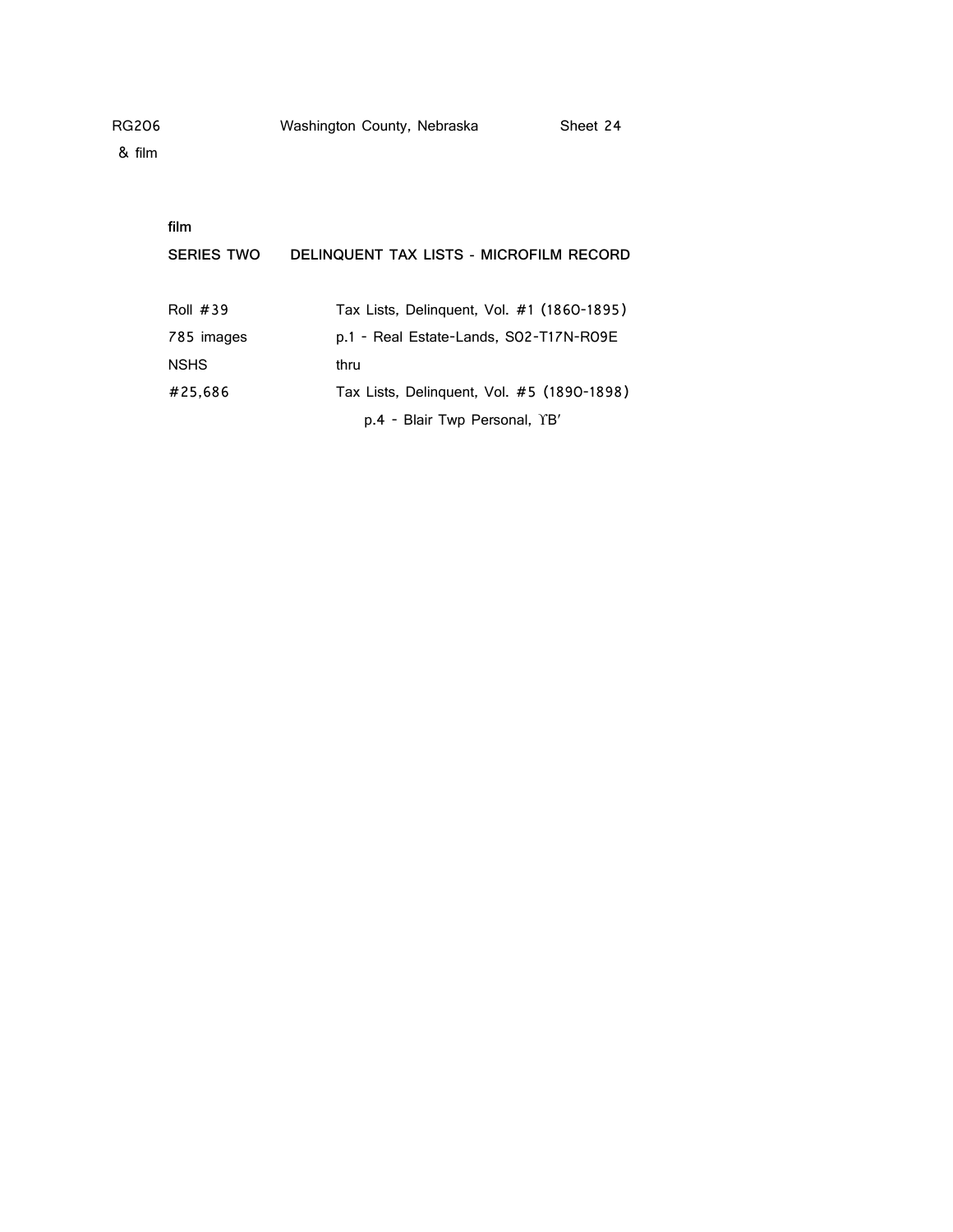| Sheet 25 |
|----------|
|          |

# **SUBGROUP TWO COUNTY TREASURER (cont)**

## **film**

| <b>SERIES TWO</b> | DELINQUENT TAX LISTS - MICROFILM RECORD          |
|-------------------|--------------------------------------------------|
| <b>Roll #40</b>   | Tax Lists, Delinquent, Vol. #5 cont. (1890-1898) |
| 361 images        | p.6 - DeSoto Twp Personal, YB'                   |
| <b>NSHS</b>       | thru                                             |
| #25,687           | Tax Lists, Delinguent, Vol. #6 (1900 & prior)    |
|                   | complete, Recapitulations                        |
|                   |                                                  |

### **film**

| Series Three | MOTOR VEHICLE TAX LISTS - MICROFILM RECORD |  |  |
|--------------|--------------------------------------------|--|--|
|              |                                            |  |  |

| <b>Roll #40</b> | Tax Lists, Motor Vehicle, V.1  |
|-----------------|--------------------------------|
| 297 images      | p.1 - Arlington Village, 1935  |
| <b>NSHS</b>     | thru                           |
| #25.687         | Tax Lists, Motor Vehicle, V.3  |
|                 | p.49 - Fort Calhoun, YC', 1937 |

NOTE: Motor Vehicle Tax Lists begin at frame #362

| Tax Lists, Motor Vehicle, V.3 cont. |
|-------------------------------------|
| $p.50 -$ Fort Calhoun, $YE'$ , 1937 |
| thru                                |
| Tax Lists, Motor Vehicle, V.7       |
| p.56 - Fort Calhoun, YO', 1942      |
|                                     |

| <b>Roll #42</b> | Tax Lists, Motor Vehicle, V.7 cont. |
|-----------------|-------------------------------------|
| 694 images      | p.57 - Fort Calhoun Twp, YP', 1942  |
| <b>NSHS</b>     | thru                                |
| #25.693         | Tax Lists, Motor Vehicle, V.11      |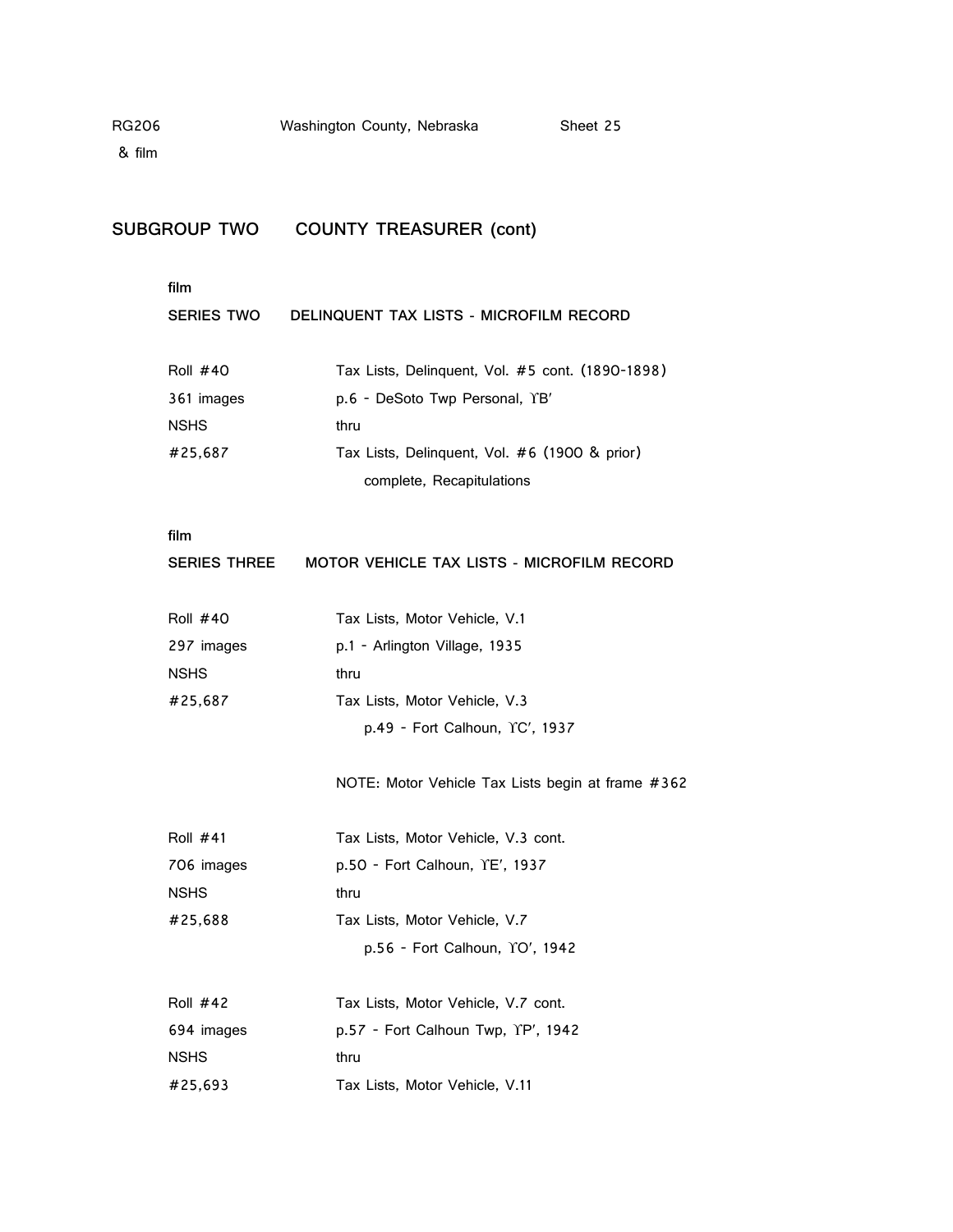& film

p.89 - Grant Twp, YN', 1946

| Roll $#43$  | Tax Lists, Motor Vehicle, V.11 cont.    |
|-------------|-----------------------------------------|
| 559 images  | p.90 - Grant Twp, YO', 1946             |
| <b>NSHS</b> | thru                                    |
| #25.694     | Tax Lists, Motor Vehicle, V.14          |
|             | Complete, additions & corrections, 1950 |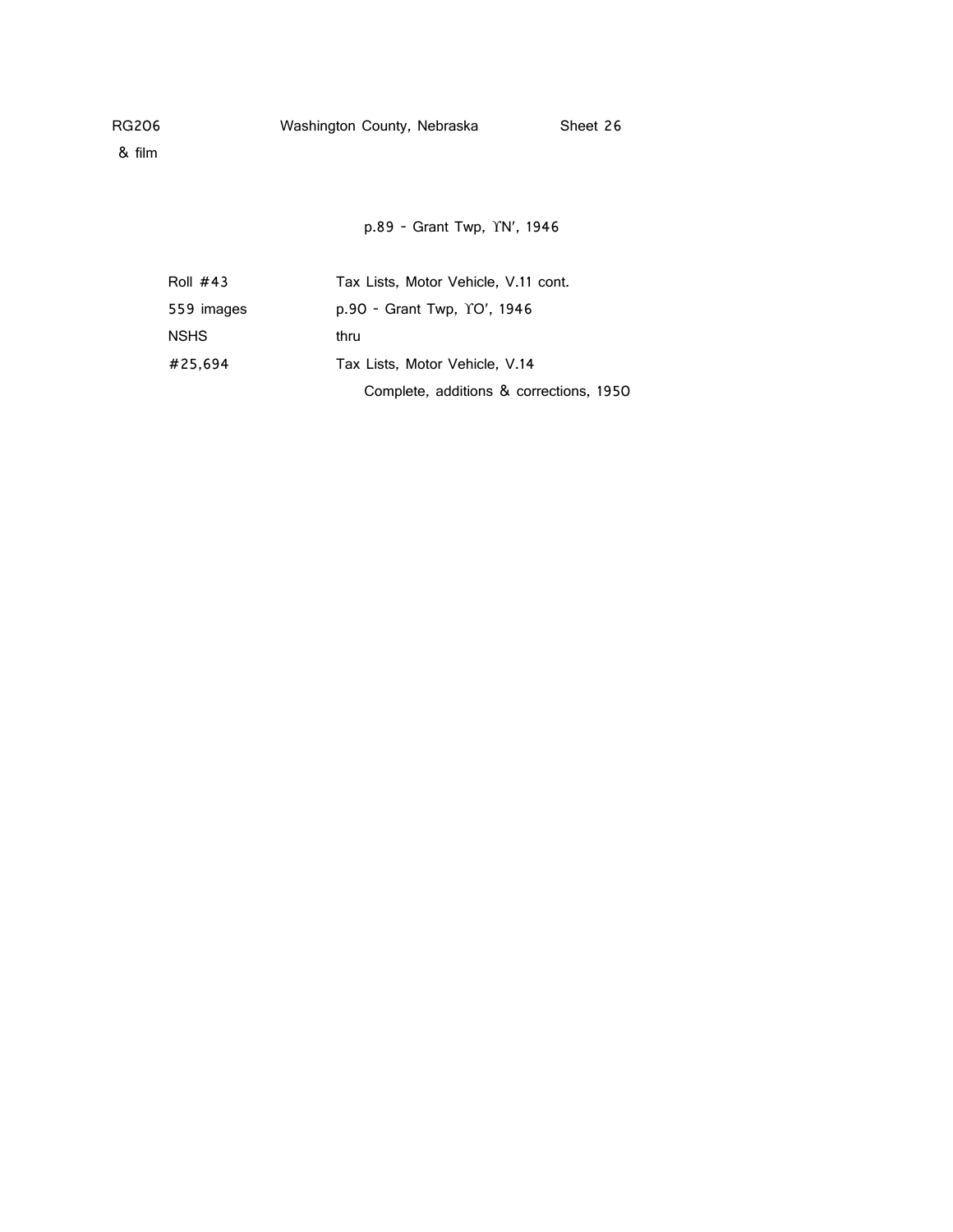& film

## **SUBGROUP TWO COUNTY TREASURER (cont)**

| SERIES FOUR | TAX SALE & REDEMPTION - MICROFILM RECORD   |
|-------------|--------------------------------------------|
| Roll #43    | Tax Sale Record, Real Estate-Lands, V.1    |
| 163 images  | p.1 - S26-T18N-R09E (1863)                 |
| NSHS        | thru                                       |
| #25.694     | Tax Sale Record, Real Estate-Lands, V.3    |
|             | p.2 - S32-T17N-R13E (1869)                 |
|             |                                            |
|             | NOTE: Tax Sale Records begin at frame #560 |

| Roll $#44$  | Tax Sale Record, Real Estate-Lands, V.3 |
|-------------|-----------------------------------------|
| 462 images  | p.3 - S25-T19N-R09E (1869)              |
| <b>NSHS</b> | thru                                    |
| #25,695     | Tax Sale Record, Real Estate-Lots, V.6  |
|             | Blair, Cert. of Sale #228, Nov. 4, 1912 |

#### **film**

| Roll $#44$  | State Tax Suit, Vol. #1 (1904)     |
|-------------|------------------------------------|
| 248 images  | p.1 - Arlington Twp. SO2-T17N-RO9E |
| <b>NSHS</b> | thru                               |
| #25,695     | State Tax Suit, Vol. #1 (1904)     |
|             | p.159 - Blair Twp., SO8-T18N-R12E  |

NOTE: State Tax Suit records begin at frame #463

| Roll $#45$ | State Tax Suit, Vol. #1 (1904), cont. |
|------------|---------------------------------------|
| 439 images | p.160 - Blair Twp, S08-T18N-R12E      |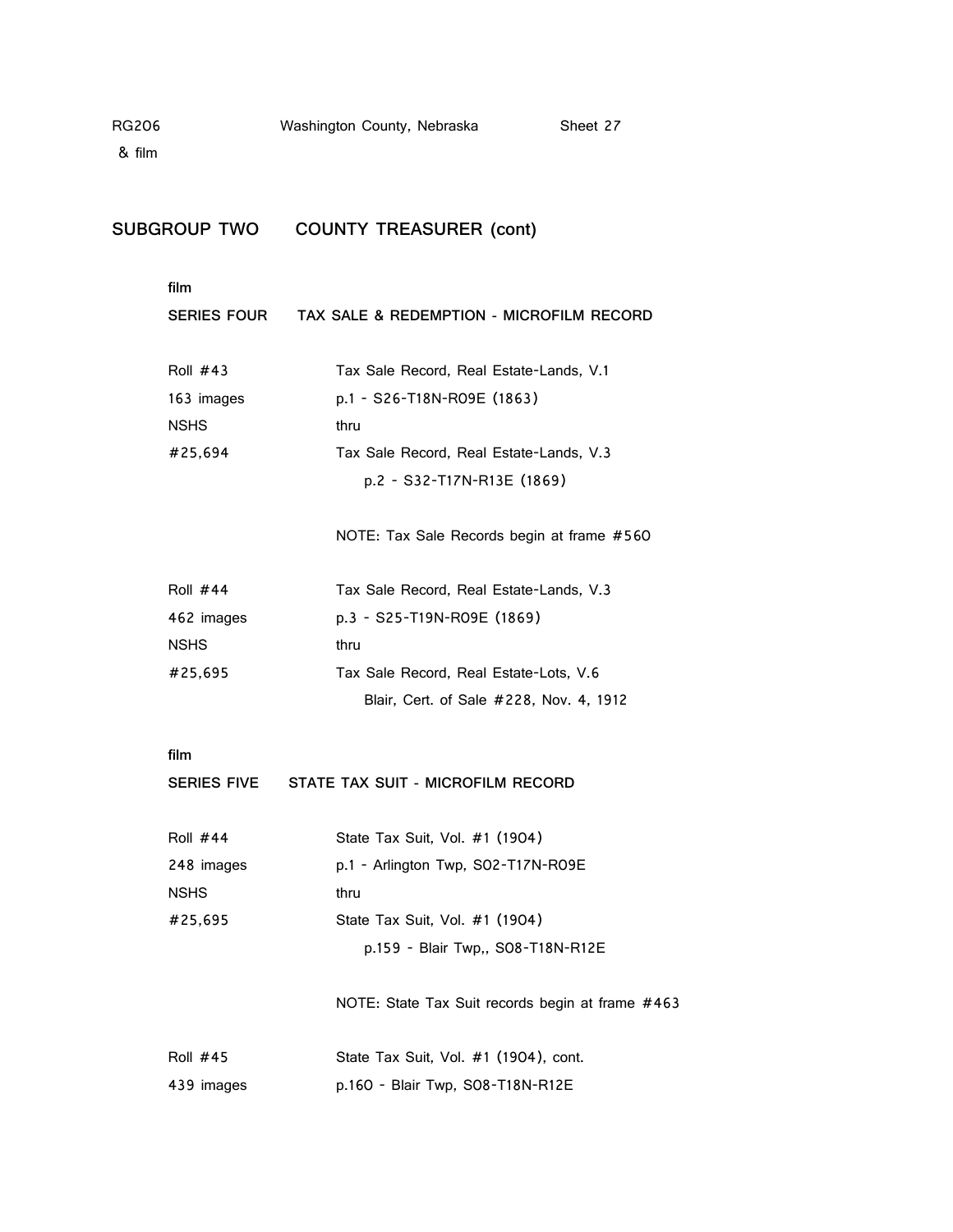& film

NSHS thru #25,696 State Tax Suit, Vol. #2 (1905) complete - S20-T18N-R12E, Out Lot 204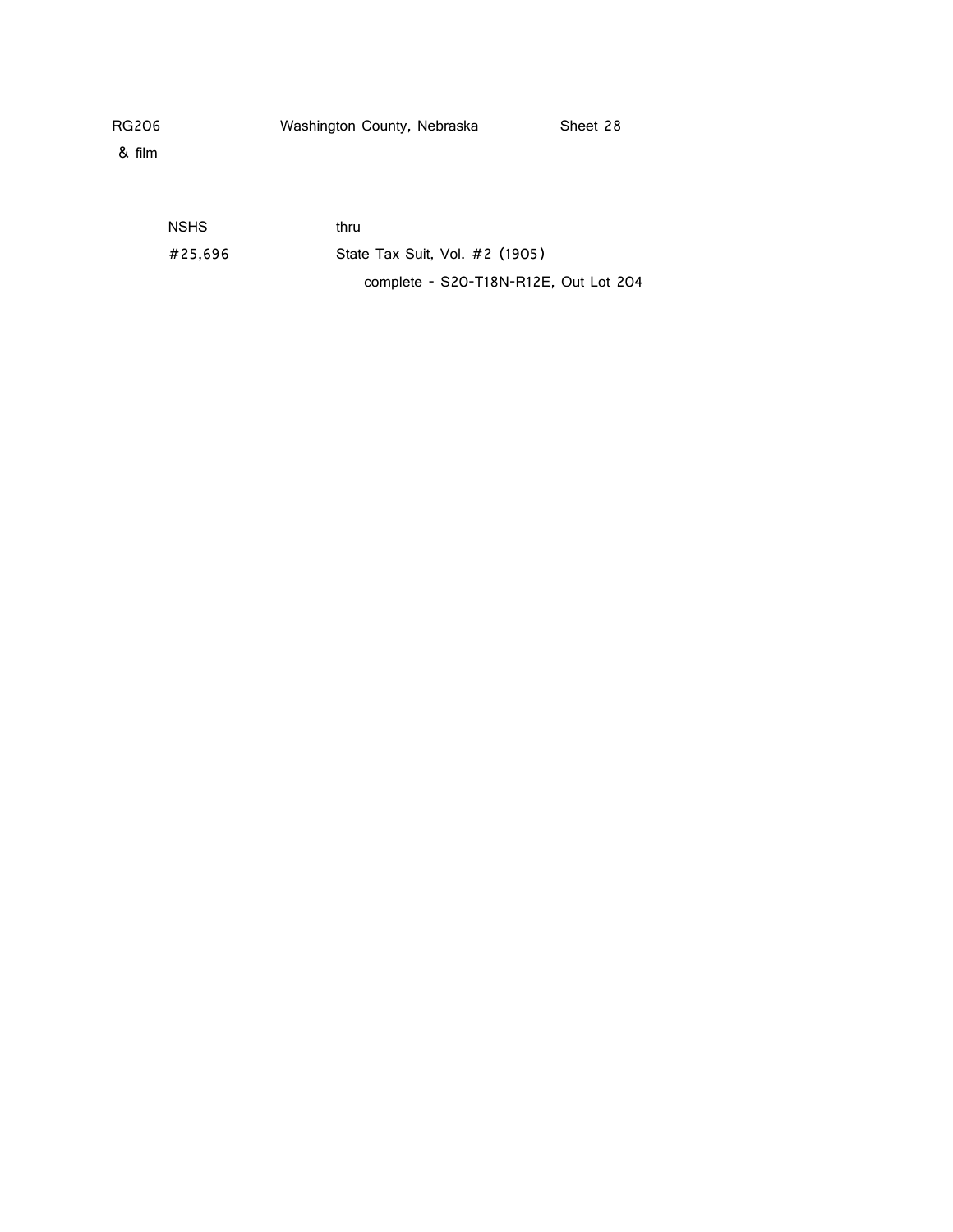& film

**SUBGROUP TWO COUNTY TREASURER (cont)**

### **film**

| <b>SERIES SIX</b> | SCHOOL LAND RECORDS - MICROFILM RECORD               |
|-------------------|------------------------------------------------------|
| Roll $#45$        | School Land Abstract, Vol. #1 (1871)                 |
| 141 images        | S <sub>16</sub> -T <sub>18</sub> N-RO <sub>9</sub> E |
| <b>NSHS</b>       | thru                                                 |
| #25.696           | School Land Abstract, Vol. #2 (1905)                 |
|                   | S28-T17N-R11E (Nov. 15, 1905)                        |

NOTE: School Land Abstracts begin at frame #440

## **SUBGROUP THREE COUNTY BOARD OF COMMISSIONERS**

#### **film**

**SERIES ONE COUNTY BOARD PROCEEDINGS, 1860-1875**

| Roll $#9$ | County Board Proceedings, vol. 1      |
|-----------|---------------------------------------|
| MP3079    | April 2, 1860 - December 8, 1875      |
| AR#055    | thru                                  |
| SF12644   | County Board Proceedings, vol. 2      |
| SFcopy    | January 4, 1876 - p.325 (May 2, 1882) |

## **SUBGROUP FOUR COUNTY CLERK, 1856-1965**

**film**

**SERIES ONE MARRIAGE RECORDS, 1856-1921**

V.01 Marriage Record, 1856-1865 (indexed)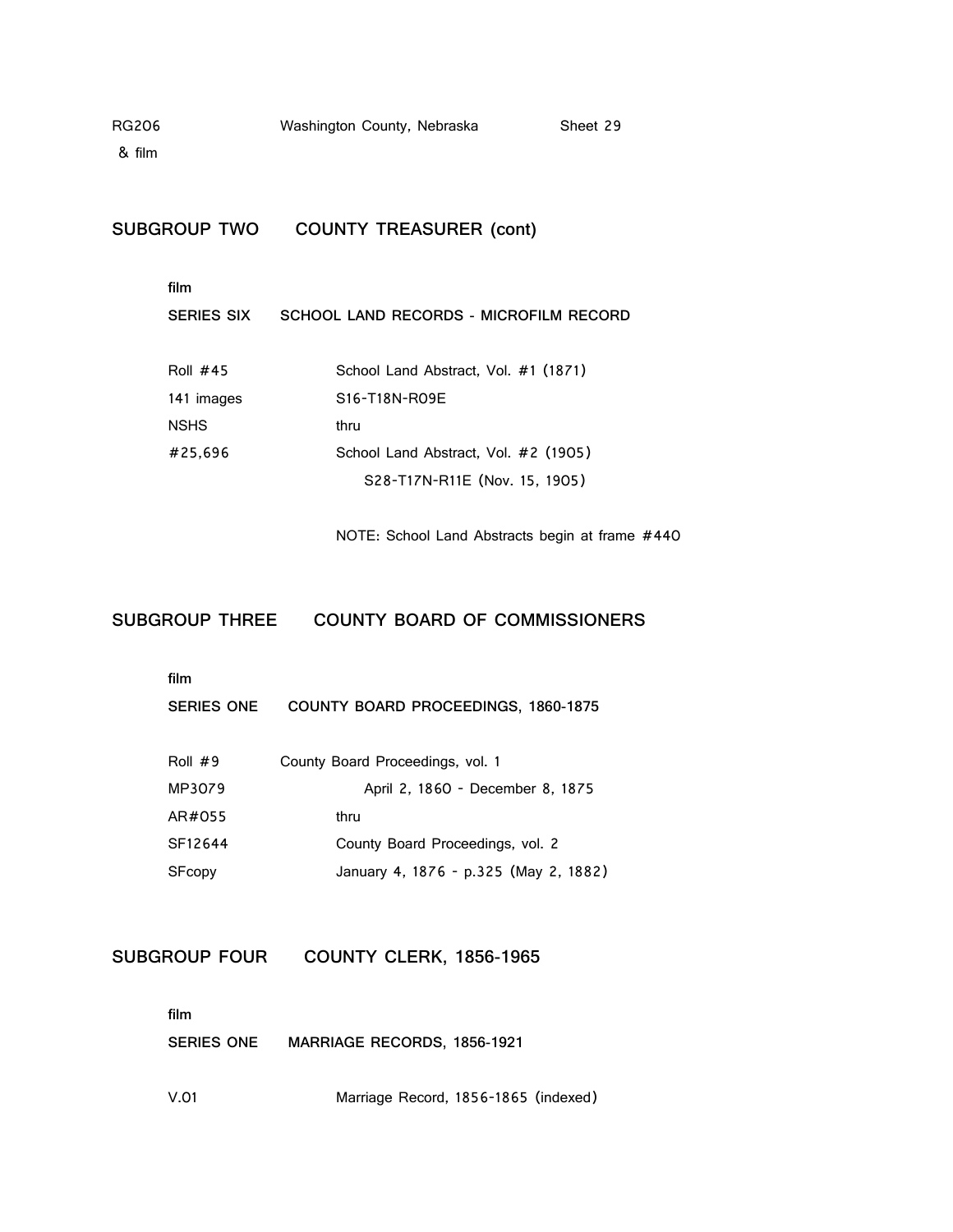| RG206  | Washington County, Nebraska               | Sheet 30                                      |
|--------|-------------------------------------------|-----------------------------------------------|
| & film |                                           |                                               |
|        |                                           |                                               |
|        |                                           | p.1 - #001, Phinney-Young (Cowdig), 4/20/1856 |
|        | thru                                      |                                               |
|        | p.57 - #057, Nichols-Neal, 9/6/1865       |                                               |
| V.02   | Probate Docket/Marriage Record, 1857-1874 |                                               |
|        | pp.cover-2, Probate, 1857-1963            |                                               |
|        | pp.3-50, Index to Marriages, 1867-1874    |                                               |
|        | p.51 - #058, Keely-West, Oct. 12, 1867    |                                               |
|        | thru                                      |                                               |
|        | p.279 - #330, Hill-Hungate, July 2, 1874  |                                               |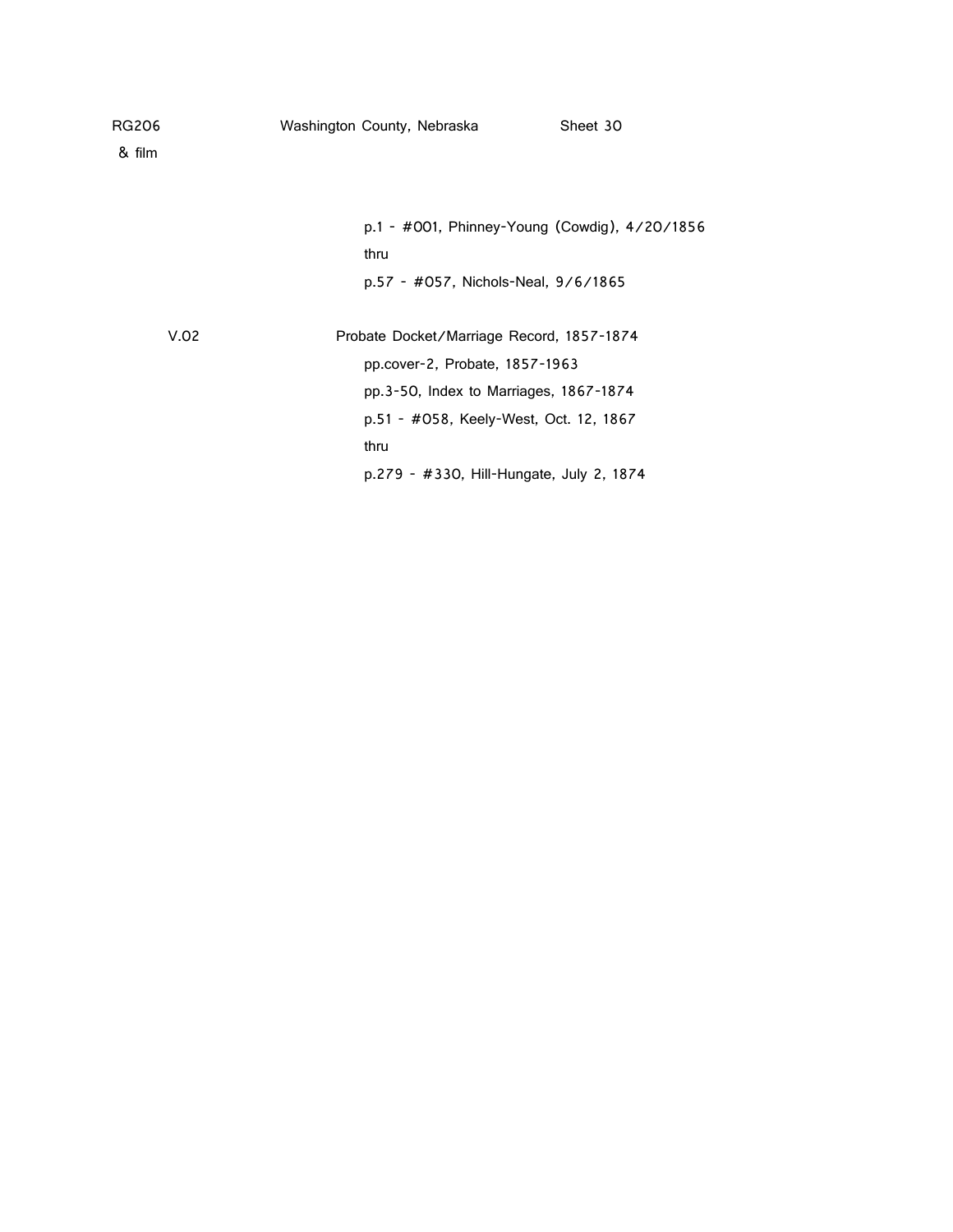| & film                    |                                                                                                                            |
|---------------------------|----------------------------------------------------------------------------------------------------------------------------|
| SUBGROUP FOUR             | <b>COUNTY CLERK (cont)</b>                                                                                                 |
| film<br><b>SERIES ONE</b> | <b>MARRIAGE RECORDS (cont)</b>                                                                                             |
| V.03                      | Marriage Record, 1874-1882 (indexed)<br>p.1 - #331, Homming-Gilson, July 15,<br>thru<br>p.438 - #766, Petersen-Saugben, Fe |
| V.04                      | Marriage Record, 1882-1891 (indexed)<br>n 1 +767 Vaunakin Warriok Jan 3                                                    |

| V.03 | Marriage Record, 1874-1882 (indexed)<br>p.1 - #331, Homming-Gilson, July 15, 1874<br>thru<br>p.438 - #766, Petersen-Saugben, Feb. 1, 1882  |
|------|--------------------------------------------------------------------------------------------------------------------------------------------|
| V.04 | Marriage Record, 1882-1891 (indexed)<br>p.1 - #767, Youngkin-Warrick, Jan. 30, 1882<br>thru<br>p.478 - #1718, Johnson-Thone, Jan. 18, 1891 |
| V.05 | Marriage Record, 1891-1899 (indexed)<br>p.1 - #1719, Holiday-Gossard, Jan. 27, 1891<br>thru<br>p.478 - #2672, Sams-Garnis, Nov. 30, 1899   |
| V.06 | Marriage Record, 1899-1907 (indexed)<br>p.1 - #2673, Katt-Brandert, Dec. 5, 1899<br>thru<br>p.478 - #3628, Haller-Howes, July 29, 1907     |
| V.07 | Marriage Record, 1907-1916 (indexed)<br>p.1 - #3629, Pace-Jones, July 31, 1907<br>thru<br>p.488 - #4596, Williams-Eller, May 16, 1916      |
| V.08 | Marriage Record, 1916-1921 (indexed)<br>p.1 - #4597, Gray-Watson, May 16, 1916                                                             |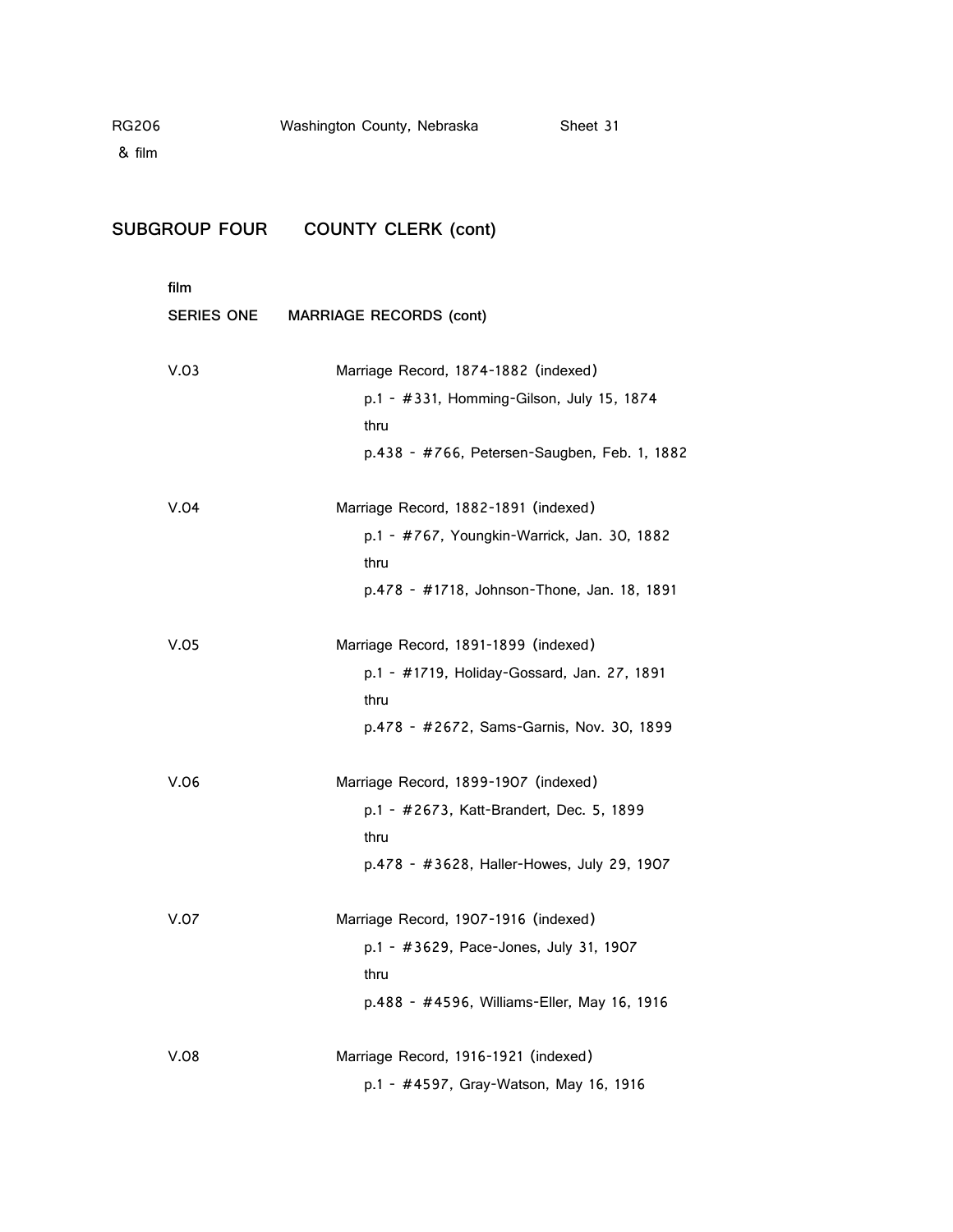| RG206  | Washington County, Nebraska                 | Sheet 32                                       |
|--------|---------------------------------------------|------------------------------------------------|
| & film |                                             |                                                |
|        |                                             |                                                |
|        | thru                                        |                                                |
|        |                                             | p.592 O #5212, Werner-Alexander, June 15, 1921 |
| V.09   | Marriage Record, 1921-1923 (indexed)        |                                                |
|        | p.1 - #5213, Gayton-Brackett, June 15, 1921 |                                                |
|        | thru                                        |                                                |
|        | p.217 - #5429, Dudgeon-Dudgeon (Zigler),    |                                                |
|        |                                             | August 9, 1923                                 |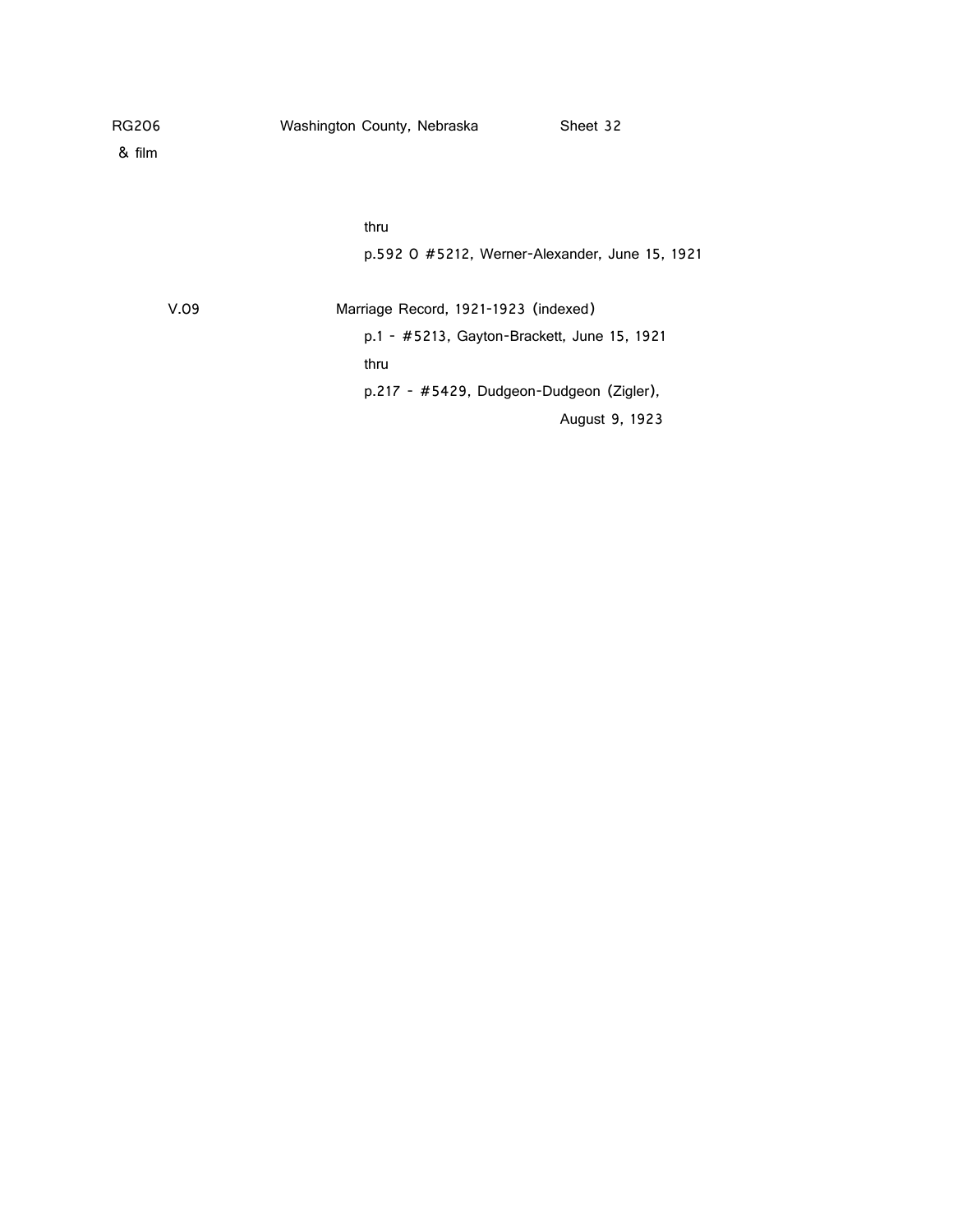| <b>RG206</b> |                      | Washington County, Nebraska                    | Sheet 33                                      |
|--------------|----------------------|------------------------------------------------|-----------------------------------------------|
| & film       |                      |                                                |                                               |
|              | <b>SUBGROUP FOUR</b> | <b>COUNTY CLERK (cont)</b>                     |                                               |
|              | film                 |                                                |                                               |
|              | SERIES ONE           | <b>MARRIAGE DOCKETS (cont)</b>                 |                                               |
|              | V.10                 | Marriage Record, 1923-1930 (indexed)           |                                               |
|              |                      | p.1 - #5430, Klotz-Wrich, Sept 5, 1923<br>thru |                                               |
|              |                      |                                                | p.642 - #6056, Harrison-Meirhenry, 12/21/1930 |
|              | V.11                 | Marriage Record, 1930-1934 (indexed)           |                                               |
|              |                      | p.1 - #6057, Sager-Cook, Dec. 22, 1930         |                                               |
|              |                      | thru                                           |                                               |
|              |                      |                                                | p.700 - #6754, Laaker-McKibben, Oct. 10, 1934 |
|              | V.12                 | Marriage Record, 1934-1935 (indexed)           |                                               |
|              |                      | thru                                           | p.1 - #6754A, Price-Schockley, Oct. 13, 1934  |
|              |                      |                                                | p.698 - #7444, Church-Spickler, May 25, 1940  |
|              | V.13                 | Marriage Record, 1940-1945 (indexed)           |                                               |
|              |                      | thru                                           | p.1 - #7445, Denton-Christensen, May 25, 1940 |
|              |                      |                                                | p.670 - #8113, Pearson-Hansen, June 23, 1945  |
|              | V.14                 | Marriage Record, 1945-1951 (indexed)           |                                               |
|              |                      |                                                | p.1 - #8114, Rasmussen-Wulf, June 22, 1945    |
|              |                      | thru                                           |                                               |
|              |                      |                                                | p.700 - #8806, West-Wachter, June 17, 1951    |
|              | V.15                 | Marriage Record, 1951-1957 (indexed)           |                                               |
|              |                      | p.1 - #8807, Bogert-Wright, June 15, 1951      |                                               |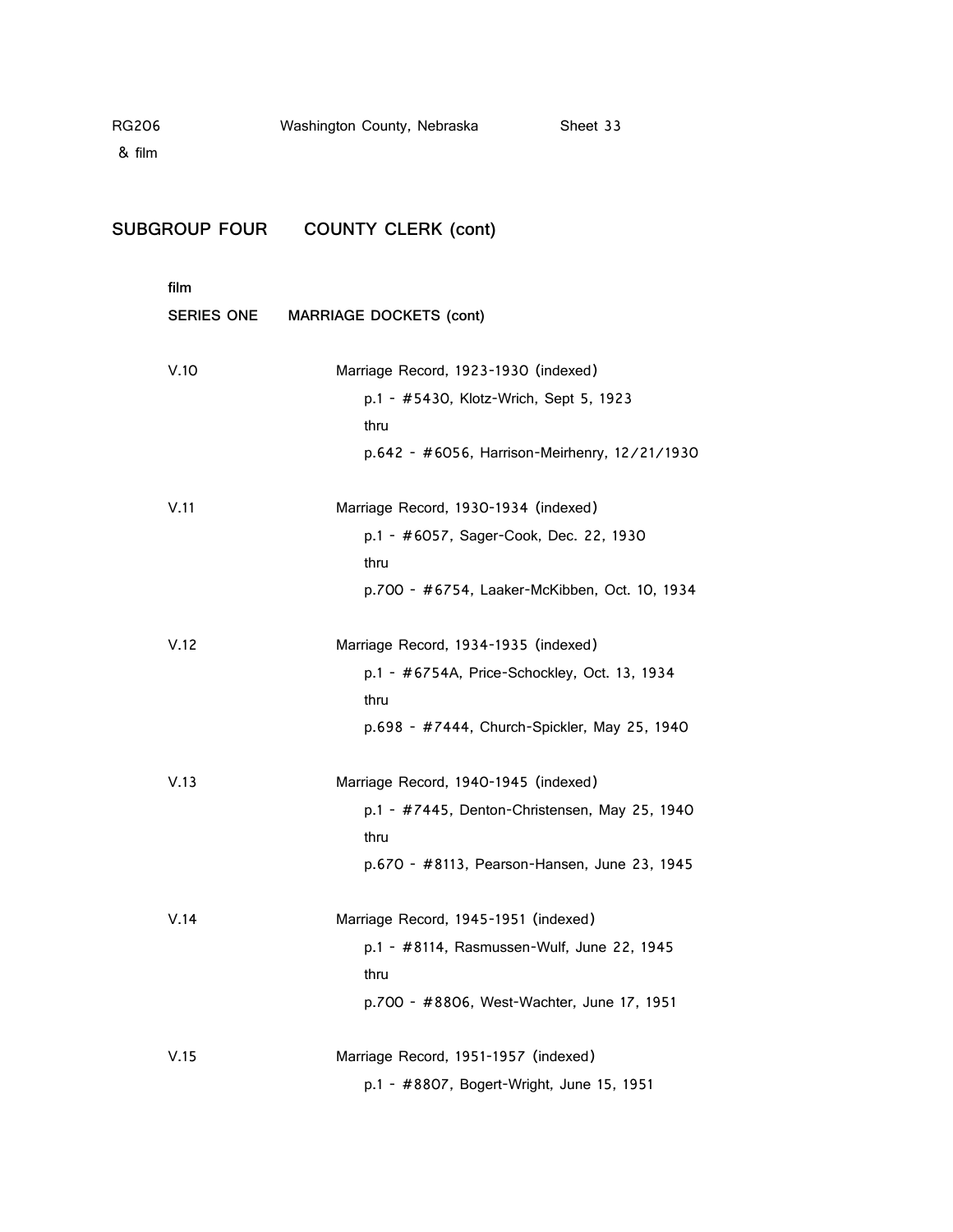| <b>RG206</b> | Washington County, Nebraska                | Sheet 34                                       |
|--------------|--------------------------------------------|------------------------------------------------|
| & film       |                                            |                                                |
|              |                                            |                                                |
|              | thru                                       |                                                |
|              |                                            | p.640 - #9440, Tedford-Armstrong, Mar 16, 1957 |
| V.16         | Marriage Record, 1957-1963 (indexed)       |                                                |
|              | p.1 - #9441, Hodgson-Fenton, Mar. 21, 1957 |                                                |
|              | thru                                       |                                                |
|              | $p.652 - #10,088$ , Fitkin-Ellingsen,      |                                                |
|              |                                            | January 24, 1963                               |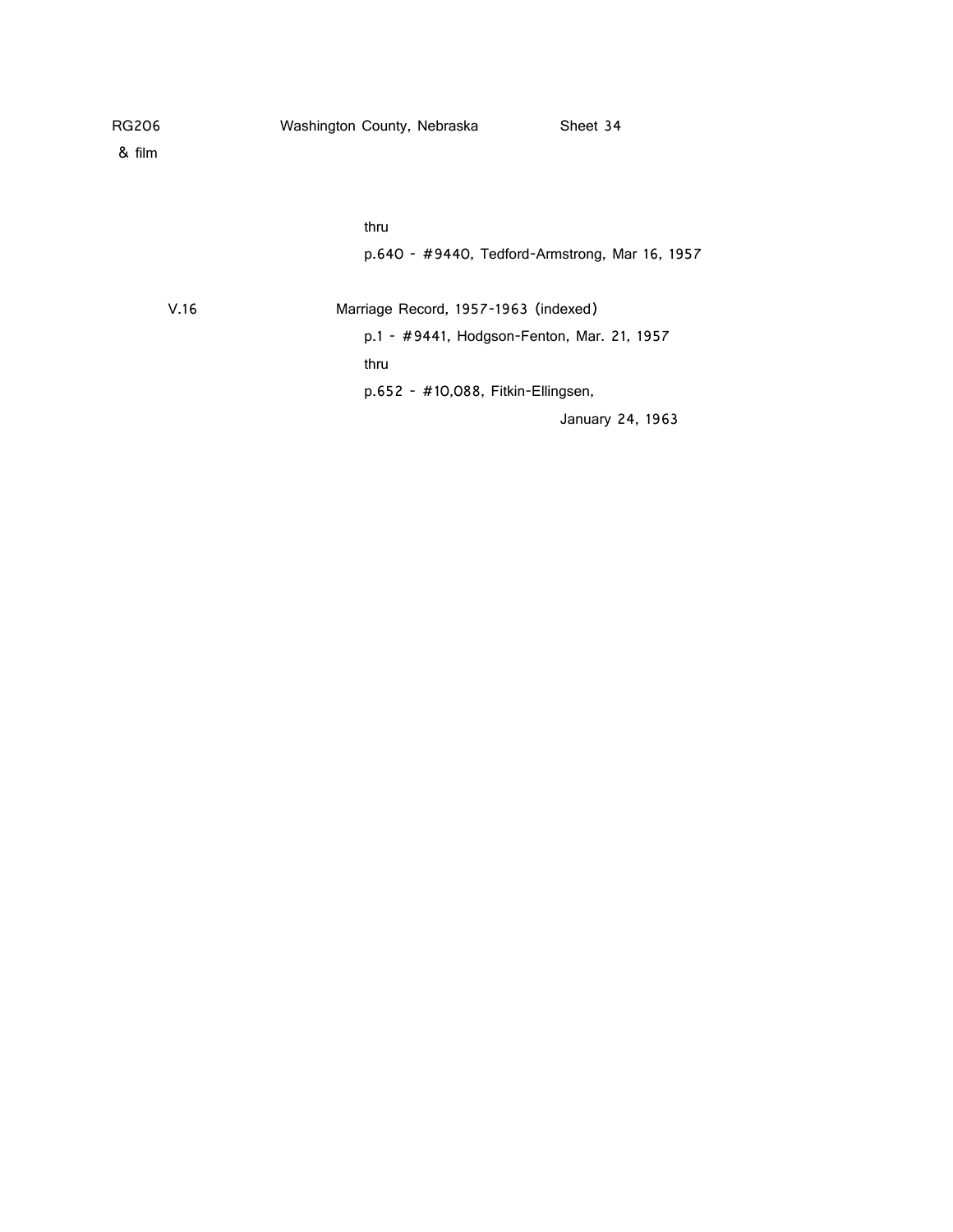| RG206  |                       | Washington County, Nebraska                                | Sheet 35                                         |
|--------|-----------------------|------------------------------------------------------------|--------------------------------------------------|
| & film |                       |                                                            |                                                  |
|        |                       |                                                            |                                                  |
|        | SUBGROUP FOUR         | <b>COUNTY CLERK (cont)</b>                                 |                                                  |
|        | film                  |                                                            |                                                  |
|        | <b>SERIES ONE</b>     | MARRIAGE RECORDS, 1963-1967                                |                                                  |
|        | V.17                  | Marriage Record, 1963-1967 (indexed)                       |                                                  |
|        |                       |                                                            | p.1 - #10,089, Mackie-Tucker, Jan. 30, 1963      |
|        |                       | thru                                                       |                                                  |
|        |                       |                                                            | p.644 - #11,924, Lange-Miller, June 29, 1967     |
|        | V.18                  | Marriage Record, 1967-1970 (indexed)                       |                                                  |
|        |                       |                                                            | p.1 - #11,925, Landberg-Thomsen, June 30, 1967   |
|        |                       | thru                                                       |                                                  |
|        |                       |                                                            | p.640 - #12,764, Leisure-Wells, Nov. 3, 1970     |
|        | V.19                  | Marriage Record, 1970-1974 (indexed)                       |                                                  |
|        |                       | p.1 - #12,765, Klock-Rhoades, Nov. 6, 1970                 |                                                  |
|        |                       | thru                                                       |                                                  |
|        |                       | p.702 - #13,465, Richards-Kirkmann (Miller)                |                                                  |
|        |                       | December 9, 1974                                           |                                                  |
|        | film                  |                                                            |                                                  |
|        | <b>SERIES ONE</b>     | MARRIAGE RECORDS - MICROFILM RECORD                        |                                                  |
|        |                       | Note: This microfilm was copied from security microfilm in | storage at the Archives in 1975 & 1997.          |
|        | The film was produced |                                                            |                                                  |
|        |                       | by Kwik Chek Co. for the county.                           |                                                  |
|        | Roll #1               | Marriage Record, Vol. 1 (1856-1865)                        |                                                  |
|        | MP3080                | Index A-Z, and                                             |                                                  |
|        | 1851 pp.              |                                                            | p.1 - #001, Phinney-Young (Cowdig), Apr 20, 1856 |

942 frames thru

35mm pos. Marriage Record, Vol. 5 (indexed)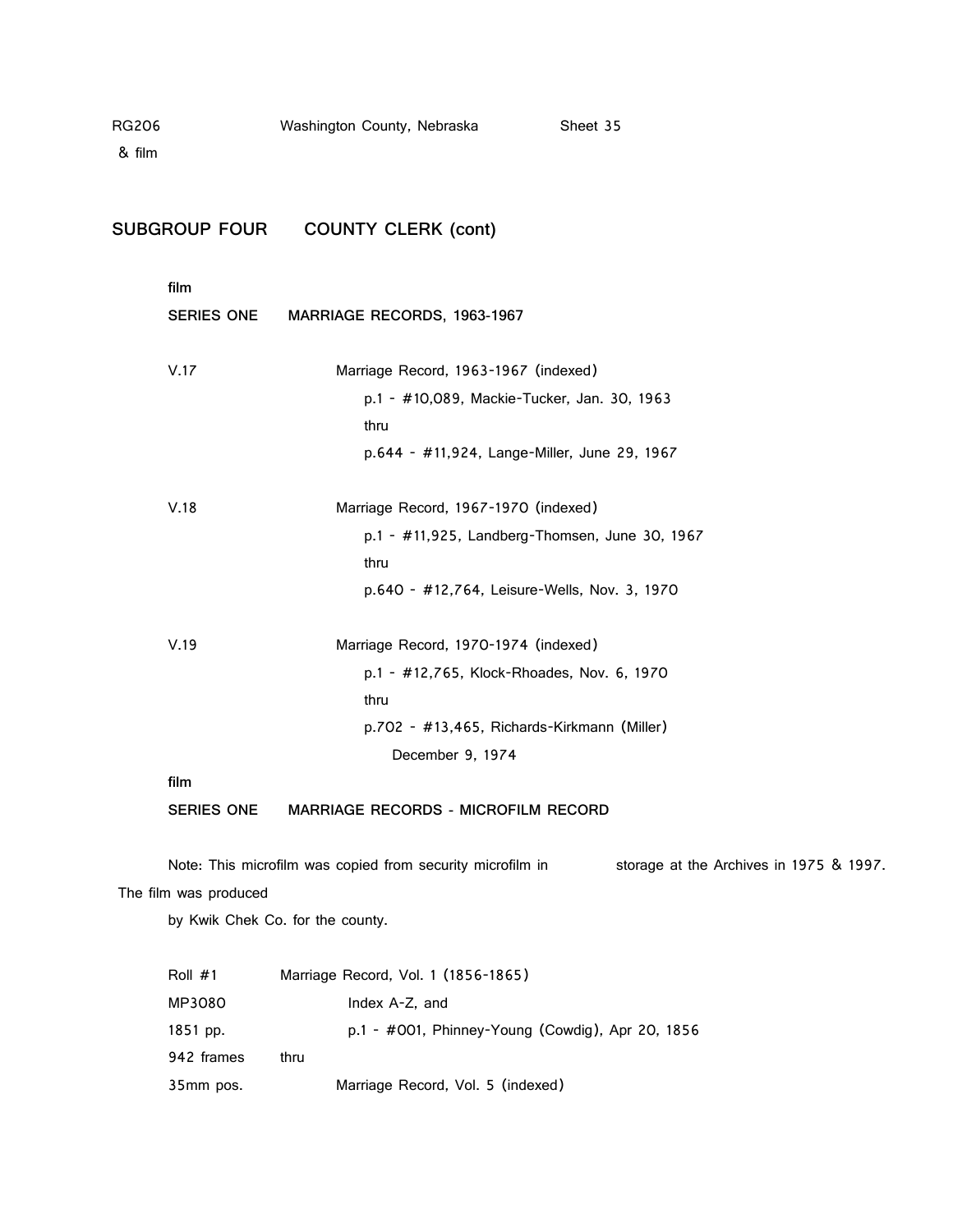& film

SF15604 p.409 - #2534, Lewis-Wentworth, Sept 28, 1898

NOTE: Vol. #1 was microfilmed twice. NOTE: No. vol. for Marriages, September 1865 cont. thru Oct. 20, 1867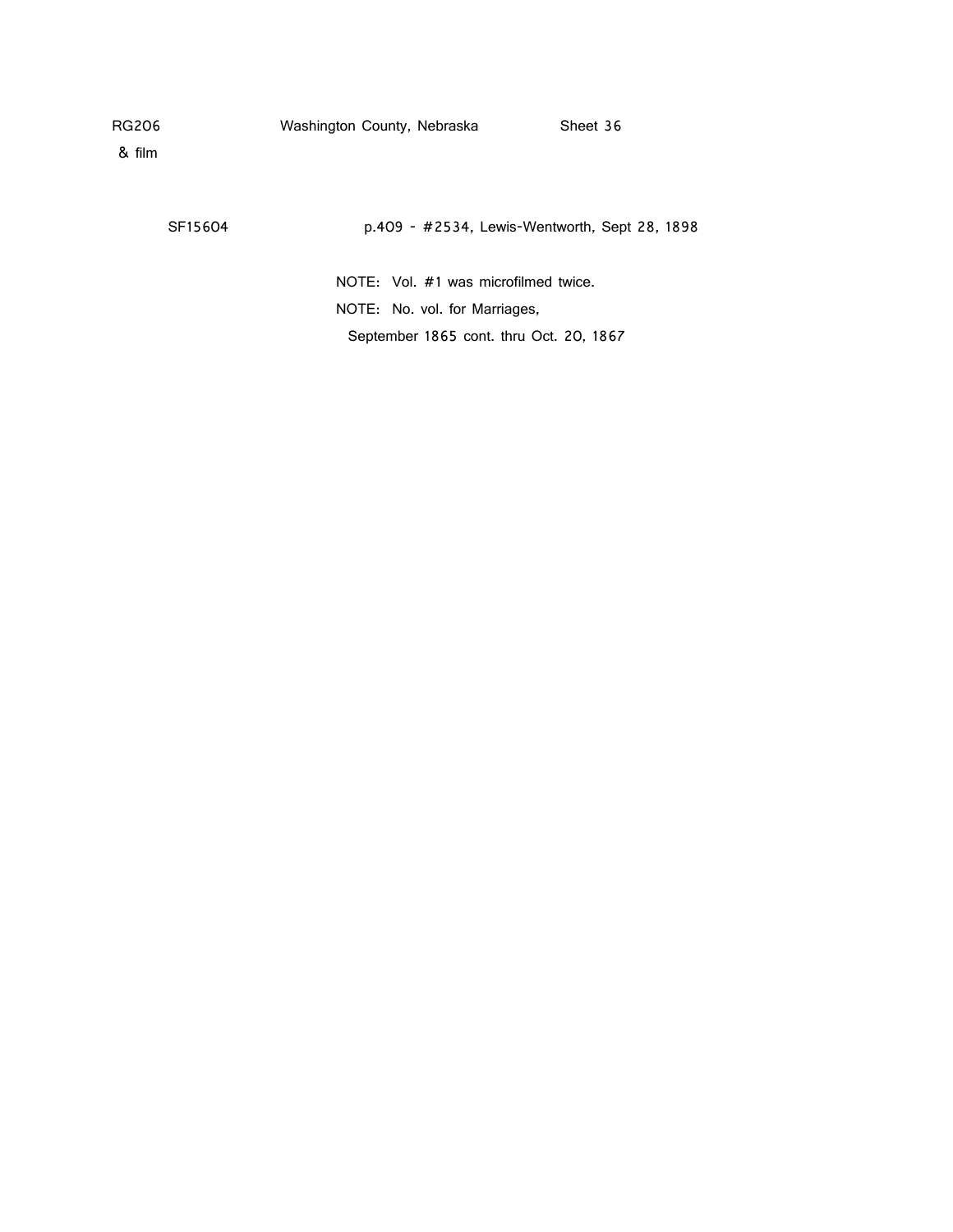# SUBGROUP FOUR COUNTY CLERK (cont)

| film                 |                                                      |
|----------------------|------------------------------------------------------|
| SERIES ONE           | <b>MARRIAGE RECORDS - MICROFILM RECORD</b><br>MP3080 |
|                      |                                                      |
| Roll #2              | Marriage Record, Vol. 5 (cont)                       |
| MP3080               | p.408 (#2531), Walter-Yates, Sept.14, 1898           |
| 1835 pp.             | thru                                                 |
| 932 frames           | Marriage Record, Vol. 8 (indexed)                    |
| 35mm pos.<br>SF15605 | p.592 (#5212), Werner-Alexander, June 15, 1921       |
|                      | NOTE: Vol. 9 index, end of reel is repeated on       |
|                      | roll $#3$                                            |
| Roll #3              | Marriage Record, Vol. 9 (1921-1923)                  |
| MP3080               | Index, A-Z, and                                      |
| 1927 pp.             | p.1 (#5213), Gayton-Brackett, June 15, 1921          |
| 974 frames           | thru                                                 |
| 35mm pos.            | Marriage Record, Vol. 12 (indexed)                   |
| SF15606              | p.139 (#6889), Daughton-Brown, Dec. 21, 1935         |
| Roll #4              | Marriage Record, Vol. 12 cont.                       |
| MP3080               | p.140 (#6890), Scheer-Cook, Dec. 27, 1935            |
| 1646 pp.             | thru                                                 |
| 833 frames           | Marriage Record, Vol. 14 (indexed)                   |
| 35mm pos.            | p.297 (#8406), Daniels-Paul, May 4, 1948             |
| SF15607              |                                                      |
| Roll #5              | Marriage Record, Vol. 14 cont.                       |
| MP3080               | p.298 (#8407), Webster-Prendergast, May 5, 1948      |
| 1962 pp.             | thru                                                 |
| 991 frames           | Marriage Record, Vol. 17 (indexed)                   |
|                      |                                                      |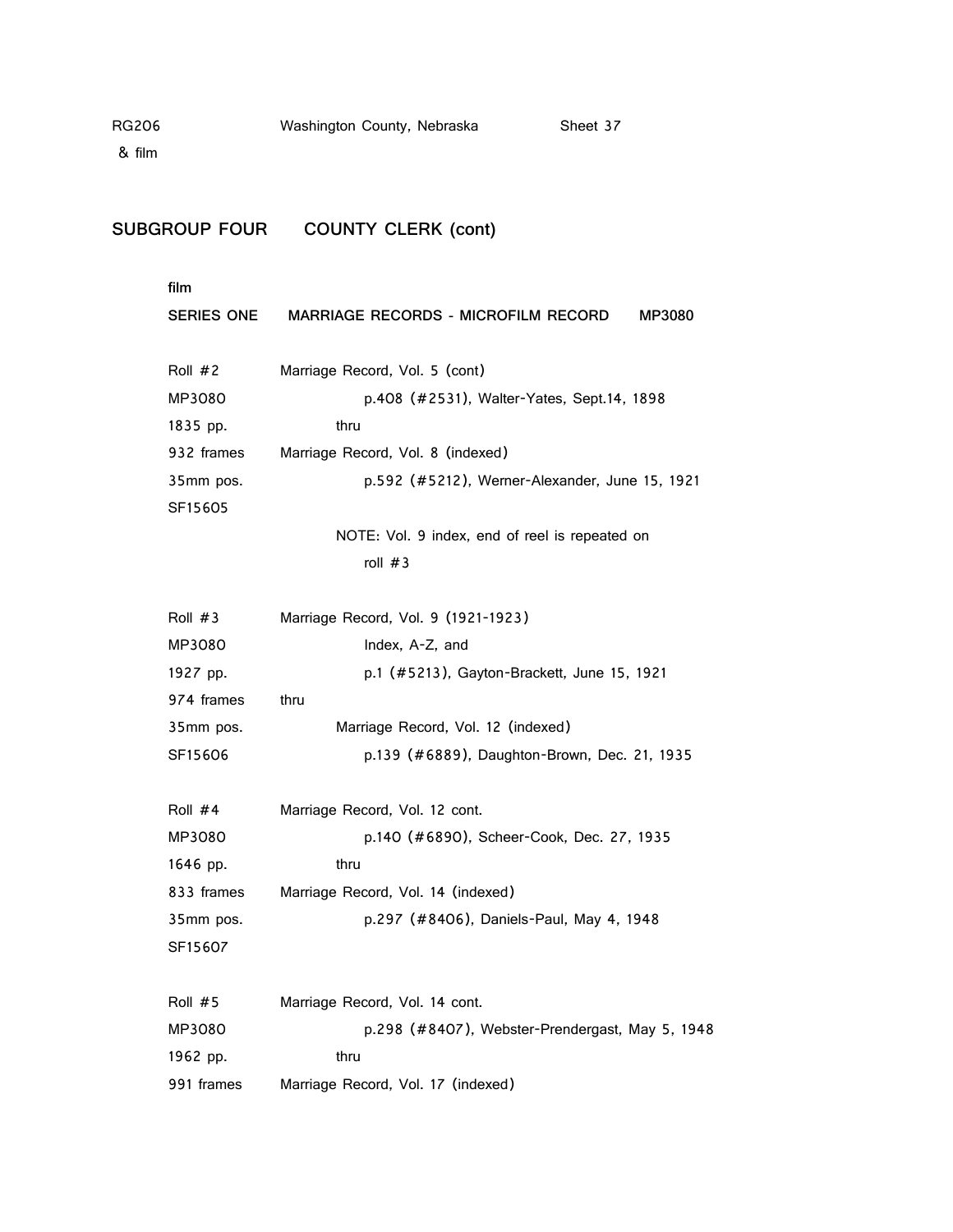| RG206  |             | Washington County, Nebraska        |                                               | Sheet 38                                        |
|--------|-------------|------------------------------------|-----------------------------------------------|-------------------------------------------------|
| & film |             |                                    |                                               |                                                 |
|        |             |                                    |                                               |                                                 |
|        | 35mm pos.   |                                    | p.99 (#11,186), Barber-Schuetz, Oct. 11, 1963 |                                                 |
|        | SF15608     |                                    |                                               |                                                 |
|        |             |                                    |                                               |                                                 |
|        | Roll $#6$   | Marriage Record, Vol. 17 cont.     |                                               |                                                 |
|        | MP3080      |                                    |                                               | p.100 (#11,187), Hermelbracht-Kruse, 10/16/1963 |
|        | 1997 pp.    | thru                               |                                               |                                                 |
|        | 1000 frames | Marriage Record, Vol. 19 (indexed) |                                               |                                                 |
|        | 35mm pos.   |                                    | p.702 (#13,465), Richards-Kirkmann (Miller)   |                                                 |
|        | SF15609     |                                    | December 9, 1974 (incomplete)                 |                                                 |
|        |             |                                    |                                               |                                                 |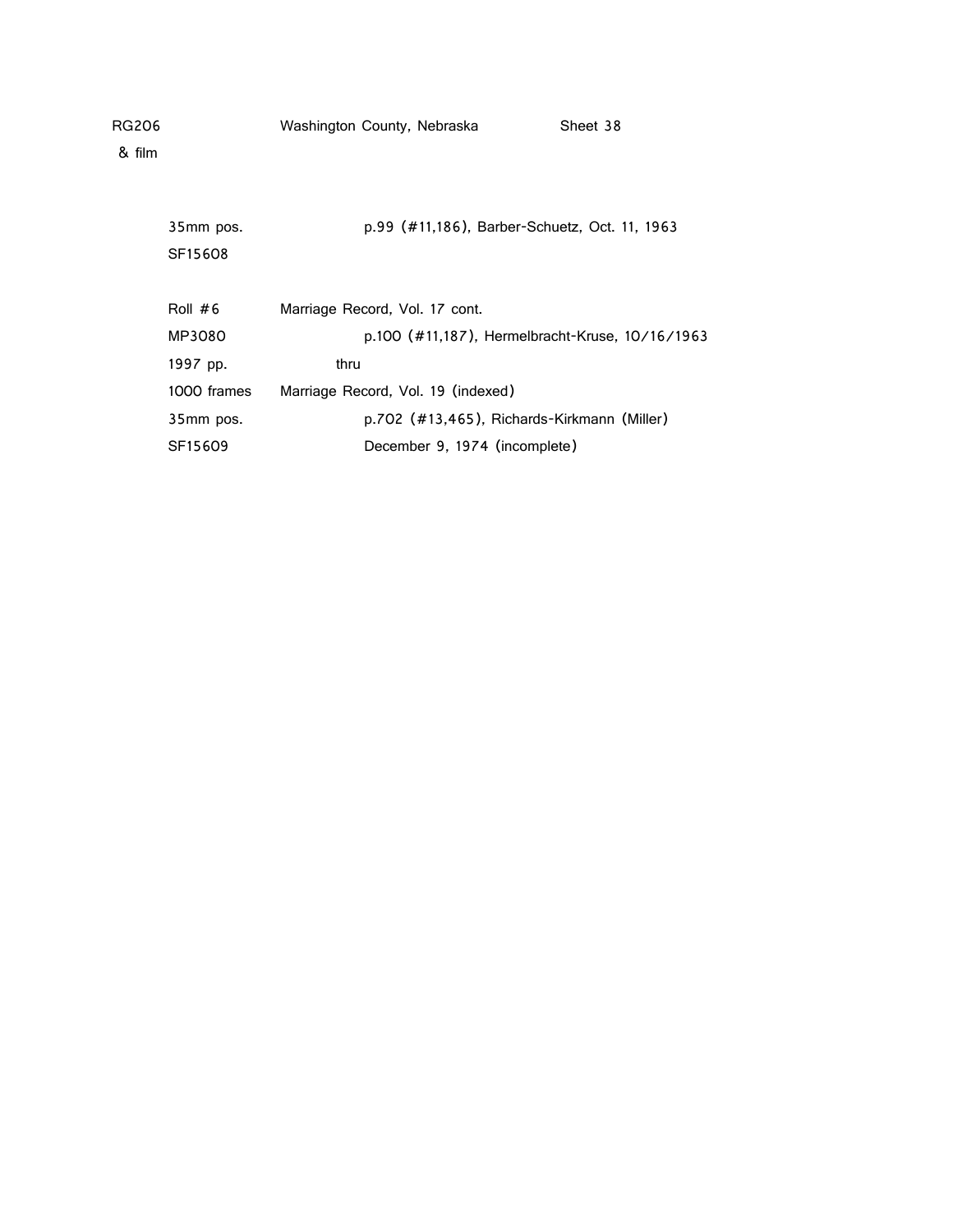& film

## **SUBGROUP FOUR COUNTY CLERK (cont)**

**SERIES TWO SOLDIERS AND VETERANS, 1910-1935** B.1 Militia Enrollments, 1910-1926 B.2-3 Soldiers & Sailors Census Reports, 1923-1929 v.1 Veterans List, Washington County NOTE: The above records of SG4, S2 were previously inventoried as Series Two, B1-3 and v.4 v.2-11 Soldiers & Sailors Census, n.d. and by precincts, 1931, 1933 Items 1-6 Enrollment of militia, 1927-1931 & 1935 (one envelope per year) **SERIES THREE MEDICAL REGISTERS, 1881-1912** v.1 Optometry Record #1, June 1881 - Dec. 1891 v.2 Physician' Register "A", 1908-1912 **SERIES FOUR BOND AND TAX RECORDS, 1881-1933** v.1 Clerk's misc. volume: ...School Tax Transfers, 1902-1909 ...County nominations, 1903-1908 B.1 Item 1 County Organization Record, 1856-1882 v.2 School Tax Transfer Register, 1929-1933 B.4 Official's Bonds - School Dist. Treasurers,

1881-1902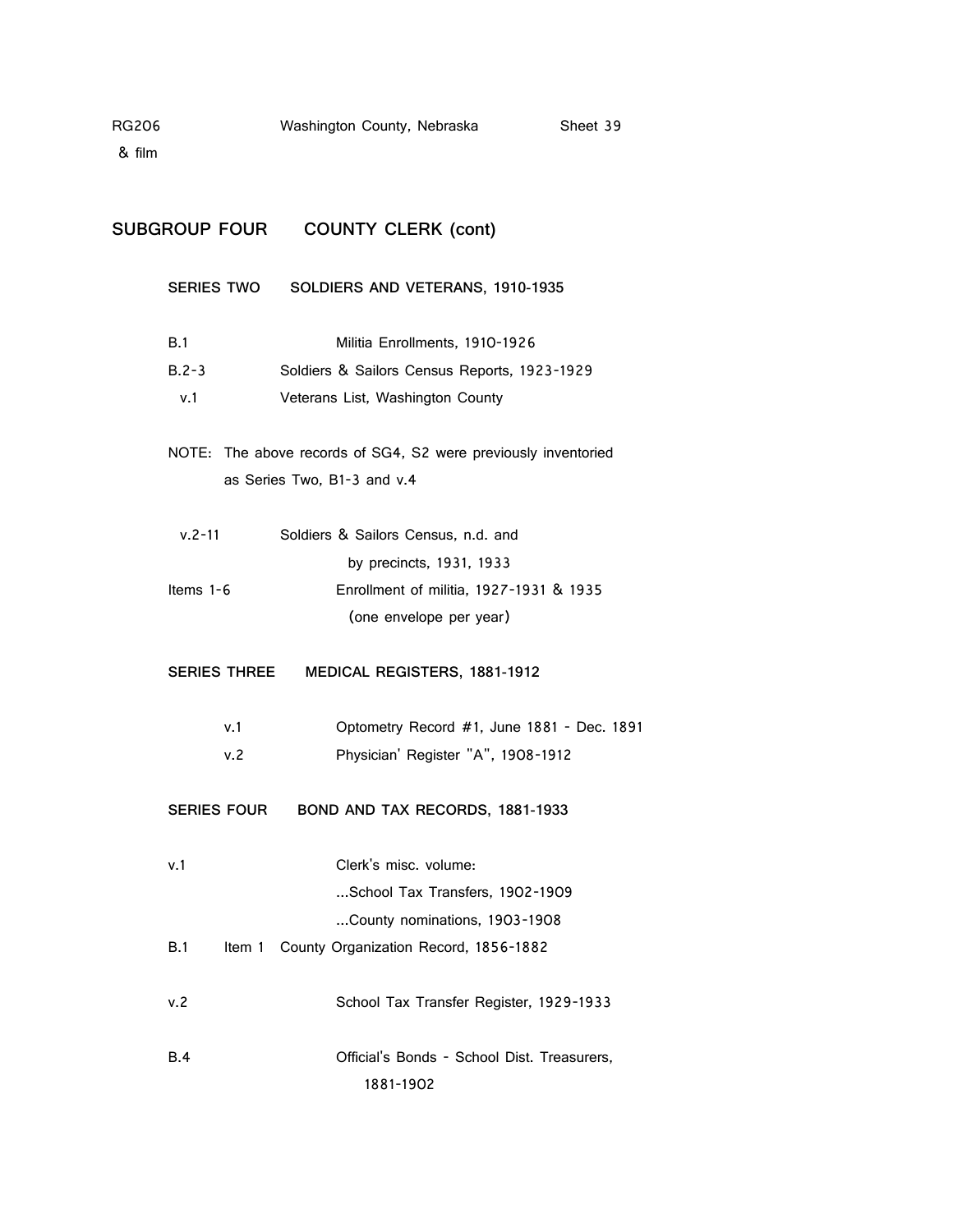| RG206              | Washington County, Nebraska                   | Sheet 40 |
|--------------------|-----------------------------------------------|----------|
| & film             |                                               |          |
|                    |                                               |          |
|                    |                                               |          |
|                    |                                               |          |
| v.3                | Liquor Bond Record, June 1918 - May 1920      |          |
|                    |                                               |          |
| <b>SERIES FIVE</b> | LIVESTOCK BRAND AND BOUNTY RECORDS, 1880-1965 |          |

B.1 f.1 Stock Brand Records, April - June 1880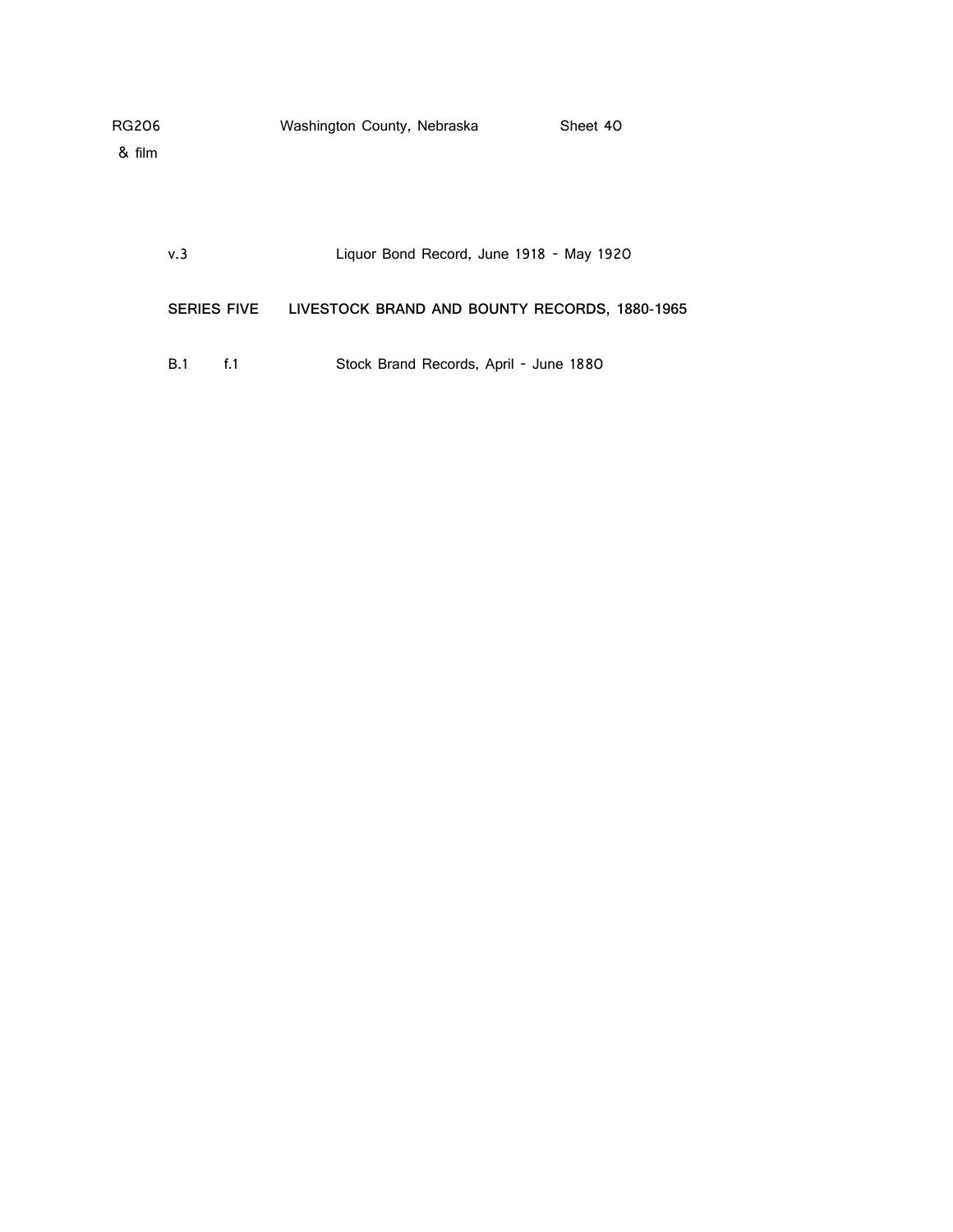## **SUBGROUP FOUR COUNTY CLERK (cont)**

**SERIES FIVE LIVESTOCK BRAND & BOUNTY RECORDS cont.**

B.5 Bounty Affidavits (loose), 1881-1895 v.1 Oct. 8, 1947 - July 13, 1949 v.2 Aug. 19, 1949 - Apr. 4, 1951 v.3 May 13, 1953 - May 8, 1954 v.4 May 10, 1954 - April 7, 1955 v.5 April 8, 1944 - May 8, 1956 v.6 May 11, 1956 - May 7, 1957 v.7 January 27, 1960 - Aug. 23, 1961 v.8 March 16, 1961 - June 1, 1961 v.9 July 5, 1962 - July 8, 1963 v.10 December 23, 1963 - July 16, 1964 v.11 July 21, 1964 - July 22, 1965 v.12 July 29, 1965 - Nov. 17, 1965

**SERIES SIX MISCELLANY, 1886-1959**

| v.1 | Liguor Register, 1886-1887              |
|-----|-----------------------------------------|
| v.2 | Old Age Pension Board Record, 1935-1959 |

### **SERIES SEVEN CLERK'S MISCELLANEOUS RECORD, 1876-1975**

| Roll $#5$ | General Index to Misc. Vol. 1            |
|-----------|------------------------------------------|
| MP3079    | 1876 - July 1911                         |
| AR#051    | General Index to Misc. Vol. 2, 1912-1948 |
| SF12640   | General Index to Misc. Vol. 3, 1948-1975 |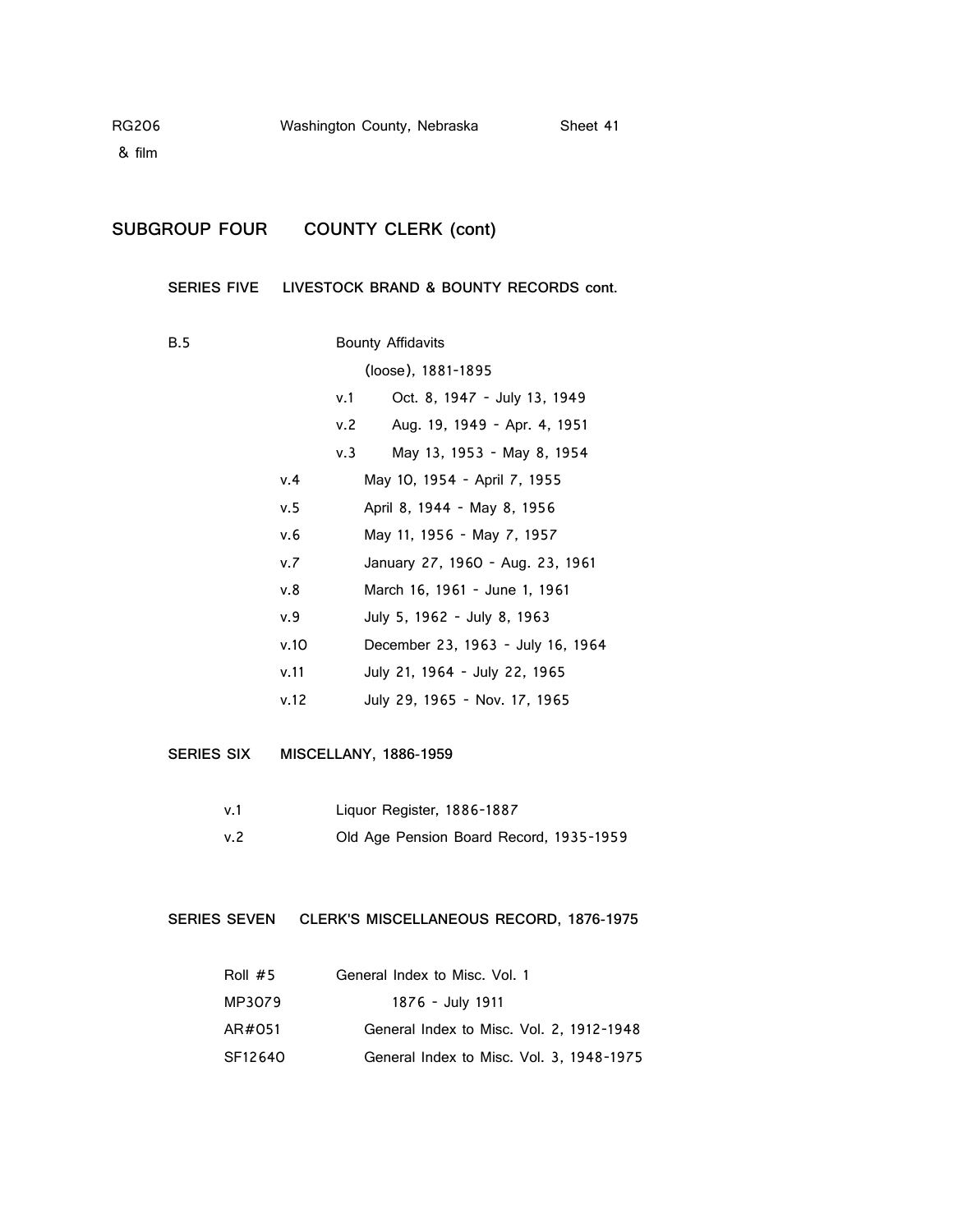& film

NOTE: Roll #5 continues with SG5, Register of Deeds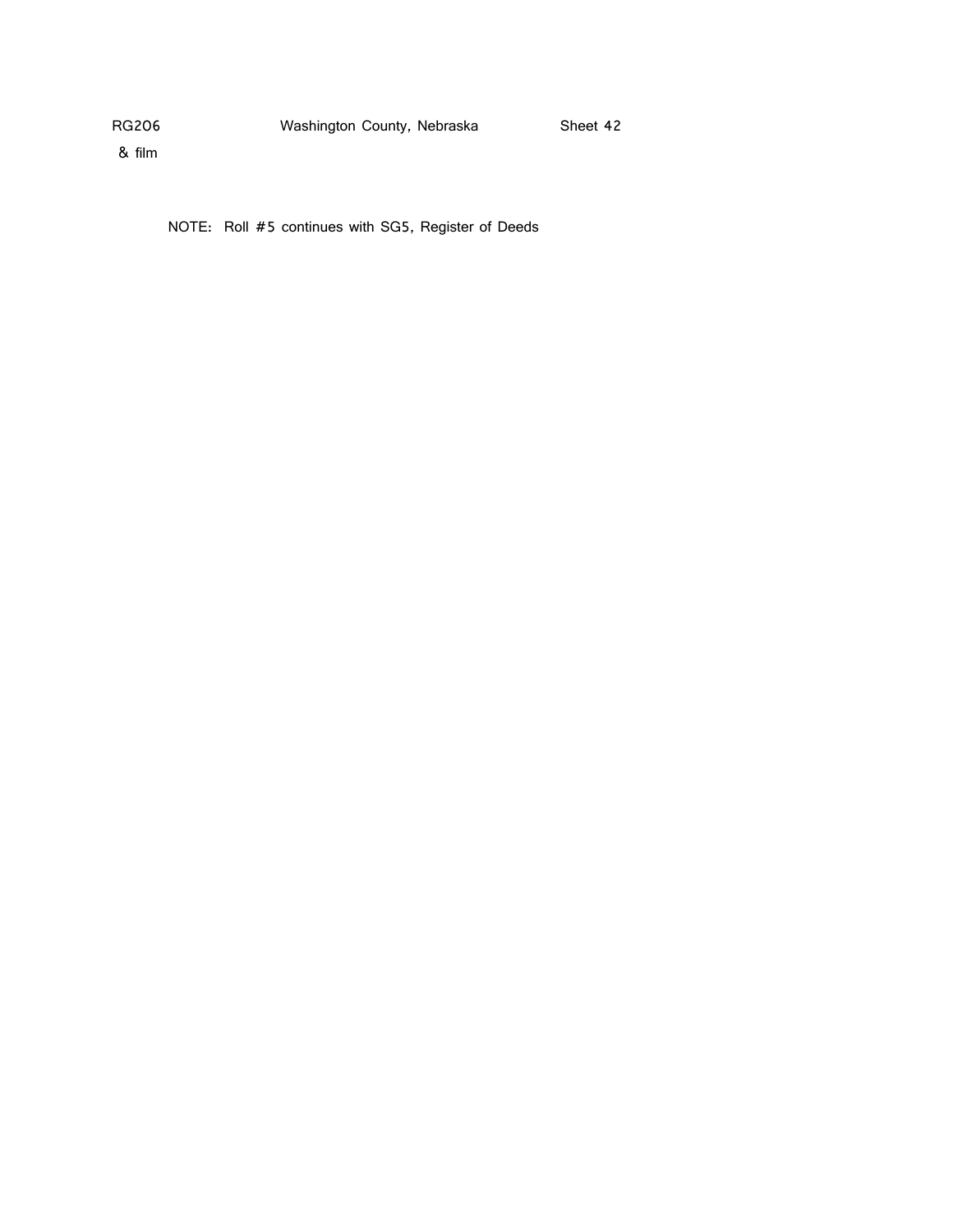## **SUBGROUP FIVE REGISTER OF DEEDS, 1856-1974**

**film**

| NUMERICAL INDICES, 1856-1975<br>SERIES ONE |  |
|--------------------------------------------|--|
|--------------------------------------------|--|

NOTE: The Numerical Indices on microfilm are typed copies of the original volumes.

| Roll $#5$ | v.1, Numerical Index - Lands |
|-----------|------------------------------|
| MP3079    | S1-T17-R9 (1862-1975) thru   |
| AR#051    | S9-T17-R10 (1859-1975)       |
| SF12640   | cont. on roll $#6$           |

Roll #6 v.1, Numerical Index - Lands (cont) MP3079 S10-T17-R10 (1859-1975) thru AR#052 S36-T17-\$10 (1887-1975) SF12641

> S1-T17-R11 (1857-1975) thru S13-T17-R11 (1857-1975) Lakeview Estates, Lots 1-5 (1973-1975)

S14-T17-R11 (1867-1975) thru S36-T17-R11 (1869-1975)

S1-T17-R12 (1857-1975) thru Lakeland Estates Third Platting, Blk 32 (1971-1975)

Looking Glass Hills Addition Blocks 1-19 (1964-1975)

S31-T17-R12 (1857-1975) thru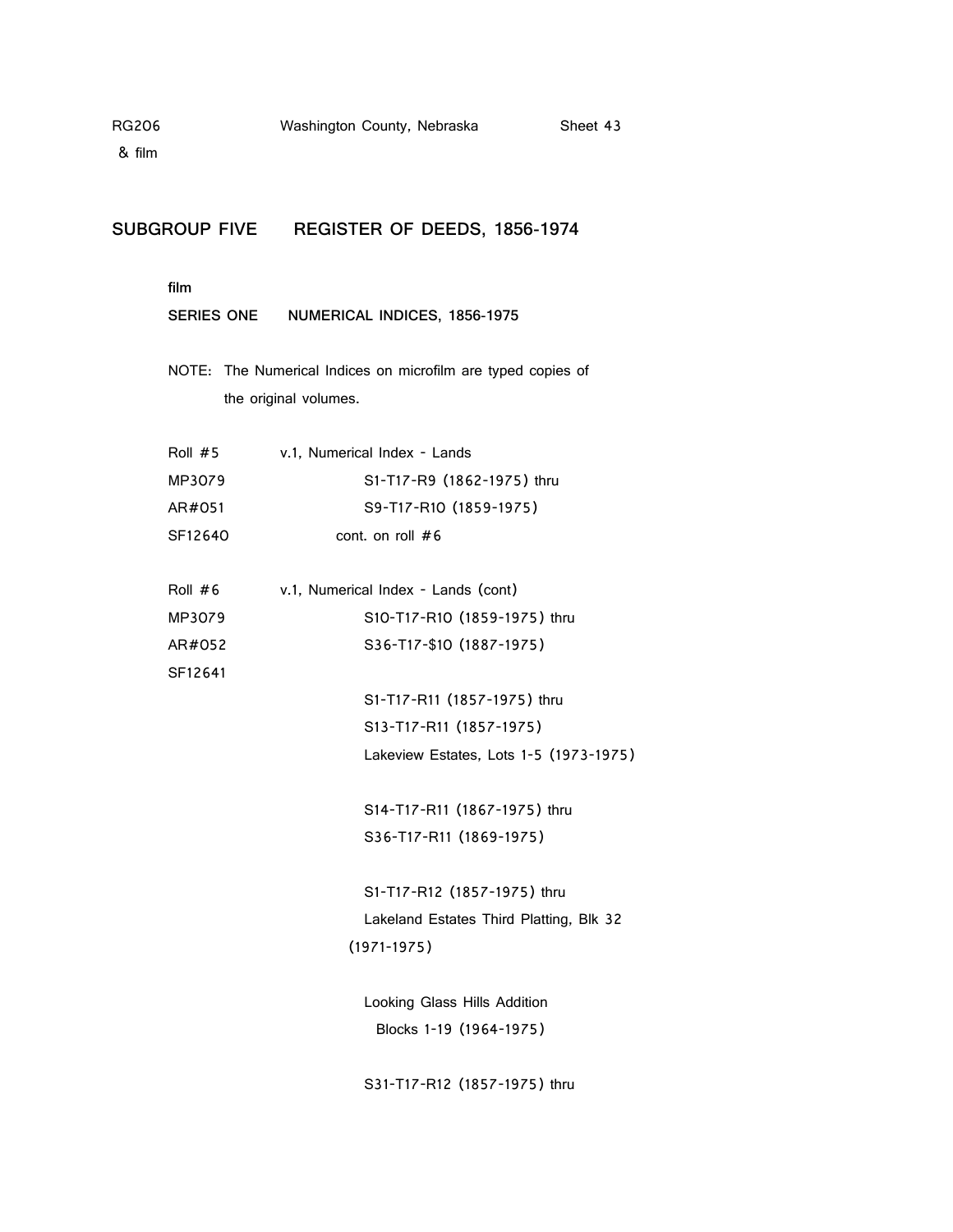| RG206  |               | Washington County, Nebraska<br>Sheet 44    |  |
|--------|---------------|--------------------------------------------|--|
| & film |               |                                            |  |
|        |               |                                            |  |
|        |               | S35-T17-R12 (1857-1975)                    |  |
|        |               | Kaer's Addition (S35-T17N-R12E)            |  |
|        |               | Blocks 1-7 (1966-1975)                     |  |
|        |               | S36-T17-R12 (1857-1975)                    |  |
|        |               | Plat of Spring Valley, 1975                |  |
|        |               | Spring Valley Addition (1975)              |  |
|        | Roll #6 cont. | Numerical Indices, V.1-Lands (cont)        |  |
|        |               | S4-T17-R13 (1865-1975) thru                |  |
|        |               | S34-T17-R13 (1858-1975)                    |  |
|        |               | v.2, Numerical Index - Lands (Township 18) |  |
|        |               | S1-T18-R9 (1869-1975)                      |  |
|        |               | thru                                       |  |
|        |               | S11-T18-R11 (1857-1975)                    |  |
|        | Roll #7       | v.2, Numerical Index - Lands (T18) cont.   |  |
|        | MP3079        | S12-T18-R11 (1857-1975)                    |  |
|        | AR#053        | (includes Blair Cemetery Deeds)            |  |
|        | SF12642       | thru                                       |  |
|        |               | S36-T18-R11 (1858-1975)                    |  |
|        |               | S5-T18-R12 (1857-1975) thru                |  |
|        |               | S36-T18-R12 (1857-1975)                    |  |
|        |               | S18-T18-R13 (1950-1975)                    |  |
|        |               |                                            |  |

S19-T18-R13 (1950-1975) S30-T18-R13 (1955-1975)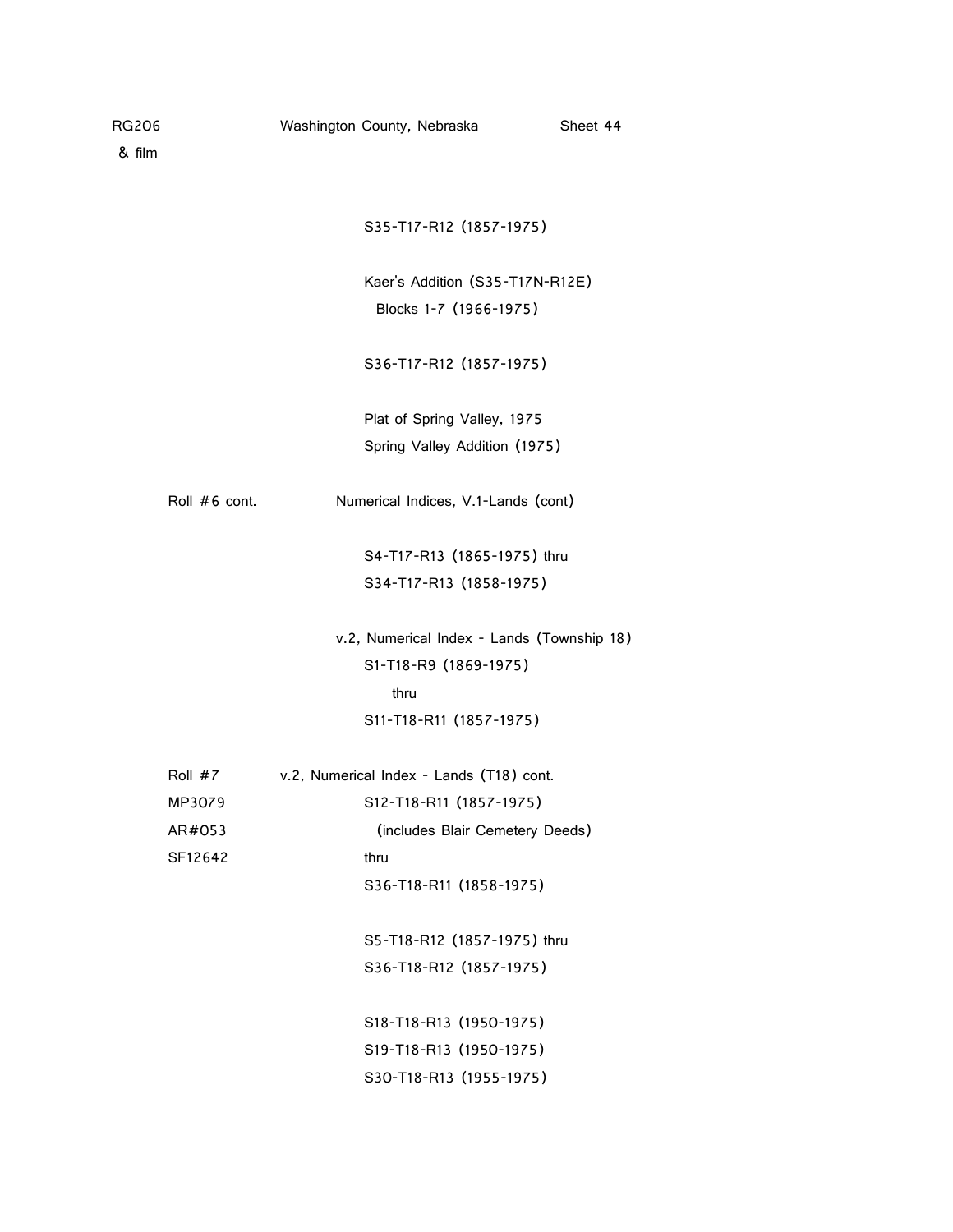v.3, Numerical Index - Lands, T19 & 20 S1-T19-R9 (1870-1975) thru S36-T19-R9 (1871-1975)

> S1-T19-R10 (1875-1975) thru S36-T19-R10 (1871-1975)

> S1-T19-R10 (1875-1975) thru S36-T19-R10 (1871-1975)

S1-T19-R11 (1877-1975) thru S36-T19-R11 (1868-1975)

S6-T19-R12 (1955-1975) thru S32-T19-R12 (1857-1975)

S25-T20-R9 (1871-1975) thru S36-T20-R9 (1870-1975)

Roll #7 cont. V.3, Numerical Indices-Lands cont. T19-20 S25-T20-R11 (1857-1975) thru S36-T20-R11 (1959-1975)

> S30-T20-R12 (1956-1975) thru S31-T20-R12 (1962-1975)

v.4, Numerical Index - Town Lots

DeSoto, Blocks 1-205 (1856-1879) DeSoto Out Lots (1855-1859)

Roll #8 v.4, Numerical Index - Town Lots cont. MP3079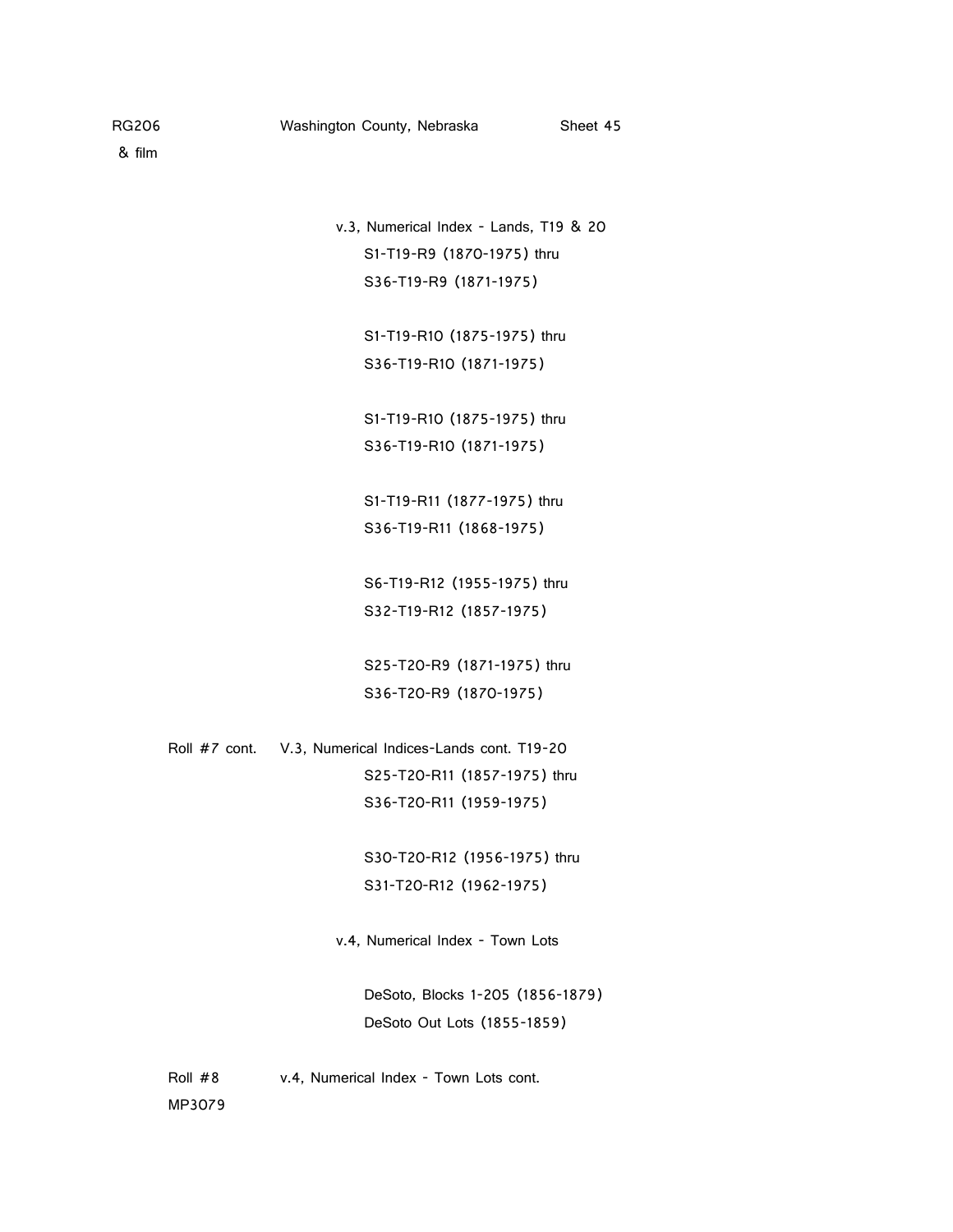| RG206 | Washington County, Nebraska | Sheet 46 |
|-------|-----------------------------|----------|
|-------|-----------------------------|----------|

| AR#054  | Ft. Calhoun Add. - Out Lots (1858-1861) |
|---------|-----------------------------------------|
| SF12643 | Nashville, Blks 1-41 (1918-1975)        |
|         | Nashville Acres, Lots 1-30 (1920-1975)  |
|         | Nashville Additions (1925-1975)         |
|         | Horseshoe Lake (1926-1960)              |
|         | Cuming City, Blks 1-180 (1855-1890)     |
|         | Cuming City Out Lots (1855-1893)        |
|         | Fontanelle, Blks 1-145 (1857-1975)      |
|         | Fontanelle - Out Lots (1857-1975)       |
|         |                                         |
|         | v.5, Numerical Index - Town Lots        |
|         | City of Blair                           |
|         | 2nd Addition, Blks 2-10 (1881-1975)     |
|         | Blocks 13-79 (1869-1975)                |
|         | 3rd Addition, Blk 81 (1884-1975)        |
|         | thru                                    |
|         | 6th Addition, Blk 101 (1884-1975)       |
|         |                                         |
|         | v.6, Numerical Index - Town Lots        |
|         | <b>Blair City Additions</b>             |
|         | Andersen's Addition (1959-1975)         |
|         | thru                                    |
|         | "66" Heights (1970-1975)                |
|         |                                         |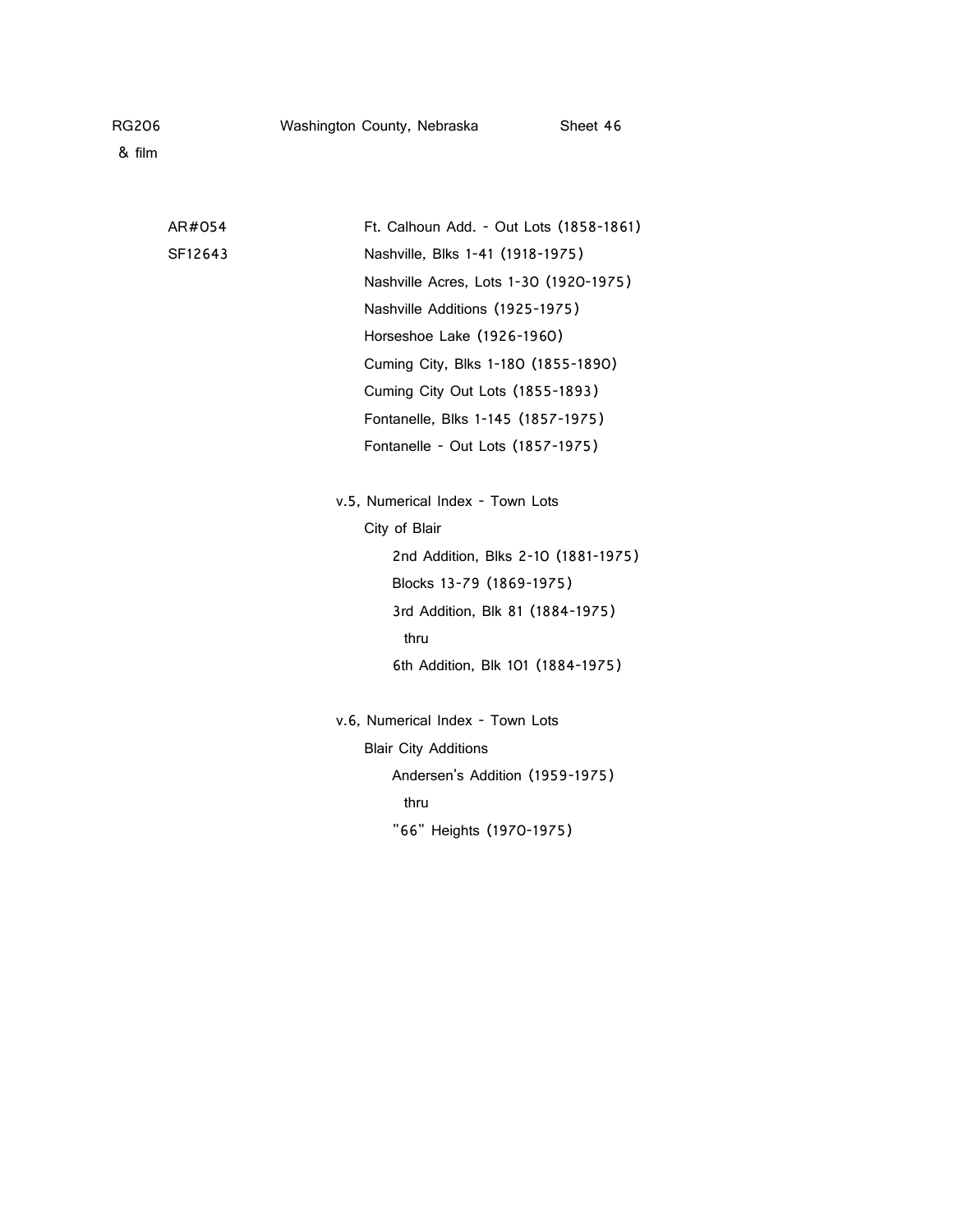& film

**SUBGROUP FIVE REGISTER OF DEEDS (cont)**

**film SERIES ONE NUMERICAL INDICES (cont)** Roll #9 v.6, Numerical Index - Town Lots cont. MP3079 Blair City Additions cont. AR#055 8th - 14th Additions (1888-1975) SF12644 v.7, Numerical Index - Town Lots Arlington, Block #1 (1872-1974) thru Lot E, Richards, Keene&Co. Add. (1903-72) Herman, Block #1 (1872-1974) thru Robert & Rose 2d add. to Herman (1913-74) Kennard, Block #1 (1883-1973) thru Papio Heights Add. (1975) Washington, Block #1 (1889-1973) thru S32-T17-R11 (1917-1973) v.8, Numerical Index - Town Lots Fort Calhoun, Blks 1-131 (1856-1963) Fort Calhoun Additions (thru 1975) Sievers Add., Blk #1 (1963-1974) thru Ft. Calhoun City Company Add.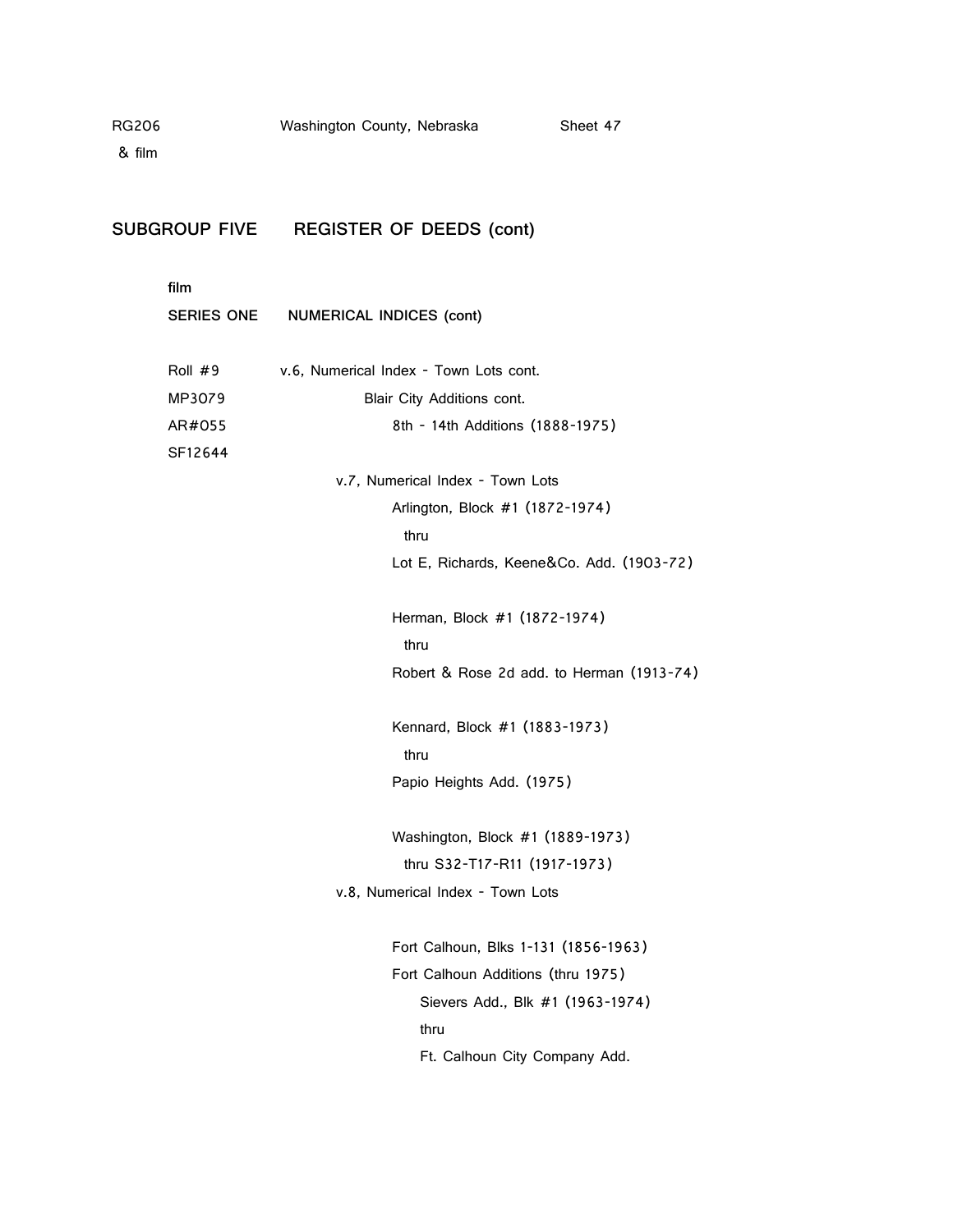NOTE: Roll #9 continues with SG3, County Board Minutes

NOTE: The following original volumes of the duplicates on microfilm above were transferred to the archives June 18, 1991

v.1 on film Numerical Index - Lands, Township 17 S1-T17-R9 (1862-1952) thru S35-T17-R13 (Jan. 1943) entries in range of (1856-1953)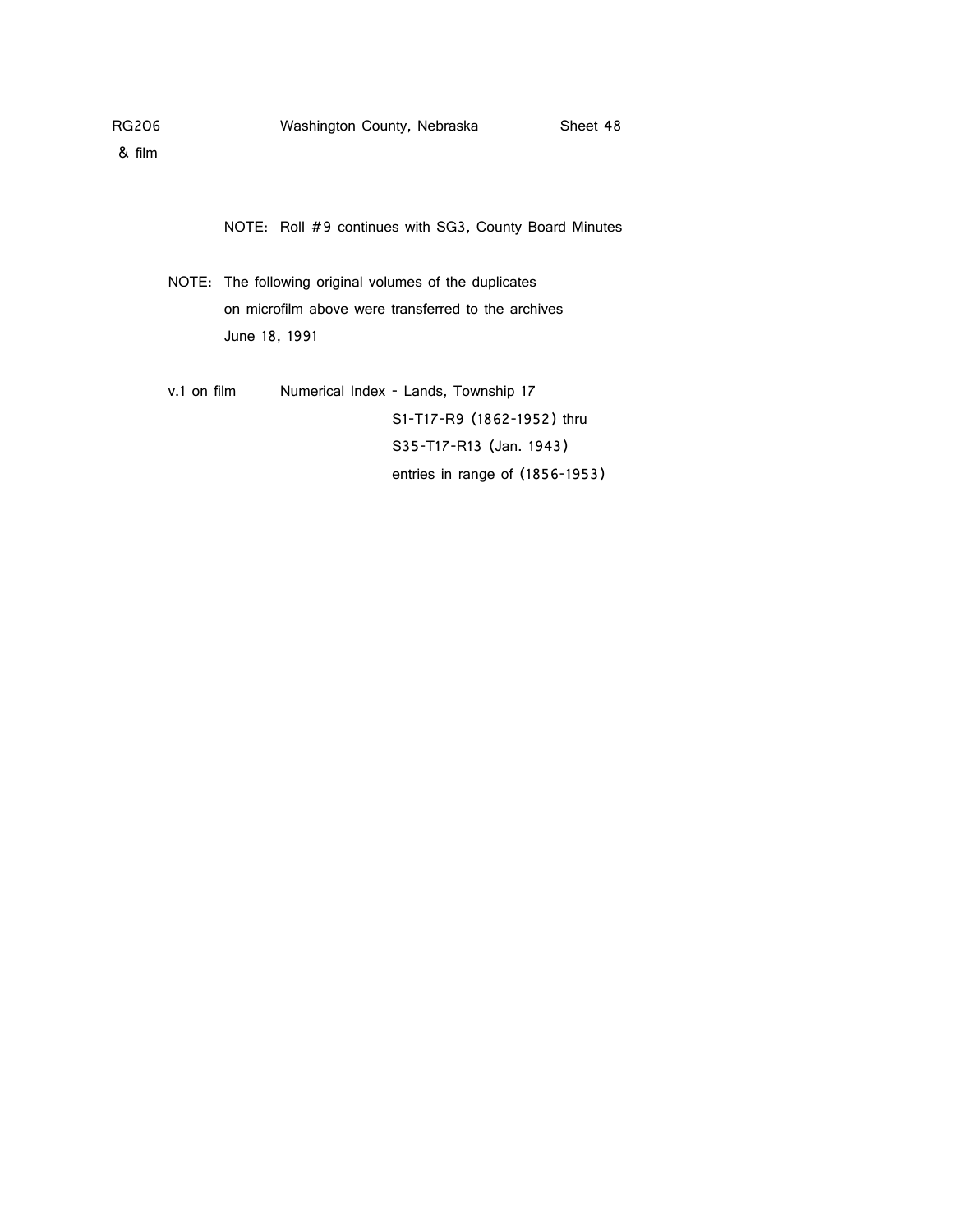#### **SUBGROUP FIVE REGISTER OF DEEDS**

**film**

**SERIES ONE NUMERICAL INDICES (cont)**

Originals transferred to Archives

| v.3 on film | Numerical Index - Lands, Township 19 & 20 |
|-------------|-------------------------------------------|
|             | S1-T19-R9 (1870-1928) thru                |
|             | S35-T20-R11 (1860-1928)                   |
|             | entries in range of 1857-1928             |

v.7 on film Numerical Index - Town Lots (1872-1929) Arlington (Bell Creek) Herman Kennard Washington

## **SUBGROUP SIX TOWNSHIP BOARD MINUTES, 1883-1907**

- v.1 Lincoln Township, 1883-1906
- v.2 Fontanelle Township, 1884-1907
- v.3 Grant Township, 1884-1906
- v.4 Calhoun Township, 1883-1906
- v.5 Richland Township, 1884-1906
- v.6 Blair Township, 1898-1906
- v.7 Cuming City, Apr. 1, 1884 Dec. 29, 1906
- v.8 Arlington (Bell Creek), Nov. 17, 1883 Jan. 4, 1907
- v.9 Sheridan Township, Mar. 8, 1884 Jan. 1, 1907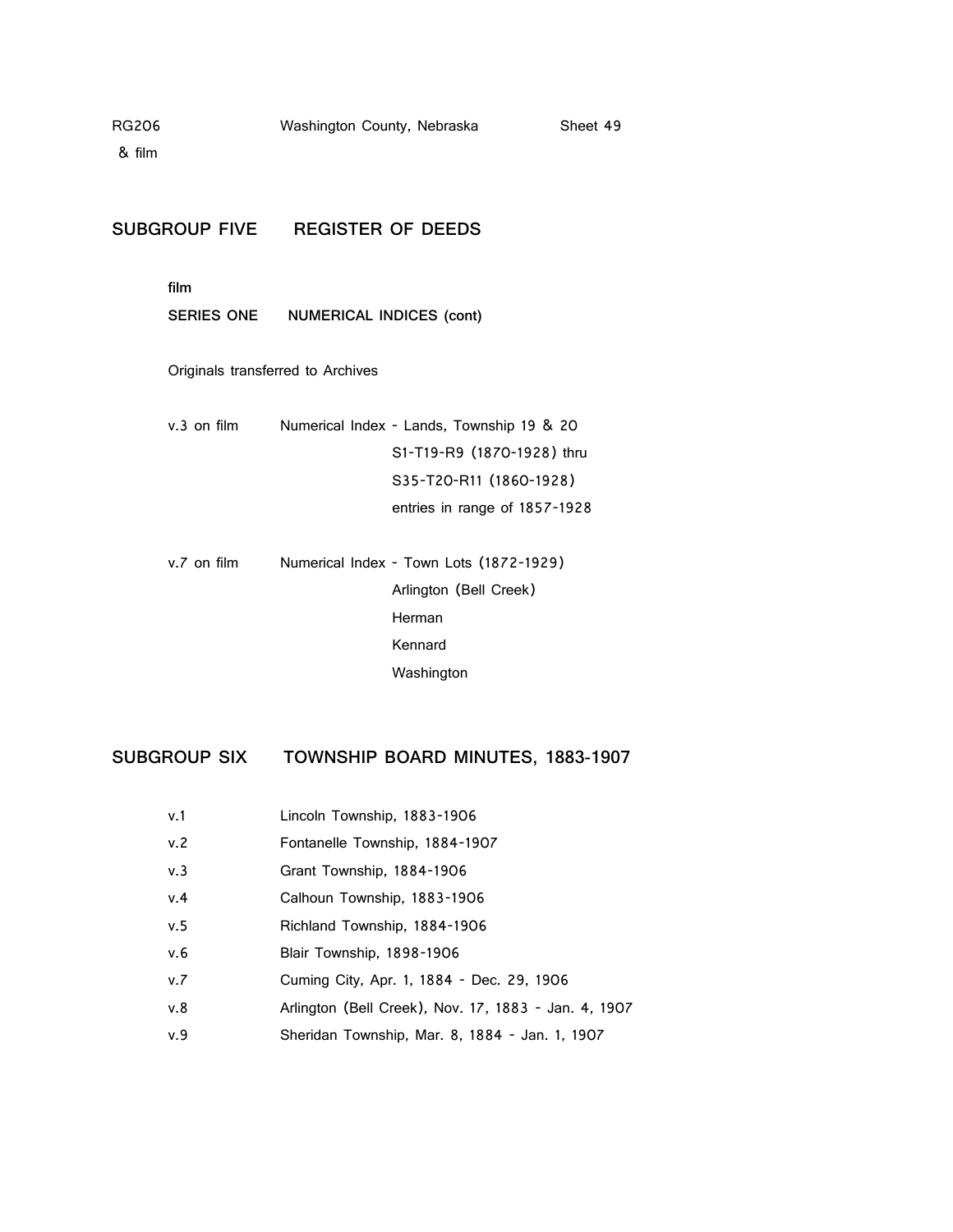& film

### **SUBGROUP SEVEN COUNTY COURT, 1855-1921**

NOTE: Marriage Records can now be found in the Clerk's Subgroup.

### **SERIES ONE PROBATE RECORDS, 1855-1900**

#### **Probate Record Volumes**

Volume 1, August 1868 thru Volume 53, Dec. 1956 Note: Volumes 1 thru Volume 19 (June 1919) are alphabetically indexed in the front of each volume; Volume 30 is missing

**Probate Fee and Claim Register Volumes** Volume I (Dec. 1946) thru Volume L (Dec. 1975) Note: Volumes have alphabetical indexes in front of each volumes

**Estate Record Books, 2 volumes (1884-March 1898)**  Note: Alphabetical indexed in front of each volume, 1884 thru March 1898

#### **Entry Record Books, 3 volumes**

| v.1  | Entry & Estate Record #1 | March 1858-1874 |
|------|--------------------------|-----------------|
| v. 2 | Entry & Estate Record #2 | 1874-1896       |
| v.3  | Probate Record A         | 1870-1900       |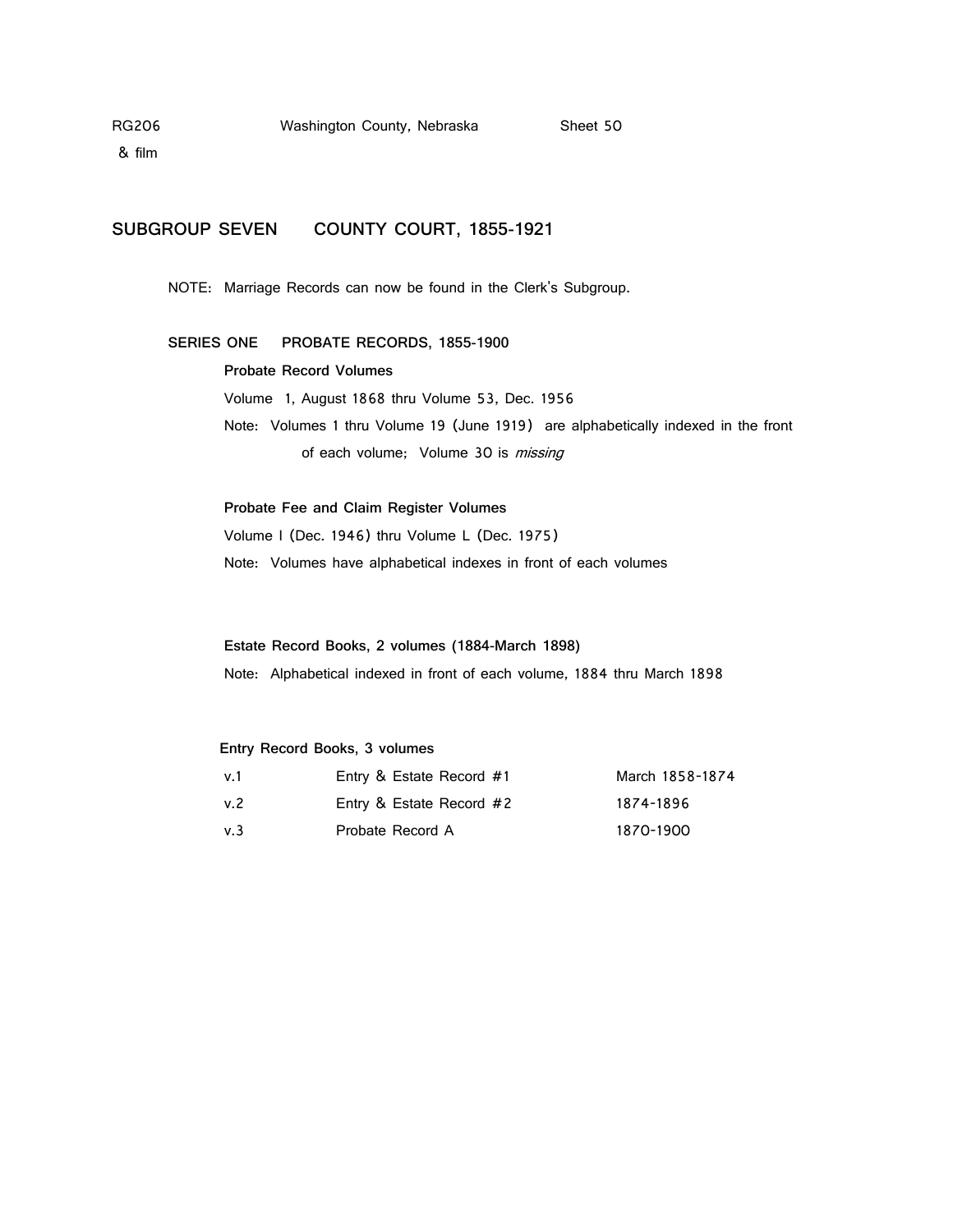| RG206 | Washington County, Nebraska | Sheet 51 |
|-------|-----------------------------|----------|
|-------|-----------------------------|----------|

## **SUBGROUP SEVEN COUNTY COURT (cont)**

**SERIES TWO CIVIL DOCKETS, 1876-1907**

| v.1 | Docket #5   | 1876-1878 |
|-----|-------------|-----------|
| v.2 | Docket $#6$ | 1878-1882 |
| v.3 | Docket #7   | 1882-1884 |
| v.4 | Docket #8   | 1884-1887 |
| v.5 | Docket #9   | 1887-1890 |
| v.6 | Docket #10  | 1890-1896 |
| v.7 | Docket #11  | 1897-1907 |

## **SUBGROUP EIGHT DISTRICT COURT, 1855-1964**

**film**

| film       |                                            |
|------------|--------------------------------------------|
| SERIES ONE | NATURALIZATION RECORDS, 1867-1952          |
|            |                                            |
| v.1        | (Misc. Naturalization and Declarations     |
|            | volume on index cards)                     |
|            | Declarations of Intention, misc. v.1       |
|            | p.1 (Sept. 4, 1867) - p.331 (2/7/1891)     |
|            | pp. $332-346$ are blank                    |
|            | Petitions for Naturalization (preliminary) |
|            | pp. 347-360 (see vol. index & card index)  |
| v.2        | Declarations of Intention, v.2             |
|            | March 17, 1891 - October 31, 1903          |
|            |                                            |

v.3 Declarations of Intention,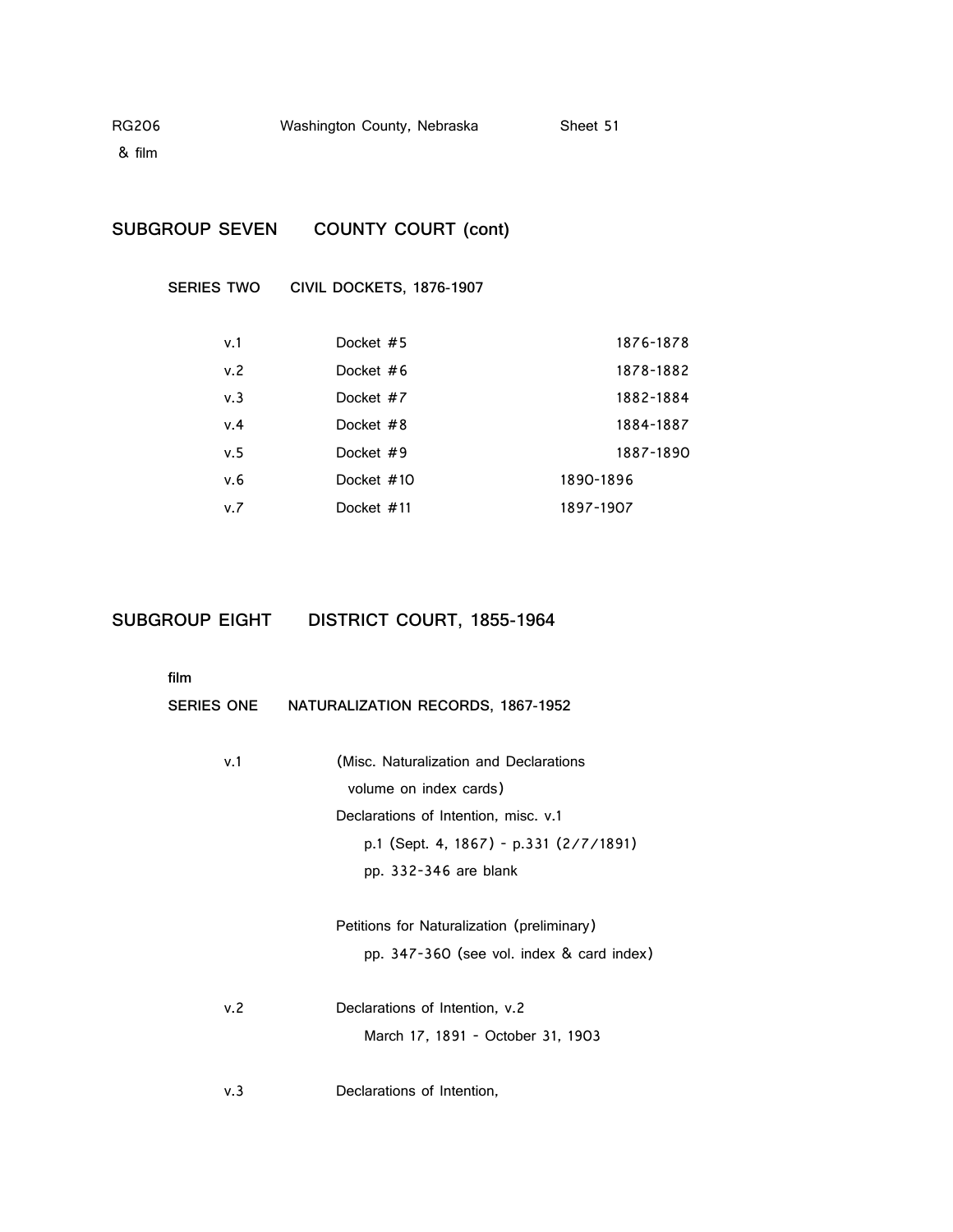| Washington County, Nebraska | Sheet 52 |
|-----------------------------|----------|
|                             |          |

January 12, 1901 - September 26, 1906

| v.4 | Declarations of Intention, v.1              |
|-----|---------------------------------------------|
|     | #1 (Oct. 27, 1906) - #299 (Jan. 28, 1918)   |
|     |                                             |
| v.5 | Declarations of Intention, v.2              |
|     | #300 (Jan. 28, 1918) - #450 (12/10/1928)    |
|     |                                             |
| v.6 | Declarations of Intention, v.3              |
|     | #451 (Oct. 17, 1929) - #517 (Nov. 12, 1952) |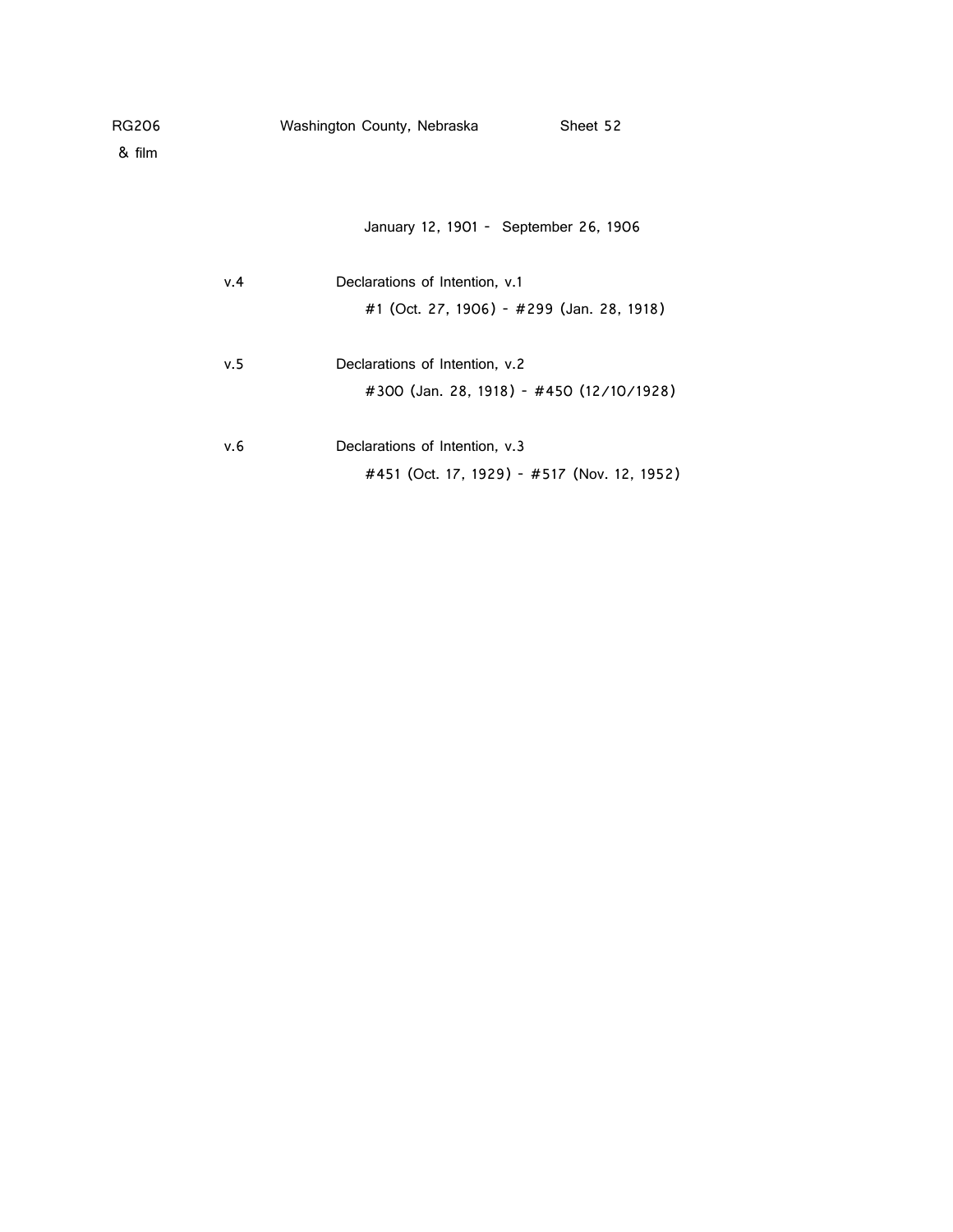| RG206 | Washington County, Nebraska | Sheet 53 |
|-------|-----------------------------|----------|
|       |                             |          |

# **SUBGROUP EIGHT DISTRICT COURT (cont)**

| film              |      |                                               |
|-------------------|------|-----------------------------------------------|
| <b>SERIES ONE</b> |      | NATURALIZATION RECORDS (cont)                 |
|                   |      |                                               |
|                   | v.7  | Naturalization Record - Final Papers, v.1     |
|                   |      | #1 (Oct. 26, 1903) - #150 (Oct. 2, 1906)      |
|                   | v.8  | Petition & Record, v.1                        |
|                   |      |                                               |
|                   |      | #1 (Oct. 27, 1906) - #150 (Nov. 25, 1916)     |
|                   | v.9  | Petition & Record, v.2                        |
|                   |      | #151 (Dec. 8, 1916) - #250 (Dec. 29, 1922)    |
|                   |      |                                               |
|                   | v.10 | Petition & Record, v.3                        |
|                   |      | #251 (Jan. 15, 1923) - #294 (Mar. 16, 1929)   |
|                   |      |                                               |
|                   | v.11 | Petition & Record, v.4                        |
|                   |      | #295 (Nov. 10, 1930) - #320 (Nov. 21, 1938)   |
|                   |      |                                               |
|                   | v.12 | Miscellany - Referred to as Volume #2,        |
|                   |      | Certificates of Naturalization on index cards |
|                   |      | (filmed in alphabetical order)                |
|                   |      |                                               |
|                   | v.13 | Miscellany - Lists of Petitions Granted.      |
|                   |      |                                               |
| film              |      |                                               |

**SERIES ONE NATURALIZATION RECORDS - MICROFILM RECORD**

|         | Roll A Card Index to Naturalization Records, A-S |  |                                         |  |
|---------|--------------------------------------------------|--|-----------------------------------------|--|
| MP4165  |                                                  |  | Aabel. Paul thru Schultz. Anton Theodor |  |
| #25.735 |                                                  |  |                                         |  |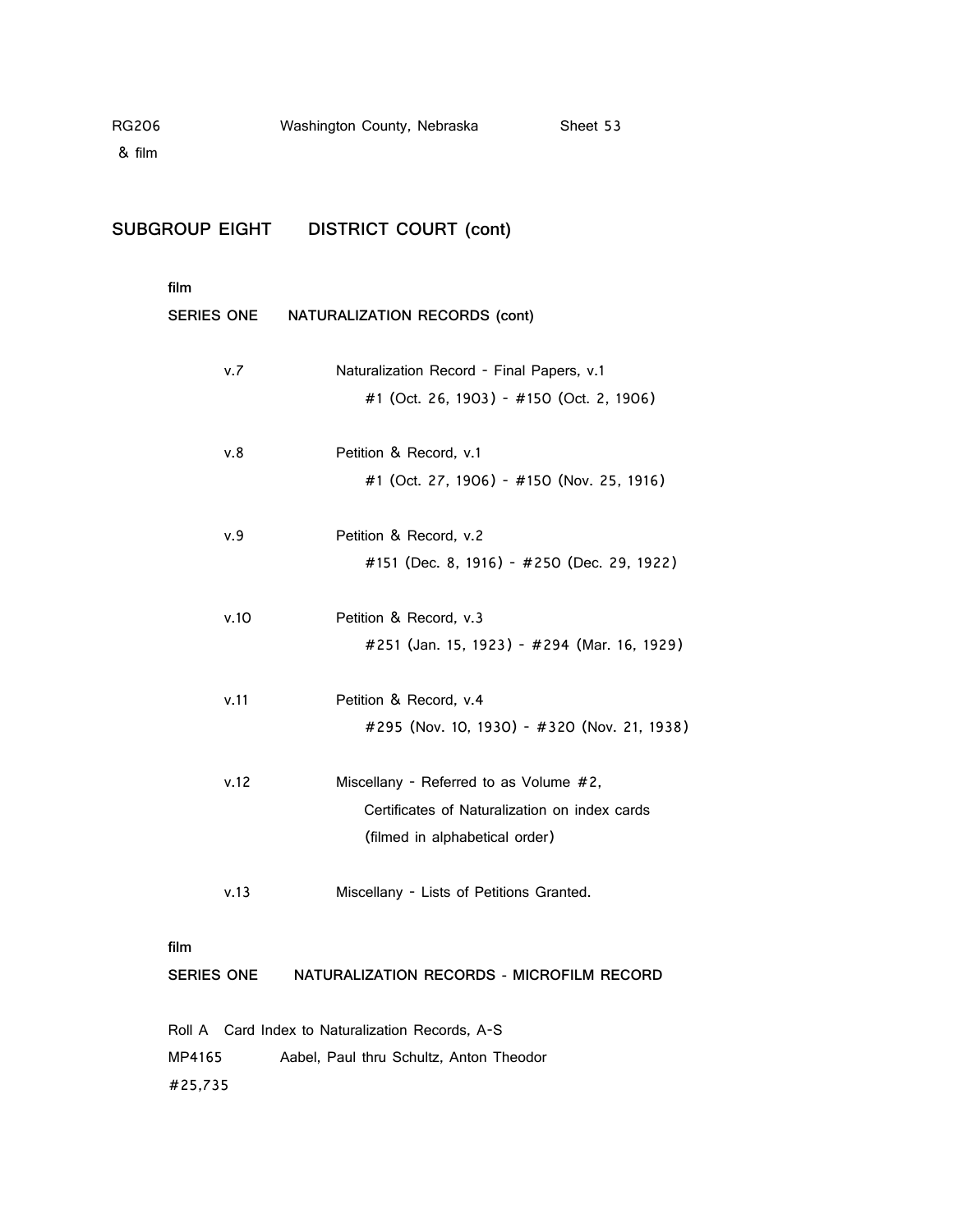Roll B Card Index to Naturalization Record, S-Z MP4165 Schumacher, Frank - Zander, Anton #25,736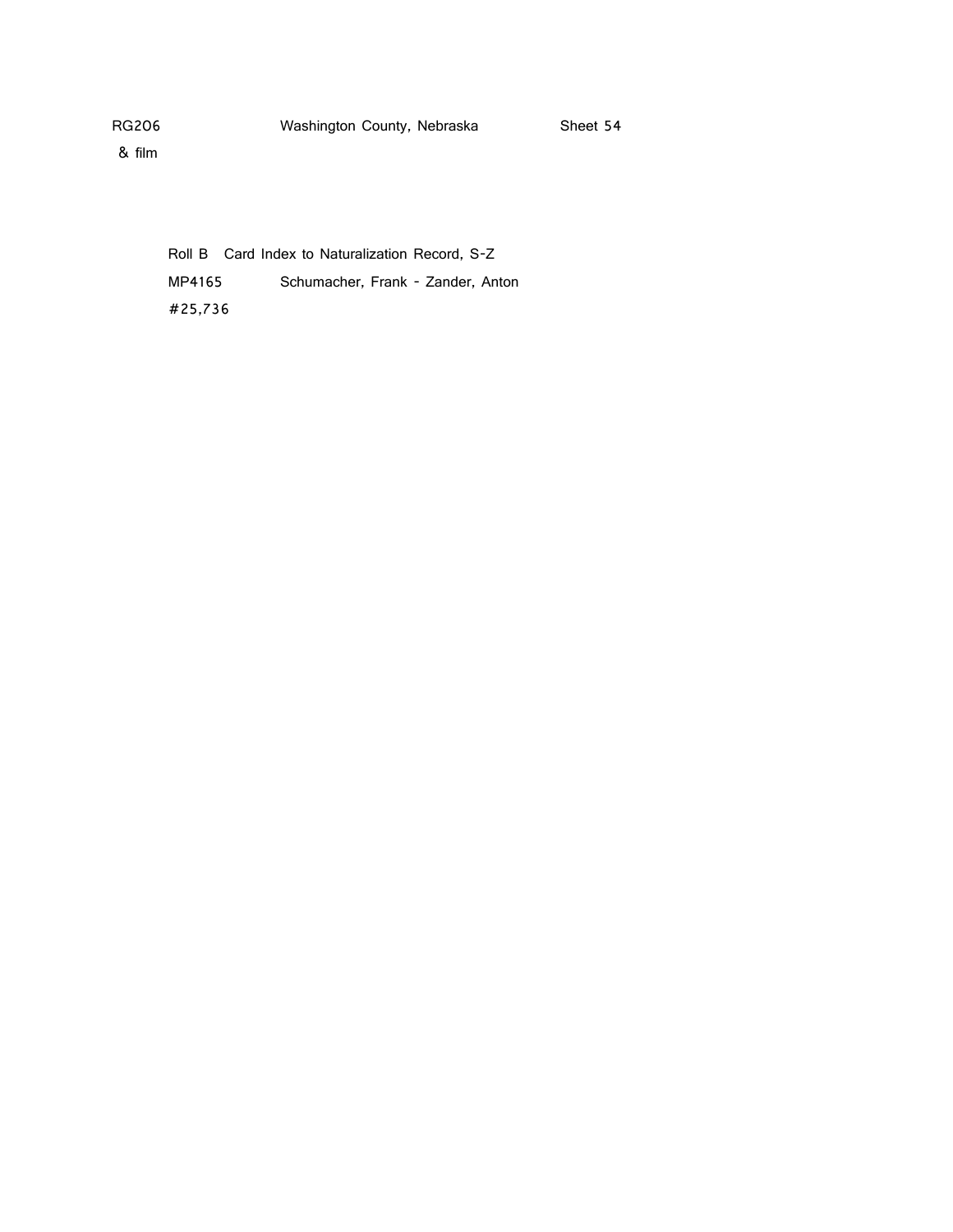# **SUBGROUP EIGHT DISTRICT COURT (cont)**

| film       |                                               |
|------------|-----------------------------------------------|
| SERIES ONE | NATURALIZATIONS - MICROFILM RECORD            |
|            |                                               |
| Roll $#1$  | v.1, Miscellaneous Naturalization Record      |
| MP3369     | Index, A-Z                                    |
| 832 shots  | pp. 1-6 are blank                             |
| 1664 pp.   | p.7 (September 4, 1867)                       |
| #19,208    | thru                                          |
|            | v.7, Naturalization Record v.1 - Certificates |
|            | p.4 (December 15, 1903)                       |
|            |                                               |
|            | NOTE: v.2 begins at frame #0225               |
|            | v.3 begins at frame #0300                     |
|            | v.4 begins at frame #0350                     |
|            | v.5 begins at frame #0577                     |
|            | v.6 begins at frame #0710                     |
|            | v.7 begins at frame #0780                     |
|            |                                               |
| Roll $#2$  | v.7, Naturalization Record v.1 - Certificates |
| MP3369     | p.5 (December 28, 1903)                       |
| 807 shots  | thru                                          |
| 1614 pp.   | v.7, Naturalization Record v.1 - Certificates |
| #19,209    | p.164 (October 2, 1906)                       |
|            |                                               |
| Roll $#3$  | v.7, Naturalization Record v.1 - Certificates |
| MP3369     | p.165 (October 2, 1906)                       |
| 820 shots  | thru                                          |
| 1640 pp.   | v.8, Petition & Record v.1                    |
| #19,210    | #150 (November 25, 1916)                      |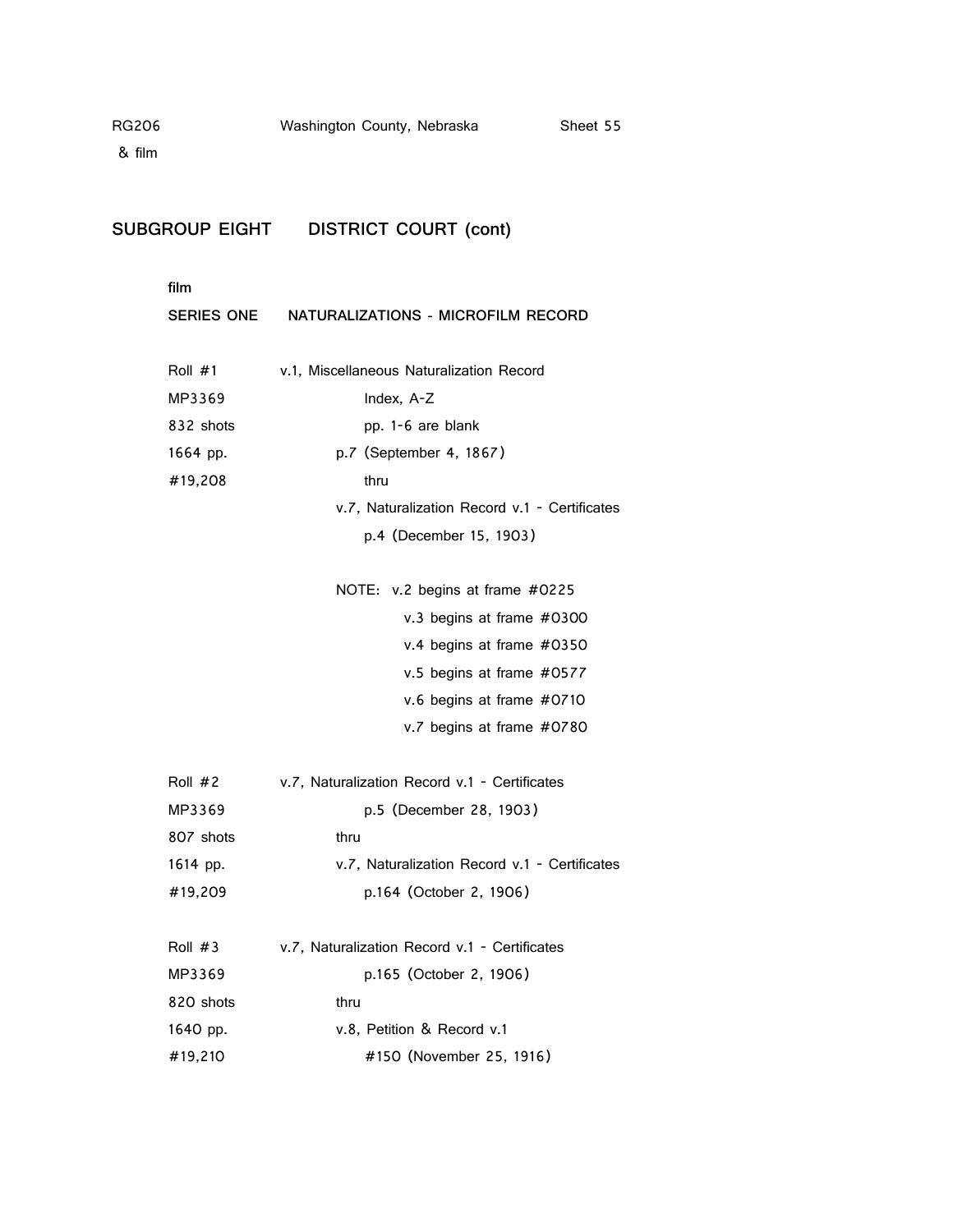| Roll $#4$ | v.9, Petition & Record, v.2                   |
|-----------|-----------------------------------------------|
| MP3369    | index A-Z and                                 |
| 647 shots | p.1 (#151), December 8, 1916                  |
| 1294 pp.  | thru                                          |
| #19,211   | Miscellany - Lists of Petitions Granted, p.14 |
|           | NOTE:                                         |
|           | v.10 begins at frame #0302                    |
|           | v.11 begins at frame $#0464$                  |
|           | v.12 begins at frame $#0564$                  |
|           |                                               |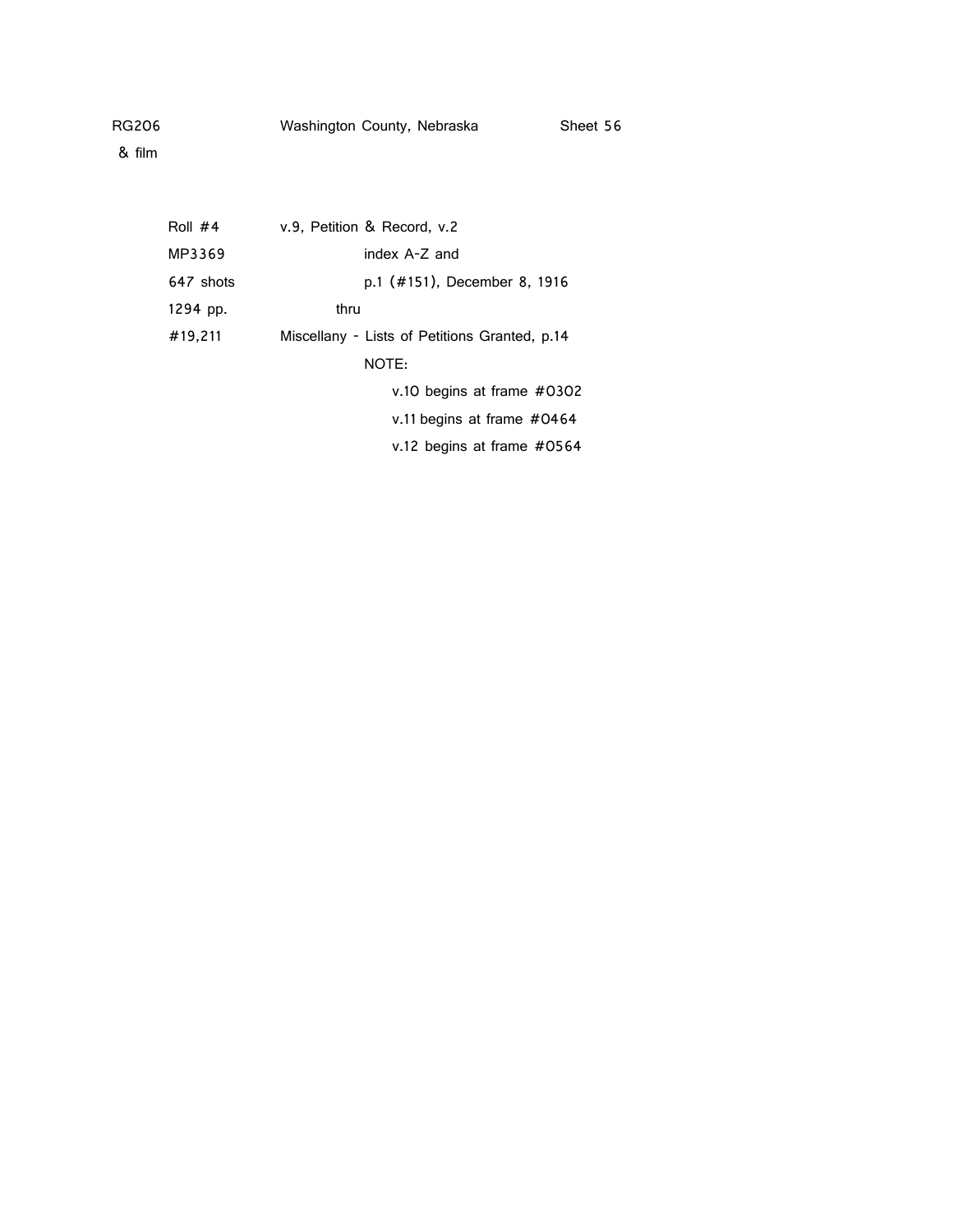## **SUBGROUP EIGHT DISTRICT COURT (cont)**

#### **SERIES ONE NATURALIZATION RECORDS NOT ON MICROFILM**

NOTE: Until collection can be relabeled per new inventory, old volume numbers and box numbers are used.

v.69 (Oversize) Index to Naturalizations, 1859-1931

#### B.2

|     | v.70 | Certificates of Naturalization (1907) |
|-----|------|---------------------------------------|
|     |      | #9121 thru #9130                      |
|     | f.1  | Naturalizations, A-H                  |
|     |      | Ables, Bernhardt (1890)               |
|     |      | Andersen, Andrew (Dakota Co.), 1858   |
|     |      | Anderson, Erik (1858)                 |
|     |      | Anderson, Nicholas (1870)             |
|     |      | Anderson, Samuel F. (1869)            |
|     |      |                                       |
| B.2 | f.1  | Naturalizations B-H                   |
|     |      | Baker, Ole C. (1858)                  |
|     |      | Benson, George (1868)                 |
|     |      | Bierend, Christian (1869)             |
|     |      | Broddle, James (1858)                 |
|     |      | Braker, August (1869)                 |
|     |      | Beckmann, Martin (1869)               |
|     |      |                                       |
|     |      | Cogswell, Simeon (1858)               |
|     |      | Colliard, Joseph (1857)               |
|     |      | Conry, Philip (Burt County), 1858     |
|     |      | Coupal, Domina (1869)                 |
|     |      | Coupal, Vital (1869)                  |
|     |      | Curley, John (1868)                   |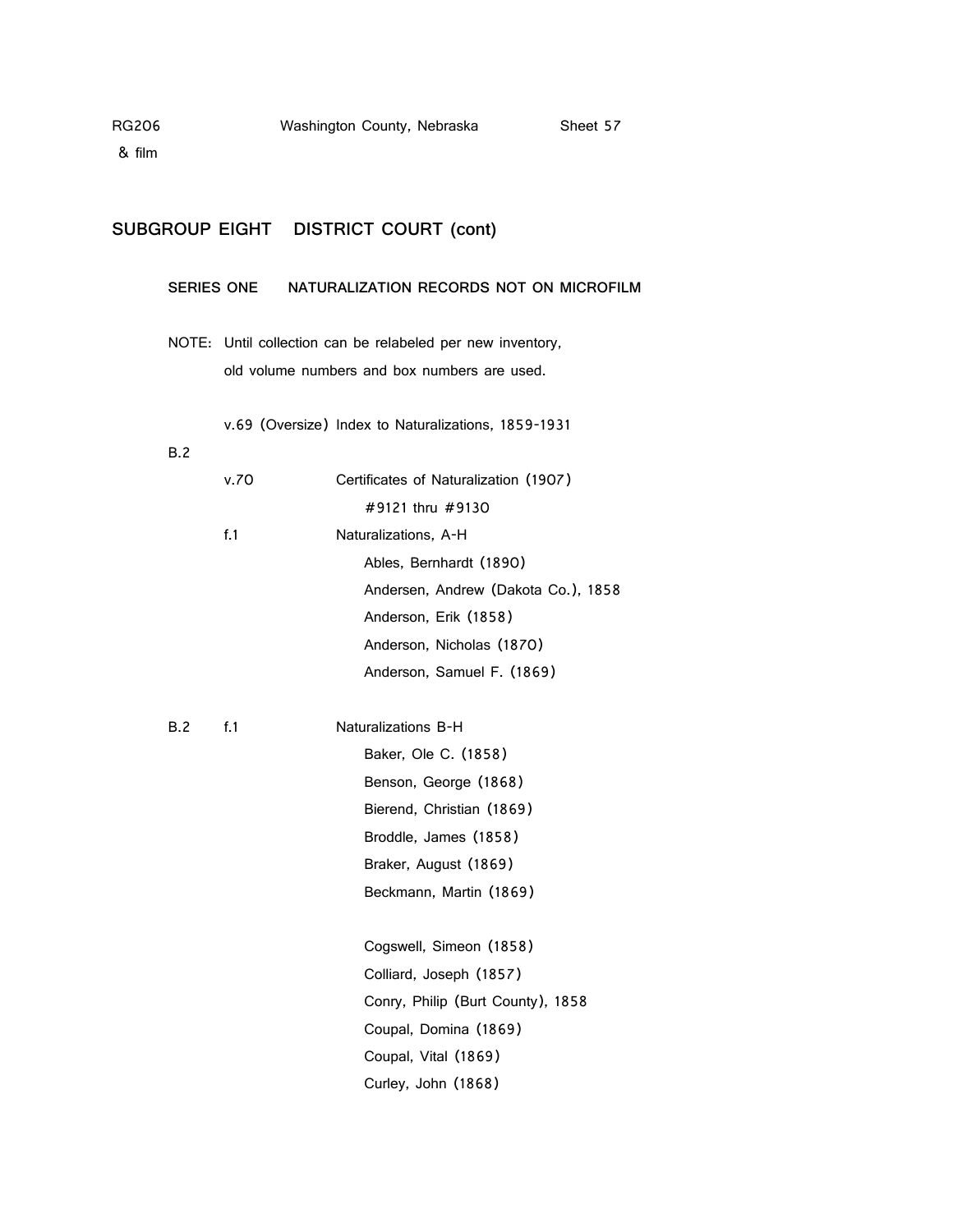Dailey, Patrick (LaSalle Co., IL), 1852 Davis (Baines), Frank (1857) Davis, James (1859) Dunham, Samuel (1859) Dunham, Wright (1859) Dupont, August (1858)

Eriksen, George (1858) Eisele, Gottlieb F. (1860)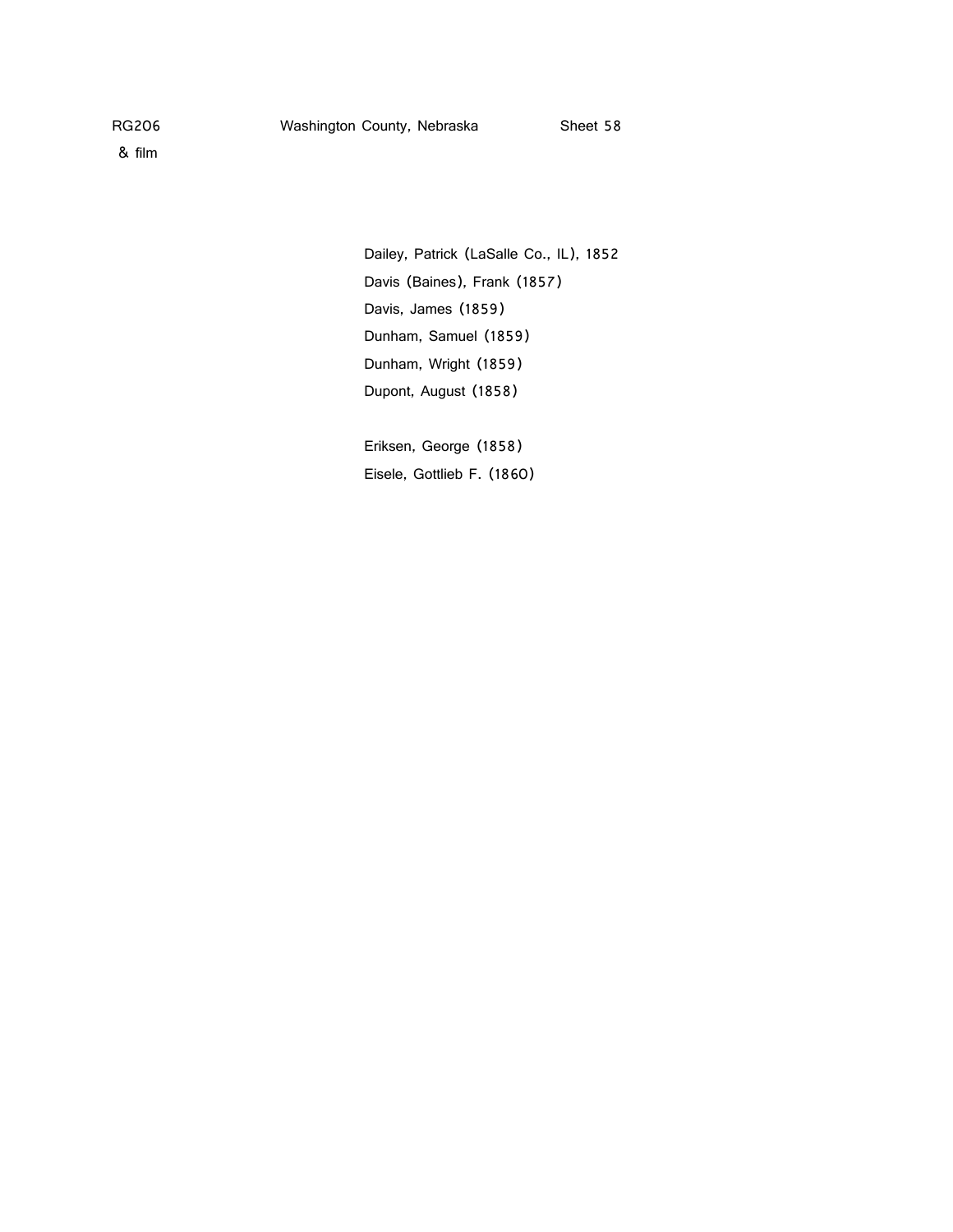## **SUBGROUP EIGHT DISTRICT COURT (cont)**

#### **SERIES ONE NATURALIZATION RECORDS NOT ON FILM (cont)**

B.2, f.1 cont. Forde, John (1857) Fox, Joseph (1857) Fox, Thomas (1857) Frahm, Henry (1857)

> Geary, Daniel (1868) Geise, Philip (1857) Goll (Gall), Isaac (1863) Graham, James A. (1868) Hammer, Peter (1869) Harman, Orlando (1869) Hausen, John M. (1858) Hayes, John M. (1858) Hennermann, Jacob (1862) Henning, Henry (1868) Heritage, Benjamin Robert (1857, 1865, 1867) Hilgenkamp, Herman (1867) Hogan, Patrick (Clinton Co., IA), 1862 Holstein, Christian (Douglas Co., NE), 1867 Humphries, Edmund (Douglas Co., NE), 1856 Humphries, Edmund (1864)

#### B.2 f.2 Naturalizations, J-R

Jornsen (Jansen), Marius (1869)

Kegler, Julius (1870) Kettleson, Halver (1858) Koehnk, George (Douglas Co., NE), 1868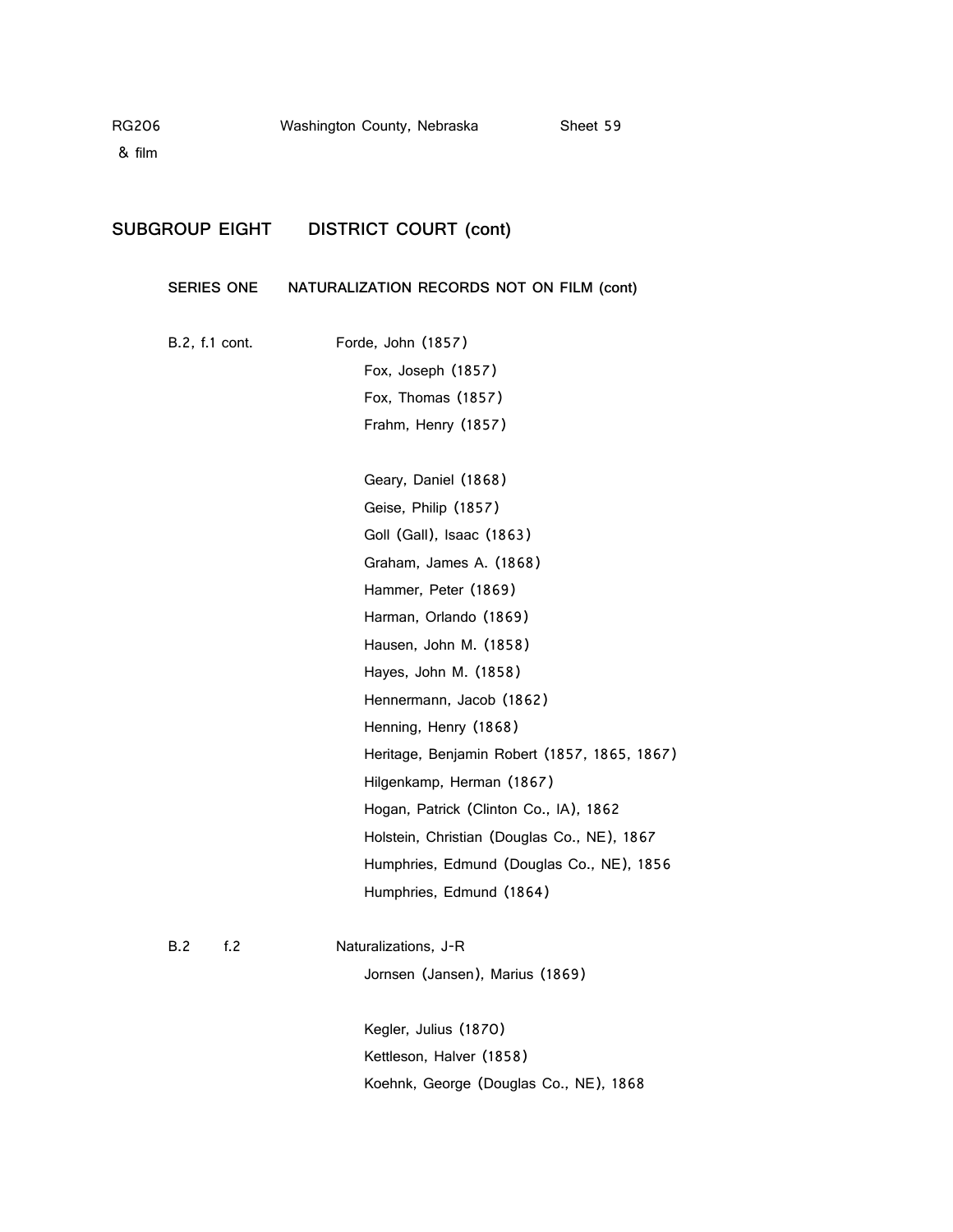& film

Konig, Heinrich (Douglas Co., NE), 1867

Lacey, George (1861) Lamp, Claus (1869) Lange, F. Ernest (1858) Lazure, Adolphe (1869) Lund, Justis (1858)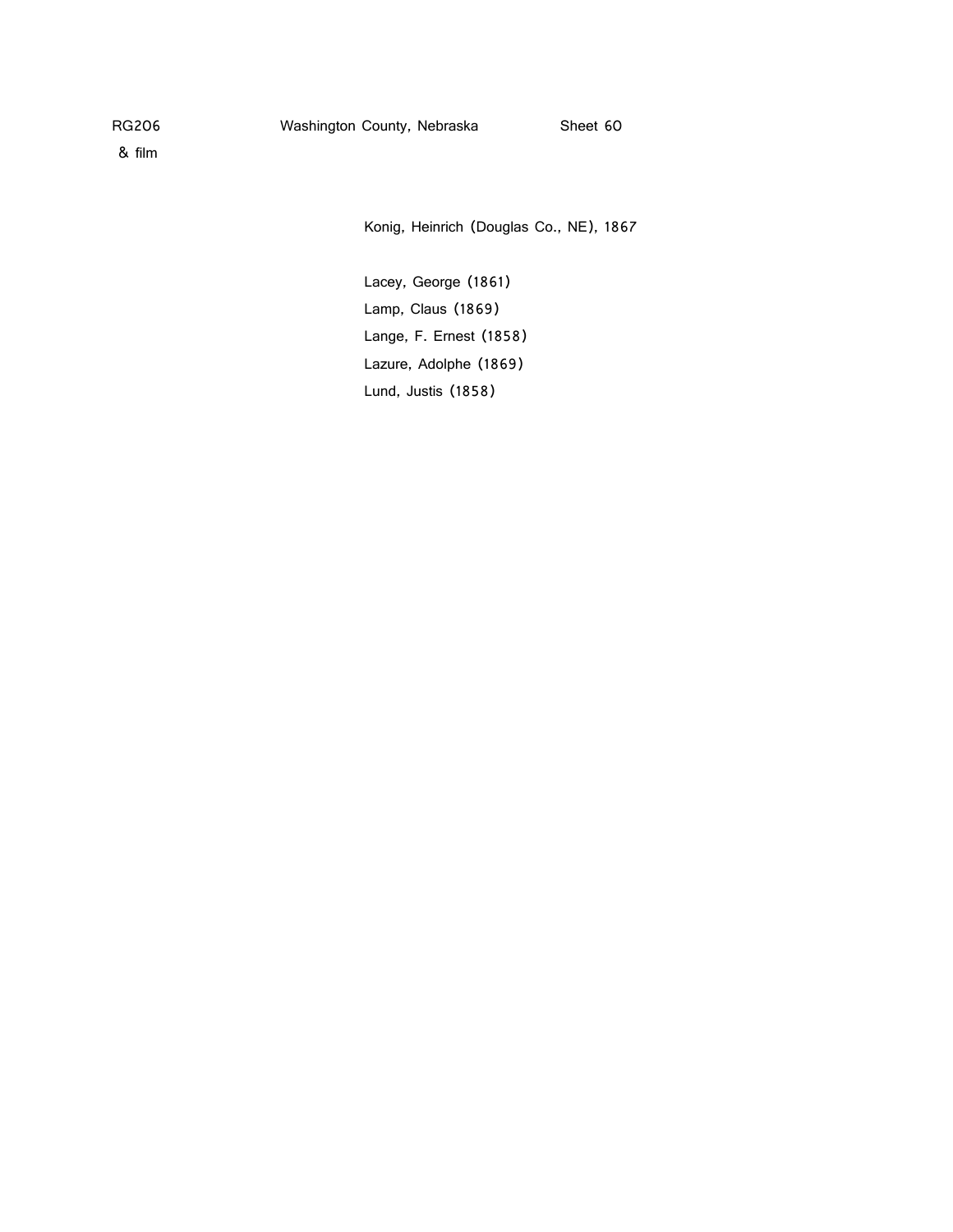& film

## **SUBGROUP EIGHT DISTRICT COURT (cont)**

**SERIES ONE NATURALIZATION RECORDS (cont)**

B.2, f.2 cont. Naturalizations, J-R

McCally, Wiliam (1869) Maloney, Michael (1857) Mattes, John (Clinton Co., IA), 1856 Meier, August (Dodge County, NE), 1868 Meier, Henry (Douglas County, NE), 1867 Meyer, Ernst (Douglas County, NE), 1867 Miller, William (1869) Millert, Frederick A. (1857)

Nielsen, Jens (1869)

Park, Alexander (1869) Pearce, John Jr. (Burt County, NE), 1858 Peters, Rudolph (1869) Peterson, George (1858) Peterson, George Jr. (1858) Peterson, John (1858) Peterson, Lewis P. (1858) Peterson, Peter (1858) Pellier, Joseph (1857)

Rathjen, Jacob (1869) Ray, John (1860) Remington, Olaf Nilsson Roe, Robert (1857, 1864) Rohl (Tocht), Johann (Jonana), 1869 Roptanschu (Rosstanschu), Carl (Wisc.), 1854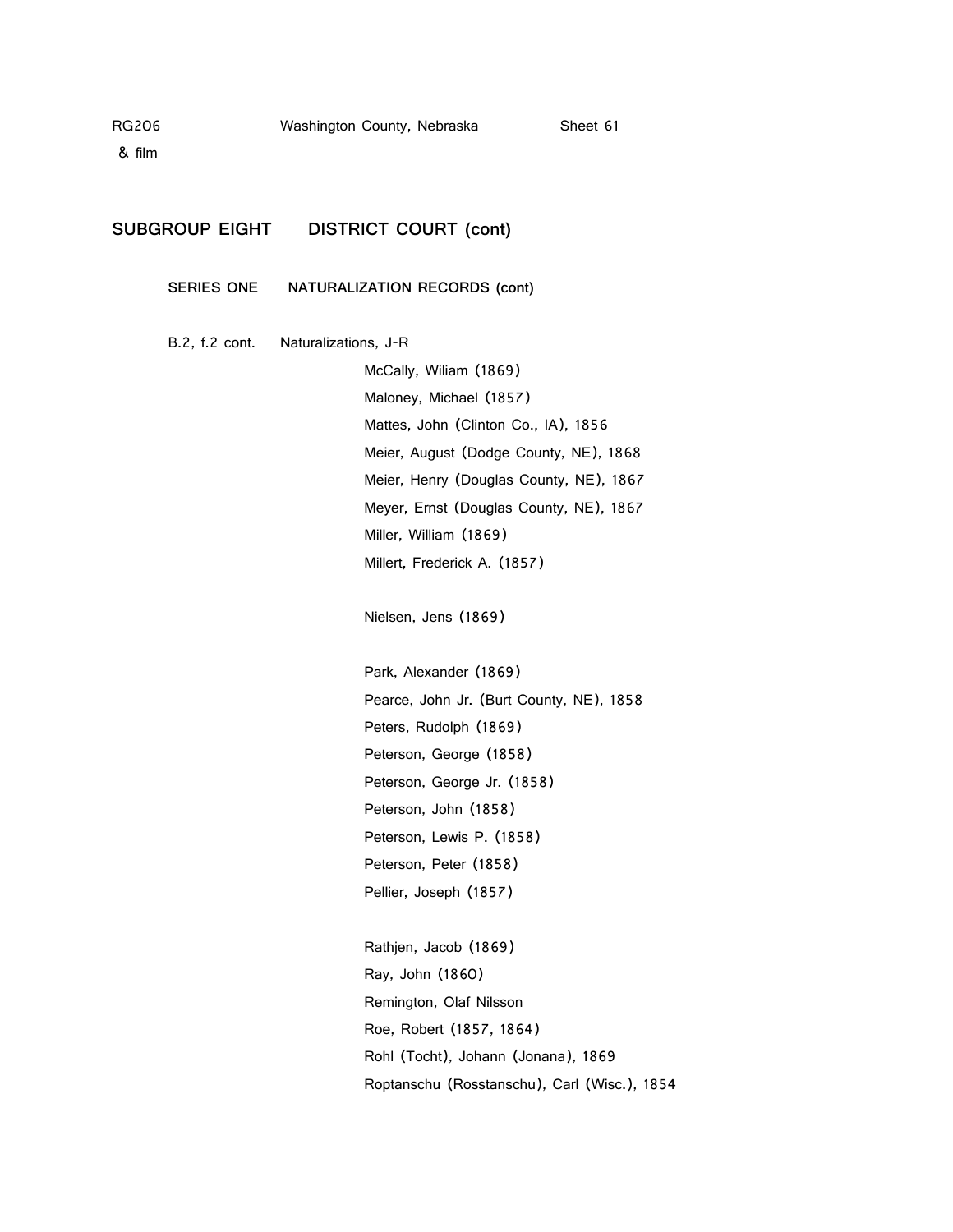Rohweder, Hinrich (1869 Rohweder, Marx (1869) Rohwer, Claus (1868) Rohwer, Hans J. (1863) Rosenbaum, Fred W. (1868) Ryan, Thomas (1869) Ryon, Timothy (1865)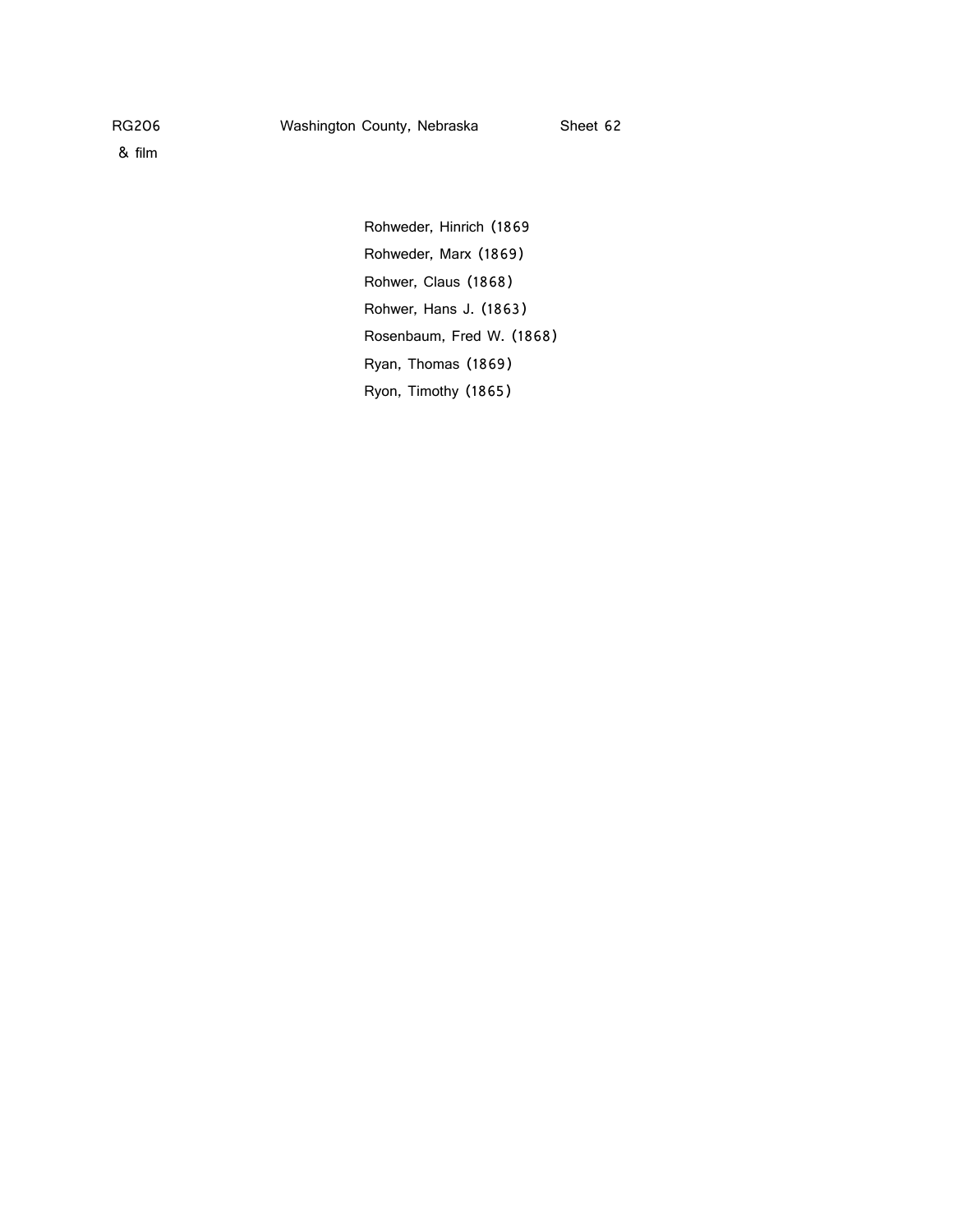& film

# **SUBGROUP EIGHT DISTRICT COURT (cont)**

### **SERIES ONE NATURALIZATIONS NOT ON MICROFILM (cont)**

| B.2 | f.3 | Naturalizations, S-Z                          |
|-----|-----|-----------------------------------------------|
|     |     | Schneede, Ehler (1868)                        |
|     |     | Schneider, Hans D. L. (Douglas Co., NE), 1865 |
|     |     | Schnider, Henry D. (1867)                     |
|     |     | Scizers, Frank (1857)                         |
|     |     | Seitz, Charles (1857, 1864)                   |
|     |     | Scollard, John (1859)                         |
|     |     | Scollard (Schollard, Seollard), Morris (1852) |
|     |     | Shepherd, Nathan M. (1870)                    |
|     |     | Smith, Thomas (Dakotah Co., NE), 1858         |
|     |     | Spilleke, Carl Ferdinand (1857)               |
|     |     | Sprick, Henry (1860)                          |
|     |     | Surk, John Jacob (1866)                       |
|     |     |                                               |
|     |     | Thone, Gilbert P.                             |
|     |     | Truken, Peter (1865)                          |
|     |     | Tweed, Peter (1866)                           |
|     |     |                                               |
|     |     | Vanier, Moise (Moses), 1857                   |
|     |     | Vosz, Jockim (1866)                           |
|     |     |                                               |
|     |     | Wilson, William (1857)                        |
|     |     | Wrick, Carleton (Carsten), 1869               |
|     |     | Wulf, Claus H. (1863) - Dec. of Intention     |
|     |     | Wulf, Claus H. (1868) - Citizenship           |
|     |     | Wulf, Hans (1868) - Dec. of Intention         |
|     |     |                                               |

B.2 f.4 Orders for Hearing of Naturalizations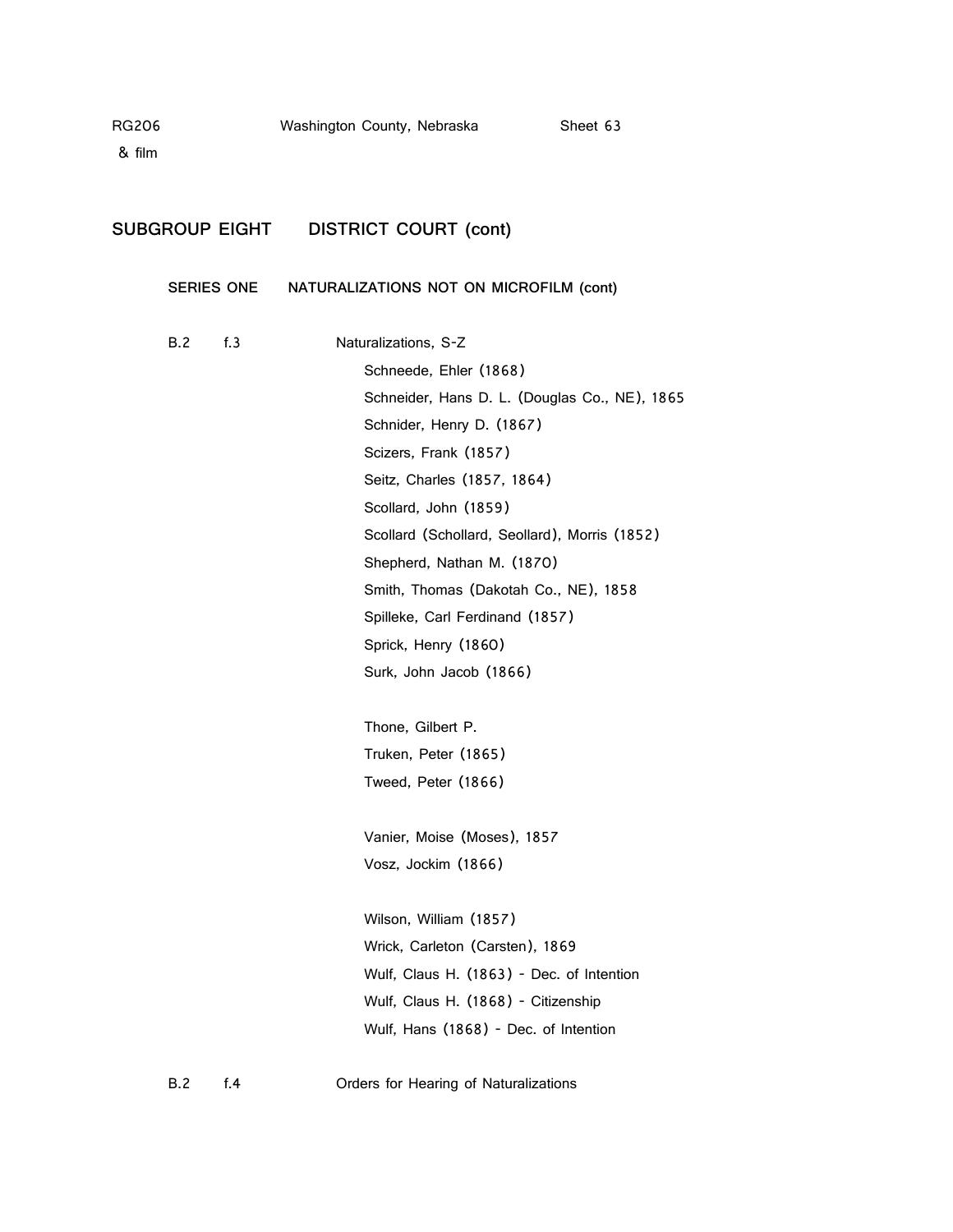| RG206  |     |         | Washington County, Nebraska               | Sheet 64 |
|--------|-----|---------|-------------------------------------------|----------|
| & film |     |         |                                           |          |
|        |     |         |                                           |          |
|        | B.2 | f. $4A$ | Naturalization Corres., 1929-1942         |          |
|        |     |         | Andersen, Louis (Lewis) Hahn (1885), 1937 |          |
|        |     |         | Anderson, Nils (1879), 1939               |          |
|        |     |         | Andreason, Jens (1937)                    |          |
|        |     |         |                                           |          |
|        |     |         | Badgerow, Peter T. (1891), 1934           |          |
|        |     |         | Bertelsen, Christian Emil (1930, 1933)    |          |
|        |     |         | Braesch, Hans Asmus (1888), 1940          |          |
|        |     |         | Braesch, Emil (1900), 1941                |          |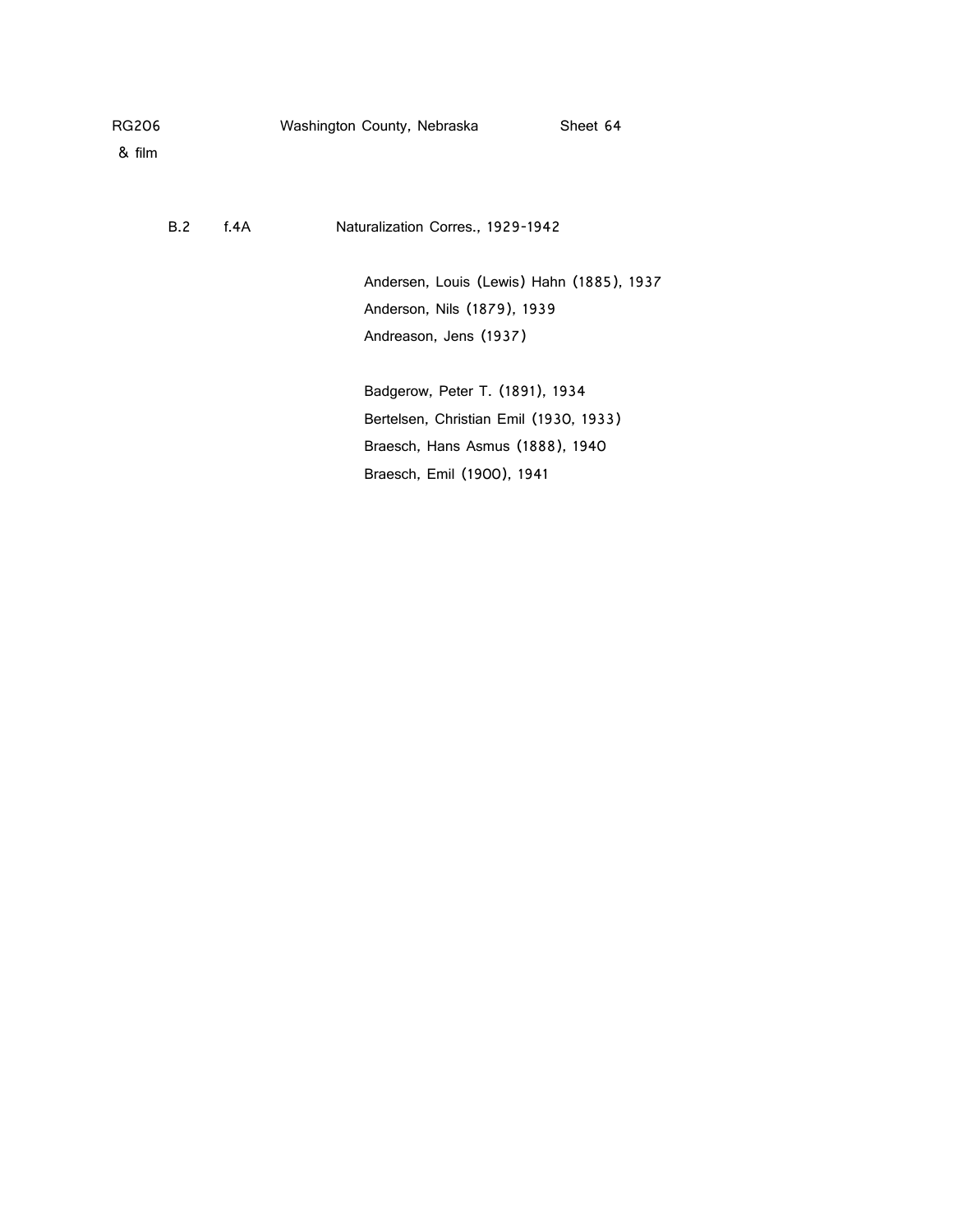& film

### **SUBGROUP EIGHT DISTRICT COURT (cont)**

**SERIES ONE NATURALIZATION RECORDS (cont)**

B.2 f.4A Correspondence, 1929-1942

Brodersen, Anne Pauline see Nielsen, Lena Brokman, Fred (1899), 1939 Brondum, Magnus Sophus, 1940

Christensen, Anna Marie, 1930 Christensen, Hans Edvard, 1936 Christensen, Johannes, 1934 Christensen, John Godford (1900), 1942 Christensen, Mrs. Karen (Hans E.), 1935 Christensen, Peter, 1930 Christiansen, (Mads) Peter Nielsen (1906), 1938

Falcke (Falke), Gustav (1887), 1941 Fick, William, 1940 Finlayson, Alexander J. (1877), 1935 Fischer, Johannes Evald, 1942 Frandsen, Johanna, 1930

Greenwald, Norman, 1942 Gropper, John (1884), 1942

Haack, Adolph Ludwig (1870), n.d. Hansen, Louise Vilhelmine, 1941

Hansen, Nels Peter (1896), 1941 Hoier, Martin Hansen (1906), 1941 Human, Therezie, 1938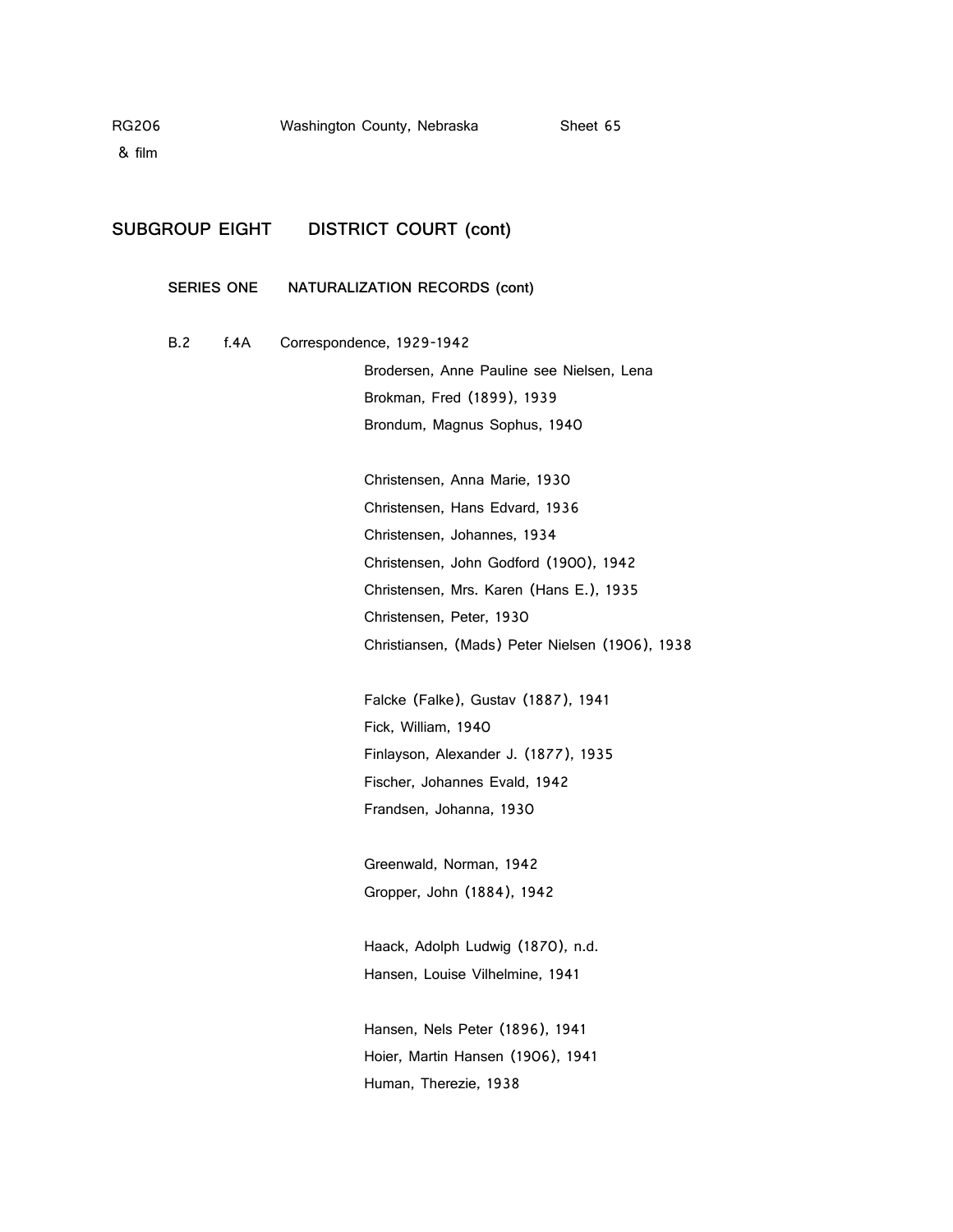Innes, John (1870), 1938 Iverson, Hans (1888), 1940

Jacobsen, Anna, 1941 Jaszkowiak, Joseph (query, 1940) Jensen, Andreas Gorm, 1941 Jensen, Anton (1890), 1941 Jensen (Lie), Christian (Jensen), query 1938 Jenssen (Jenson), Gust (Gustaf) (1888), 1934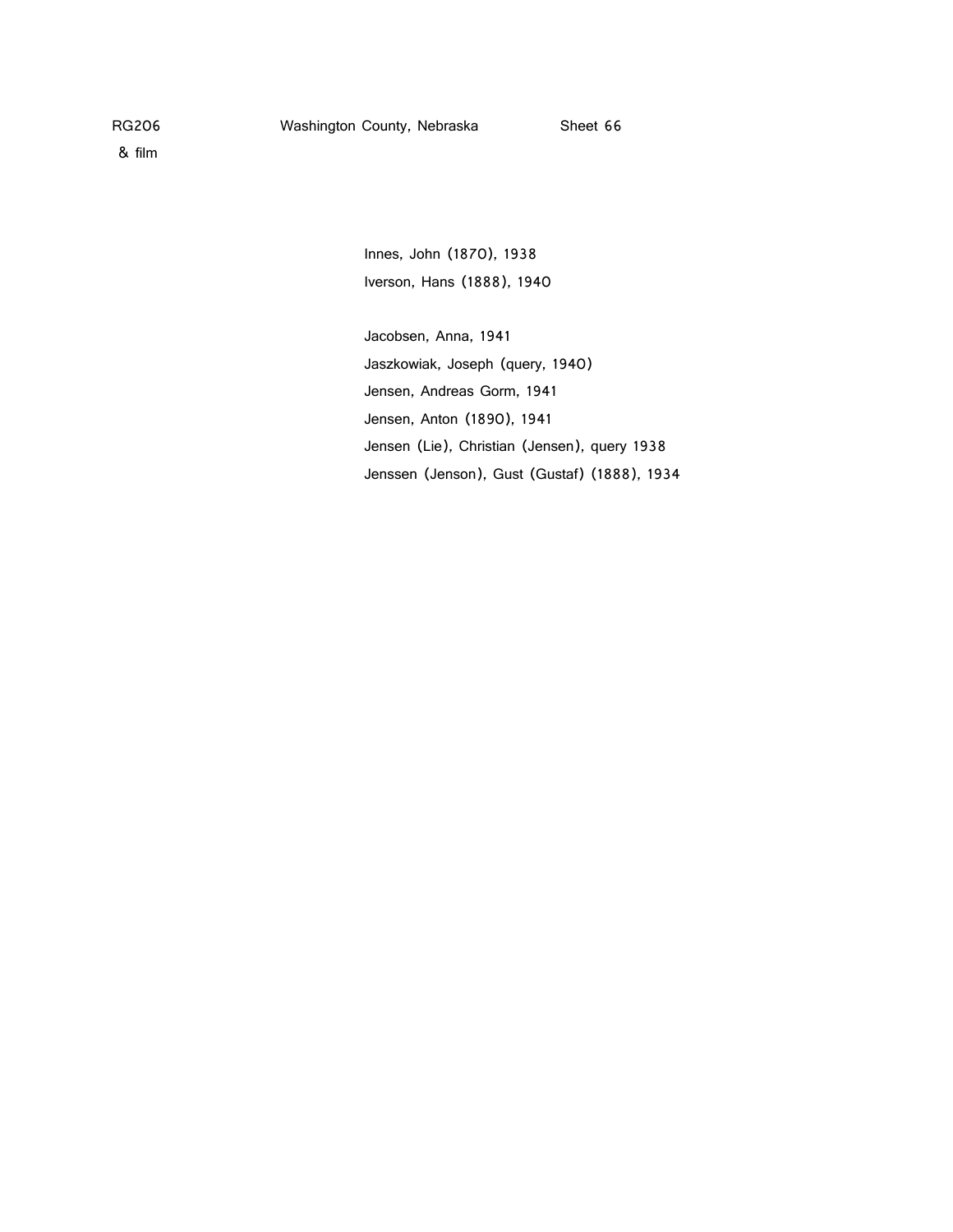& film

### **SUBGROUP EIGHT DISTRICT COURT (cont)**

**SERIES ONE NATURALIZATION RECORDS (cont)**

| B.2 | f. $4A$ | Naturalization Correspondence, 1929-1942 cont. |  |  |
|-----|---------|------------------------------------------------|--|--|
|     |         | Jensen, Hans Minor or Christen (1908), 1939    |  |  |
|     |         | Jensen, Hans (1881), 1939                      |  |  |
|     |         | Jensen, Jens Peter (1916), 1941                |  |  |
|     |         | Jensen, Jars Christian, 1935                   |  |  |
|     |         | Jensen, Karl (1896), 1935                      |  |  |
|     |         | Jensen, Peter A. (1888), 1935                  |  |  |
|     |         | Jensen (Holm-Jensen), P. Henry Holm, 1934      |  |  |
|     |         | Johansen, Johan Fredrick (1901), 1940          |  |  |
|     |         | Johnson, William Thomas (query, 1940)          |  |  |
|     |         | Jonaitis, Rev. George F., 1936                 |  |  |
|     |         | Juul, Jens Peter Christensen, 1930             |  |  |

B.2 f.4B Naturalization corres., 1929-1942 (K-O)

Kassenbaum, Caspar (Kaspar), query 1936 Kaufmann, Augusta, 1938 Kjellin, Arthur Ferdinand, 1937 Klabunde, Johann (1900), 1936 Knowles, Robert Spencer (query 1939) Koenig, Charlotte Elma, 1937 Korshoj, Simon Peder (lost cert., 1936) Krogh, Jens Peter Sorensen, 1936 Krueger, Emil, 1934 Kull, Per (Peter) A. (1915), 1937 Kunne, Paul (1896), 1936

Landsbury, Jacob (1870), 1937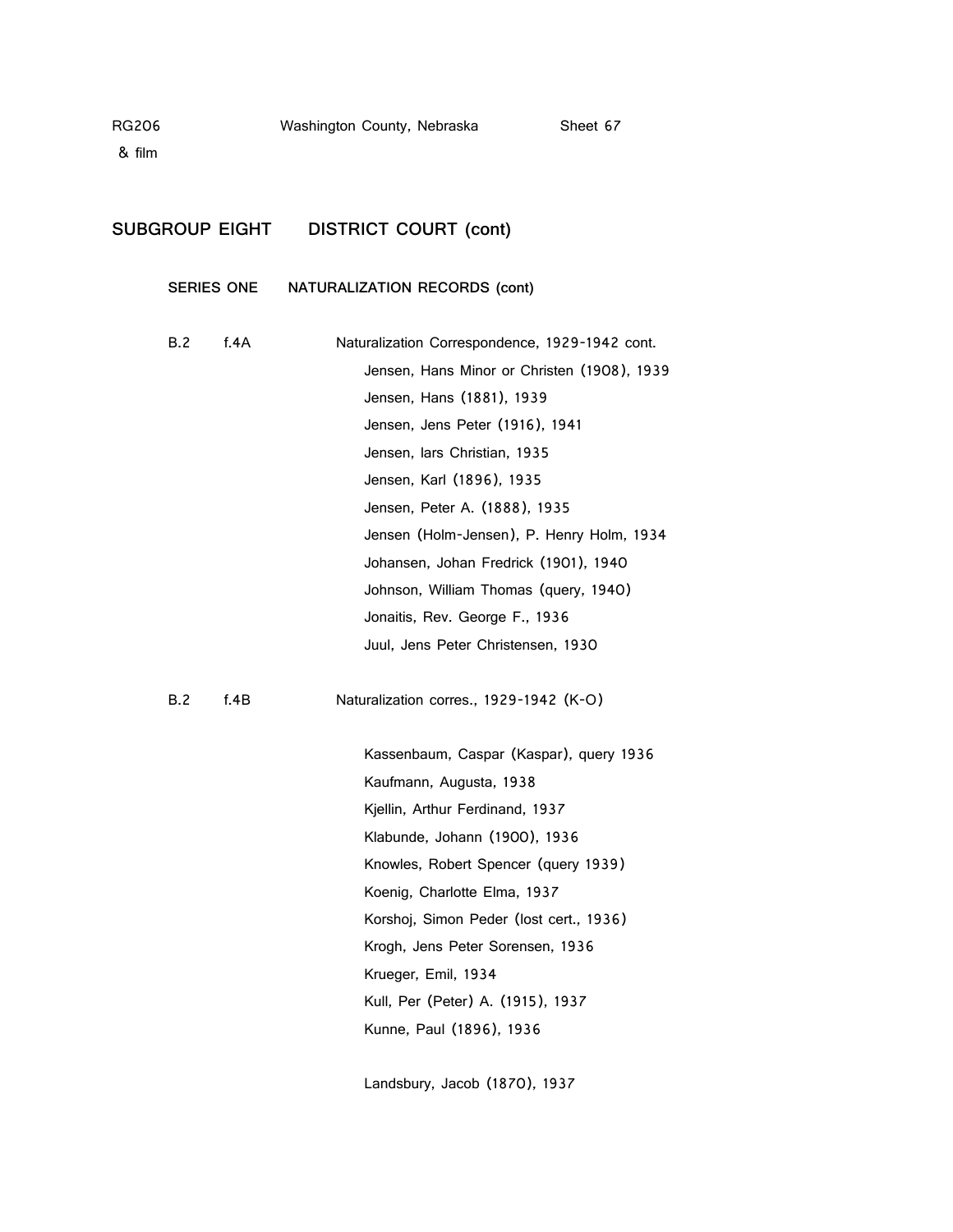Larsen, Agnes Victoria, 1940 Larsen, Christian B., 1940 Larsen, Harold Eli, 1930 Larsen, Ole Immanuel, 1940 Larsen, Walter (1910), 1942 Lautrup, Christian W. (query 1942) Linhart, Anna, 1939 Lohse, Henry (1906), 1937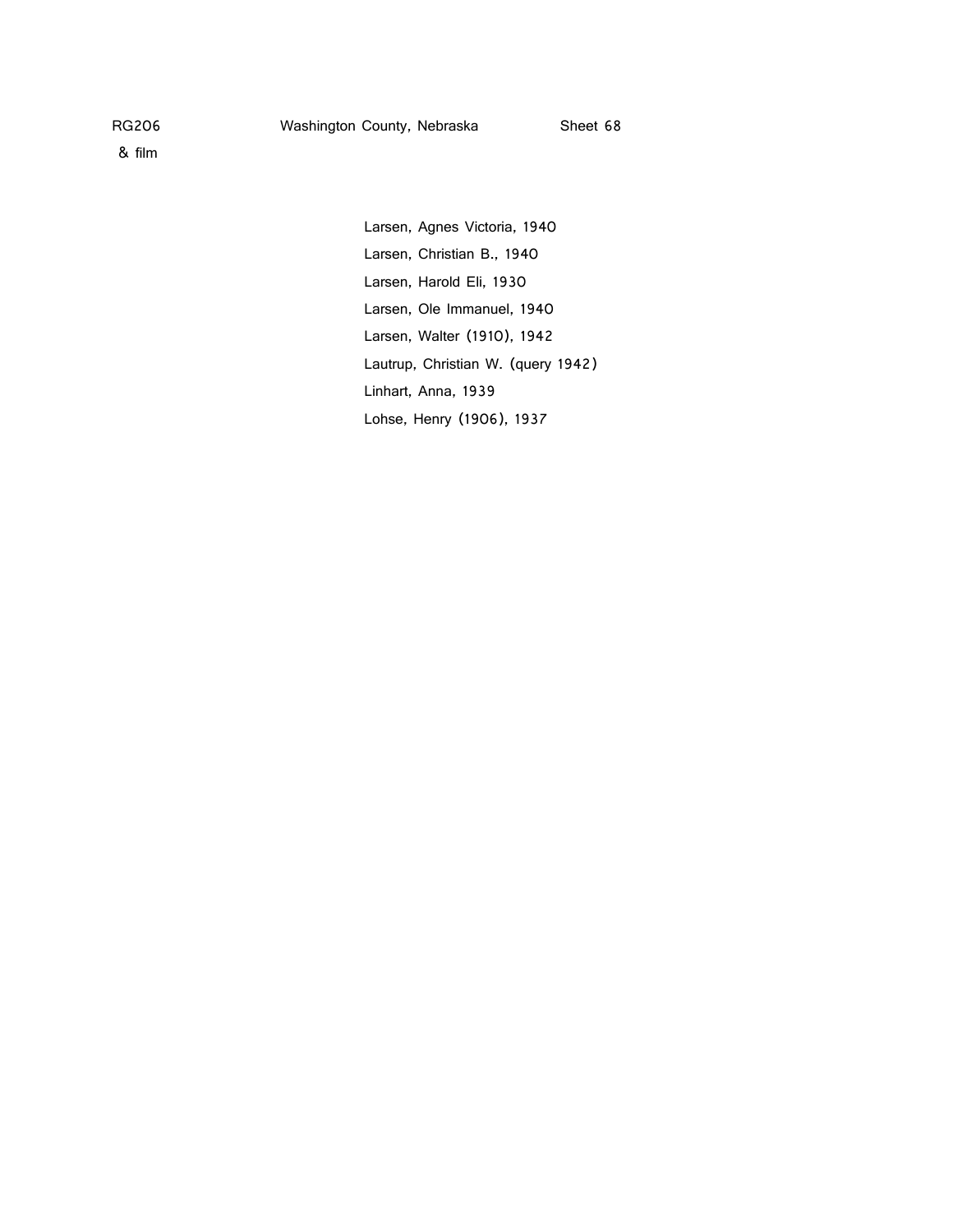& film

### **SUBGROUP EIGHT DISTRICT COURT (cont)**

**SERIES ONE NATURALIZATION RECORDS (cont)**

- B.2, f.4B Correspondence, 1929-1942 K-O cont. McMahon, Anthony (query, 1937) Magdziaz, Franciscek (Frank Franciscek), 1938 Micheel, Henry (1879), 1942 Molgaard, James (query 1939)
	- Nelson, John Victor (query 1939) Nelson, Marius Peter (1891), 1936, 1937 Nelson, Rasmus Christian (1882), 1936 Newman, John (query 1935) Niebaum, August (query 1937) Nielsen, Anna Pauline (Lena), 1941 Nielsen (Nelson), Christ (1908), 1936, 1937 Nielsen (Neilsen), Hans Laurits (1890), 1936 Nielsen, Niels Peter, 1931

Ochs, William (query 1938, 1939) Olson, Olaf (Olof) W. (1906), 1935, 1937

| R 2 | 14C | Naturalization Corres., 1929-1942 (P-Z)      |
|-----|-----|----------------------------------------------|
|     |     | Paulsen, Chris, 1941                         |
|     |     | Paulson (Paulsen), Nels (Niels) (1890), 1939 |
|     |     | Petersen, Claus Friederich (1892), 1936      |
|     |     | Petersen, Holger, 1930                       |
|     |     | Petersen, Johan, 1932                        |
|     |     | Priestley, John & Joseph Henry (query 1939)  |
|     |     | Puls, Thomas (1906), 1935                    |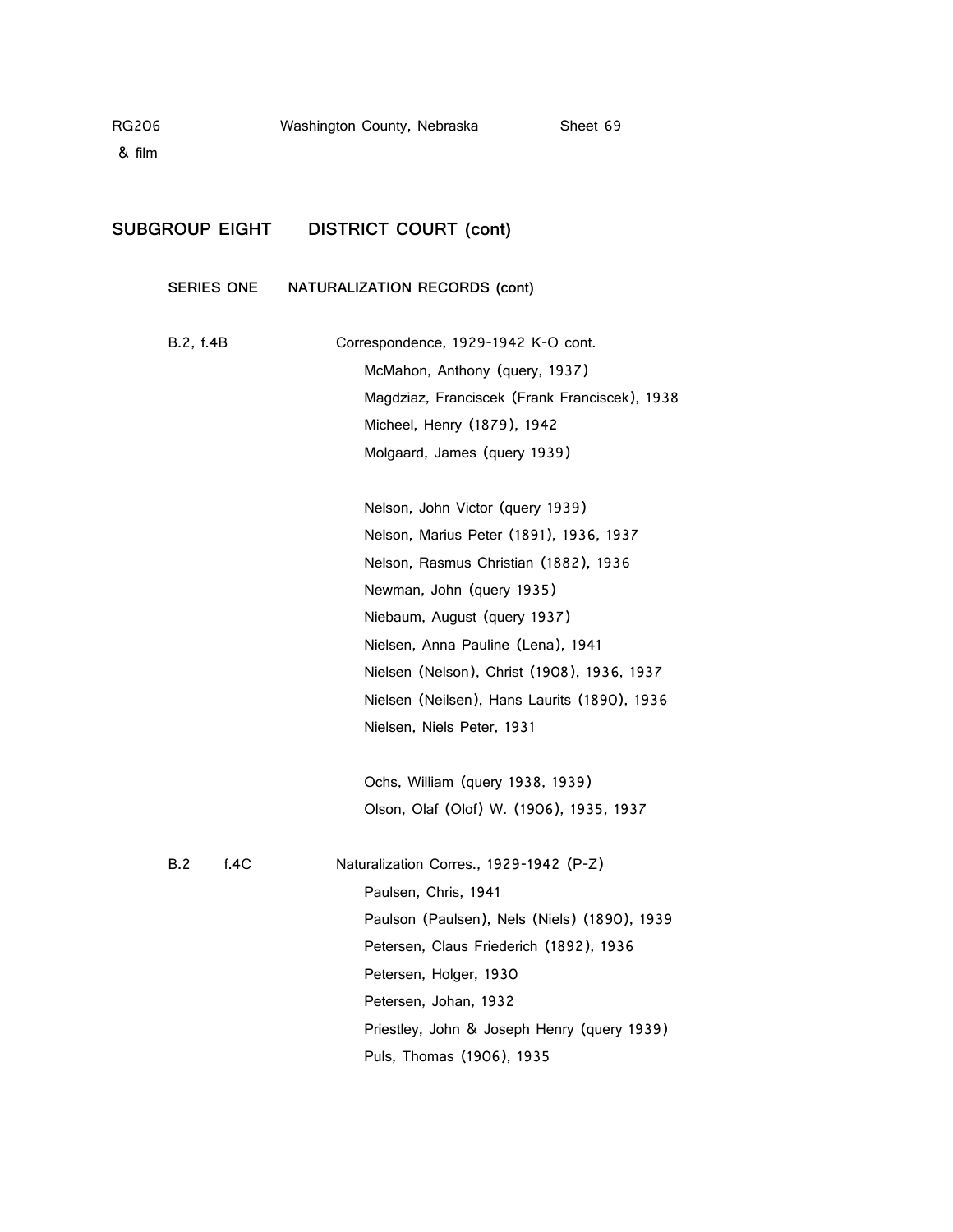& film

Quist, Jens Peter (1906), 1939

Rasmussen, Peter (1890-1891), 1942 Reichardt, Erich (query 1937) Rohde (Rhode), Peter H. (1891), 1940 Rohwer, Henry (1889), 1941 Rosterman (Rostermundt), John (1901), 1938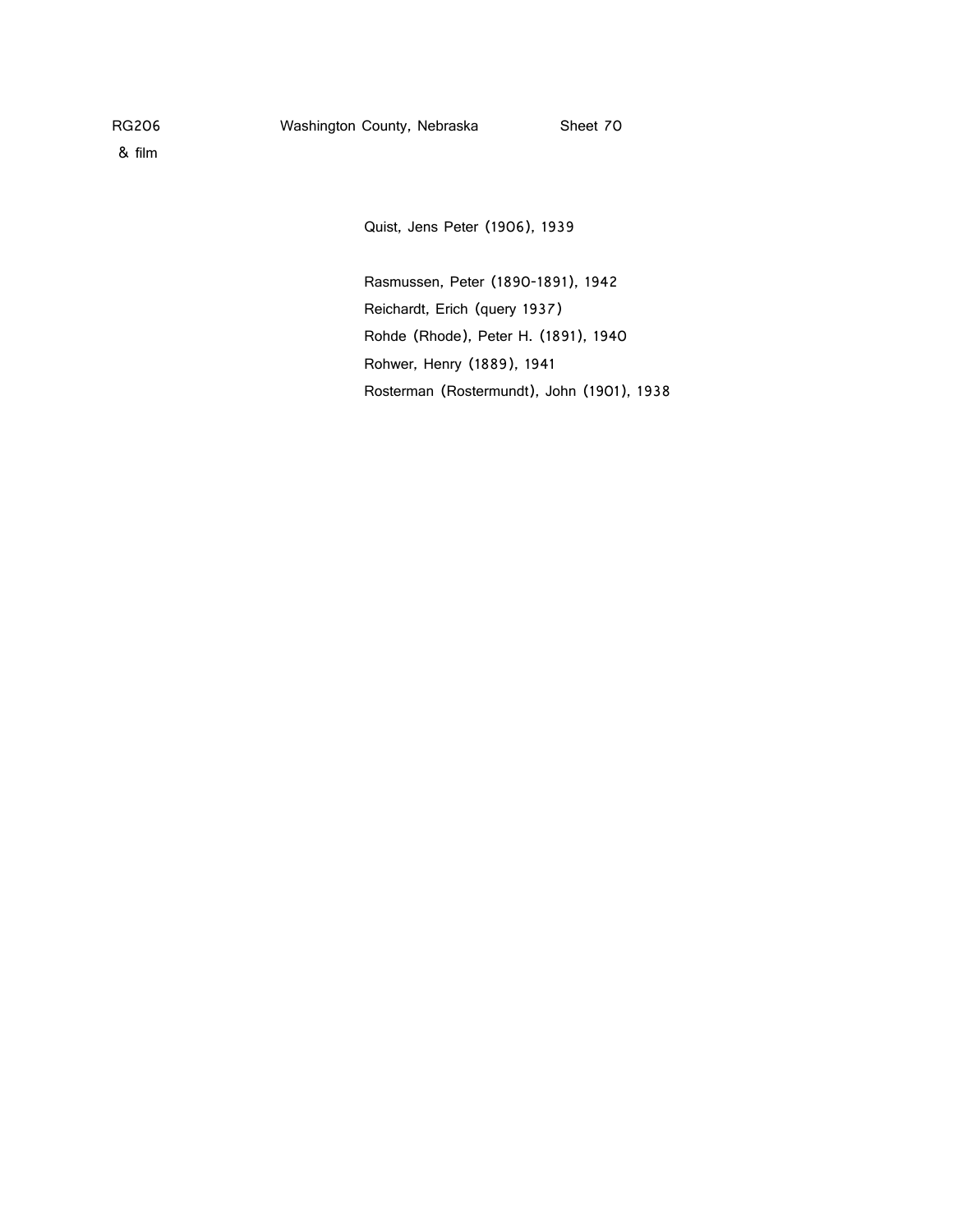& film

# **SUBGROUP EIGHT DISTRICT COURT (cont)**

## **SERIES ONE NATURALIZATION RECORDS (cont)**

| B.2, f.4C | Correspondence, 1929-1942 P-Z                |
|-----------|----------------------------------------------|
|           | Salinger (Salager), Josef (1897), 1936, 1937 |
|           | Samuel, Chris (query 1935)                   |
|           | Schiller, Paul Johann (1919), 1944           |
|           | Schjodt, Mr. & Mrs. Albert, 1931             |
|           | Schreve, Carl Friedrich (1889), 1936         |
|           | Schroeder, Walter, 1929                      |
|           | Schultz, Ludwig J. H. (1888), 1937           |
|           | Siercks, George Julius (1908), 1943          |
|           | Sorensen, Hans, 1931                         |
|           | Stewart, Charles D. (1899), 1941             |
|           | Storm, Christian Edward, 1931                |
|           | Stratbucker, William, 1940                   |
|           | Studt, henry Hans (1888), 1933               |
|           |                                              |
|           | Thompson, Anton, 1935                        |
|           | Timm, Frank (1890), 1937                     |
|           |                                              |
|           | Weidum, Leopold (Lee), Sr. (1921), 1941      |
|           | Wendt, Herman A. (1906), 1937                |
|           | Wessel, Gottlieb (1883), 1938                |
|           | Williams, Fredrick (1890), 1936              |
|           |                                              |
|           | Young, Charles Brigham (1906), 1942          |
|           |                                              |
|           | Zaepffel, George Victor (1902), 1941         |
|           | Zaloudek, John, 1939                         |
|           | Zander, Anton, 1933, 1935                    |
|           |                                              |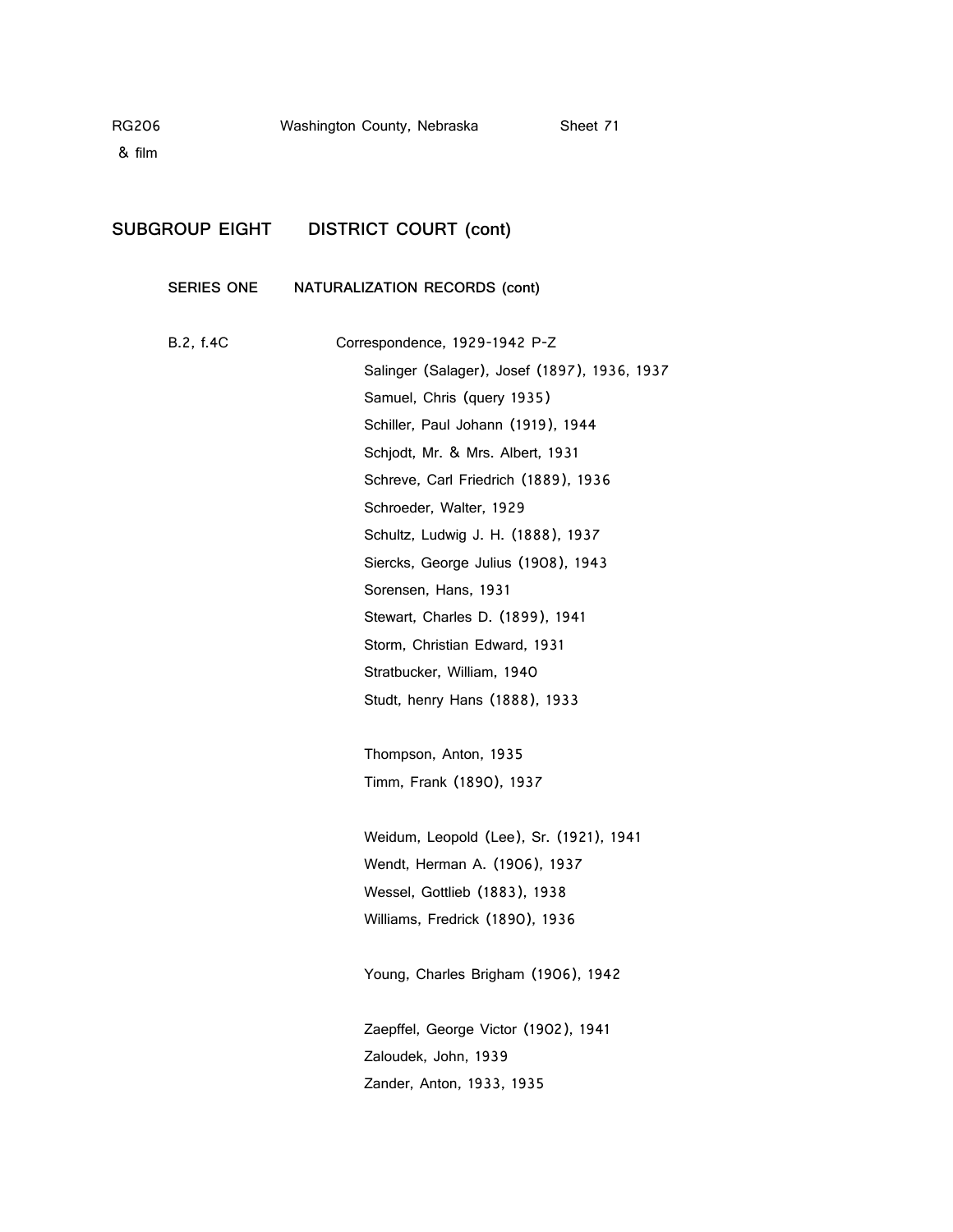& film

### **SUBGROUP EIGHT DISTRICT COURT (cont)**

#### **SERIES TWO GENERAL INDEX OF DISTRICT COURT, 1855-1974**

| Roll $#1$ | v.1, starts pp. 299-303               |
|-----------|---------------------------------------|
| MP        | Chronological List of cases:          |
| 479 shots | #1 (9/3/1855) thru #401 (7/14/1874)   |
| 958 pp.   | General Index, District Court, v.1    |
| #19,065   | A-Z, #1 (1855) thru #1498 (6/27/1903) |

NOTE: Target at start of roll in error dates of chronological list state 1855-1869. List is as stated above NOTE: Filming begins w/ pp. 299-303 NOTE: pp. 295-298 are blank

v.2 General Index, District Court, v.2 #1499 (1903) thru #3481 (Aug. 1928)

NOTE: v.2 begins at frame 0228 NOTE: W (cont) follows "S" NOTE: U (cont) follows "W"

| Roll #2    | General Index, v.1-2, Repeat (1855-1928), and |  |
|------------|-----------------------------------------------|--|
| SF Copy    | Vol. #3, Plaintiff A-Z                        |  |
| AR#1992-01 | #3459 (5/9/1928) - #4781 (5/2/1941)           |  |
| SF33243    | thru                                          |  |
|            | General Index, Vol. #3, complete              |  |
|            | Defendant, A-Z, 1928-1941                     |  |
|            |                                               |  |

Roll #3 General Index, Vol. #4 SF Copy Plaintiff A-Z, 1941-1974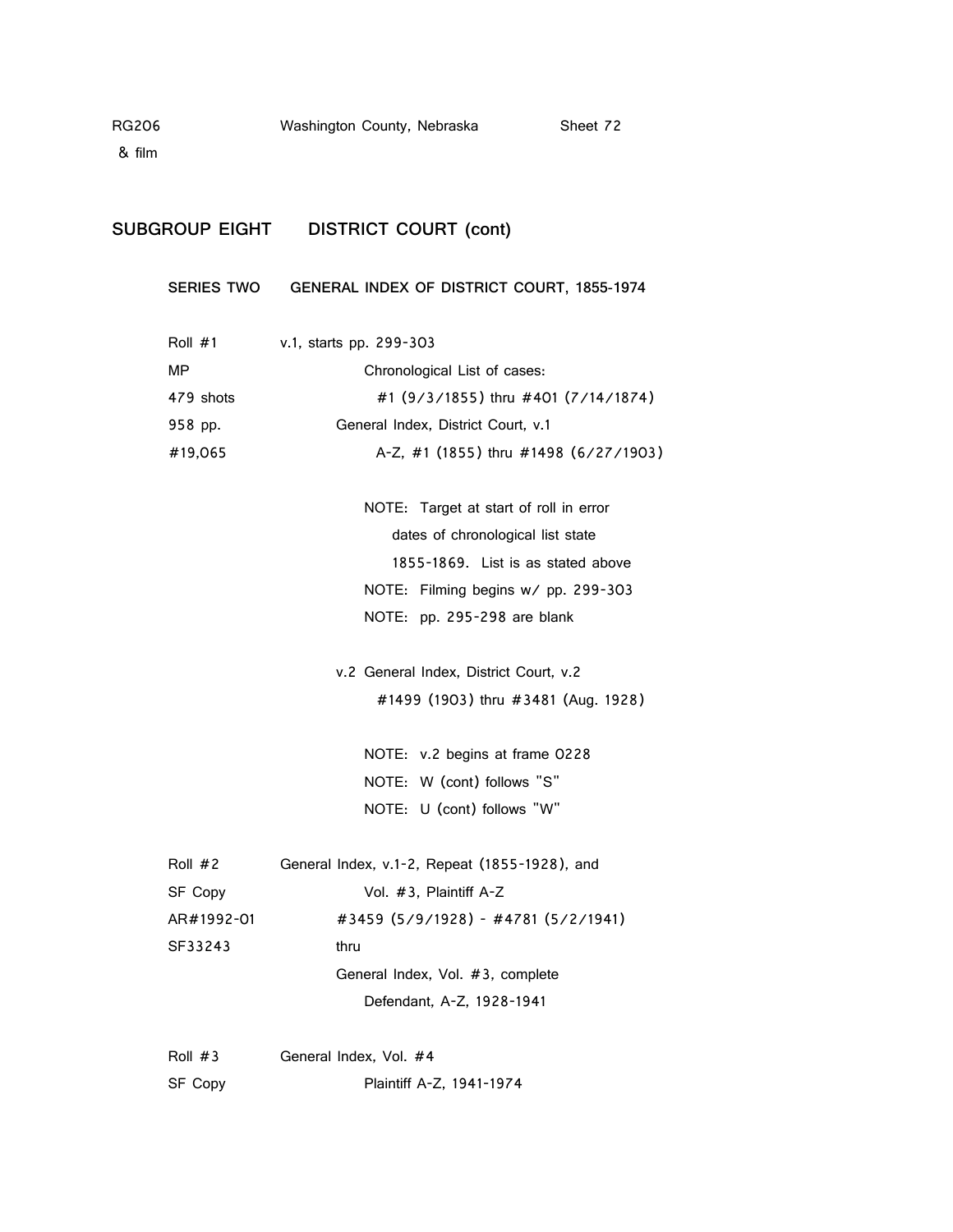| AR#1992-02          | #4782 (5/9/1941) - #7570 (12/27/1974) |
|---------------------|---------------------------------------|
| SE33244             | thru                                  |
|                     | General Index, Vol. #4, complete      |
|                     | Defendant, A-Z, 1941-1974             |
|                     |                                       |
| <b>SERIES THREE</b> | APPEARANCE DOCKETS, 1859-1950         |
|                     |                                       |

NOTE: Vol. #1, Appearance Docket A, 1859-1873 has been transferred to RG58, Nebraska Territory. Territorial District Courts.

**SUBGROUP EIGHT DISTRICT COURT (cont)**

**SERIES THREE APPEARANCE DOCKETS (cont)**

NOTE: Until collection can be relabeled, volumes will retain numbers from old and revised inventory for ease of location.

| v.11 | Appearance Docket B |                                         | June 1869 - Oct. 1876 |
|------|---------------------|-----------------------------------------|-----------------------|
| v.12 | Appearance Docket C |                                         | Oct. 1876 - Feb. 1885 |
| v.13 | Appearance Docket D |                                         | Feb. 1885 - Feb. 1888 |
| v.14 | Appearance Docket E |                                         |                       |
|      |                     | #0321 (02/24/1885) - #0954 (09/12/1894) |                       |
| v.15 | Appearance Docket F |                                         |                       |
|      |                     | #0955 (10/02/1894) - #1592 (10/12/1904) |                       |
| v.16 | Appearance Docket G |                                         |                       |
|      |                     | #1593 (10/15/1904) - #2140 (07/07/1915) |                       |
| v.17 | Appearance Docket H |                                         |                       |
|      |                     | #2141 (07/08/1915) - #2780 (05/31/1922) |                       |
| v.18 | Appearance Docket I |                                         |                       |
|      |                     | #2781 (06/05/1922) - #3100 (01/27/1925) |                       |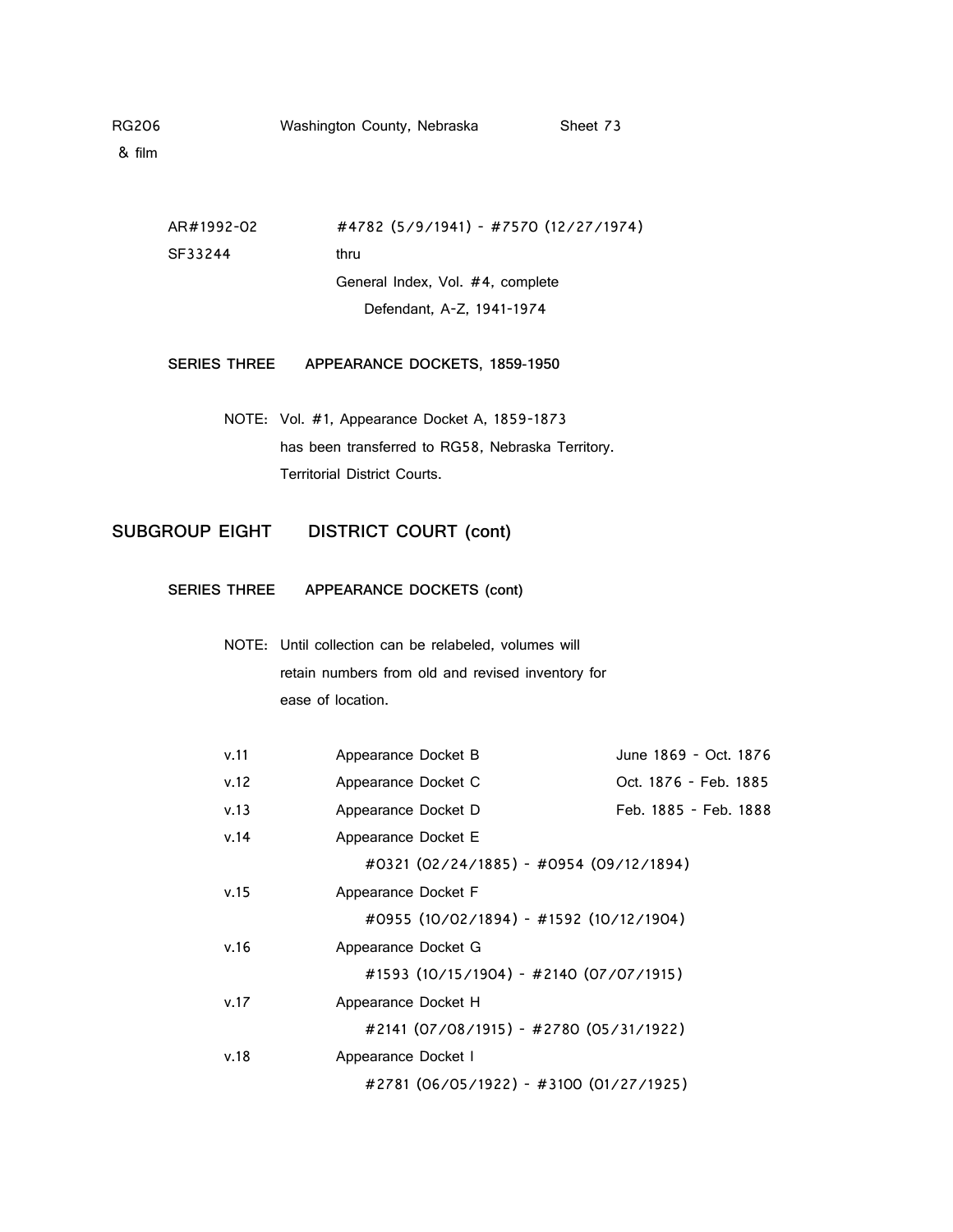| Appearance Docket J                     |
|-----------------------------------------|
| #3101 (01/29/1925) - #3420 (12/17/1927) |
| Appearance Docket K                     |
| #3421 (12/17/1927) - #3740 (01/24/1931) |
| Appearance Docket L                     |
| #3741 (01/27/1931) - #4062 (07/18/1933) |
| Appearance Docket M                     |
| #4063 (07/19/1933) - #4381 (10/21/1936) |
| Appearance Docket N                     |
| #4382 (10/21/1936) - #4702 (12/14/1939) |
| Appearance Docket O                     |
| #4703 (12/13/1939) - #5023 (04/12/1946) |
| Appearance Docket P                     |
| #5024 (04/04/1946) - #5347 (10/24/1950) |
|                                         |

**SERIES FOUR STATE TAX SUIT, 1904-1911**

| v.26 | Appearance Docket - State Tax Cases, 1904-1908 |
|------|------------------------------------------------|
| v.27 | General Index - Tax Cases, 1904-1908           |
| v.28 | Confirmation Record, Tax Cases, 1906-1910      |
| v.29 | Final Notices - Tax Cases, 1906-1910           |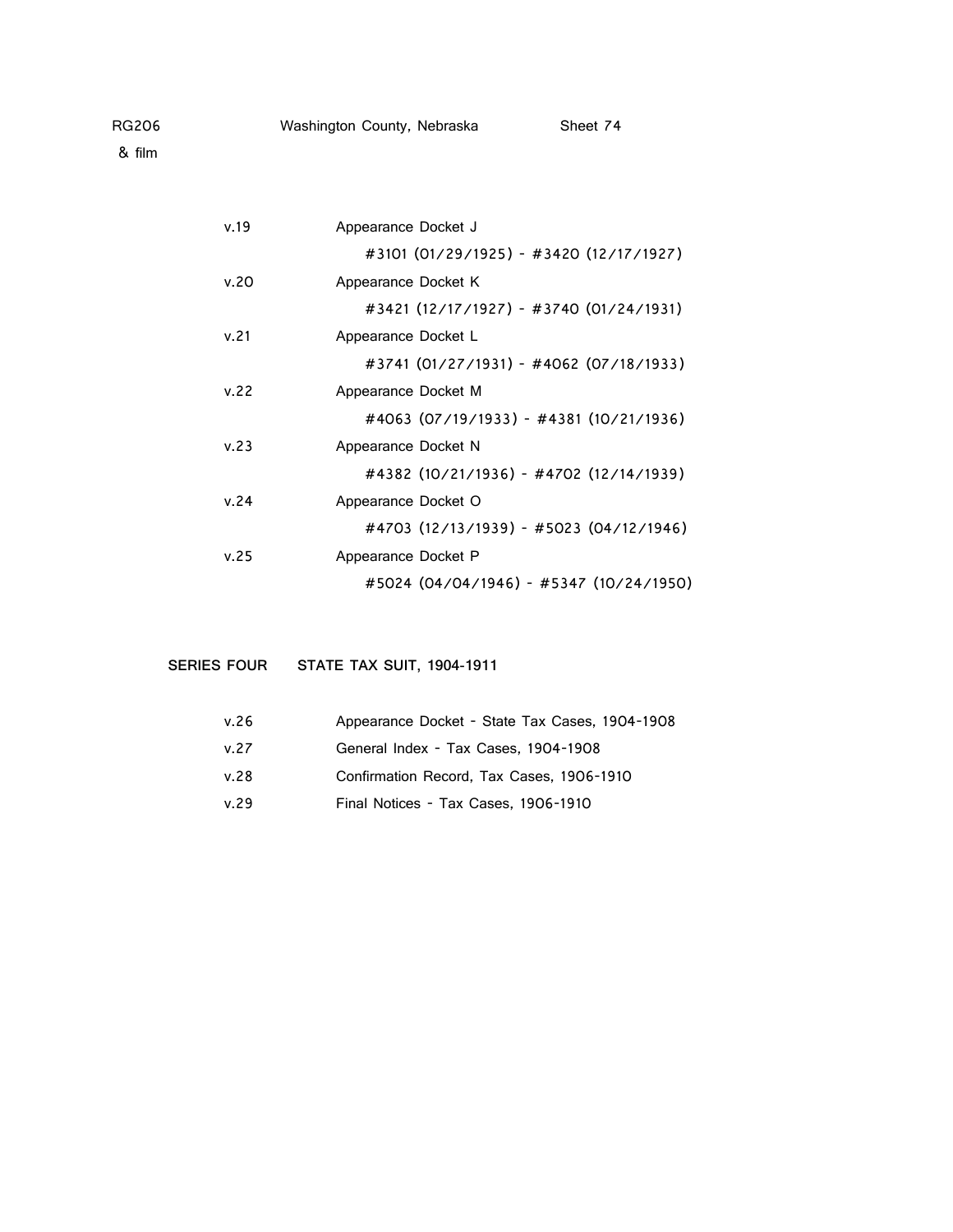& film

**SUBGROUP EIGHT DISTRICT COURT (cont)**

**SERIES FOUR STATE TAX SUIT (cont)**

v.29A Decree Record - State Tax Cases

B.1 State Tax Case Files, 1904-1911

NOTE: See also Subgroup Two, Treasurer's records for additional volumes relating to State Tax Suit.

**SERIES FIVE DAILY JOURNAL**

Vols. 4-10 (old inventory) Daily Journal E thru K May Term 1862 - June 1905

**SERIES SIX COMPLETE RECORD, 1855-1959**

- NOTE: For ease of retrieval, the volumes of this Series (old Series Eight), will retain the volume numbers from the old and revised inventory.
- NOTE: Complete Records A-C, 1855-1870, have been transferred to RG58, Nebr. Territory. Territorial District Courts.

| v.31 | Complete Record D Apr. 18, 1870 - May 03, 1875  |
|------|-------------------------------------------------|
| v.32 | Complete Record E Oct. 08, 1874 - Oct. 17, 1878 |
| v.33 | Complete Record F Mar. 20, 1878 - Dec. 16, 1885 |
| v.34 | Complete Record G Feb. 10, 1888 - Apr. 03, 1889 |
| v.35 | Complete Record H Aug. 16, 1890 - Apr. 03, 1893 |
| v.36 | Complete Record I Jan. 11, 1892 - Mar. 14, 1895 |
| v.37 | Complete Record J Jan. 26, 1895 - Feb. 03, 1896 |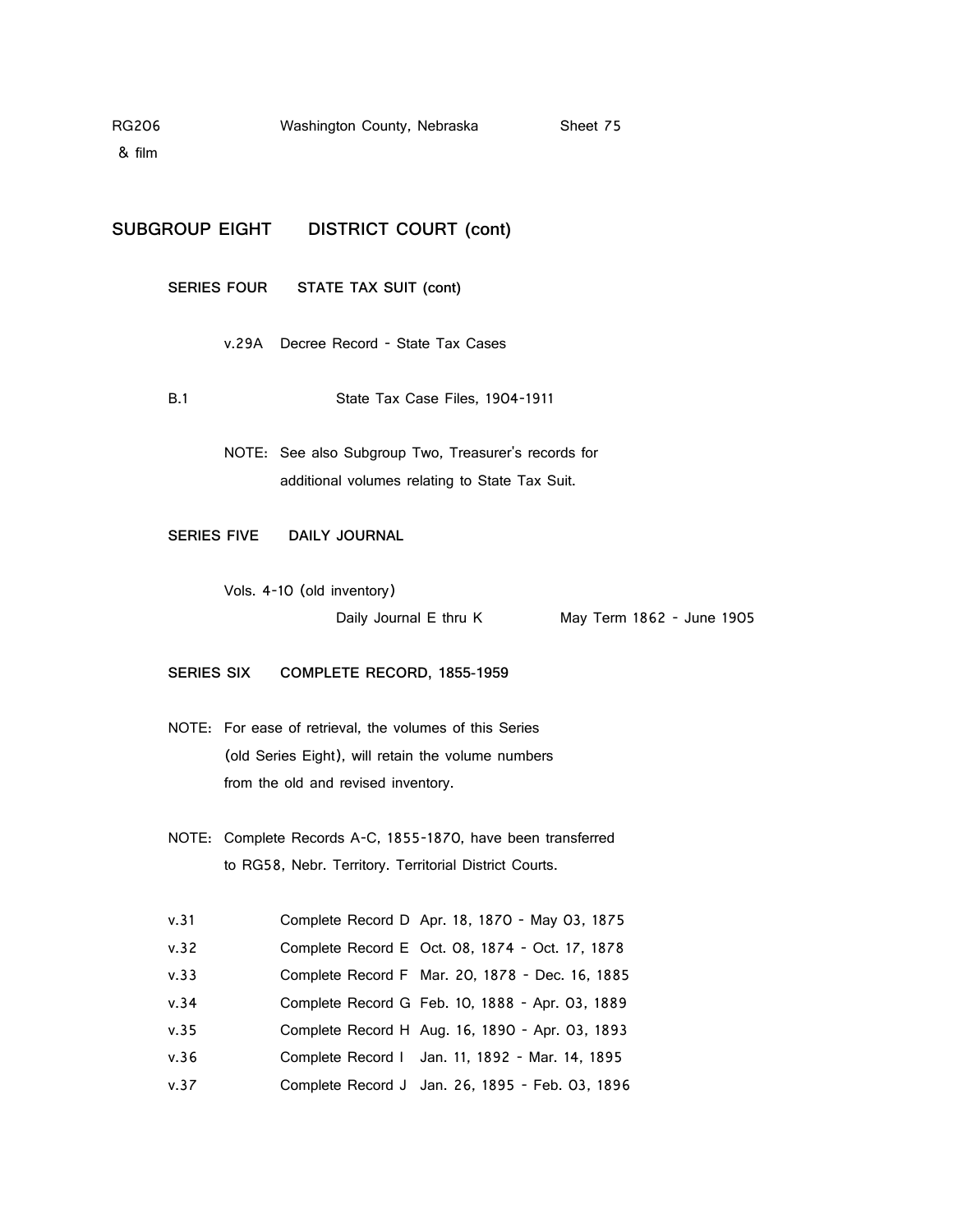| Washington County, Nebraska | Sheet 76 |
|-----------------------------|----------|
|                             |          |

| v.38 | Complete Record K Mar. 07, 1896 - Dec. 16, 1898 |
|------|-------------------------------------------------|
| v.39 | Complete Record L Jan. 18, 1898 - Oct. 03, 1899 |
| v.40 | Complete Record M Oct. 09, 1897 - Nov. 23, 1901 |
| v.41 | Complete Record N Sept 07, 1901 - Dec. 09, 1903 |
| v.42 | Complete Record O June 29, 1904 - Nov. 26, 1908 |
| v.43 | Complete Record P Sept 02, 1905 - Sept 14, 1914 |
| v.44 | Complete Record Q Aug. 21, 1913 - June 13, 1917 |
| v.45 | Complete Record R Sept 06, 1916 - Apr. 20, 1921 |
| v.46 | Complete Record S Oct. 18, 1920 - June 09, 1924 |
| v.47 | Complete Record T Aug. 09, 1922 - Mar. 08, 1926 |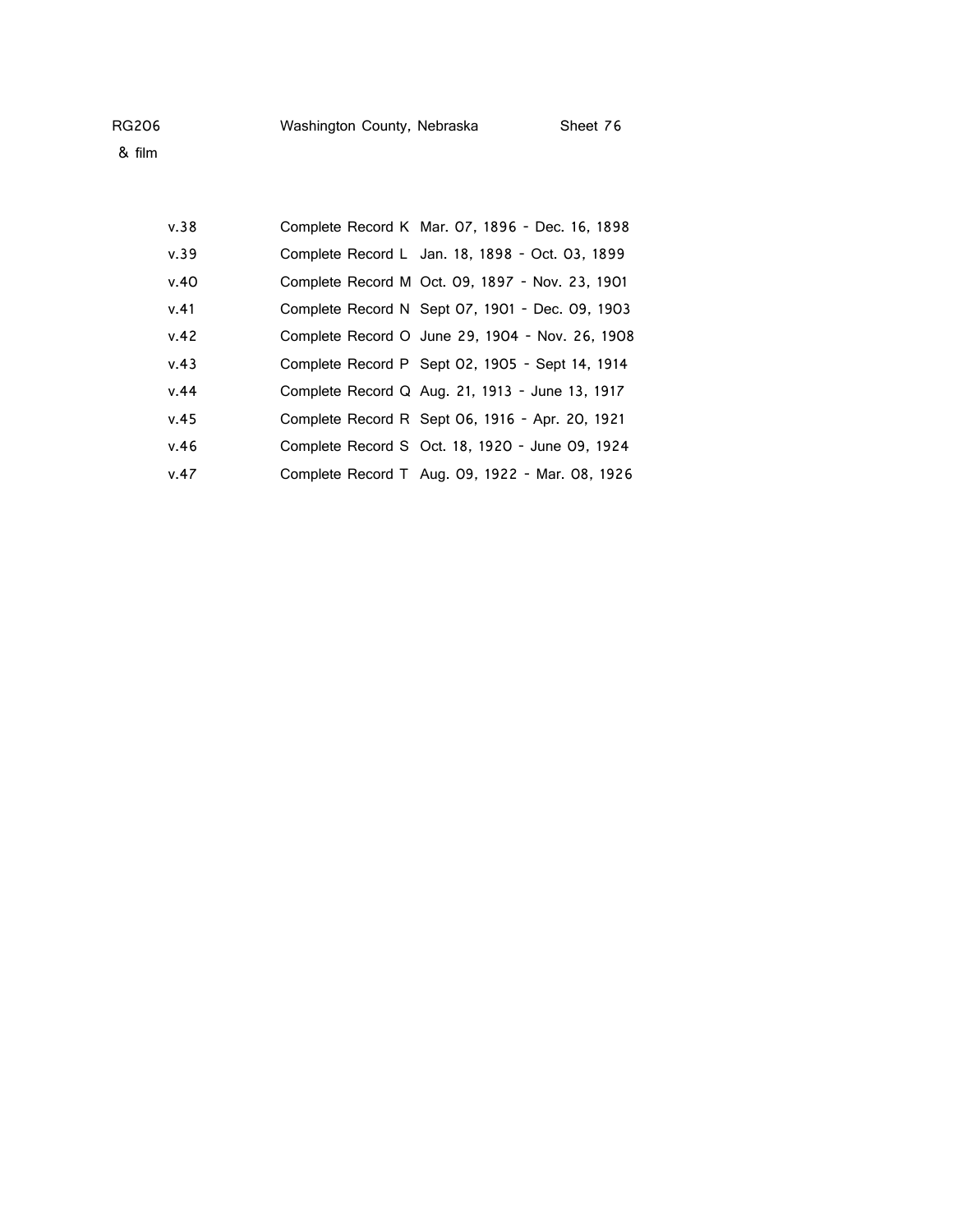## **SUBGROUP EIGHT DISTRICT COURT (cont)**

**SERIES SIX COMPLETE RECORD (cont)**

| v.48 | Complete Record U Jan. 11, 1926 - Mar. 09, 1923 |                                |
|------|-------------------------------------------------|--------------------------------|
| v.49 | Complete Record V Mar. 08, 1923 - Jan. 13, 1930 |                                |
| v.50 | Complete Record W Oct. 11, 1929 - Dec. 08, 1930 |                                |
| v.51 | Complete Record X Aug. 16, 1930 - Oct. 10, 1932 |                                |
| v.52 | Complete Record Y Apr. 18, 1932 - Apr. 21, 1934 |                                |
| v.53 | Complete Record Z June 02, 1934 - May 04, 1936  |                                |
| v.54 | Complete Record #1Feb. 13, 1935 - Apr. 06, 1936 |                                |
| v.55 | Complete Record #2                              | July 19, 1934 - Dec. 13, 1937  |
| v.56 | Complete Record #3                              | Feb. 08, 1937 - Oct. 19, 1938  |
| v.57 | Complete Record #4                              | Apr. 16, 1937 - Nov. 18, 1946  |
| v.58 | Complete Record #5                              | June 09, 1938 - Apr. 23, 1947  |
| v.59 | Complete Record #6                              | Sept 20, 1937 - July 14, 1941  |
| v.60 | Complete Record #7                              | Feb. 16, 1938 - Nov. 18, 1943  |
|      | This volume continues to $CR#10$                |                                |
| v.61 | Complete Record #8                              | Apr. 18, 1936 - Aug. 31, 1942  |
|      | This volume continued to CR #9                  |                                |
| v.62 | Complete Record #9                              | July 31, 1942 - July 08, 1947  |
| v.63 | Complete Record #10                             | #7, p.700 cont - Aug. 10, 1950 |
| v.64 | Complete Record #11                             | Aug. 11, 1950 - Nov. 10, 1959  |
| v.2  | Criminal Docket #3 (Starting May 1878)          |                                |
| v.3  | Criminal Docket #4 (Ending March 1956)          |                                |

#### **SERIES SEVEN JUDGEMENT AND EXECUTION DOCKETS**

NOTE: vol. #1, Execution Docket, 1858-1874 has been transferred to RG 58, Nebr. Territory. Territorial District Courts.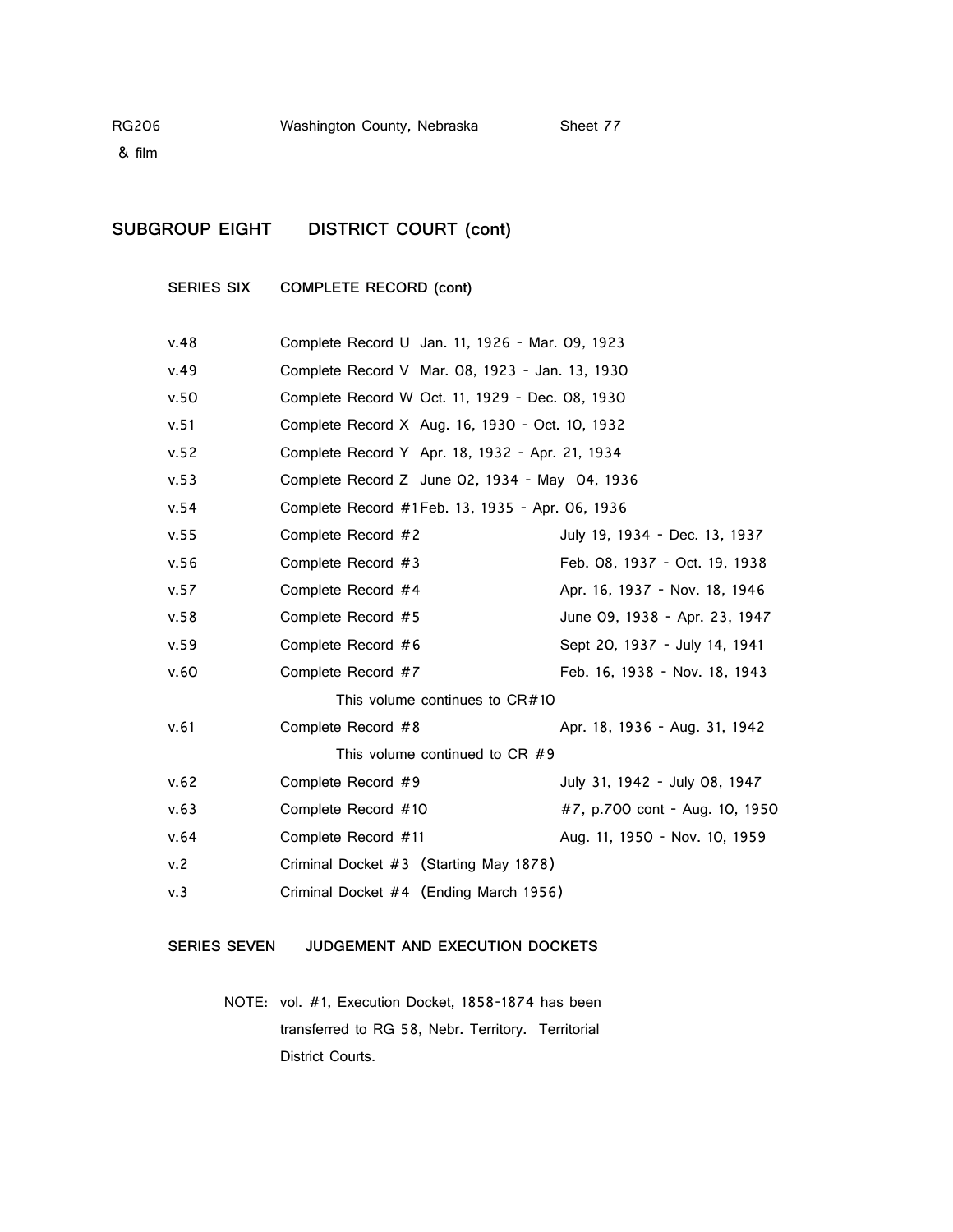v.1 Judgement & Execution Index B, n.d.

**SERIES EIGHT CIVIL AND CRIMINAL CASE FILES, 1855-1942**

- NOTE: For ease of retrieval, the case files of this new series will retain box numbers from old and revised inventory.
- NOTE: Case Files, 1855-1867 have been moved to RG58, Nebraska Territory. Territorial District Courts.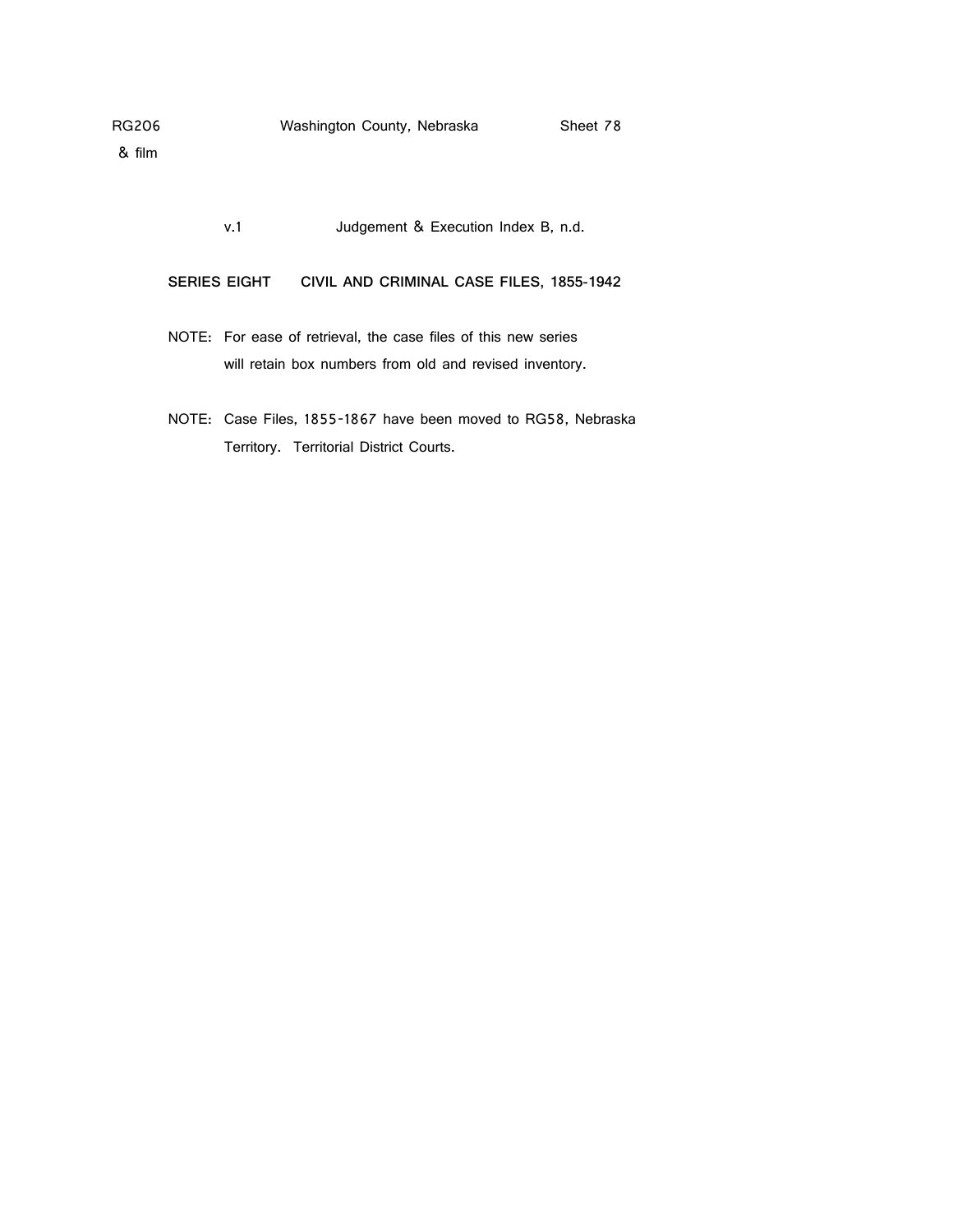### **SUBGROUP EIGHT DISTRICT COURT (cont)**

**SERIES EIGHT CIVIL & CRIMINAL CASE FILES (cont)**

| B.2 | f.18 | Misc. Case Files, 1877-1897                     |
|-----|------|-------------------------------------------------|
|     |      | Buck v. Justice, 1877                           |
|     |      | State v. Charles Mickel, 1878                   |
|     |      | Baker v. Beals & Bell, 1878                     |
|     |      | Hagenbuck v. Justice, 1878                      |
|     |      | Ketchmark v. Vernon, 1878                       |
|     |      | S. M. Wright v. David Courtman, 1879            |
|     |      | Hotelling v. Steffin, 1879                      |
|     |      | Jackson v. Co. Board of Supervisors et al, 1892 |
|     |      | in re estate of Mary Masters, 1892              |
|     |      | Lydia Badgeron v. S. C. & P. RR, 1893           |
|     |      | State v. John Carter, 1893                      |
|     |      | Windsor et al v. Washington Co., 1893           |
|     |      | Widner v. Wright (#719), 1893                   |
|     |      | Kildguard/Anderson, 1895                        |
|     |      | Weber v. Village of Arlington, 1895             |
|     |      |                                                 |
|     |      |                                                 |

f.19 Misc. Case Files, 1897-1941 Z. Brunston v. Sarah Batty et al, 1901 Ross v. McMannigan, 1897, 1901 Masters v. School Dist. #24, 1905 Dixon, Trustee for Amanda Thompson, 1912 State v. Al Mundorf, 1914 State v. Valparaiso Bumn, 1914 Neb. Gas & Electric Co. v. Blair, NE, 1915 A-113, State v. Thirslund, 1924, 1931 State ex rel v. Blair State Bank, 1927, 1932 Commitment to Jail - Mayberry & Babb, 1931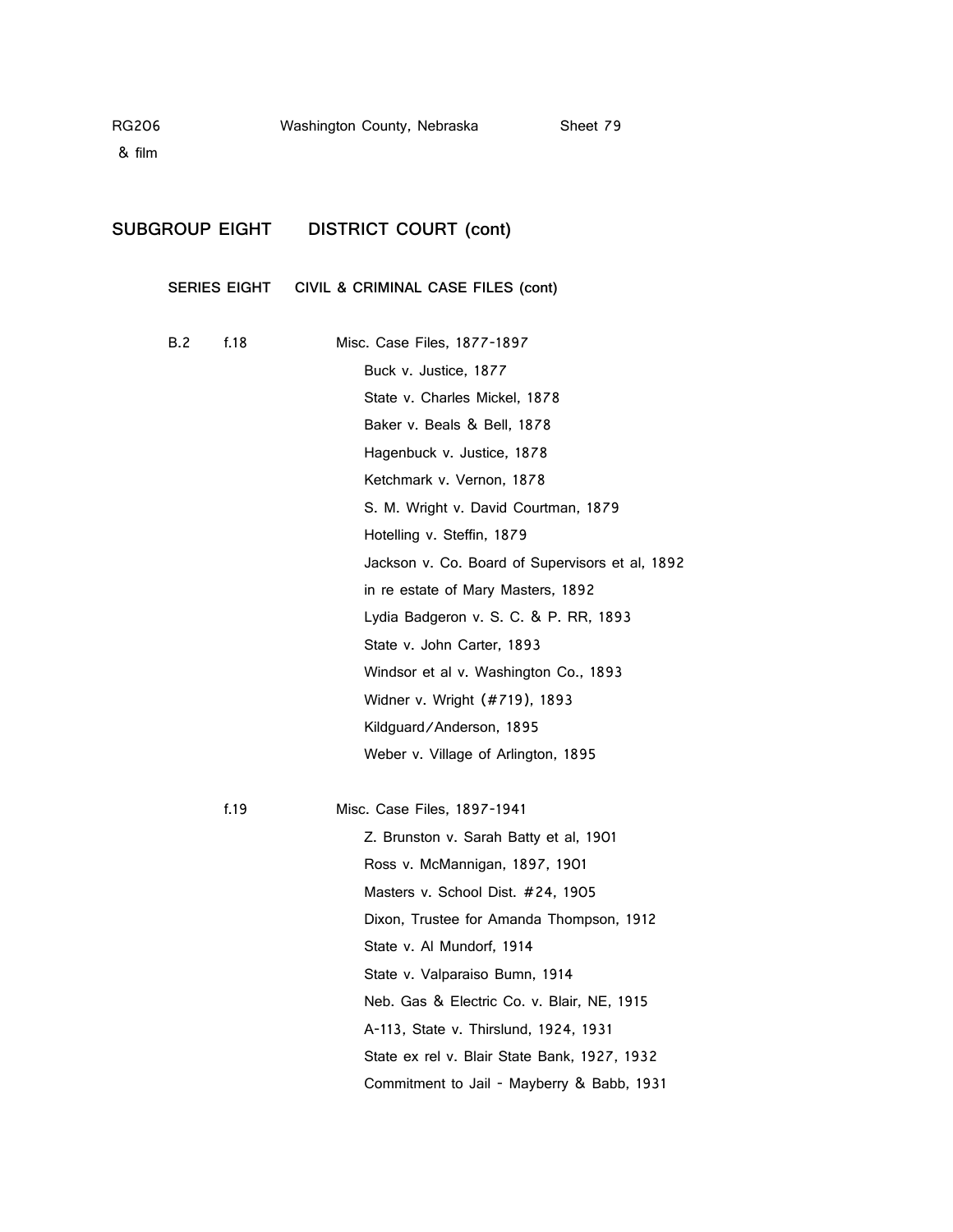| RG206 |  |  |
|-------|--|--|

| Commitment to Jail - John Dunkel, 1931         |
|------------------------------------------------|
| State ex rel Good v. Citizens State Bank, 1933 |
| Estate of Margaret Kurtzman, 1938              |
| Bond - C. H. Carl. Blair, 1941                 |

B.3 Criminal Cases, 1867-1873

A-311, People v. Baker, Nov. 1870 A-320, People v. Hoden, Oct. 1867 A-314, State v. Hogan (February 1870) thru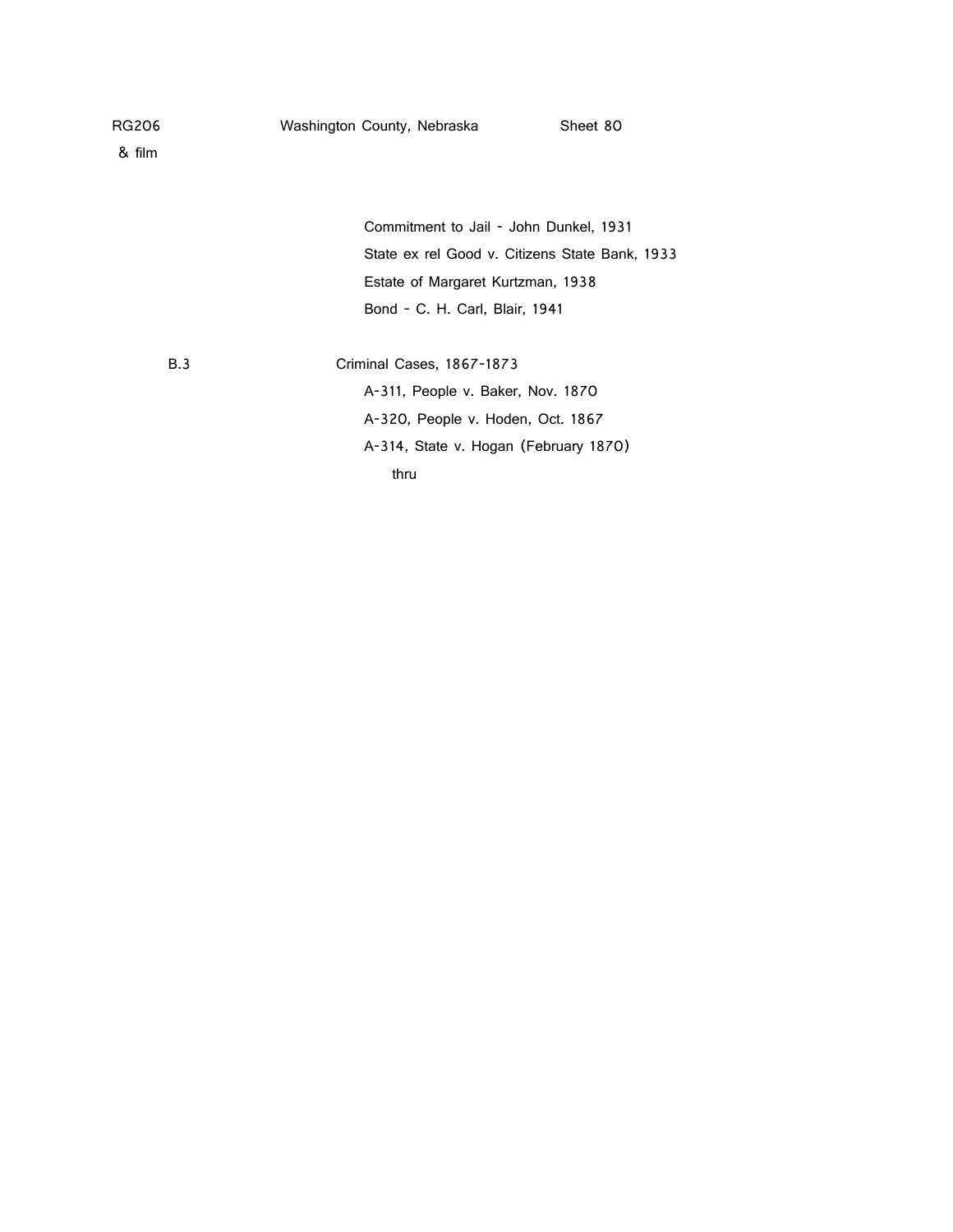| RG206<br>& film |            | Washington County, Nebraska                       |                                                                                                                                                                               | Sheet 81 |
|-----------------|------------|---------------------------------------------------|-------------------------------------------------------------------------------------------------------------------------------------------------------------------------------|----------|
|                 |            | SUBGROUP EIGHT  DISTRICT COURT (cont)             |                                                                                                                                                                               |          |
|                 |            |                                                   | SERIES EIGHT CIVIL & CRIMINAL CASE FILES (cont)                                                                                                                               |          |
|                 | B.3        | Criminal Cases, 1867-1873 cont.<br>thru           | A-362 (#30), People v. Thomas (May 1873)<br>A-349 (#67), State vs. Kuger et al (Nov. 1867)<br>B-24 (#202), Caldwell, Hamilton & Co.<br>v. Keily Brothers et al, December 1869 |          |
|                 | B.4        | and<br>Cases B-25 (#203), December 1869<br>thru   | Grand Jury Cases, July 1877 - November 1878<br>B-51 (#230), January 1870                                                                                                      |          |
|                 | <b>B.5</b> | MISSING: None<br>B-52 (#231), June 1870<br>thru   |                                                                                                                                                                               |          |
|                 |            | #350 (July 1873<br>MISSING: Nos. 273 & 274 (void) |                                                                                                                                                                               |          |
|                 | B.6        | MISSING: 365, 387, 398                            | #351 (Aug. 1873) - #452 (Oct. 1874)                                                                                                                                           |          |
|                 | <b>B.7</b> |                                                   | #453 (Oct. 1874) - #625 (Aug. 1876)<br>MISSING: 542, 583, 588, 589, 592, 603, 613, 623, 624                                                                                   |          |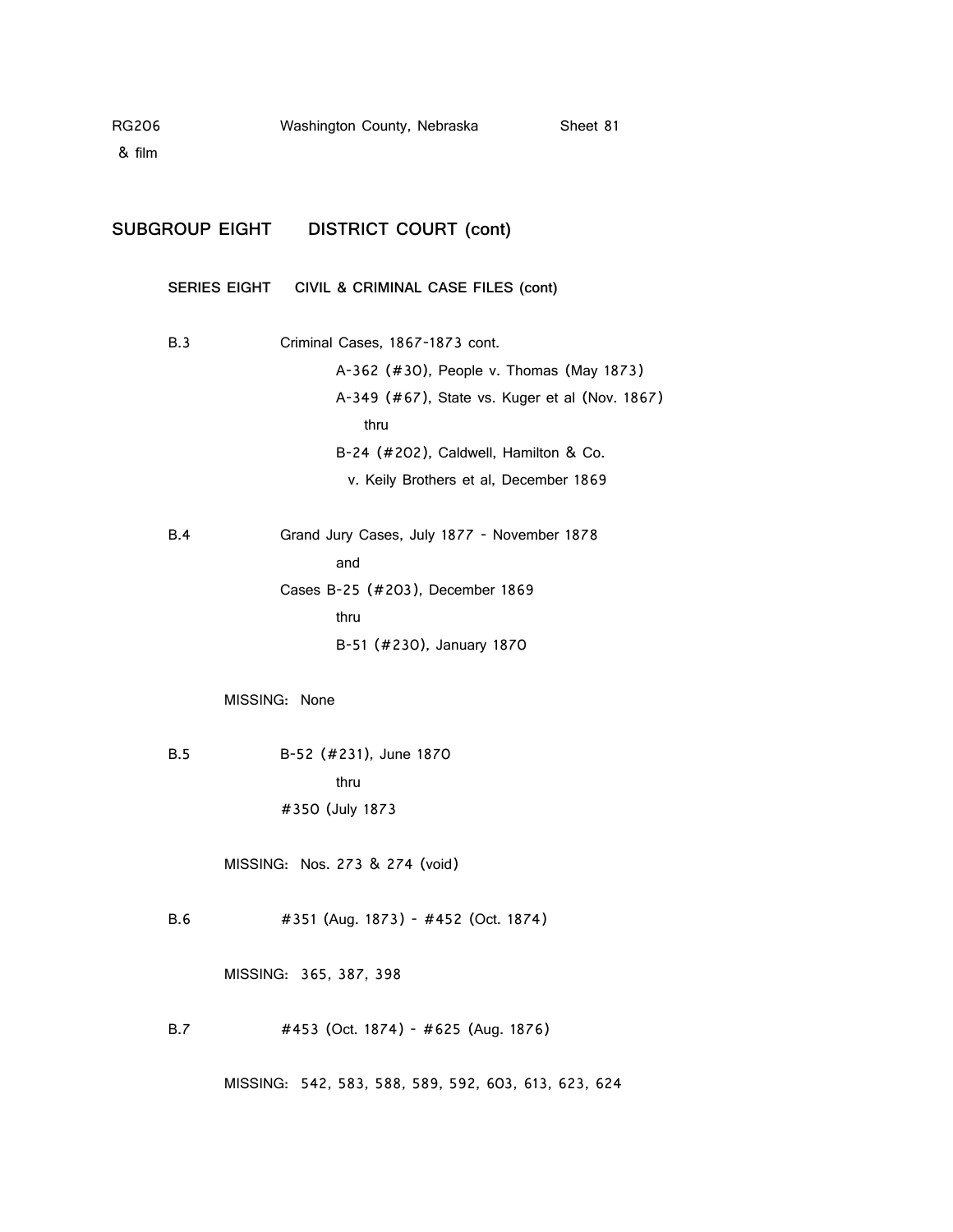& film

B.8 #626 (Sept. 1876) - #750 (Mar. 1878)

MISSING: 638, 642-645, 654, 655, 665, 672-674, 692-694, 700, 704, 737

B.9 #751 (March 1878) - #844 (August 1879)

MISSING: None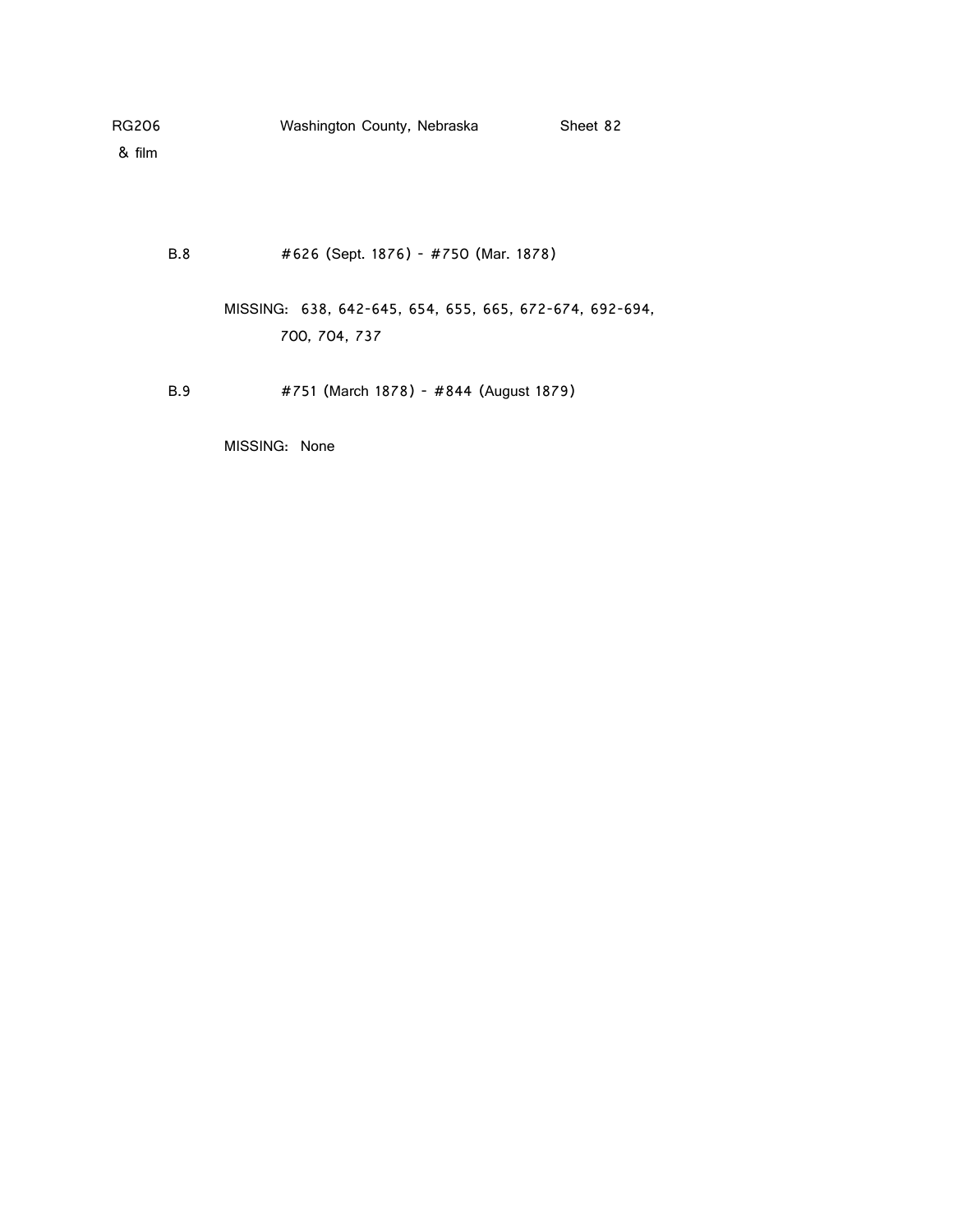& film

#### **SUBGROUP EIGHT DISTRICT COURT (cont)**

#### **SERIES EIGHT CIVIL AND CRIMINAL CASE FILES (cont)**

- B.10 #845 (August 1879) #952 (April 1881)
	- MISSING: 905, 913, 916, 918, 925, 934, 945 NOTE: #934, State v. Bellville (rape), see #928 NOTE: #945, Johnson v. Johnson, see #1066
- B.11 #953 (April 1881) #1076 (May 1883)
	- MISSING: 982 (see #940), #1042 (see #1045) NOTE: #966 (see also Box 55) NOTE: #975 (see also Box 55)
- B.12 #1077 (May 1883) #1205 (January 1885)
	- MISSING: 1116, 1143, 1149 (see 1183), 1149, 1151, 1177 (see #877, Box 20), 1192
- B.13 D-1 (February 1885) thru D-115 (March 1886)

MISSING: D-83 (Dulany v. Calif. Insurance Co.)

B.14 D-116 (March 1886) thru #266 (September 1887)

MISSING: 128, 129, 146, 162, 170 (see 165), #236 (see 238 & 248) NOTE: Cases go from D-1 thru D-230, E-1 begins with #231

B.15 #267 (Sept. 1887) thru E-73 (December 1888)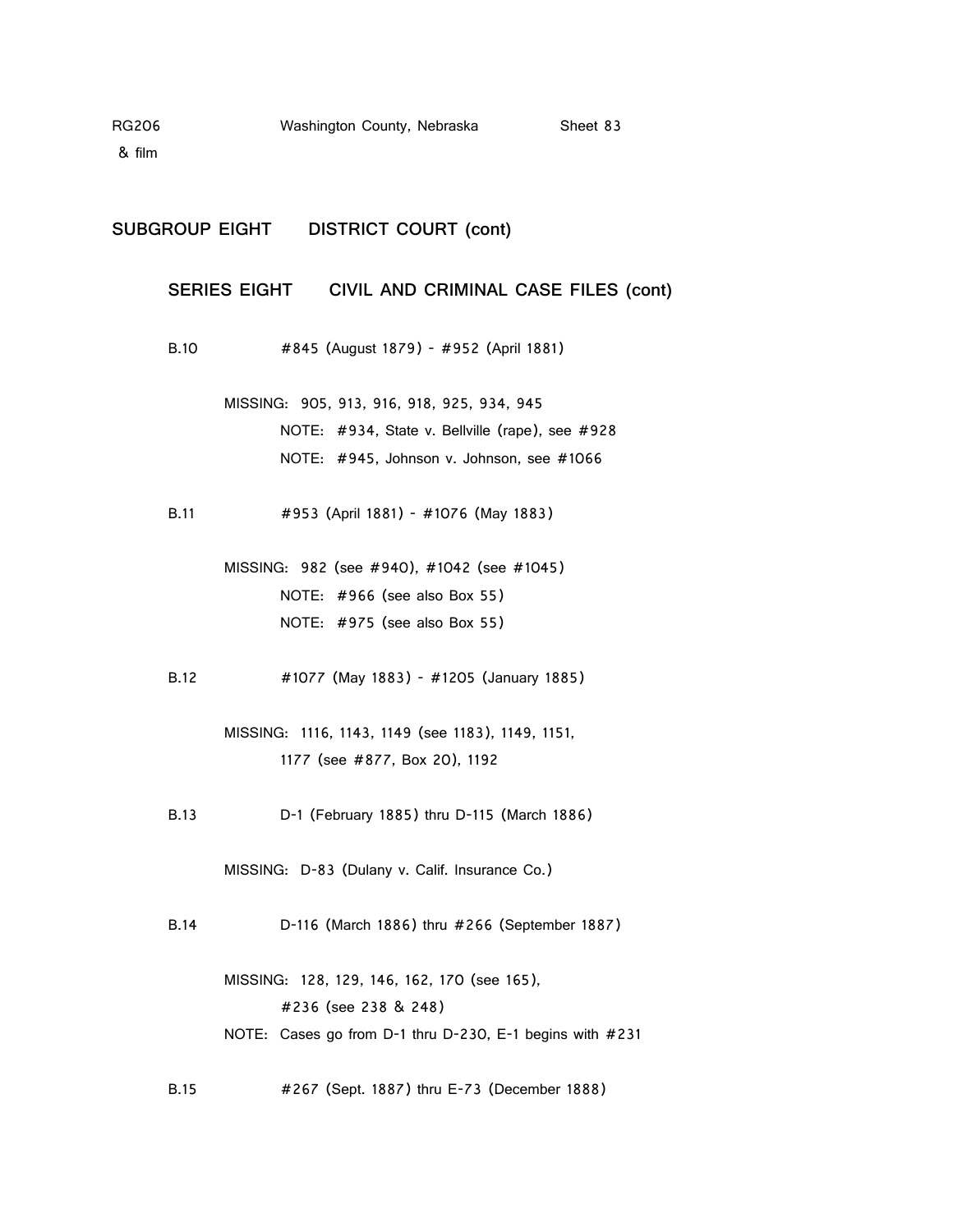MISSING: 331, 340

B.16 E-74 (December 1888) thru E-173 (January 1890)

MISSING: 416 (see 506), 433

B.17 E-174 (January 1890) thru E-281 (March 1891)

MISSING: 518, 587 (to Supreme Court)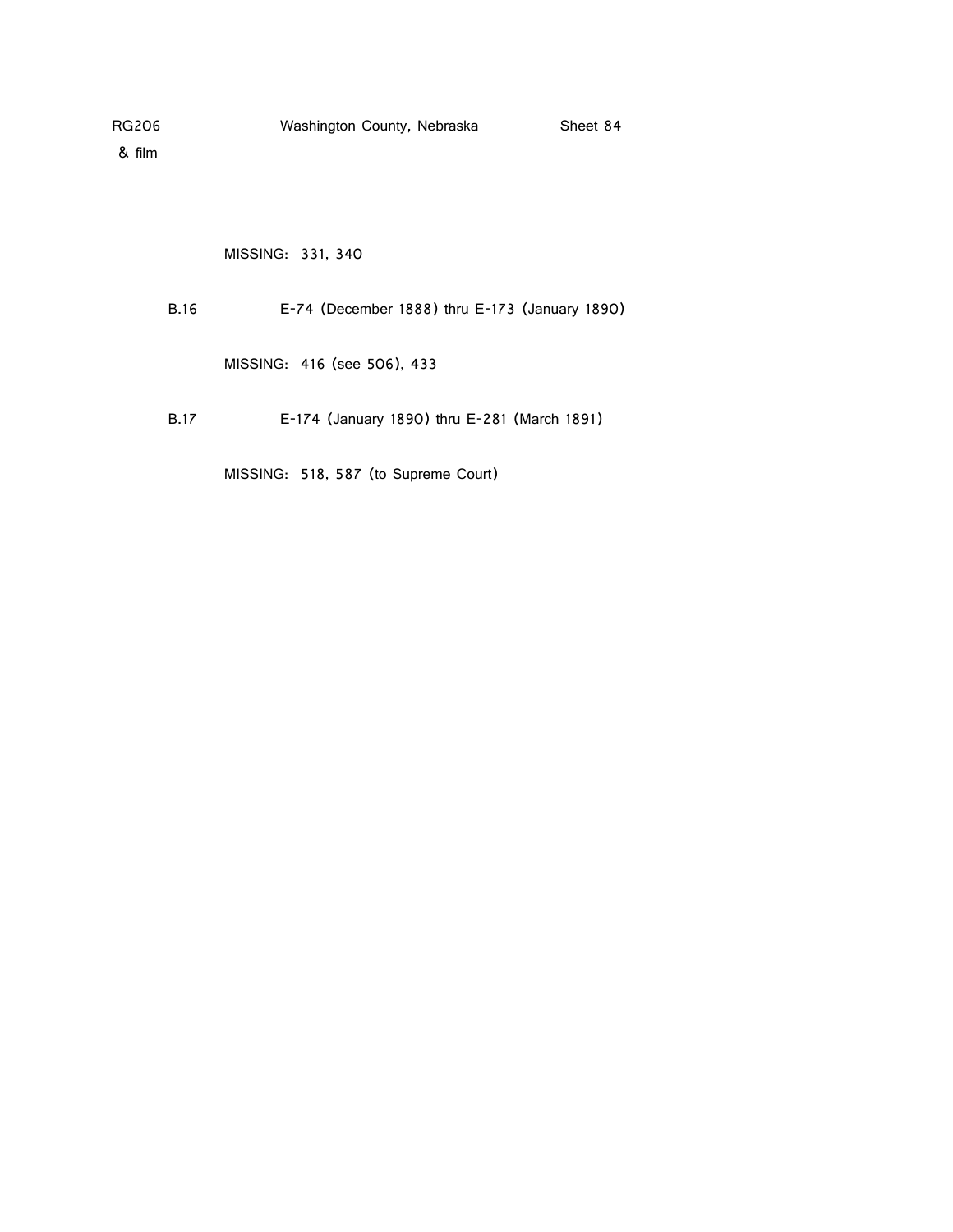& film

| <b>DISTRICT COURT (cont)</b><br><b>SUBGROUP EIGHT</b> |  |
|-------------------------------------------------------|--|
|-------------------------------------------------------|--|

**SERIES EIGHT CASE FILES (cont)**

B.18 E-282 (March 1891) thru E-377 (January 1892)

MISSING: #666, Loosing v. Thompson (1891)

B.19 E-378 (January 1892) thru E-473 (March 1891)

MISSING: 707 NOTE: #758 see also Box 56

B.20 #803 (E-484), March 1893 - #886 (E-567), February 1894

MISSING: #841, Knox v. Knox (1893)

B.21 E-551 & 552, Wild vs. Lantry (1890-1894)

B.22 #887 (E-568), February 1894 - #975 (F-21), Jan. 1895 MISSING: None NOTE: #917 (see also, Box 56 and #959 (F-5) NOTE: #926-927 (see also Box 56) NOTE: #942 (see also Box 56)

B.23 #976 (F-22), Feb. 1895 - #1056 (F-102), Jan. 1896

MISSING: None NOTE: #977 (see also Box 56) NOTE: #1011 (see also Box 56) NOTE: #1012 (see also Box 56)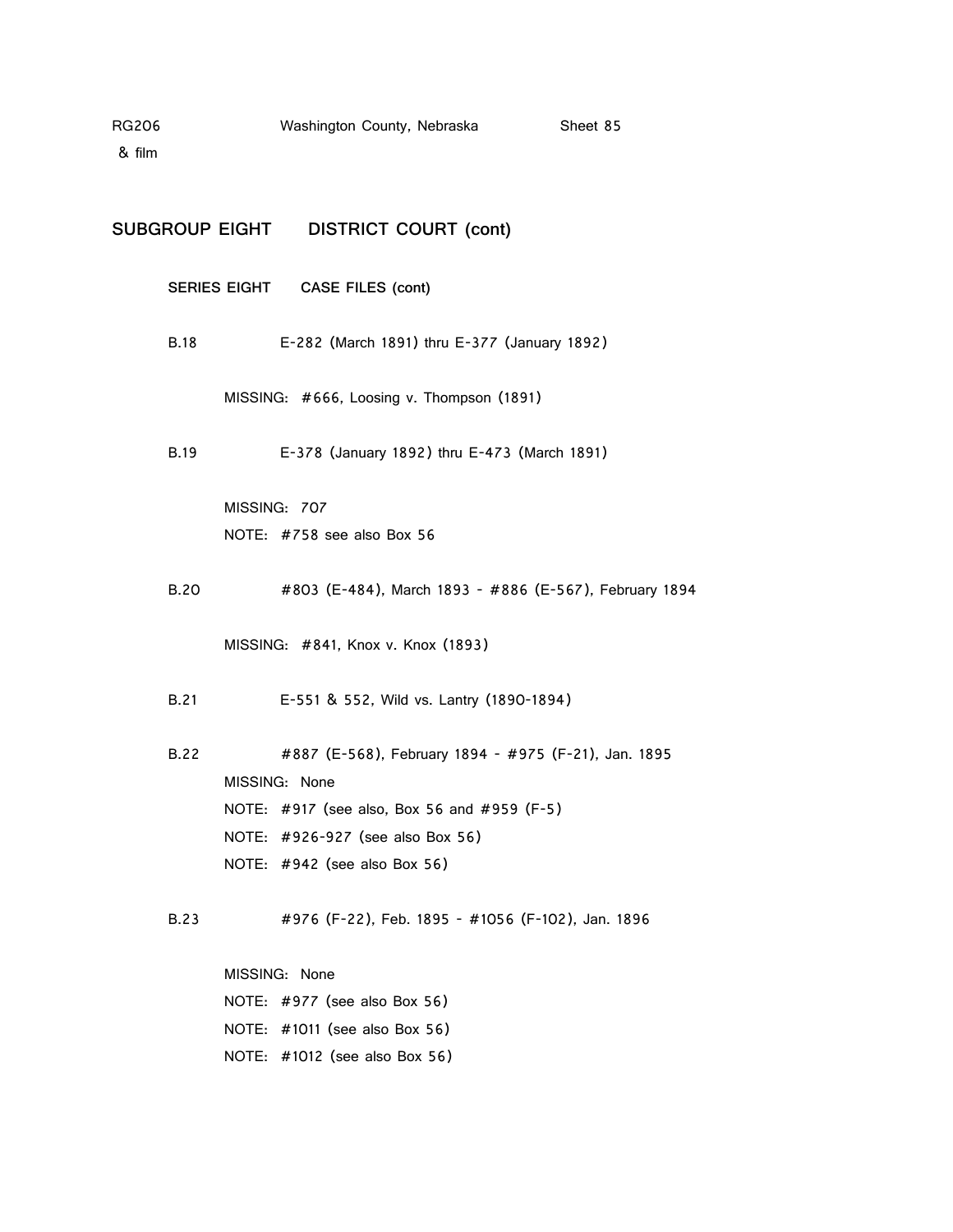| RG206<br>& film |             | Washington County, Nebraska                         | Sheet 86 |
|-----------------|-------------|-----------------------------------------------------|----------|
|                 | <b>B.24</b> | #1057 (F-103), Jan. 1896 - #1148 (F-194), July 1897 |          |
|                 |             | MISSING: 1142, Downs vs. Glover et al (1897)        |          |
|                 | B.25        | #1088 (F-134), Wade v. Keeley Institute of Virginia |          |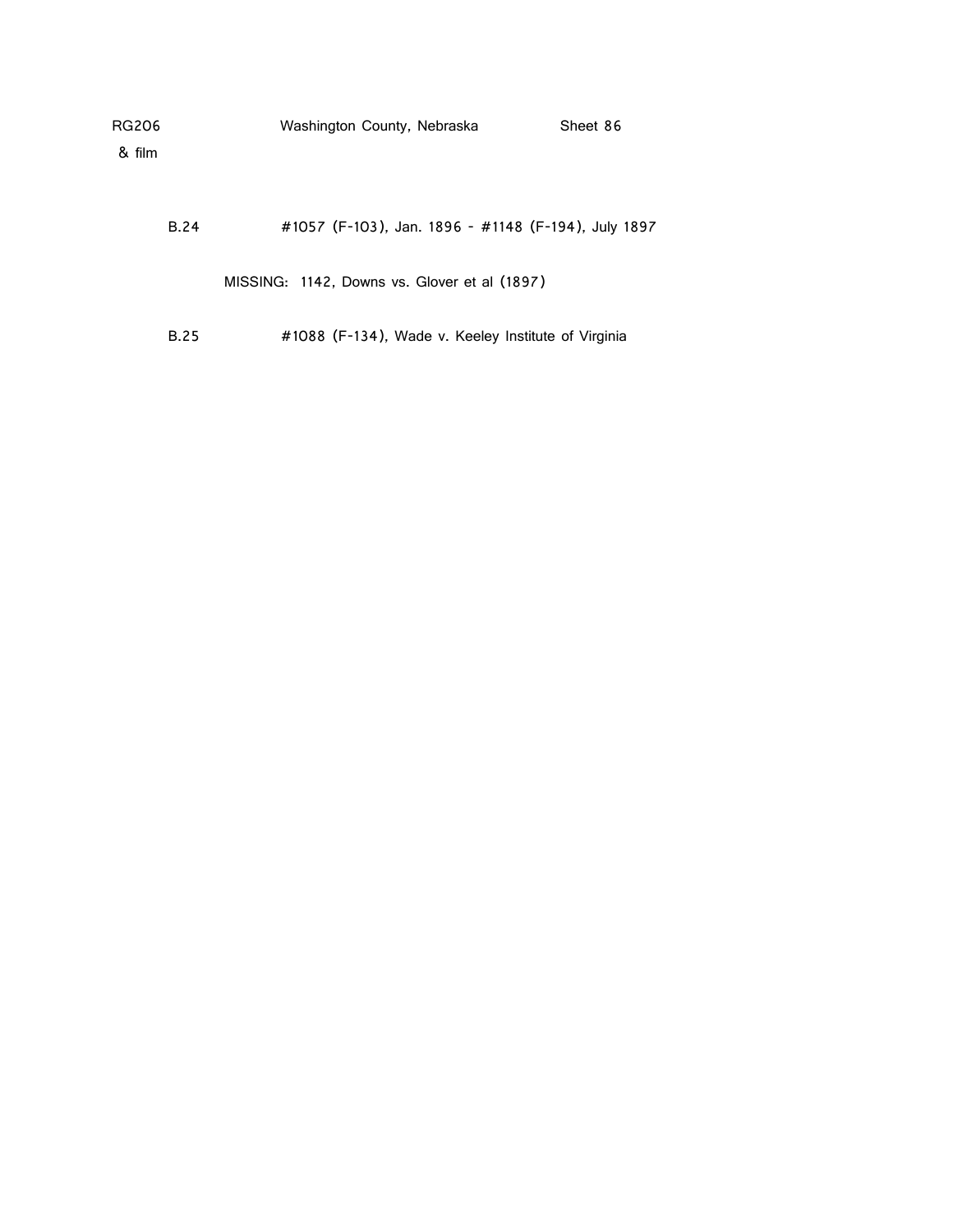& film

**SUBGROUP EIGHT DISTRICT COURT (cont)**

**SERIES EIGHT CASE FILES (cont)**

B.26 #1149 (F-195), July 1897 - #1242 (F-288), January 1899

MISSING: 1190, 1218 NOTE: #1165 & 1166 (see also Box 56) NOTE: #1171 (see also Box 56) NOTE: #1239 (see also Box 56)

B.27 #1243 (F-289), January 1899 - #1338 (F-384), July 1900

MISSING: None NOTE: #1252 (see also Box 57) NOTE: #1286 (see also Box 57) NOTE: #1338 (see also Box 57)

B.28 #1339 (F-385), August 1900 - #1431 (F-477), May 1902

MISSING: 1367, 1381 NOTE: #1415 (see also Box 57)

B.29 #1432 (F-478), May 1902 - #1536 (F-582), Dec. 1903

NOTE: #1490 (see also Box 57) MISSING: 1505 thru 1508 (Supreme Court Mandates only) 1510 and 1511 (Supreme Court Mandates only)

B.30 #1537 (F-583), Dec. 1903 - #1646 (G-54), Aug. 1905

NOTE: #1576 (see Box 1, State Tax Cases)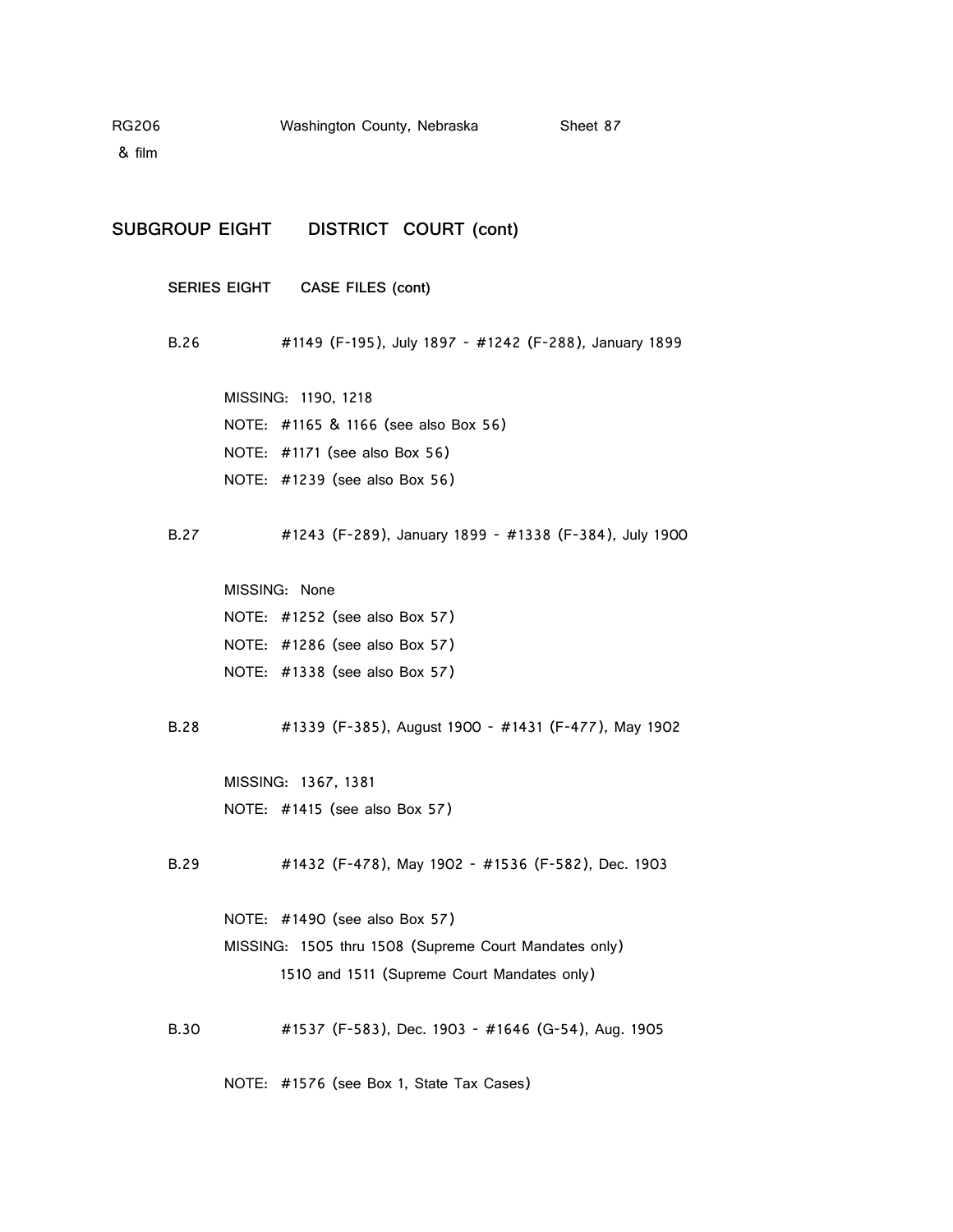NOTE: #1631 (see also Box 57) MISSING: 1599 (see 1617), 1641

B.31 #1647 (G-55), Sept. 1905 - #1776 (G-184), Sept. 1908

NOTE: #1765-1767 (see also Box 58) NOTE: #1767 (see Box 57) MISSING: 1678, 1688, 1747, 1757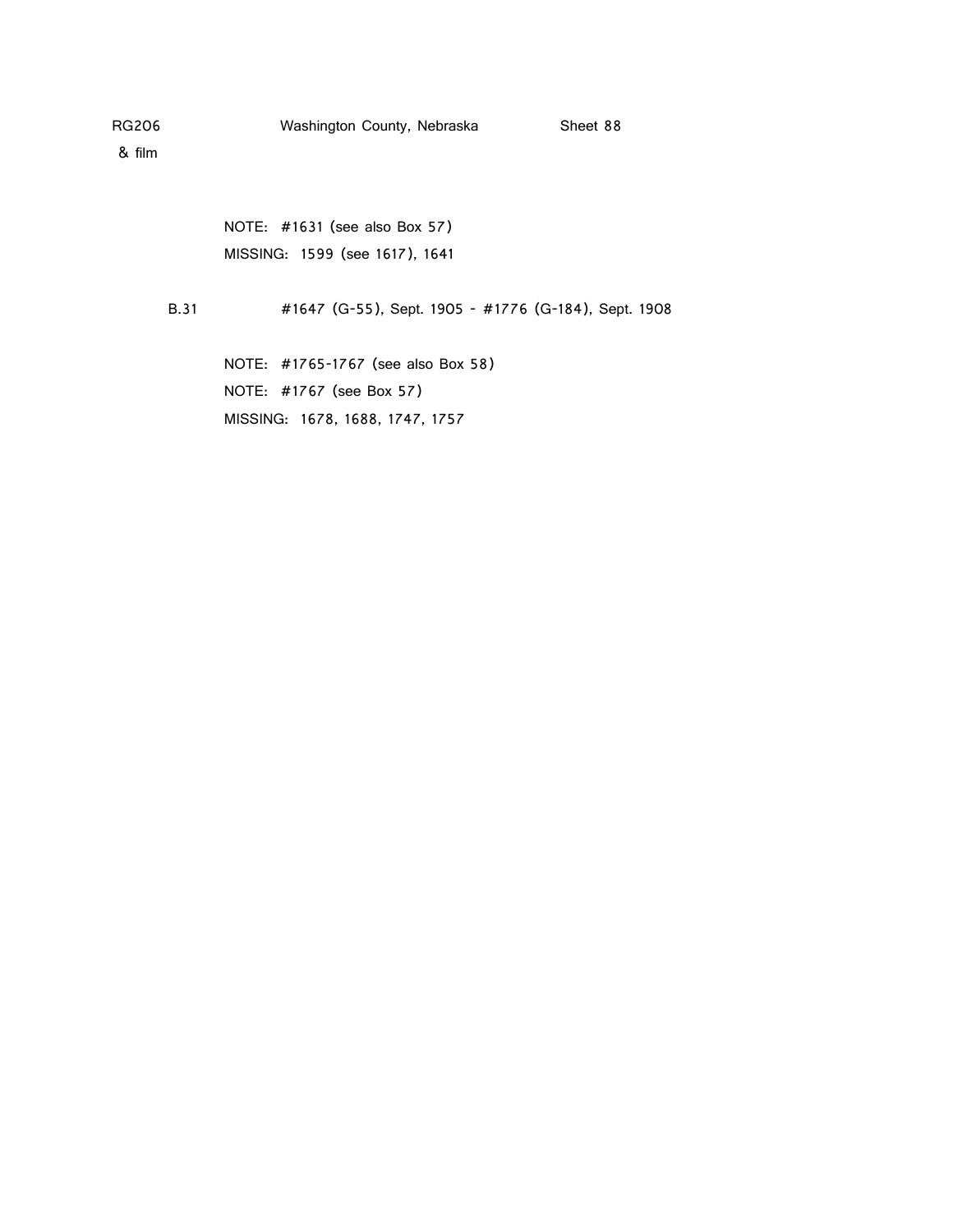& film

**SUBGROUP EIGHT DISTRICT COURT (cont)**

**SERIES EIGHT CASE FILES (cont)**

B.32 #1777 (G-185), Sept. 1908 - #1866 (G-274), Sept. 1910

MISSING: None NOTE: #1782 (bill of exception in German)

B.33 #1867 (G-275), Sept. 1910 - #1963 (G-371), Nov. 1912

NOTE: #1914 (see also Box 58) NOTE: #1950-1951 (see also Box 58) MISSING: None

B.34 #1964 (G-372), Nov. 1912 - #2043 (G-451), Feb. 1914

MISSING: None

B.35 #2044 (G-452), Mar. 1914 - #2123 (G-531), Apr. 1915

NOTE: #2110 (see also Box 58) MISSING: #2048 (G-456), 1914

B.36 #2124 (G-532), Apr. 1915 - #2193 (H-53), May 1916

NOTE: #2166 includes Land Abstracts, Herman, Nebraska MISSING: #2183 (H-43), 1916

B.37 #2194 (H-54), May 1916 - #2274 (H-134), 1917 (missing)

NOTE: #2200 (see also Box 58)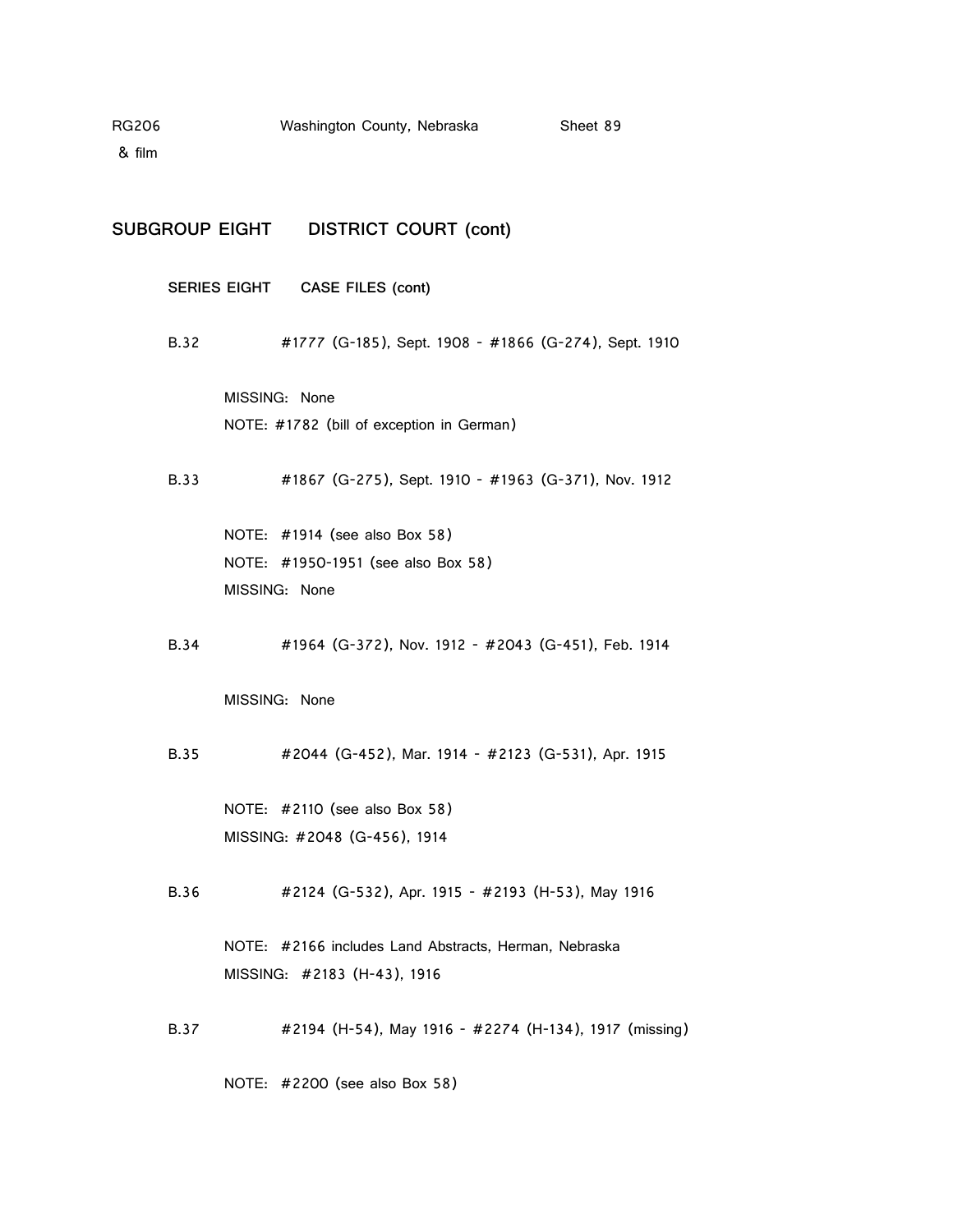NOTE: #2226 (see also Box 58) NOTE: #2257 (see also Box 58) MISSING: #2274 (H-134), 1917

B.38 #2275 (H-135), July 1917 - #2359 (H-219), Oct. 1918

NOTE: #2307 (see also Box 57) MISSING: #2314 (H-174), 1918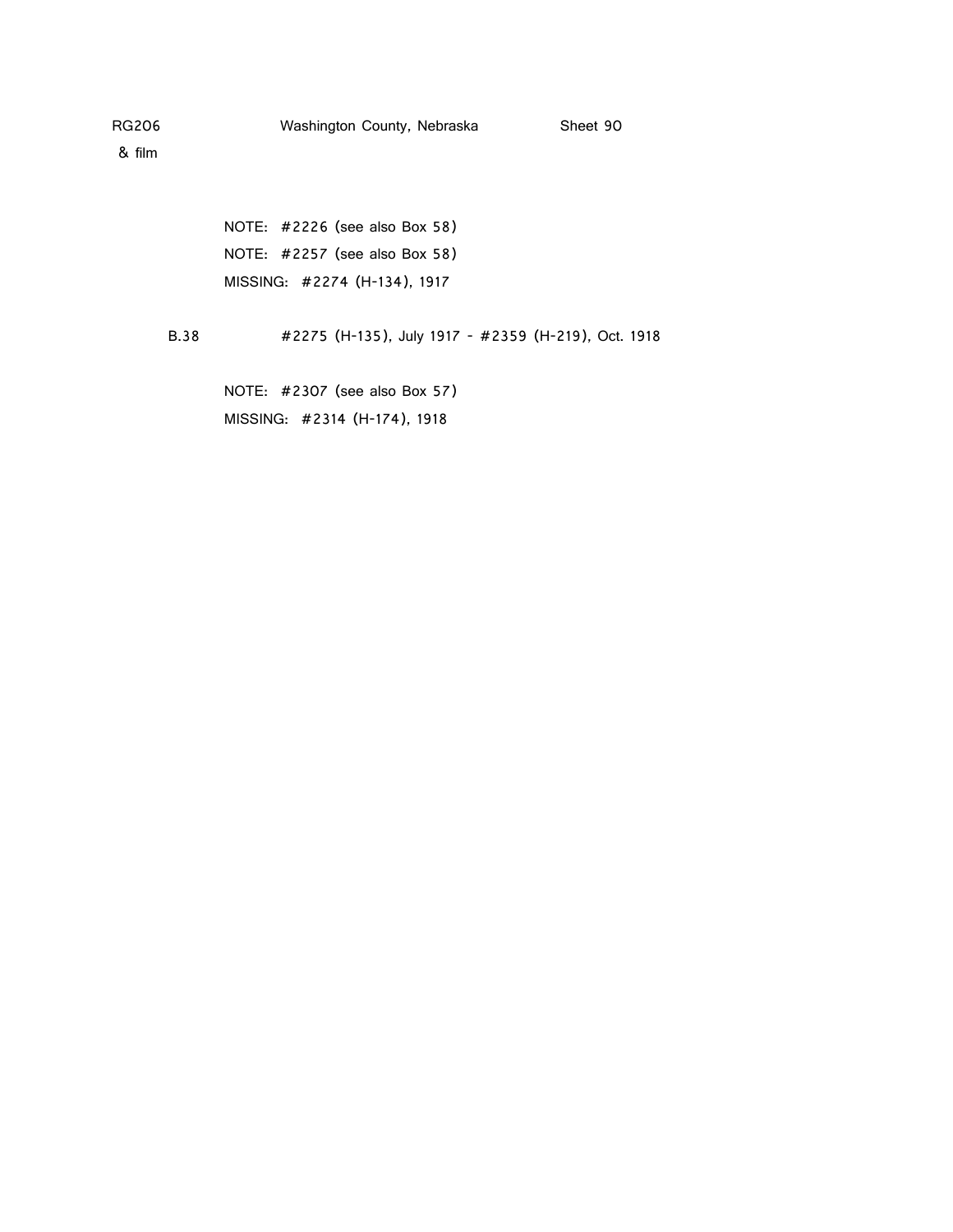& film

**SUBGROUP EIGHT DISTRICT COURT SERIES EIGHT CASE FILES (cont)** B.39 #2360 (H-220), Oct. 1918 - #2448 (H-308), Dec. 1919 NOTE: #2416 (see also Box 58) MISSING: None B.40 #2449 (H-309), Dec. 1919 - #2529 (H-389), Sept. 1920 NOTE: #2478 (see also Box 57) MISSING: None NOTE: Cases in Boxes 41-60 have been weeded and not all cases have been retained. Consult print index located in reference room file cabinets for inventory of case files. All divorce case files after 1920 have been transferred to the Washington County Historical Society. An index to divorces in Washington County Oct. 1920 - Jan. 1931, which have been transferred can also be found at the end of the print inventory index. The State Archives holds the Complete Record Volumes documenting cases that were either weeded or transferred. B.41 #2530 (Oct. 1920) - #2645 (Sept. 1921) B.42 #2573, State ex rel v. Banking House of A. Castetter w/Bills of Exception, 1921-1936 B.43 Subsequent cases involving Banking House of A. Castetter, 1921-1930 B.44 #2651 (Sept. 1921) - #2769 (March 1921)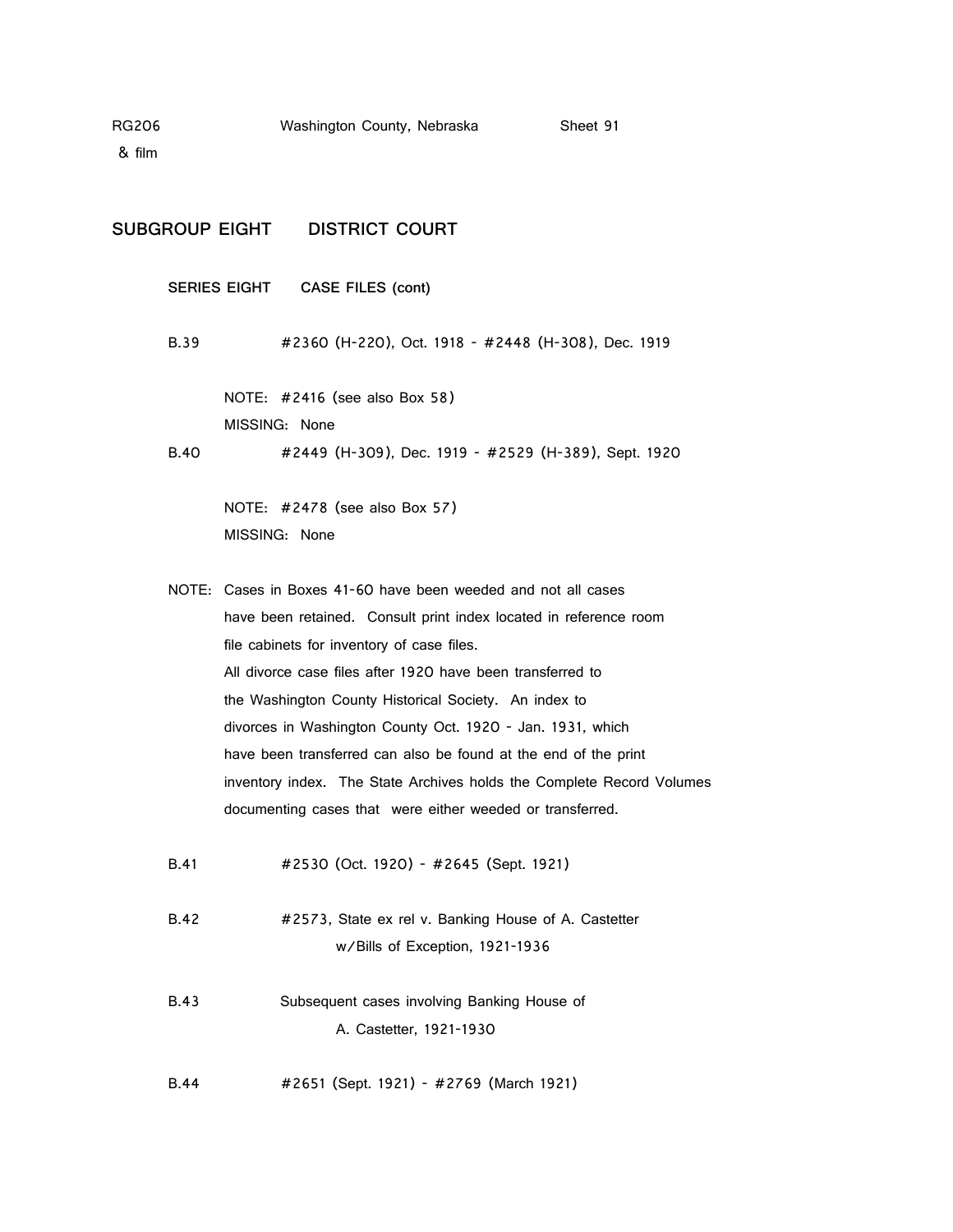|  | Sheet 92                    |
|--|-----------------------------|
|  | Washington County, Nebraska |

| <b>B.45</b> | #2720-2726, Cases against estate of Ira E. Cahoon    |
|-------------|------------------------------------------------------|
|             | 1922-1925 and                                        |
|             | #2777, Arlington St. Bank v. Cahoon et al, 1922-1926 |
| <b>B.46</b> | #2771 (Apr. 1922) - #2898 (June 1923)                |
| <b>B.47</b> | #2900 (June 1923) - #3028 (June 1924)                |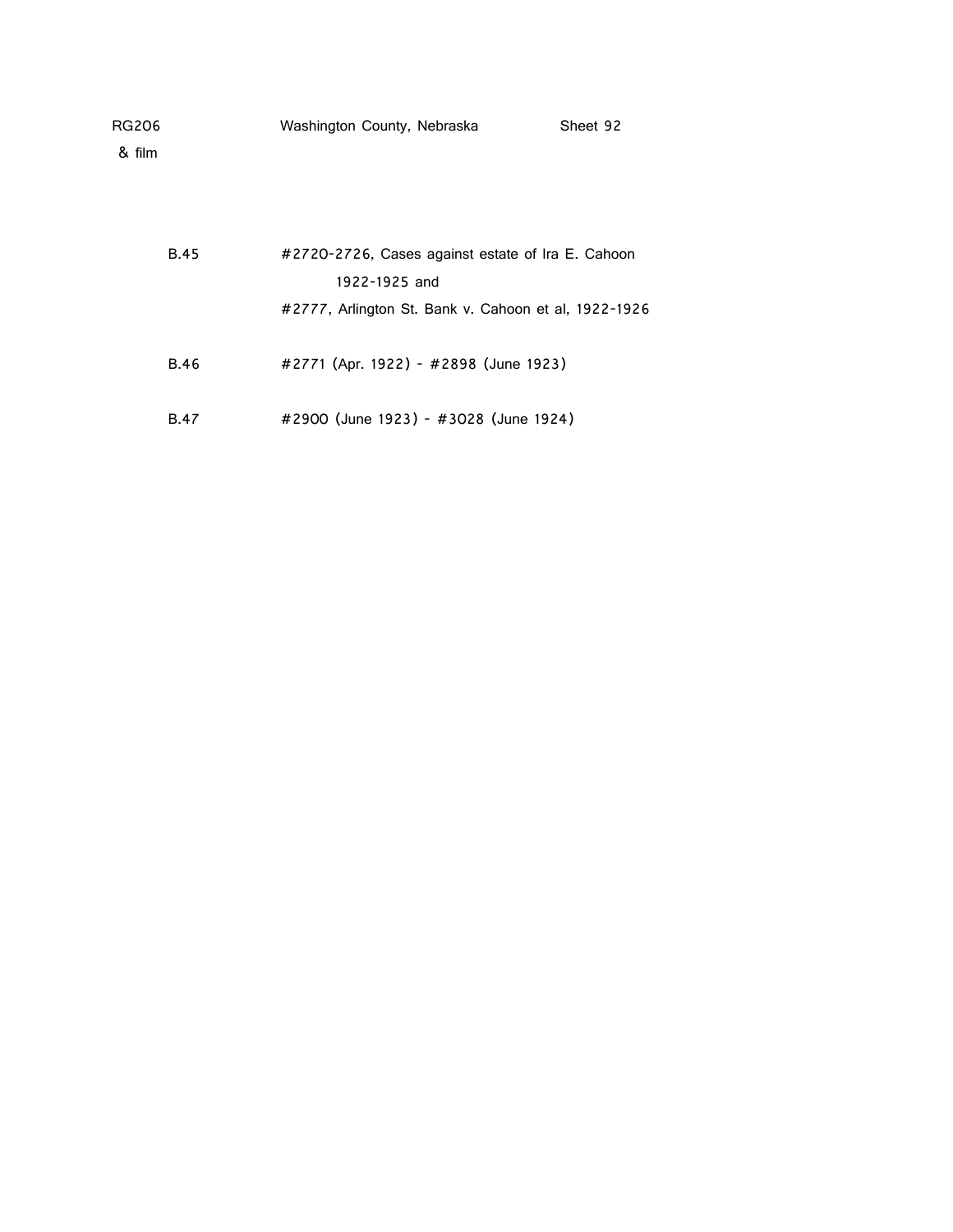& film

# **SUBGROUP EIGHT DISTRICT COURT**

|             | SERIES EIGHT CASE FILES (cont)                                                                                                                                                                                                                             |
|-------------|------------------------------------------------------------------------------------------------------------------------------------------------------------------------------------------------------------------------------------------------------------|
| B.48        | #3032 (June 1924) - #3139 (May 1925)                                                                                                                                                                                                                       |
| <b>B.49</b> | #3141 (May 1925) - #3251 (May 1926)                                                                                                                                                                                                                        |
| <b>B.50</b> | #3254 (June 1926) - #3364 (July 1927)                                                                                                                                                                                                                      |
| <b>B.51</b> | #3365 (July 1927) - #3436 (February 1928)                                                                                                                                                                                                                  |
| <b>B.52</b> | #3438 (February 1928) - #3542 (February 1929)                                                                                                                                                                                                              |
| <b>B.53</b> | #3546 (March 1929) - #3644 (January 1930)                                                                                                                                                                                                                  |
| <b>B.54</b> | #3645 (January 1930) - #3719 (October 1930)                                                                                                                                                                                                                |
| <b>B.55</b> | #3723 (October 1930) - #3740 (January 1931)                                                                                                                                                                                                                |
|             | NOTE: The following Abstracts of Title were pulled<br>from unidentified case files. They are arranged<br>chronologically by description of property to better<br>correspond with a case involving that property. Our<br>numbers appear in pencil on items. |
|             | 1. 1876, 1878<br>SW1/4, S27-T20-R10E<br>Henry Atherton to L. W. Tulleys, Trustee for<br>Samuel W. Rodman - Abstract of Title                                                                                                                               |
| 2.<br>1879  | S1/2, NE1/4, S10-T19N-R10E                                                                                                                                                                                                                                 |

Leo Hugelman to Haller Brothers - Abstract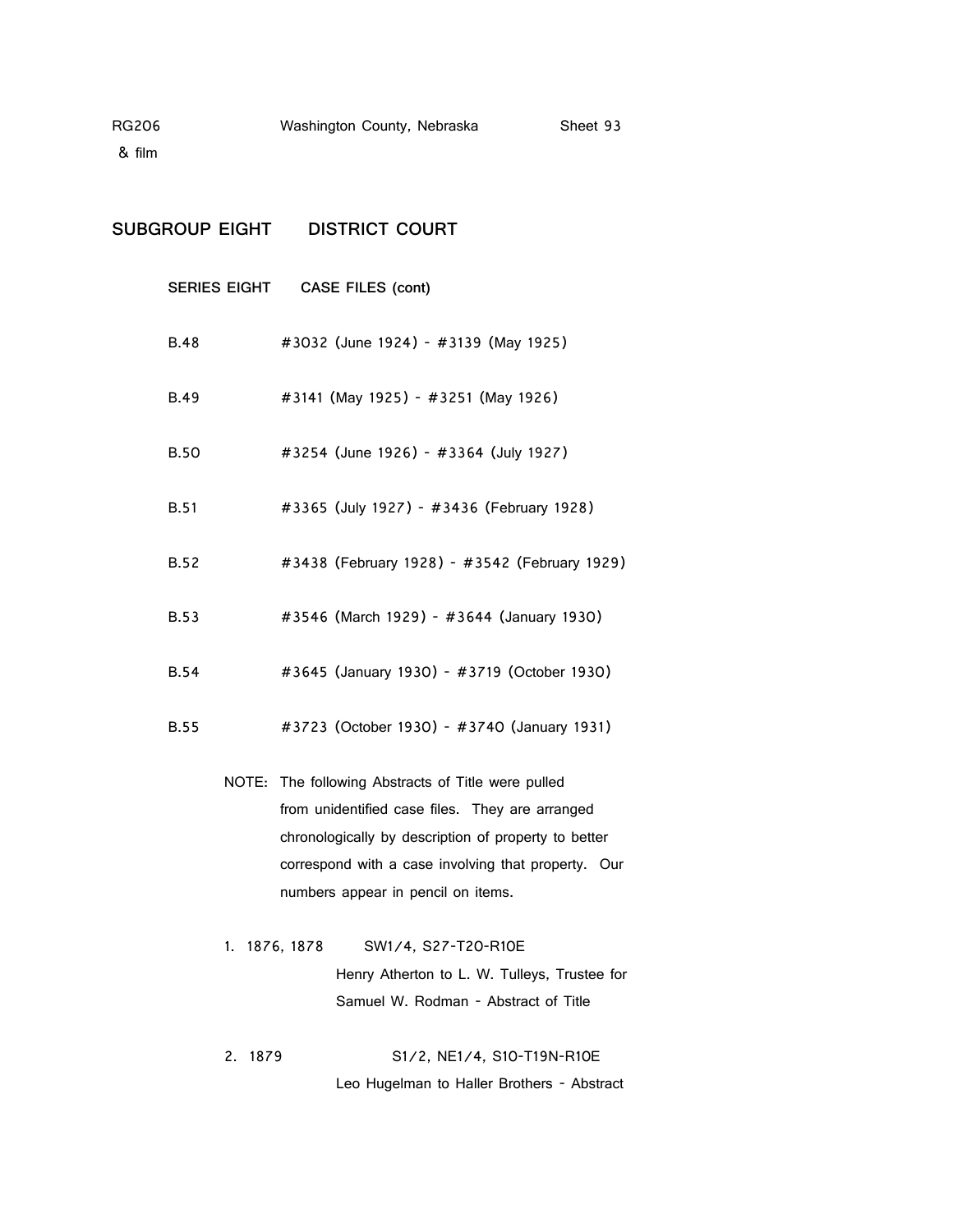|    | 3. 1883 | <b>Warranty Deed</b>                                                                                                                              | Lots $8 \& 10$ , Blk $3$ , Herman |
|----|---------|---------------------------------------------------------------------------------------------------------------------------------------------------|-----------------------------------|
|    |         | Charles & Sintha Mauzer (Manzer) to                                                                                                               |                                   |
|    |         | Walter Mauser (Manser)                                                                                                                            |                                   |
|    |         |                                                                                                                                                   |                                   |
| 4. | 1885    | S <sub>1</sub> /2, SE <sub>1</sub> /4, S <sub>8</sub> & N <sub>1</sub> /2, NE <sub>1</sub> /4, S <sub>17</sub> -T <sub>19</sub> N-R <sub>10</sub> |                                   |
|    |         | Sam'l W. Chusman to Tulleys, Trustee for Hesse                                                                                                    |                                   |
|    |         |                                                                                                                                                   |                                   |
| 5. | 1886    | NE1/4 of NE1/4, S19-T19-R10E                                                                                                                      |                                   |
|    |         | Wm.W. VanValin to Nebr. Loan and Trust                                                                                                            |                                   |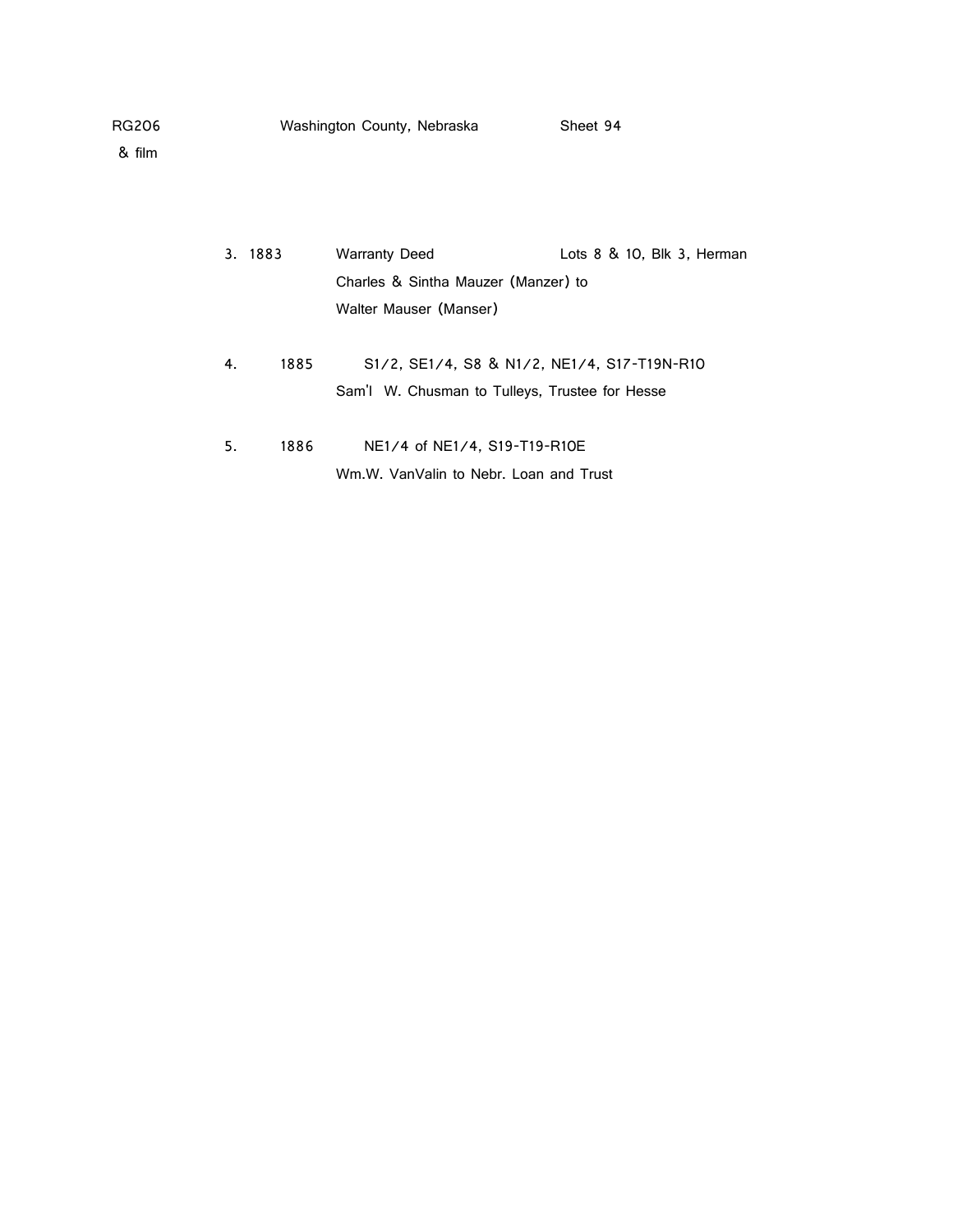# **SUBGROUP EIGHT DISTRICT COURT (cont)**

### **SERIES EIGHT CASE FILES (cont)**

#### B.55 Abstracts of title cont.

| 6A  | 1886     | W1/2, NE1/4, S15-T19N-R10E                       |  |
|-----|----------|--------------------------------------------------|--|
|     |          | Peter Vizinia to John Myers (for Mary Van Horn)  |  |
| 6В  | 1886     | same, Van Horn to Wadsworth                      |  |
|     |          |                                                  |  |
| 7A  | 1887     | N1/2, NE1/4, S2-T19-R10E                         |  |
|     |          | Anders Anderson to Omaha Loan & Trust            |  |
| 7B  | 1897     | N1/2, NE1/4, S2-T19-R10E                         |  |
|     |          | Omaha Loan & Trust to Anderson                   |  |
|     |          | (prepared for Hans P. Christensen)               |  |
| 8.  | 1889     | Warranty Deed, Omaha property                    |  |
|     |          | Anna E. & Calvin R. Shaw to Eliza J. Joy         |  |
|     |          | 1st Mtg. to G. G. Wallace, Omaha                 |  |
|     |          |                                                  |  |
| 9.  | 1890     | NW1/4, SW1/4 & SW1/4 of NW1/4, S28 and           |  |
|     |          | N1/2, SE1/4, S29-T20N-R11                        |  |
| 10. | 1891     | N1/2, SE1/4, S25-T20N-R9                         |  |
|     |          |                                                  |  |
|     |          | Jeff H.Gossard to the Public (for Ernest Geary)  |  |
|     | 11. 1891 | S1/2, NW1/4, S24-T20N-R10E                       |  |
|     |          | Thomas Doris to Fred S. Slades (for Jas. Rankin) |  |
|     |          |                                                  |  |
|     | 12. 1892 | Will of Nathan Deaver, Lawrence Co., Indiana     |  |
|     |          | 1882 and codicil, 1883                           |  |
|     |          |                                                  |  |
| 13. | -1892    | NW1/4, NE1/4 & N1/2, NW1/4, S33-T20-R10E         |  |
|     |          | Henry J. Miller to Clifford Anthony, trustee     |  |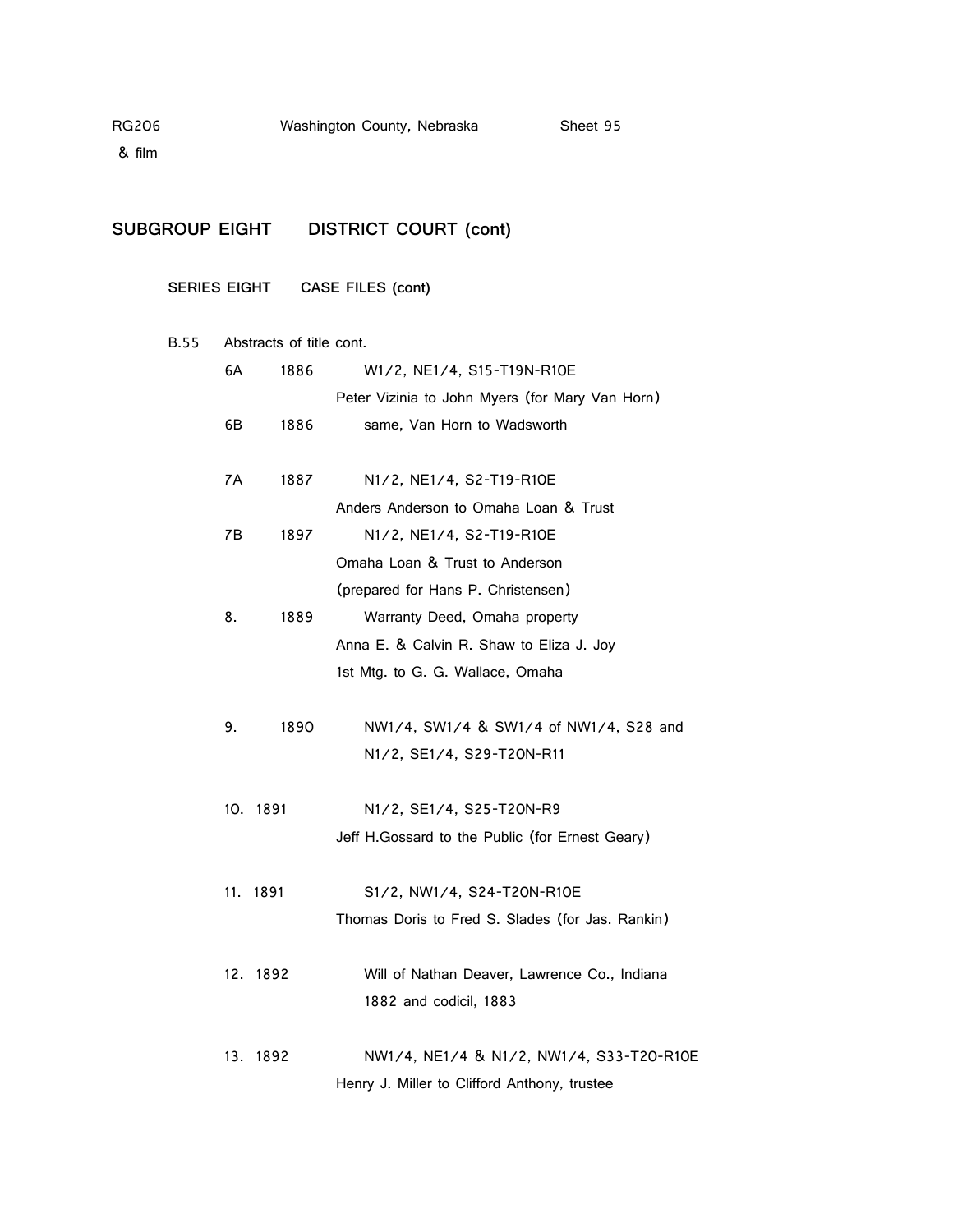14. 1892 NE1/4, S17-T19-R10E J. C. Lippincott to the Public Assignment, Chas. McMenemy to L.B.H. Eldridge 15. 1893 N1/2, NW1/4 & SE1/4, NW1/4 & NE1/4, SW1/4, S5-T19N-R10E, M. Cameron to A. Castetter 16. 1894 Lot 13, Blk 19, Herman. Nebraska Danial McMillan to Latta, Clark & Chambers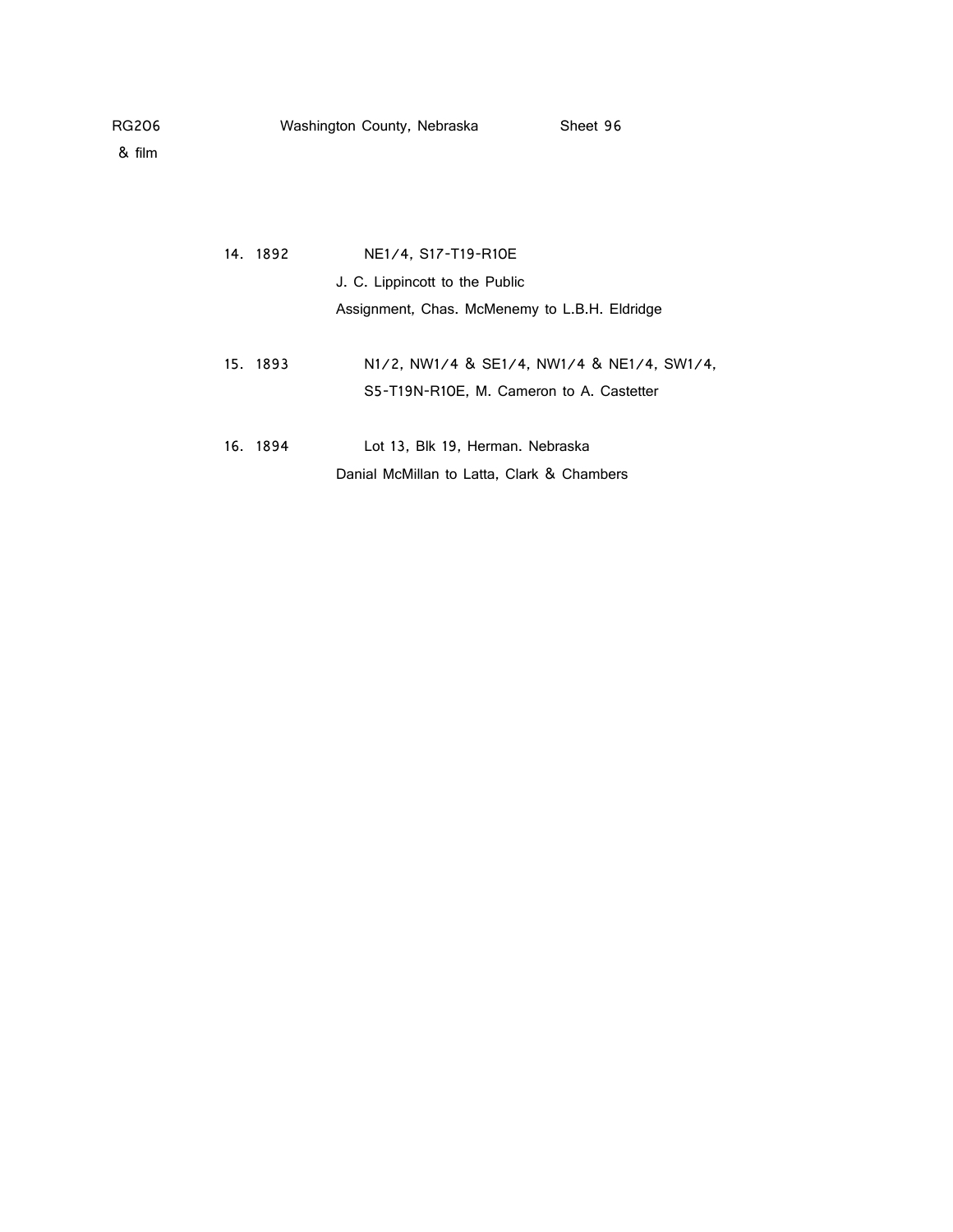**B.55** 

# **SUBGROUP EIGHT DISTRICT COURT (cont)**

## **SERIES EIGHT CASE FILES (cont)**

| Abstracts of Title cont. |                                                    |
|--------------------------|----------------------------------------------------|
| 17. 1895                 | Lot 14, Blk 16, Herman, Nebraska                   |
|                          | Becca A. Maple & J. B. to Neb. Central Bldg & Loan |
| 18. 1900                 | NW1/4, SW1/4, S1/2, SW1/4, S35-T20N-R11E           |
|                          | Marion R. Kindred to Alex Peddie                   |
|                          | see also Frence v. Kindred, 9/21/1889              |
| 19. 1901                 | Warranty Deed, N1/2, NW1/4, S31-T20-R11E           |
|                          | Joab Souder to Ellen Souder                        |
| 20. 1904                 | Parcel, S30-T20N-R11E (see also #24)               |
|                          | Samuel J. West to latta, Burdic and Christian      |
| 21. 1906                 | N1/2, NE1/4 & S1/4, NE1/4, S5-T20-R11E             |
|                          | Assignment, John Chambers to Harry H. Wallace      |
| 22. 1913                 | W1/2, SE1/4, S30-T20-R11E, etc. to                 |
|                          | East Line, W1/2, SE1/4, S30 (Herman, NE)           |
|                          | Jno. Fitz Roberts & Sarah H. and                   |
|                          | Eugene Rose & Mabel to Frank J. Kastl.             |
| 23A<br>1913              | NW1/4, NW1/4, S11-T19-R10E                         |
| 23B<br>1893              | SE1/4, NW1/4 & N1/2, NE1/4, SW1/4, S10-T19-R10     |
|                          |                                                    |
| 23C<br>1913              | S1/2, NE1/4, S10-T19-R10E                          |
|                          | 23A-C, Fred G. Menking to Wm. J. McCann            |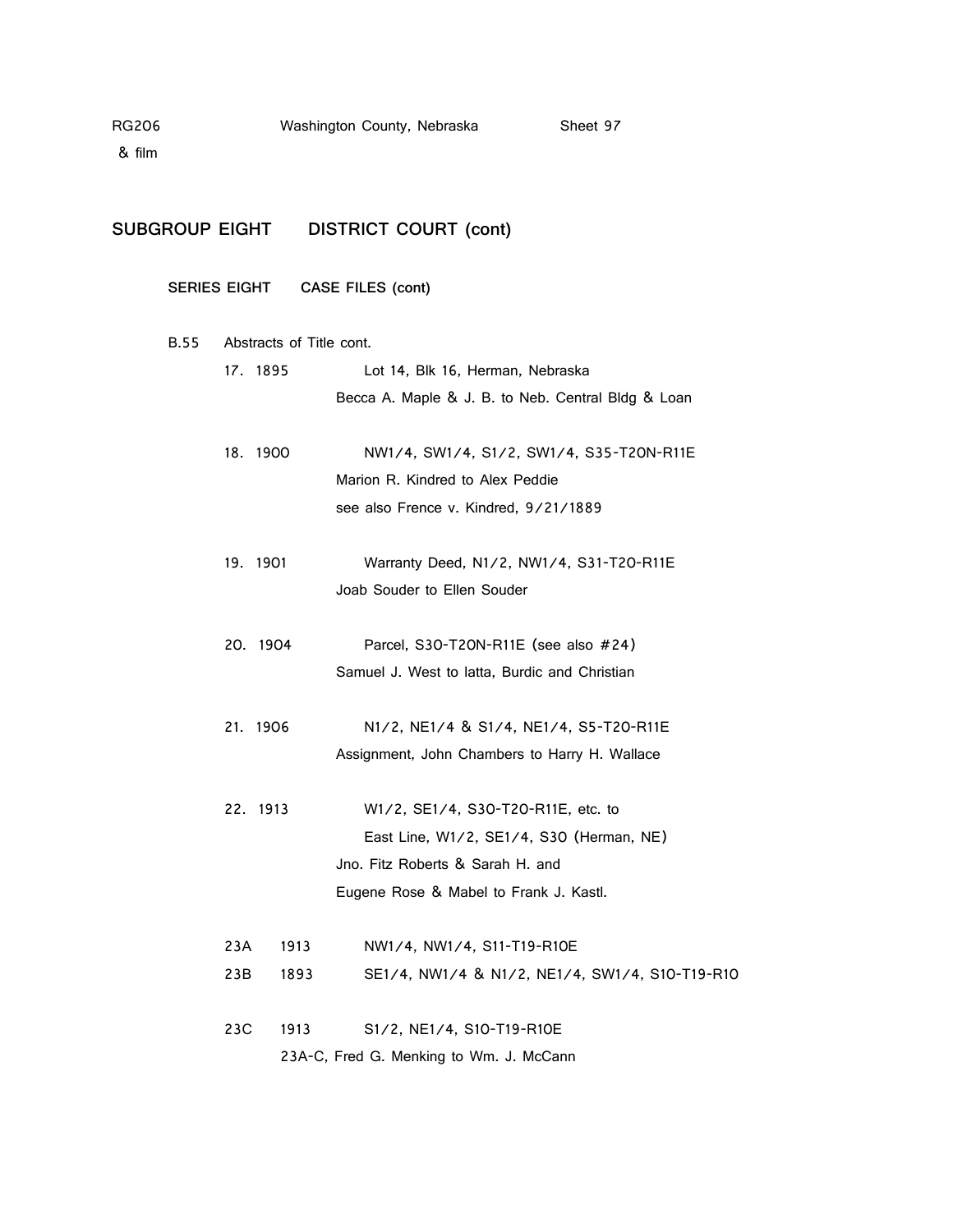& film

24. 1914 N1/2, NE1/4, S17-T19-R11E and estate of Giles Mead, 1900 L.B.H. Eldridge to Charles Husk entitled Fred Olson abstract #2 (see case #1630) 25. 1919 N1/2, NE1/4, SW1/4, NE1/4, and

NW1/4, SE1/4, S5-T19-R10E

John & James Gilliam to Edward Miller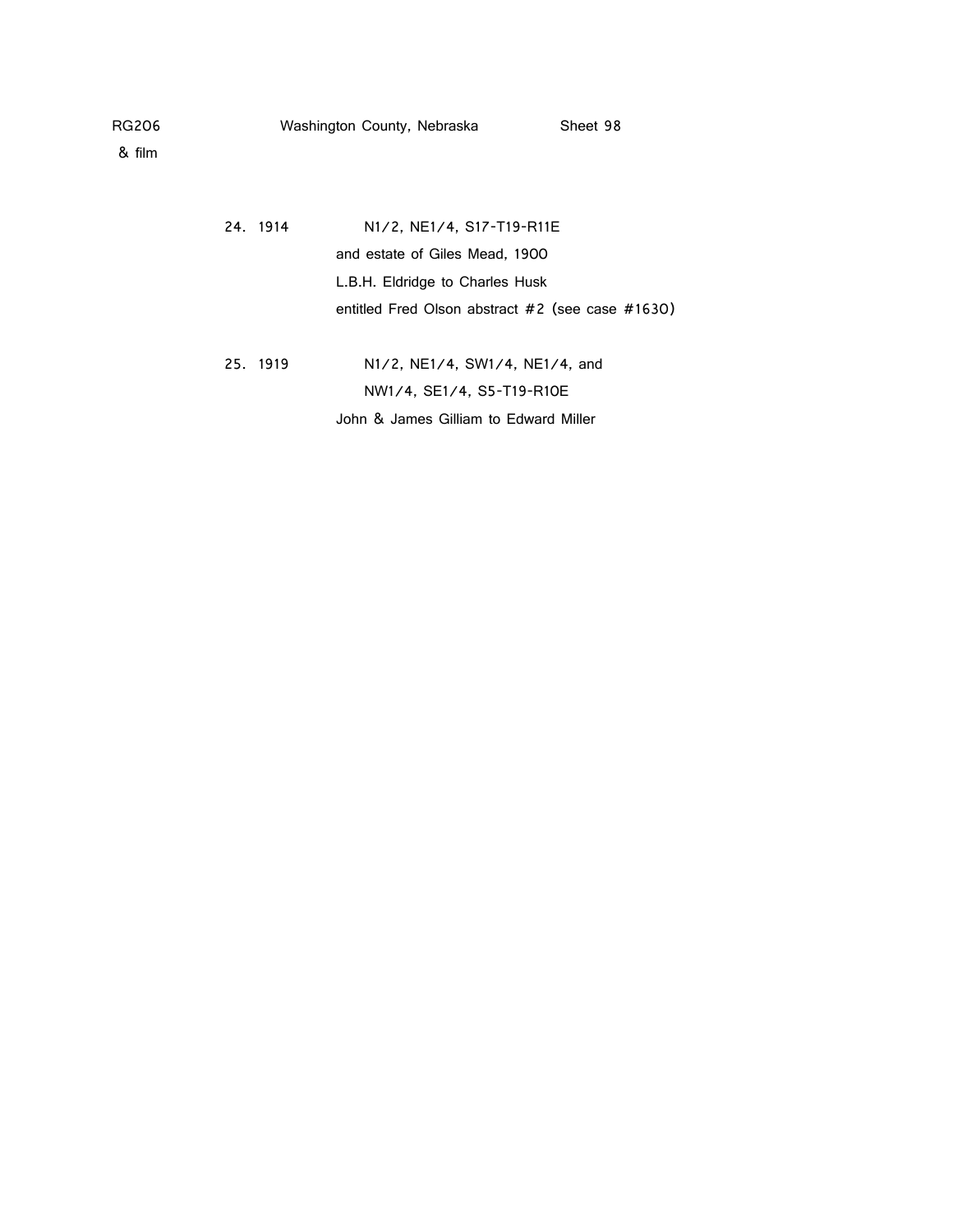& film

# **SUBGROUP EIGHT DISTRICT COURT**

# **SERIES EIGHT CASE FILES (cont)**

#### B.55 Abstracts of Title cont.

| 26. 1921 | SW1/4, S2-T20-R44W (Colorado)                    |
|----------|--------------------------------------------------|
|          | Property of Lewis E. Ruth (for Henry Kuhlman)    |
| 27. 1923 | NW1/4, SE1/4, S22-T4N-R35E (Oregon)              |
|          | Plateau St.Bank/Maude Hasbrouck (for Clark Wood) |
| 28. 1928 | Warranty Deed (1925), NW1/4, S32-T20N-R11E       |
|          | John H. Cameron to J. Howard Cameron             |
| 29A 1928 | Quit Claim Deed, SW1/4, S13 & SE1/4, S14         |
|          | and NE1/4, S23-T19N-R10E                         |
| 29B      | Quit Claim Deed, SE1/4 and Lot 6, S12            |
|          | 29A&B, Mary Anderson to Fred T. Anderson         |
|          |                                                  |
| 30. 1930 | NE1/4, NW1/4, S32-T20-R10                        |
|          | Freeman E. Fletcher to Plateau State Bank        |
| 31. 1931 | L.2, S15; L.4, S16; N1/2, NW1/4, S22-T19-R10     |
|          | Plateau State Bank to Victor E. Holstein         |
|          |                                                  |
| 32. 1931 | L.26-309, Block 18, Herman                       |
|          | Jno. & Sarah Roberts & Eugene & Mabel Rose       |
|          | to John M. Compton                               |
| 33. 1931 | L3-4 (part), Blk 206, Fremont, Dodge County      |
|          |                                                  |

R.H. & Pearl Bovee to Plateau State Bank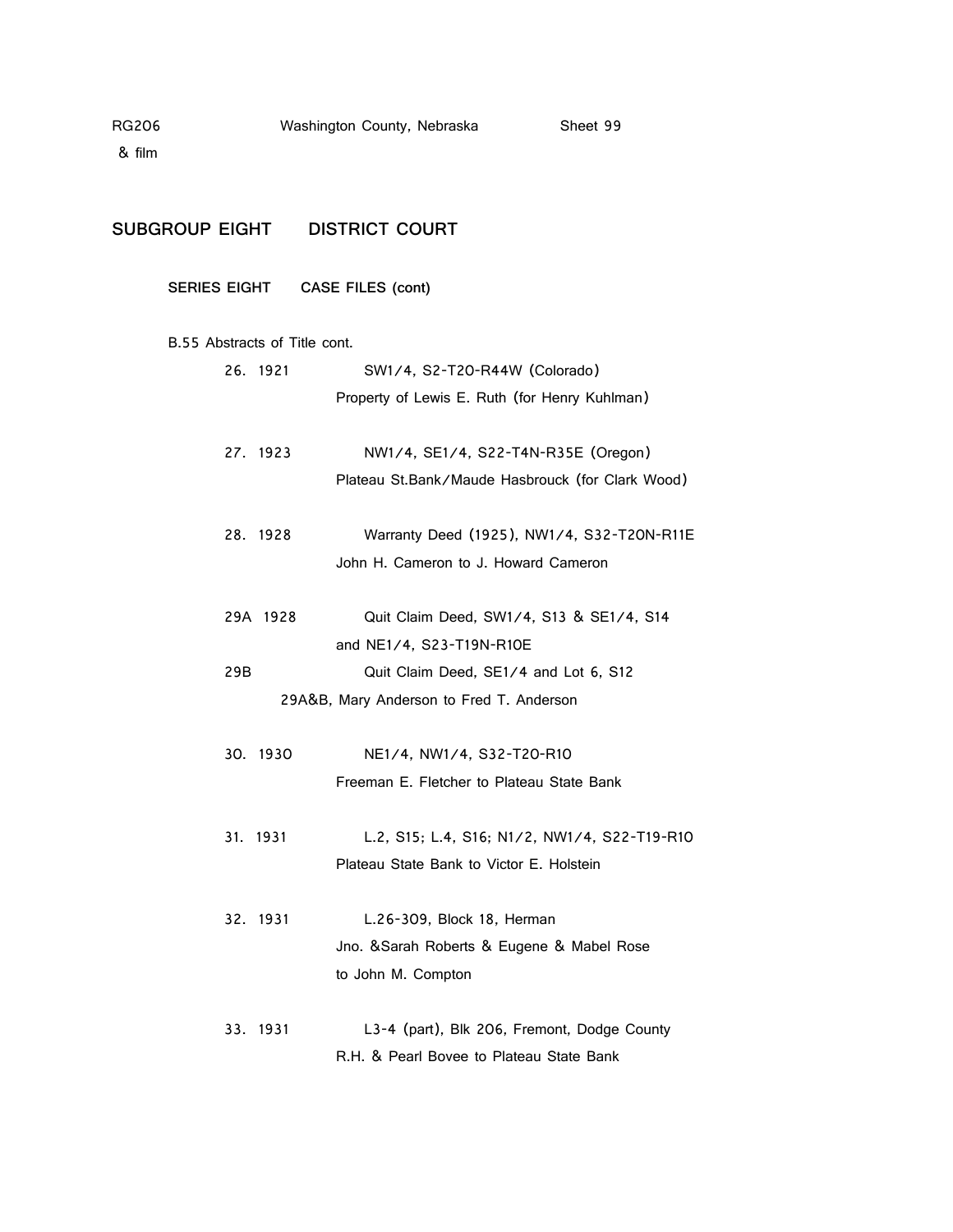| RG206<br>& film | Washington County, Nebraska |      | Sheet 100                                                                               |  |
|-----------------|-----------------------------|------|-----------------------------------------------------------------------------------------|--|
|                 | 34. 1882                    |      | N <sub>1</sub> /2, N <sub>E1</sub> /4, S <sub>5</sub> -T <sub>19</sub> -R <sub>10</sub> |  |
|                 |                             |      | Joseph Doll to J. W. Newell                                                             |  |
|                 | 35A                         | 1888 | SW1/4, S19-T20-R11E (Burt Co., NE)                                                      |  |
|                 | 35B                         |      | S1/2, NW1/4, S19-T20.R11E (Burt Co., NE)                                                |  |
|                 |                             |      | James & Jno. Fitch to William F. Snyder                                                 |  |
|                 |                             |      |                                                                                         |  |

| 36. 1903 | L.2 & 4, Block 6, Herman, Nebraska |
|----------|------------------------------------|
|          | Paul W. Horbach to O. C. Dorsey    |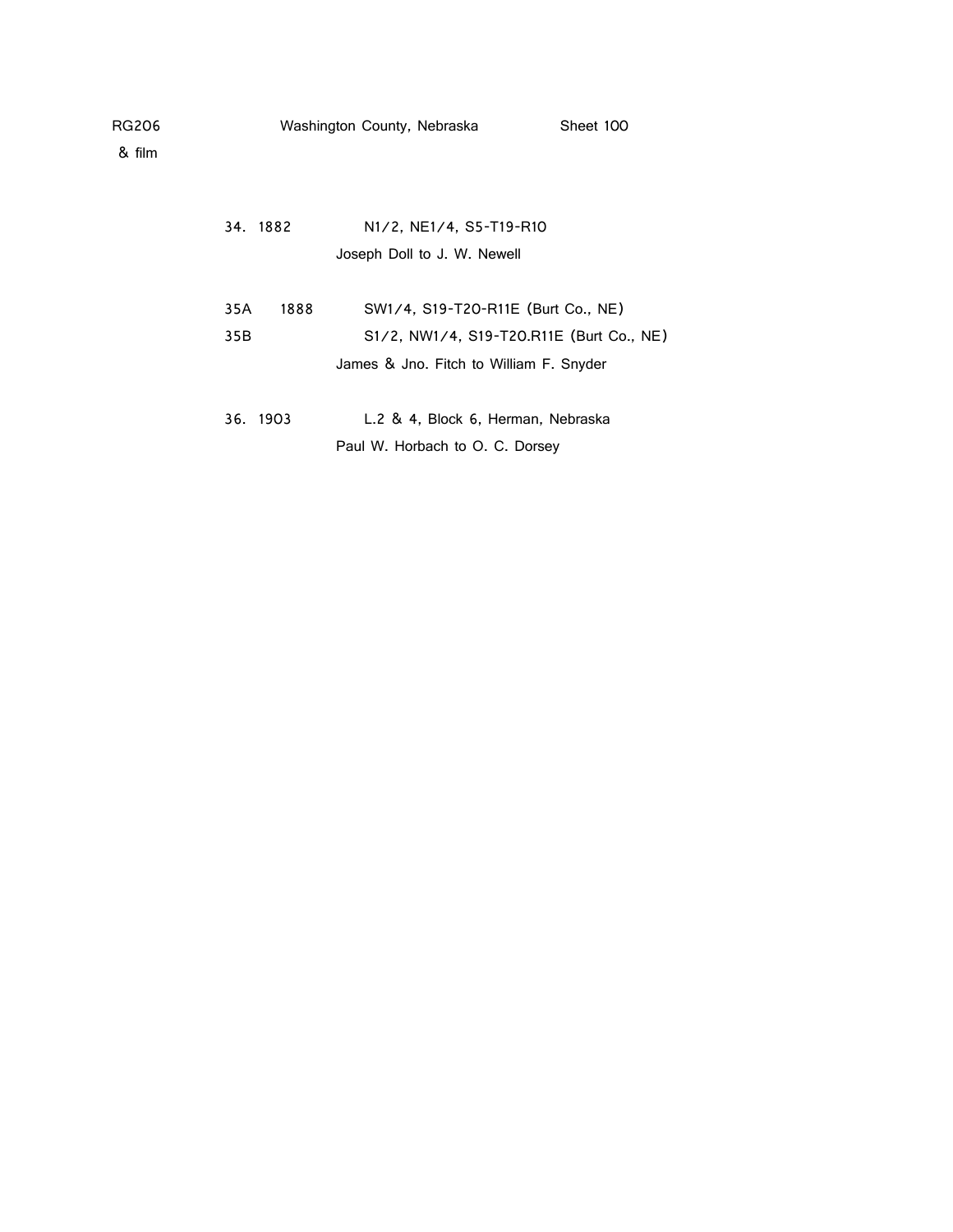& film

### **SUBGROUP EIGHT DISTRICT COURT**

**SERIES EIGHT CASE FILES (cont)**

- B.55 Abstracts of Title (cont) 37. 1914 SE1/4, SW1/4, S5 & E1/2, NW1/4, S8-T19-R10
	- 38. 1890s Papers from estate of Alcinda B. Vanhorn
- B.56 Bills of Exception and Exhibits

| #758       | Bills of Exception, October 8, 1895        |
|------------|--------------------------------------------|
| #917       | Bill of Exception, October 1894            |
|            | (see also $\#959$ (F-5))                   |
| #926-927   | <b>July 1895</b>                           |
|            | Cole v. Arlington and Blair State Banks    |
|            | w/ transcript Blair St. Bank v. E. Paulsen |
|            | et al, Doc. 42, p.258 (Douglas County)     |
| #942       | Bill of Exception, February 1896           |
| #977       | Bill of Exception, December 1896           |
| #1011      | Supreme Court Transcript (#8388), 1895     |
| #1012      | Supreme Court Transcript (#8493), 1895     |
| #1165-1166 | Testimony, Oct. 1897                       |
| #1171      | Bill of Exceptions, v.1 & 2, 1897          |
| #1239      | Bill of Exceptions, Dec. 1898              |
|            |                                            |
|            |                                            |

## B.57 Bills of Exception and Exhibits

| #1252 | Depositions, June 1899         |
|-------|--------------------------------|
| #1286 | Bill of Exceptions, May 1900   |
| #1338 | Bill of Exceptions, Dec. 1900  |
| #1415 | Bill of Exceptions, Sept. 1902 |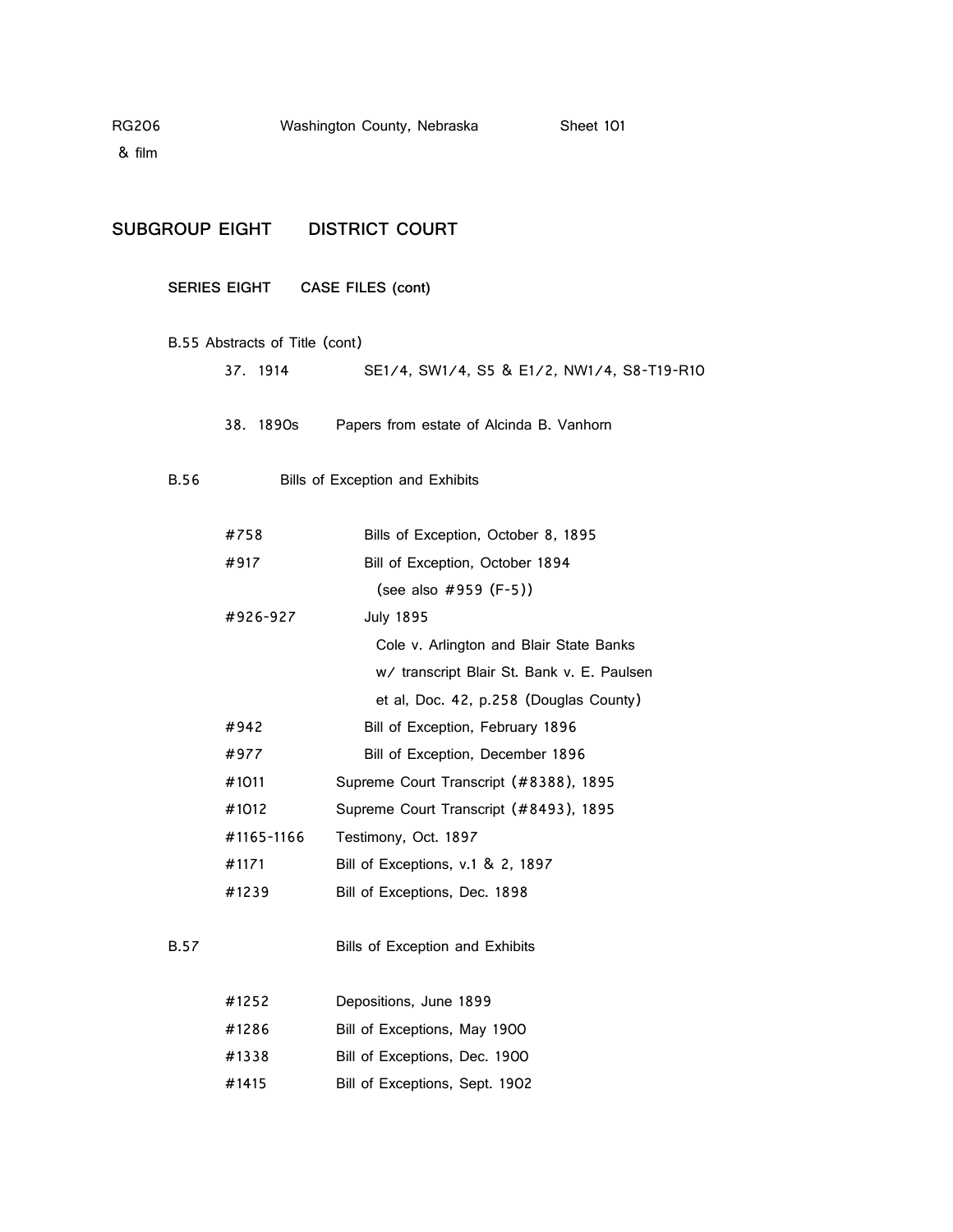| #1490 | Bill of Exceptions, 1904             |
|-------|--------------------------------------|
| #1631 | Bill of Exceptions, July 19, 1905    |
| #2307 | Depositions, May 1920                |
| #2478 | Depositions, Aug. 1920               |
| #2547 | Depositions, Jan. 1921               |
| #2585 | Bill of Exceptions, Apr. 1921        |
| #2595 | <b>Exhibits</b>                      |
| #2661 | Bill of Exceptions, Oct. 1921        |
| ?     | Wulf v. Chicago & NW Ry Co. Exhibits |
| #3195 | Depositions, June 1926               |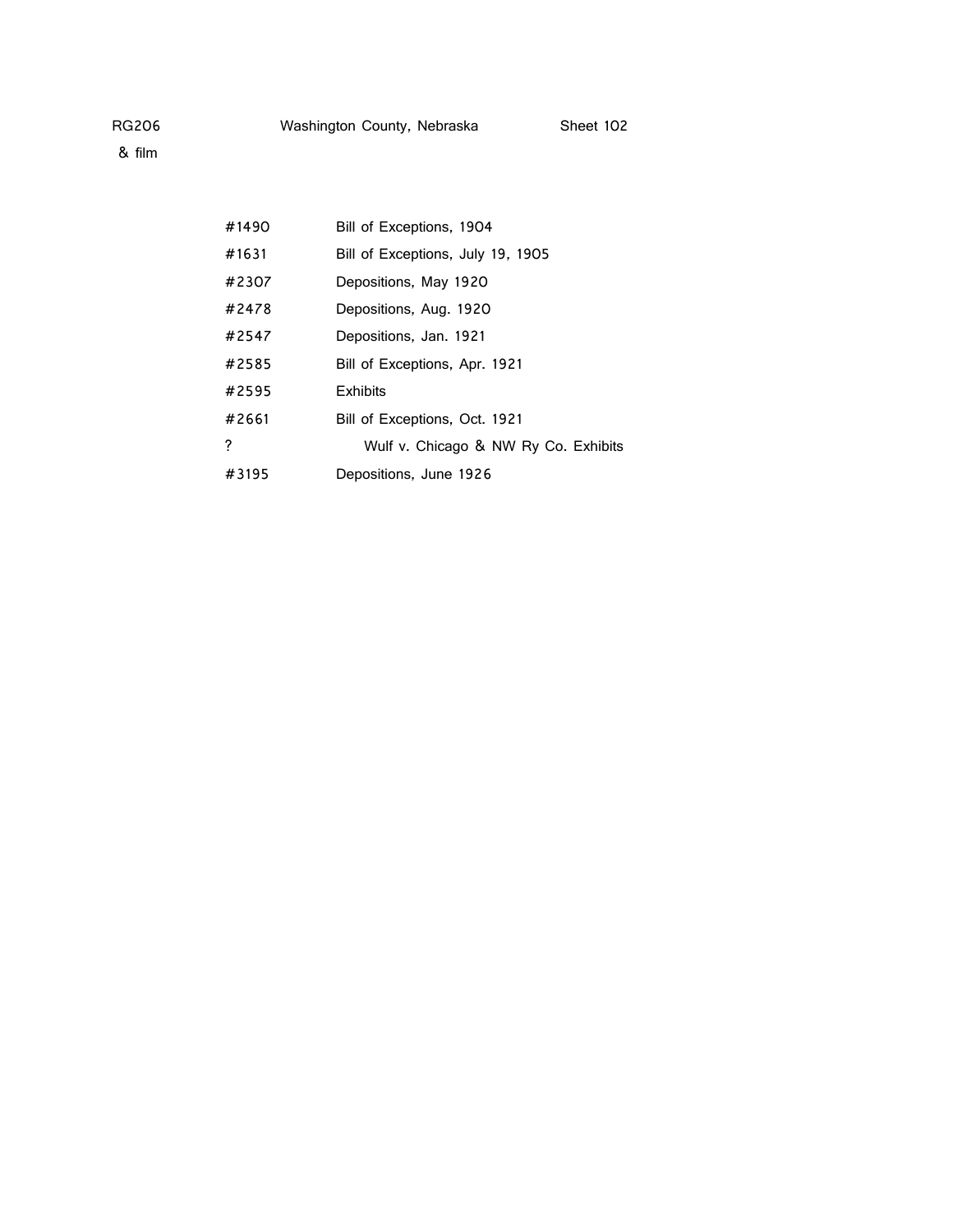| SUBGROUP EIGHT |              | <b>DISTRICT COURT (cont)</b>               |
|----------------|--------------|--------------------------------------------|
|                | SERIES EIGHT | CASE FILES (cont)                          |
| <b>B.57</b>    |              | Bills of Exceptions & Exhibits             |
|                | #3387        | Depositions, Feb. 1928                     |
|                | #3466        | Depositions, Dec. 1928                     |
|                | #3552        | Depositions & Exhibits, 1929               |
| <b>B.58</b>    |              | Bills of Exception and Exhibits            |
|                | #1765        | Liquor License - Village Proceedings, 1908 |
|                | #1766        | Liquor License - Village Proceedings, 1908 |
|                | #1767        | Liquor License - Village Proceedings, 1908 |
|                | #1914        | Bill of Exceptions, March 1912             |
|                | #1950-1951   | Bill of Exceptions, 1913                   |
|                | #2110        | Bill of Exceptions, March 1915             |
|                | #2200        | Liquor License - Village Proceedings, 1916 |
|                | #2226        | Bill of Exceptions, Dec. 1917              |
|                | #2257        | Bill of Exceptions, June 1920              |
|                | #2416        | Bill of Exceptions, May 1920               |
|                | #2893        | Bill of Exceptions, Oct. 1924              |
|                | #3101        | <b>Bill of Exceptions</b>                  |
| <b>B.59</b>    |              | Bills of Exception and Exhibits            |
|                | #2595        | Bill of Exceptions, July 1924              |
|                | #3387        | Testomony, April 11, 1928                  |
|                | #3414        | Bill of Exceptions, July 1928              |
|                | #3420        | Bill of Exceptions, May 1930               |
|                | #3857        | Bill of Exceptions, May 1930               |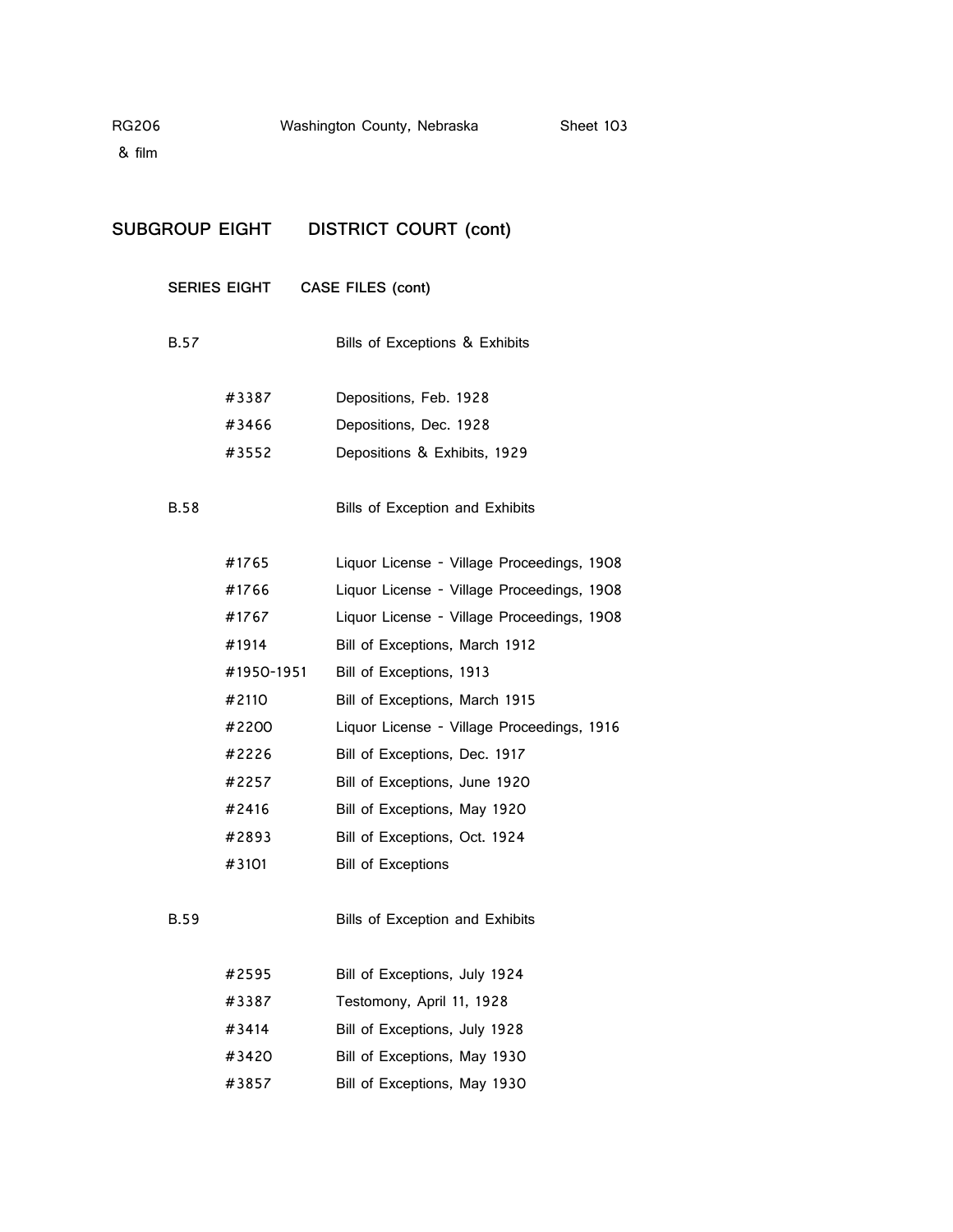|      | #4004      | Exhibits, June 1933                           |
|------|------------|-----------------------------------------------|
|      | #4067/4070 | Bill of Exceptions, Nov. 1933                 |
|      | #4263      | Defendant's Bill of Exceptions, Oct. 28, 1935 |
|      | #4658      | Plaintiff's Bill of Exceptions, Dec. 1940     |
| B.60 |            | Bills of Exception, etc.                      |
|      | #5663      | Bill of Exceptions and Depositions, 1955-1959 |
|      | #4101      | Bill of Exceptions & Exhibits, 1927           |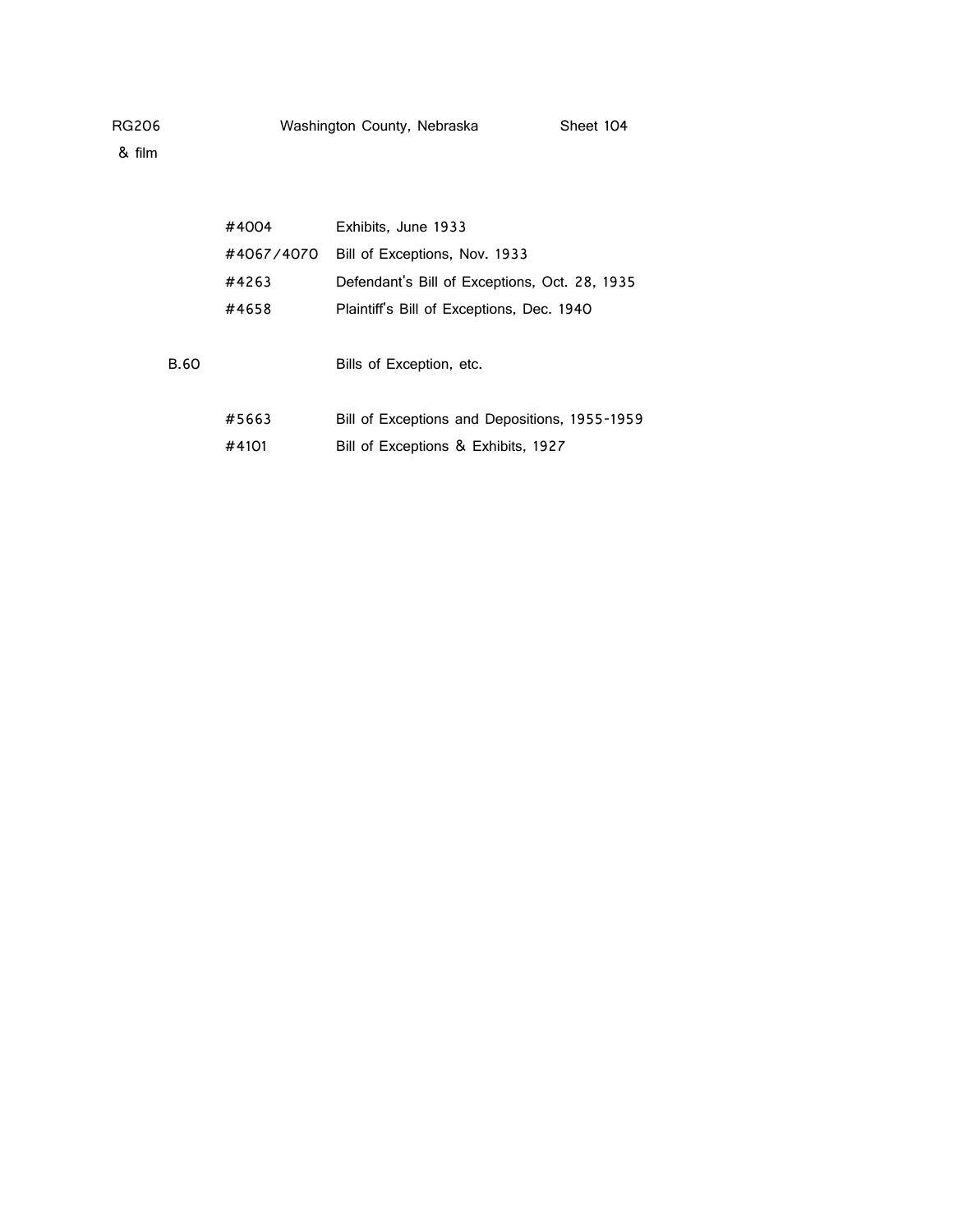## **SUBGROUP EIGHT DISTRICT COURT**

## **SERIES NINE GENERAL CORRESPONDENCE AND MISCELLANY, 1857-1963**

- NOTE: Until collection can be relabeled and for ease of retrieval, this series remains filed under old Series Eight and retains old volume and box numbers.
	- v.30 Foreclosure Docket L/M, 1932-1939 includes index volume v.30A Foreclosure Docket L/M, Fee Book v.65-67 Insanity Record, 1873-1908 v.68 Juvenile cases, Journal A, Aug.-Sept. 1905

### B.2 (old Series Eight)

| f.5-12 | Proceedings, Judge's Annual Meetings, 1882-1963   |
|--------|---------------------------------------------------|
| f.13   | Admissions to Practice Law, 1857-1915             |
| f.14   | County Officials' appointments & Bonds, 1858-1861 |
| f.15   | District Court appointments, 1898-1953            |
| f.16   | Memorials, 1902, 1928, 1930                       |
|        | Resignations, 1939-1963                           |
| f.17   | Appts - Commissioners of Insanity, 1893-1963      |
|        | f.18-20 Jail Reports, Nov. 1916 - 1930            |
|        | f.21-37 Coroner's Inquests, 1873-1905             |
|        | 21. Victoria French - Suicide, 1873               |
|        | 22. Judson Jones - RR Accident (SC & P RR), 1879  |
|        | 23. Carolina & Willie Doll, 1891                  |
|        | 24. Emil Mathern - Acc. poisoning, 1891           |
|        | 25. John Hume - RR accident, 1891                 |
|        | 26. B. J. & John Baldwin - Murder, 1891           |
|        | 27. M. H. Murphy - Suicide, 1891                  |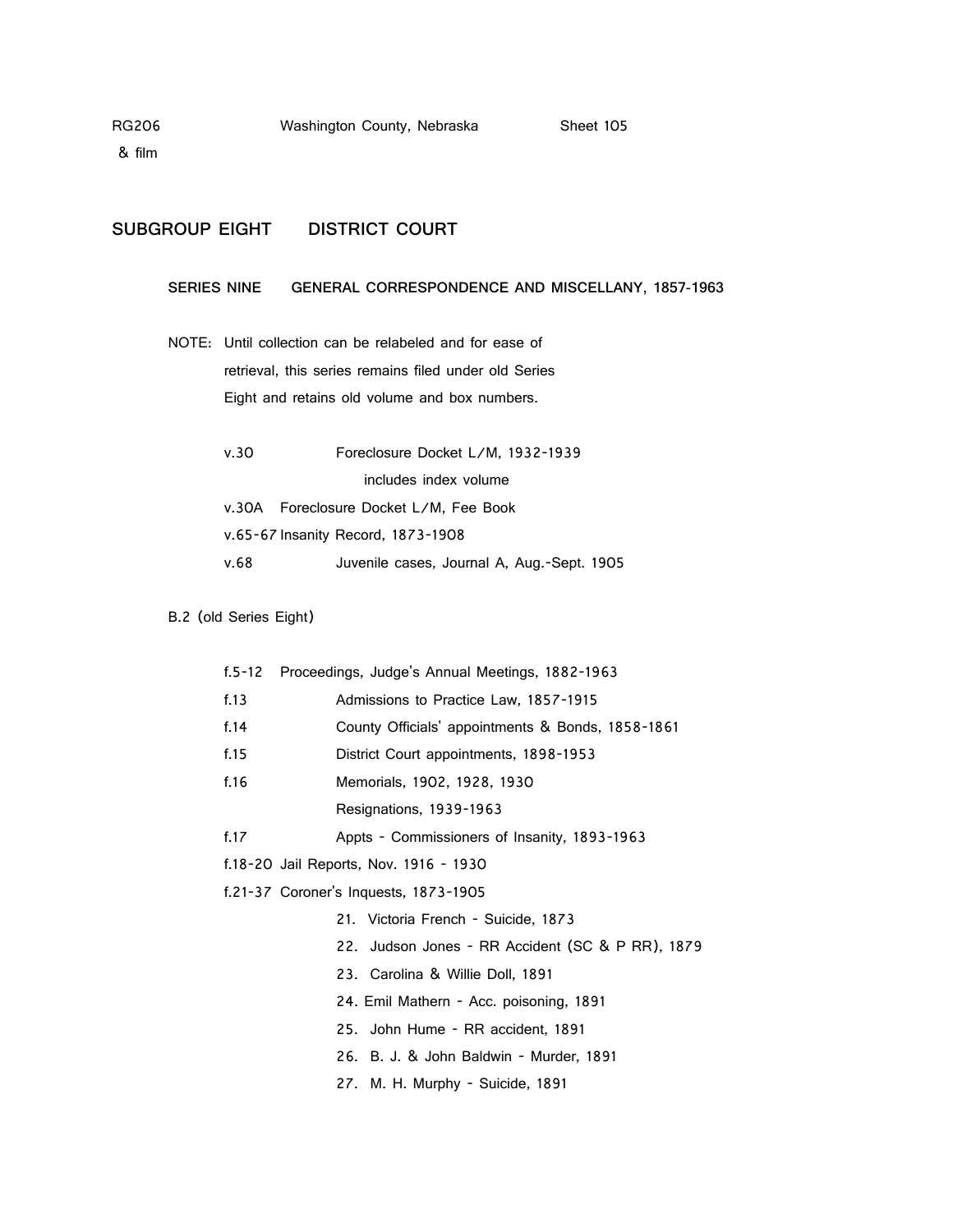- 28. John Philip Beckman Suicide, 1892
- 29. A. J. Cossey RR Acc. (FE&MV RR), 1892
- 30. Claus Wulf RR accident (FE&MV RR), 1897
- 31. T. P. Mahoney RR accident (FE&MV RR), 1899
- 32. Frank Henion RR accident, 1900
- 33. Paul Elsner RR accident (FE&MV RR), 1900
- 34. Gustave Ludwig Suicide, 1901
- 35. Lars Jensen RR accident (FE&MV RR), 1902
- 36. John Thompson RR accident (FE&MV RR), 1905
- 37. Albert Mansfield, RR accident (FE&MVRR), 1905

### **SUBGROUP EIGHT DISTRICT COURT**

- **SERIES NINE GENERAL CORRESPONDENCE & MISCELLANY (cont)**
- B.2 (old Series Eight)
- B.2 f.38-60 Coroner=s Inquests, 1905-1958
	- 38. Wm. A. Morrow RR accident (C & NW RR), 1905
	- 39. Walter W. Ely Suicide, 1905
	- 40. Henry O. Reese RR acc. (C,StP,M&O RR), 1907
	- 41. Sam'l C. Leffel RR acc. (C,StP,M&ORR), 1908
	- 42. F. J. Griffith RR acc. (C,StP,M&O RR), 1909
	- 43. Henry Ahlmeier RR acc. (C & NW RR), 1911
	- 44. Wm. E. Stammer RR acc. (C & NW RR), 1911
	- 45. George Kephart RR acc. (C,StP,M&O RR), 1914
	- 46. Lewis Seeley Trowbridge Murder, 1914
	- 47. Warren Jones RR accident (C & NW RR), 1915
	- 48. Chris Haach unknown reasons, 1916
	- 49. Marie Ronk Train/Car accident, 1917
	- 50. Felton McCracken Auto accident, 1931
	- 51. Carrie Free Auto accident, 1927
	- 52. Carl Koenig Gun Shot, 1930
	- 53. George W. Ryan Auto accident, 1931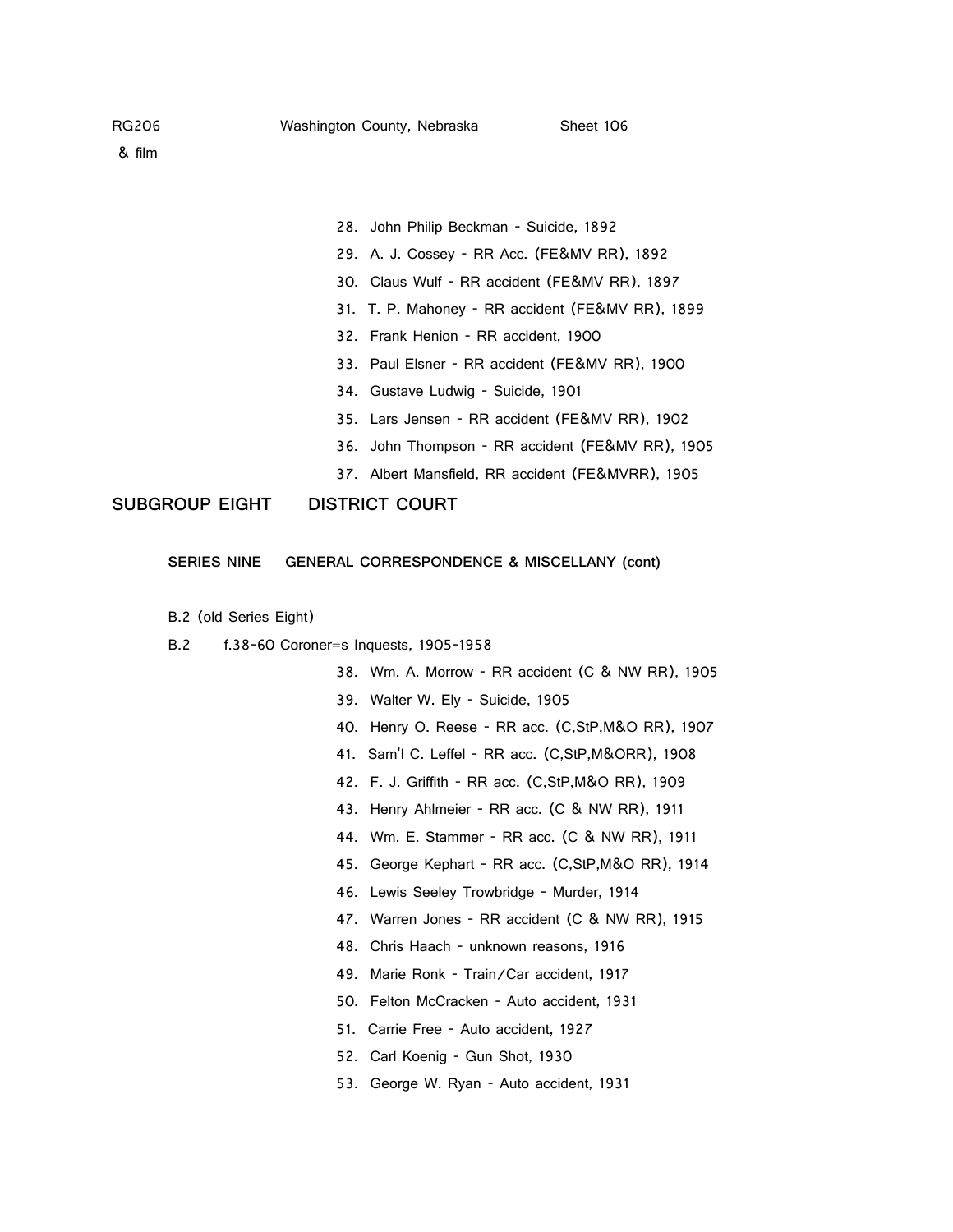#### 54. Matt Biggins - Auto accident, 1950

- 55. Leslie Forest Auto accident, 1952
- 56. Norma Cook Auto accident, 1953
- 57. George Roth shot by police, 1954
- 58. Wm. Gilliland Motor Vehicle Homicide, 1954
- 59. Mary Kelly Injuries, 1956
- 60. Hardin K. Hodne & Francis Wiskow acc., 1958

### **film**

### **SUBGROUP NINE SUPERINTENDENT OF SCHOOLS, 1869-1954**

NOTE TO PATRONS: Ignore Inventory, Subgroup, and Series Numbers on microfilm.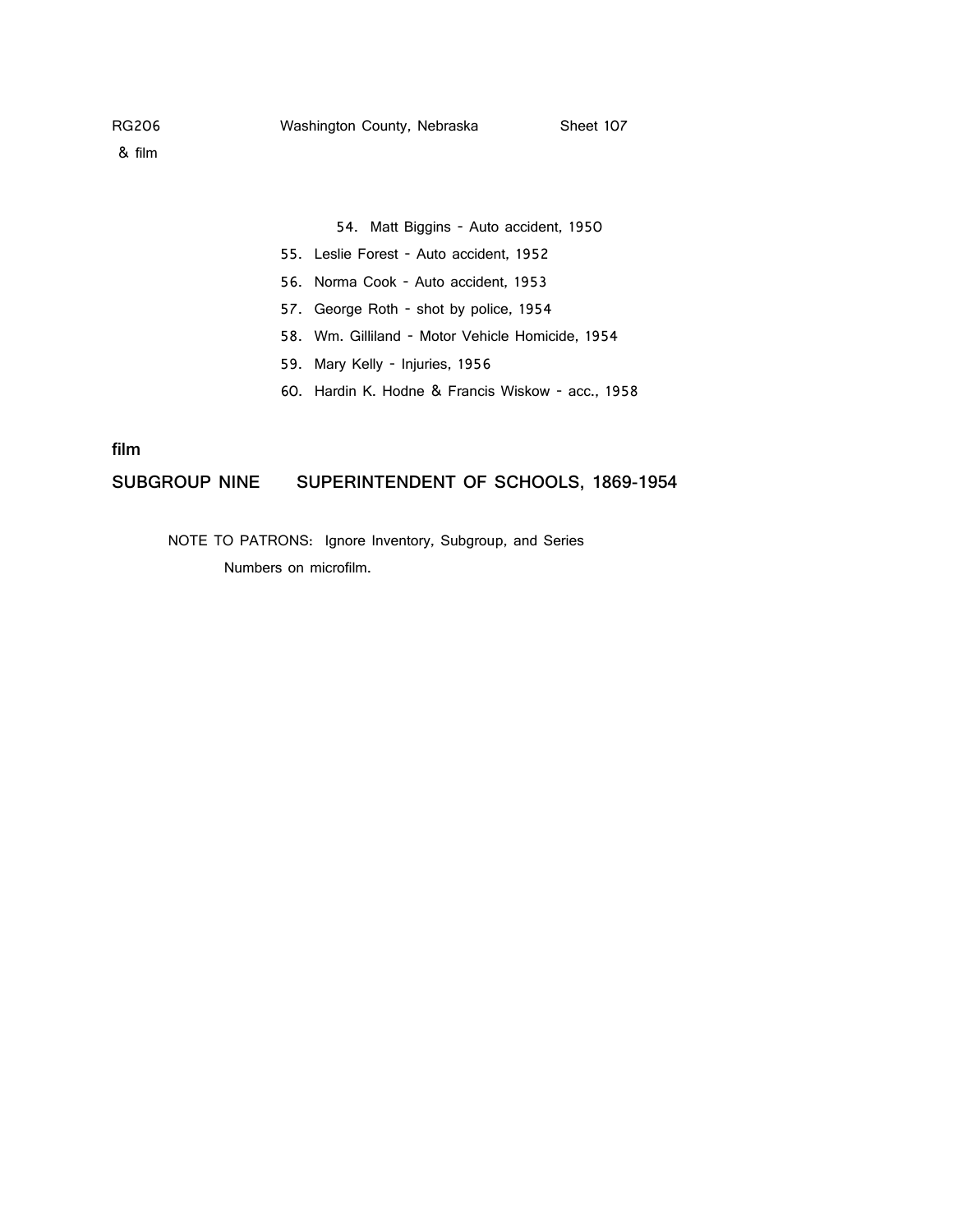& film

### **SUBGROUP NINE SUPERINTENDENT OF SCHOOLS (cont)**

|--|--|

| SERIES ONE | SCHOOL DISTRICT DIRECTORIES, 1935-1954 |
|------------|----------------------------------------|
|            | $(SG1.$ Item $#3$ on microfilm)        |

| Reel $#1$ | Directories, 1935-1954       |
|-----------|------------------------------|
| #07917    | (filmed in reverse order)    |
|           | include School District Maps |

#### **Paper**

SERIES TWO: MISC. FILES

BOX 1

folder 1, County Superintendent N. T. Lund

 --Little Folder of Timely Information, Jan. 1, 1917—information that lists name of state and county officials

--Directory of Washington County Schools, 1918-1919

 $-$ -Brief for Outline of Civics Class for  $8<sup>th</sup>$  Grade, no date

folder 2, William K Fowler, Nominee for Superintendent of Public Instruction,

 Republican Ticket, 1893-1894, Campaign Brochure (includes letters of recommendation and image of Fowler on front cover)

folder 3, Schools, 1897-1901

--Statistical statement for Rooms, Teachers, Enrollment and Honor Roll, Sept. 1897

 --Mental and Written Arithmetic and Vocal Music Programs, Blair City Schools, March 4, 1898

--School Board, District #3, Public Auction, Old School Houses, Oct. 9, 1901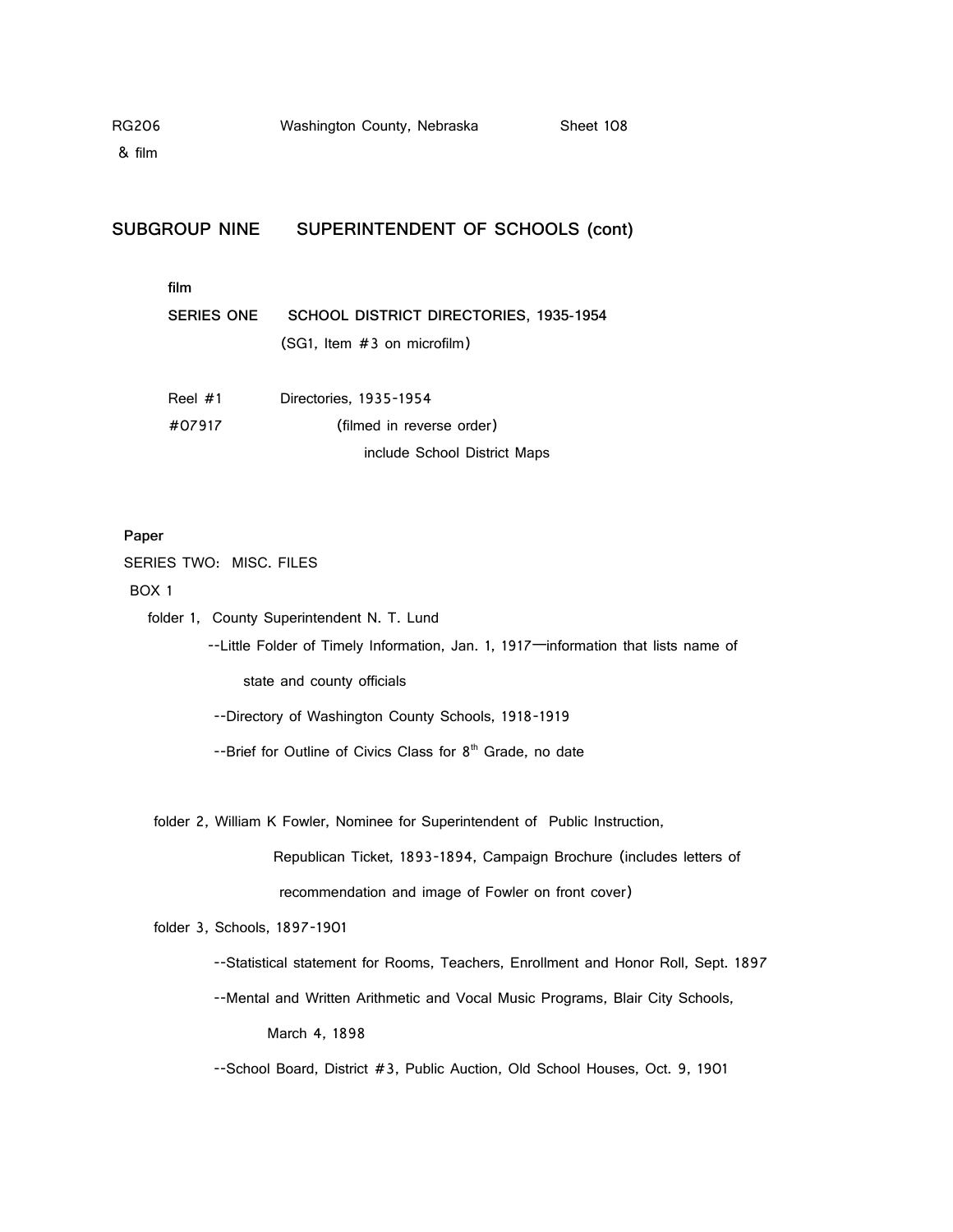| film              |                                              |
|-------------------|----------------------------------------------|
| <b>SERIES TWO</b> | SUPERINTENDENT OF SCHOOL, 1869-1930          |
|                   |                                              |
| Reel $#2$         | District Records, 1869-1930                  |
| #08484            | (Ignore outdated inventory at start of roll) |
| v.1               | Records, 1869-1873                           |
|                   | includes trip records, correspondence,       |
|                   | district formation information, and          |
|                   | fiscal records.                              |
| v.2               | Records, 1873-1930                           |
|                   | includes list of applicants for teacher's    |
|                   | license, 1873-1880 and list of substitute    |
|                   | teachers, 1921-1930.                         |

**SUBGROUP TEN SCHOOL DISTRICT RECORDS**

**film**

**SERIES ONE SCHOOL DISTRICT #43, 1876-1957**

(Subgroup 2, S2 on microfilm)

| Reel #1 | (following School District Directories) |
|---------|-----------------------------------------|
| #07917  |                                         |
| v 1     | Attendance Record, 1876-1884            |

| v. 2 | Teacher's monthly & term summary report, 1889-1893 |  |  |  |  |
|------|----------------------------------------------------|--|--|--|--|
|------|----------------------------------------------------|--|--|--|--|

- v.3 Teacher's monthly & term summary report, 1885-1887
- v.4 District Board Proceedings, 1879-1901

includes minutes, teachers' contracts,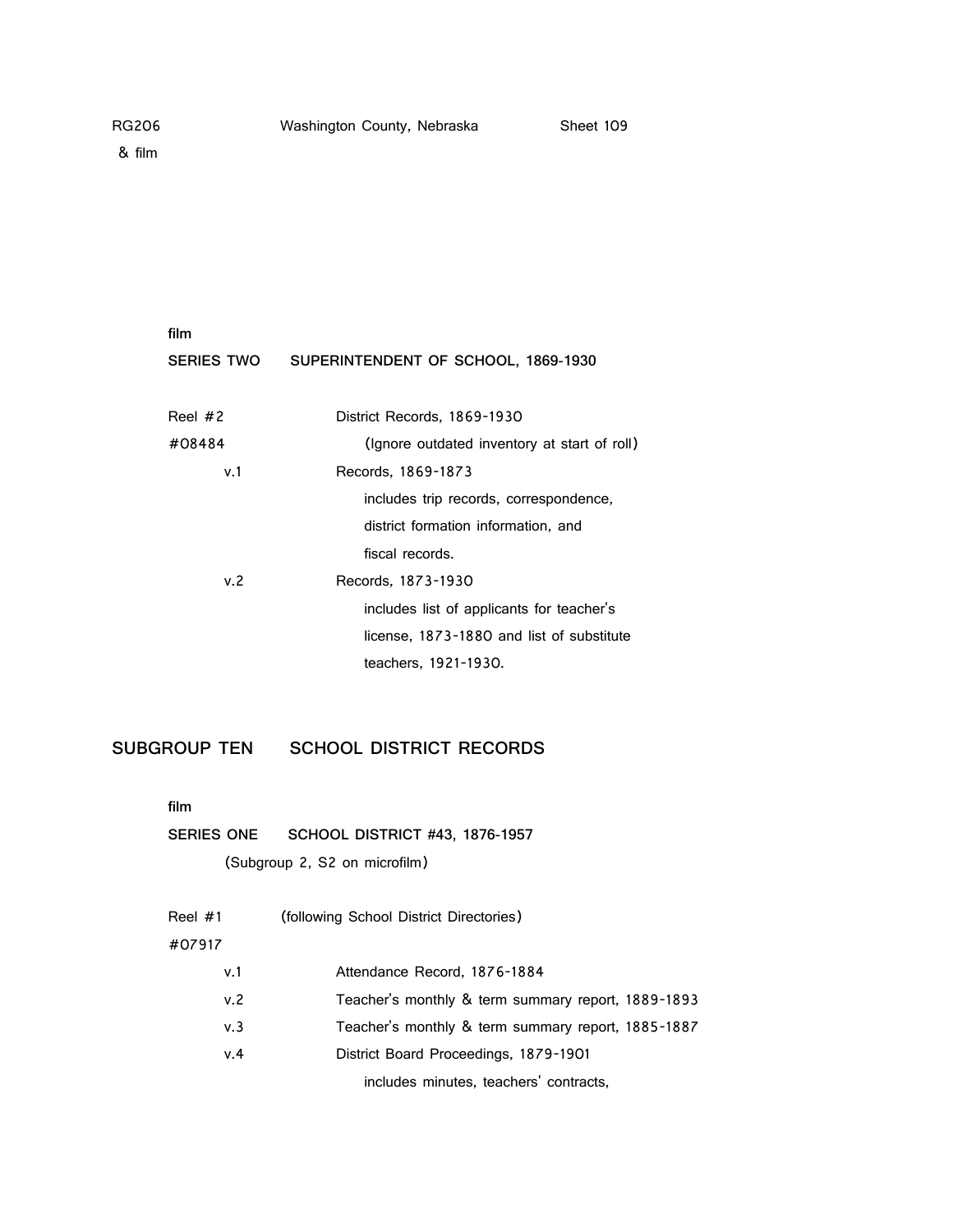|      | school census, and fiscal information. |
|------|----------------------------------------|
| v. 5 | Annual meeting minutes, 1882-1907      |
|      | includes contracts and fiscal records  |
| v.6  | Classification Register, 1891-1895     |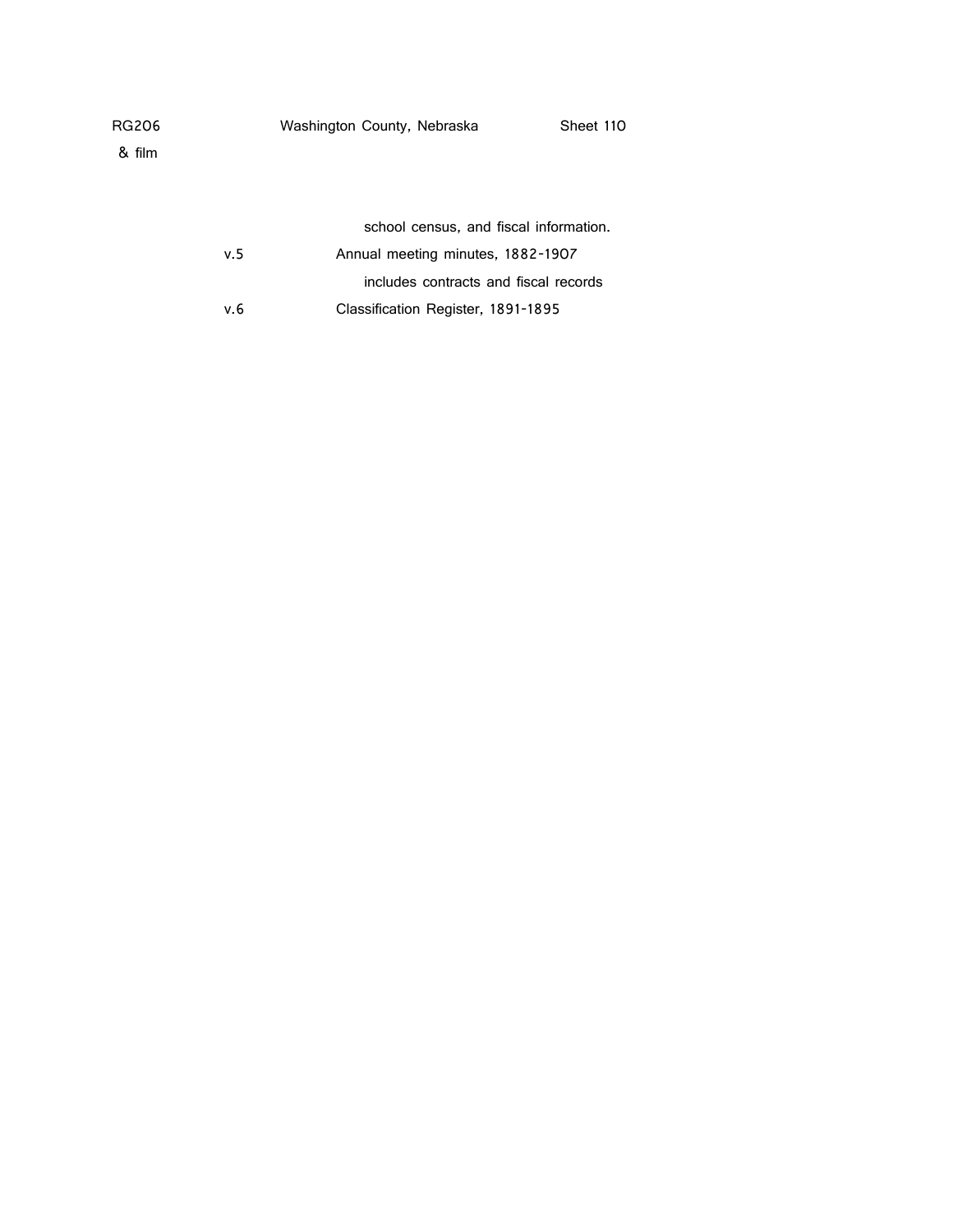| RG206<br>& film   |               |                     |                         | Washington County, Nebraska                 |                                             | Sheet 111                                          |
|-------------------|---------------|---------------------|-------------------------|---------------------------------------------|---------------------------------------------|----------------------------------------------------|
|                   |               |                     |                         |                                             | SUBGROUP TEN SCHOOL DISTRICT RECORDS (cont) |                                                    |
|                   | film          |                     |                         |                                             |                                             |                                                    |
|                   |               | SERIES ONE          |                         | SCHOOL DISTRICT #43 cont.                   |                                             |                                                    |
|                   | Roll #1 cont. |                     |                         |                                             |                                             |                                                    |
|                   |               | v.7                 |                         |                                             |                                             | Teacher's monthly & term summary report, 1894-1897 |
|                   |               | v.8                 |                         |                                             |                                             | Teacher's monthly & term summary report, 1887-1889 |
|                   |               | v.9                 |                         | Textbook register, 1892-1893                |                                             |                                                    |
|                   |               | v.10                |                         |                                             | President's Record (fiscal), 1889-1907      |                                                    |
|                   |               |                     |                         | v.11-12 Classification Registers, 1889-1915 |                                             |                                                    |
|                   |               | v.13                |                         | President's Record Book                     |                                             |                                                    |
|                   |               |                     |                         |                                             |                                             | includes Handbook for School Board Members         |
|                   |               |                     |                         |                                             |                                             | (Nebr. State School Brd Assn, 1951); School        |
|                   |               |                     |                         |                                             |                                             | Director, 1951-1952; and Orders drawn on           |
|                   |               |                     |                         |                                             | District treasurer, 1952-1957               |                                                    |
|                   | film          |                     |                         |                                             |                                             |                                                    |
| <b>SERIES TWO</b> |               |                     |                         | <b>SCHOOL DISTRICT #41, 1876-1913</b>       |                                             |                                                    |
|                   |               |                     | (Series 3 on microfilm) |                                             |                                             |                                                    |
|                   | Reel #1       |                     |                         |                                             |                                             |                                                    |
|                   | #07917 v.1    |                     |                         | Treasurer's Book, 1876-1913                 |                                             |                                                    |
|                   | film          |                     |                         |                                             |                                             |                                                    |
|                   |               | <b>SERIES THREE</b> |                         | <b>SCHOOL DISTRICT #4, 1892-1921</b>        |                                             |                                                    |
|                   |               |                     | (Series 4 on microfilm) |                                             |                                             |                                                    |
|                   | Reel $#1$     |                     |                         |                                             |                                             |                                                    |
|                   | #07917v.1     |                     |                         | Classification Record, 1915-1921            |                                             |                                                    |
|                   |               |                     | v.2                     |                                             |                                             | Monthly & Term Summary Report, 1892-1897           |
|                   |               |                     | v.3                     |                                             |                                             | Classification & Term Summary, 1894-1915           |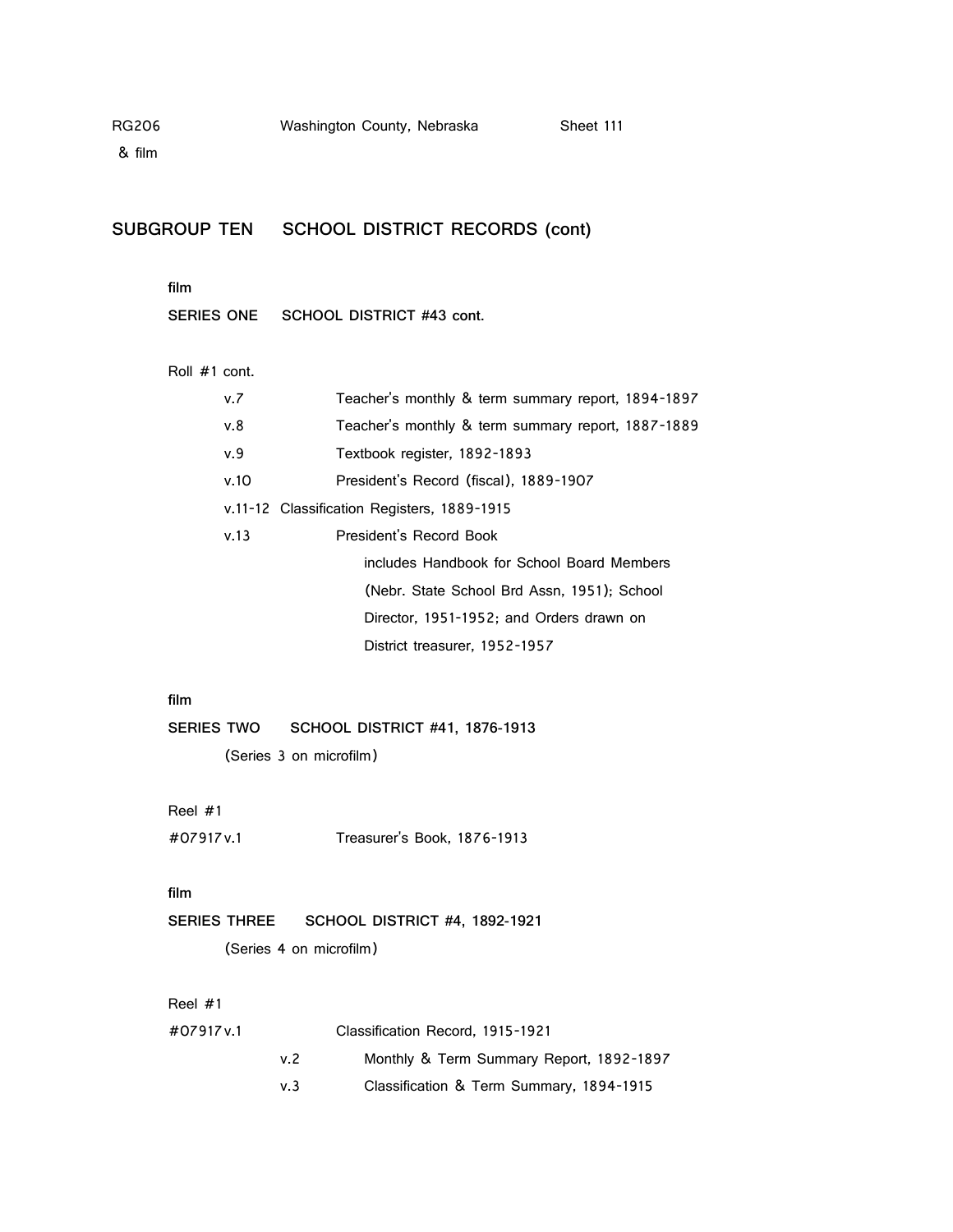& film

**film**

**SERIES FOUR SCHOOL DISTRICT #1, 1863-1872** (Series 5 on microfilm)

Reel #1

#07917v.1 Annual & Treasurer's Reports, 1863-1872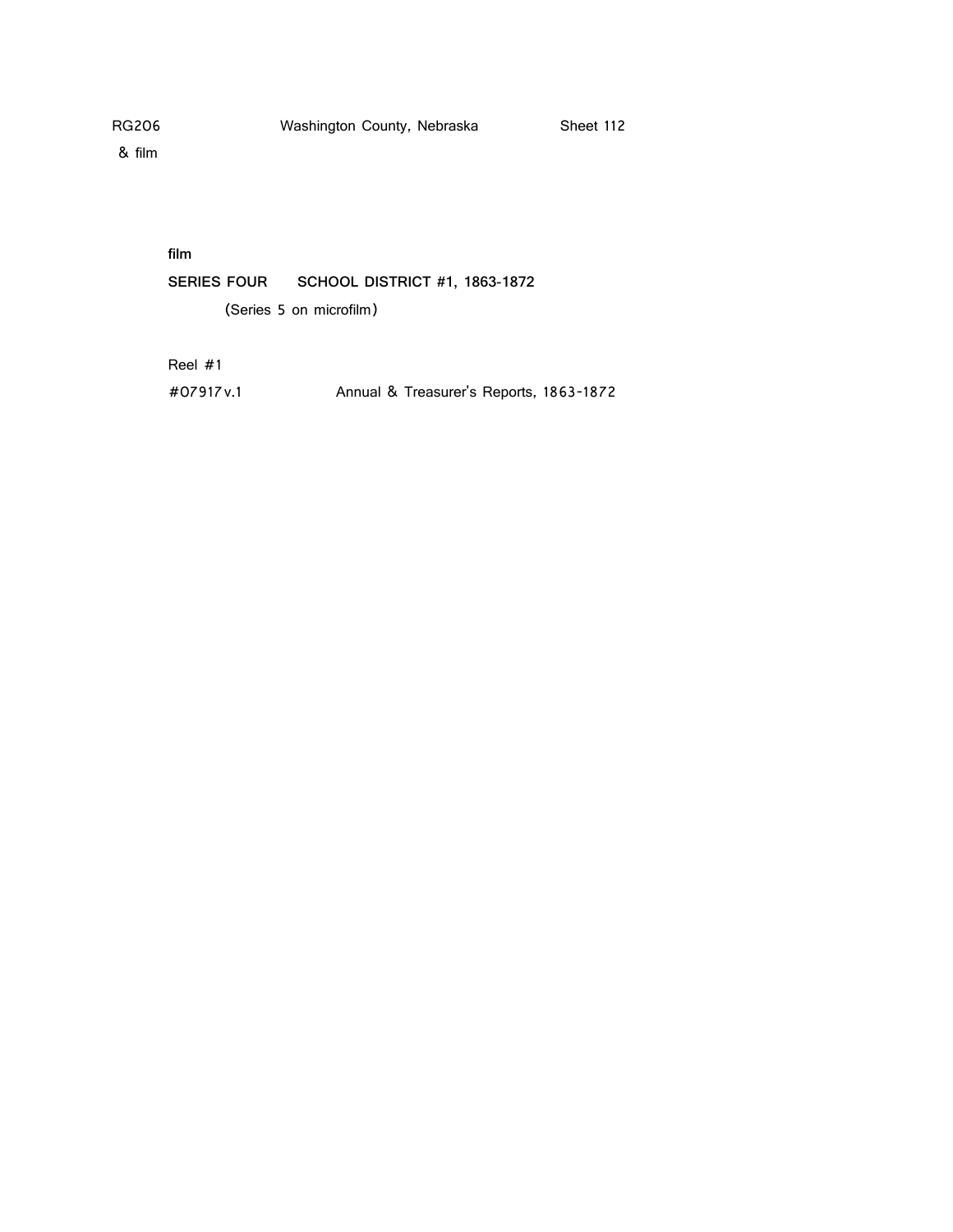| <b>RG206</b> |                    | Washington County, Nebraska<br>Sheet 113                 |
|--------------|--------------------|----------------------------------------------------------|
| & film       |                    |                                                          |
|              |                    |                                                          |
|              |                    |                                                          |
|              |                    | SUBGROUP TEN SCHOOL DISTRICT RECORDS (cont)              |
|              |                    |                                                          |
|              | film               |                                                          |
|              | <b>SERIES FIVE</b> | <b>SCHOOL DISTRICT #24, 1860-1868</b>                    |
|              |                    | (Series 7 on microfilm)                                  |
|              |                    |                                                          |
|              | Reel $#2$          | following Superintendent of Schools records              |
|              | #08484             | v.1<br>Records, 1860-1868                                |
|              |                    | includes proceedings of Richland                         |
|              |                    | Township School Board & census reports                   |
|              |                    |                                                          |
|              |                    | NOTE: Originally this district was Richland Township     |
|              |                    | School Dists. #1 & #2. The numbers were later            |
|              |                    | changed to $#4 \& #10$ , and finally consolidated        |
|              |                    | in 1965 to form Arlington School Dist. #24               |
|              |                    |                                                          |
|              | film               |                                                          |
|              | SERIES SIX         | <b>SCHOOL DISTRICT #30, 1870-1969</b>                    |
|              |                    |                                                          |
|              |                    | NOTE TO PATRONS: Ignore outdated inventory, Subgroup and |
|              |                    | Series numbers on microfilm                              |
|              |                    |                                                          |
|              | Reel $#3$          |                                                          |
|              |                    | #09190NOTE TO PATRONS: This reel is restricted from      |
|              |                    | Patron use due to the fact that it contains              |
|              |                    | Health examination records, 1953-1969, which             |
|              |                    | are confidential (Sec.79-4,157, R.R.S. 1943)             |
|              |                    | SEE REFERENCE STAFF FOR ASSISTANCE.                      |
|              |                    |                                                          |
|              | $v.1 - 16$         | Attendance Reports, 1892-1969                            |
|              |                    | include attendance record, test results,                 |
|              |                    | classification record, text book record,                 |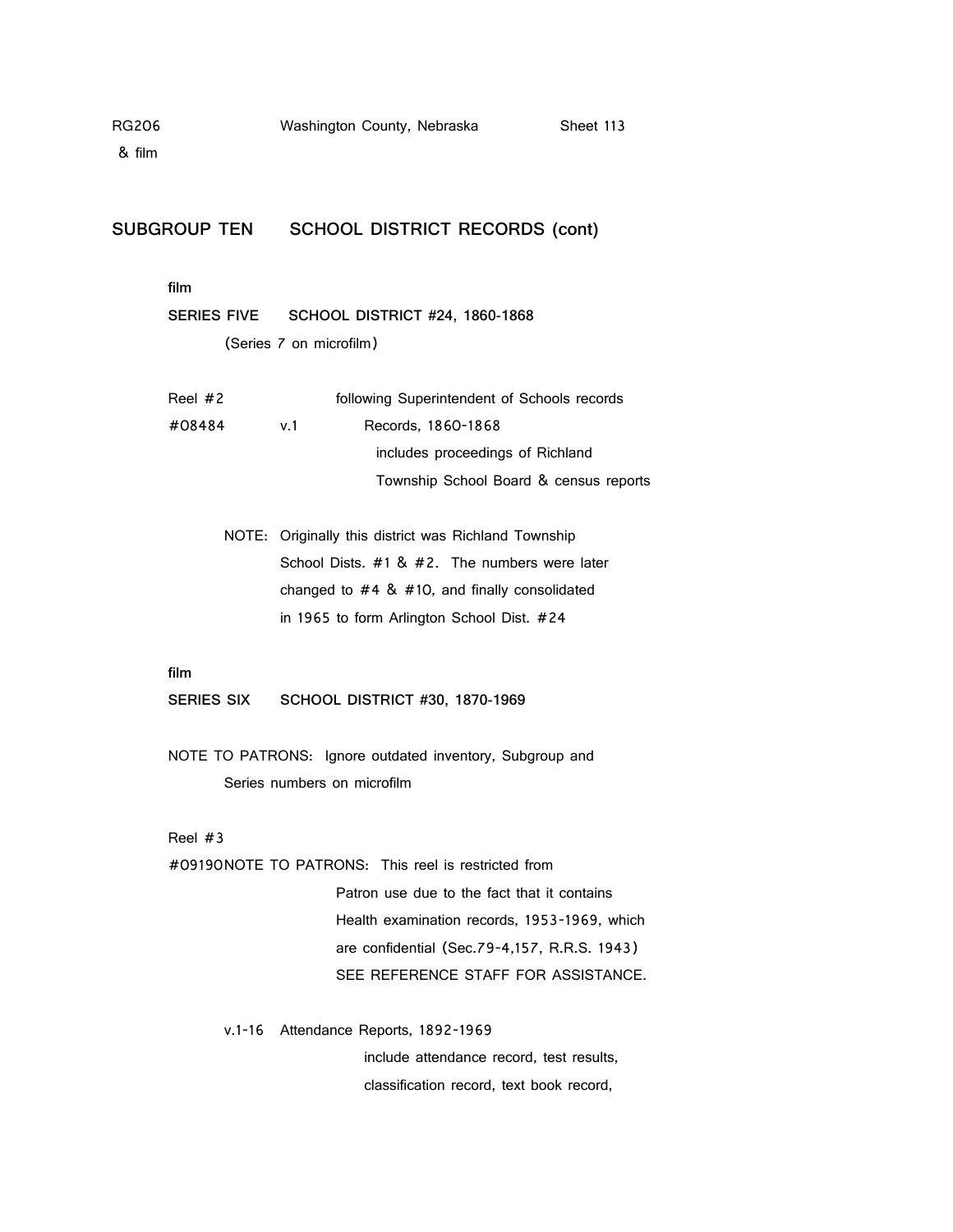# visitor's record, and health examination reports.

v.17-29 District Director's Record, 1870-1952

includes teachers' contracts & minutes

- v.30-34District Secretary's Record, 1952-1969
- f.35 Annual Reports, 1941-1969
- f.36 School Census Reports, 1926-1969